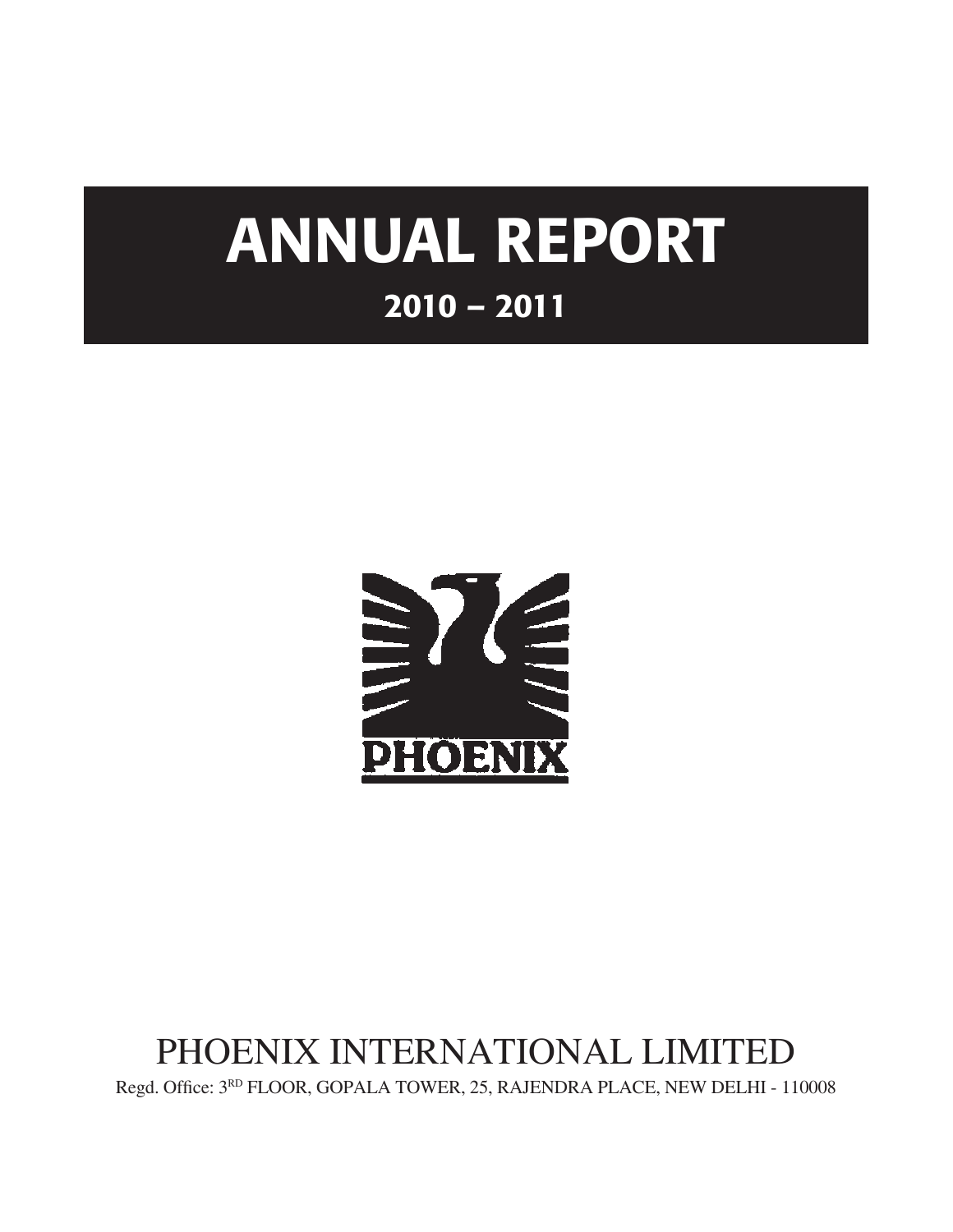#### **BOARD OF DIRECTORS**

Mr. Arun Kumar Sinha, Director Mr. Narendra Aggarwal, Director Mr. Narender Makkar

Mr. P.M. Alexander, Director

# **COMPANY SECRETARY**

Mr. Narender Makkar

### **AUDITORS**

M/s RKM and Associates 303, Tower A, IRIS Tech Park, Sohna Road, Sector-48 Gurgaon-122018

### **REGISTRAR & TRANSFER AGENT**

Mas Services Ltd., T-34, 2nd Floor, Okhla Industrial Area, Phase - II, New Delhi - 110020

#### **REGISTERED OFFICE**

3rd Floor, Gopala Tower 25, Rajendra Place, New Delhi-110 008 **Works** Heseem Palace No: 80, M. E. S. Road, Ganpathy Puram East, Tambaram Chennai, Pin- 600059, Tamil Nadu, India

| <b>CONTENTS</b>                                                                                                                                                                                              | PAGE NO.                               |
|--------------------------------------------------------------------------------------------------------------------------------------------------------------------------------------------------------------|----------------------------------------|
| A. PHOENIX INTERNATIONAL LIMITED<br><b>Notice</b><br>Director Report<br>Report on Corporate Governance                                                                                                       | 1<br>$3-4$<br>$6 - 10$                 |
| Management Discussion & Analysis<br><b>Auditor Report</b><br><b>Balance Sheet</b>                                                                                                                            | $11 - 16$<br>$17 - 19$<br>20           |
| Profit & Loss Account<br>Schedules & Notes to Accounts<br>Cash Flow Statement<br><b>Auditors Certificate</b><br><b>Balance Sheet Abstract</b>                                                                | 21<br>22-31<br>32<br>32<br>33          |
| <b>B. PHOENIX INDUSTRIES LIMITED</b><br><b>Auditors Report</b><br><b>Balance Sheet</b><br>Profit & Loss Account<br>Schedules & Notes to the Accounts<br>Cash Flow Statement<br><b>Balance Sheet Abstract</b> | 34-36<br>37<br>38<br>39-46<br>47<br>48 |
| <b>C. PHOENIX CEMENT LIMITED</b><br>Auditors' Report<br><b>Balance Sheet</b><br>Profit & Loss Account<br>Schedules & Notes to the Accounts<br>Cash Flow Statement<br><b>Balance Sheet Abstract</b>           | 49-50<br>51<br>52<br>53-56<br>57<br>58 |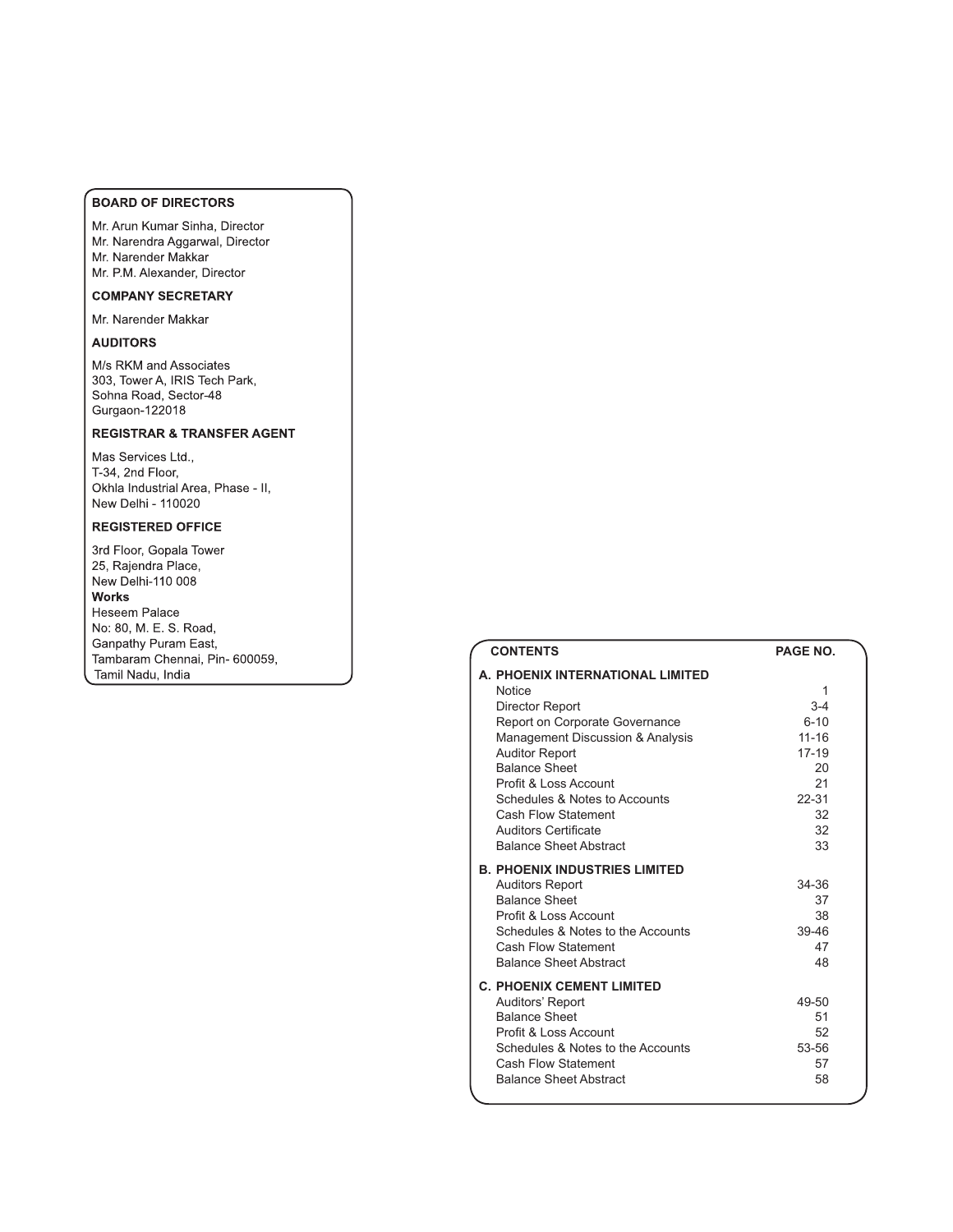#### **NOTICE**

**NOTICE IS HEREBY GIVEN THAT THE 24th ANNUAL GENERAL MEETING OF THE MEMBERS OF PHOENIX INTERNATIONAL LIMITED WILL BE HELD ON FRIDAY THE 30TH DAY OF SEPTEMBER, 2011 AT 10.00 A.M. AT LOK KALA MANCH, 20 INSTITUTIONAL AREA, LODHI ROAD, NEW DELHI-110003, TO TRANSACT THE FOLLOWING BUSINESS**

#### **ORDINARY BUSINESS:**

- 1. To receive, consider and adopt the Audited Balance Sheet of the Company as at 31.03.2011 and Profit & Loss Account for the period ended on that date and Auditors and Directors' report thereon.
- 2. To appoint a Director in place of Mr. Narender Makkar, who retires by rotation and being eligible offers himself for re- appointment.
- 3. To appoint Auditors of the Company and to fix their remuneration.

For and on behalf of the Board of Directors **For Phoenix International Limited** 

**Place: New Delhi** Narender Makkar

**Date: 31.08.2011 Chairman**

#### **Notes:**

- 1. A member entitled to attend and vote at the meeting is entitled to appoint a proxy to attend and vote instead of himself and the proxy need not be a member of the Company. The instrument appointing a proxy must be lodged at the Registered Office of the Company at least 48 hours prior to the time of the meeting.
- 2. The register of members and shares transfer books of the Company will remain closed on 30/09/2011.
- 3. Members holding shares in physical form are requested to notify any changes in their address (es) immediately to the company at its registered office at 3rd Floor, Gopala Tower, 25, Rajendra Place, New Delhi-110008 and those who are holding in the electronic mode are requested to send the intimation for change of address (es) to their Depository Participant(s).
- 4. Shareholders seeking any information with regard to accounts are requested to write to the Company at least 10 days before the date of Annual General Meeting, so as to enable the management to keep the information ready.
- 5. Pursuant to the provision of Section 205A of the Companies Act, 1956, as amended, the dividend(s) which remain un-paid or un-claimed for a period of Seven years has been transferred to "Investor Education and Protection Fund" established under sub-section (1) of section 205C.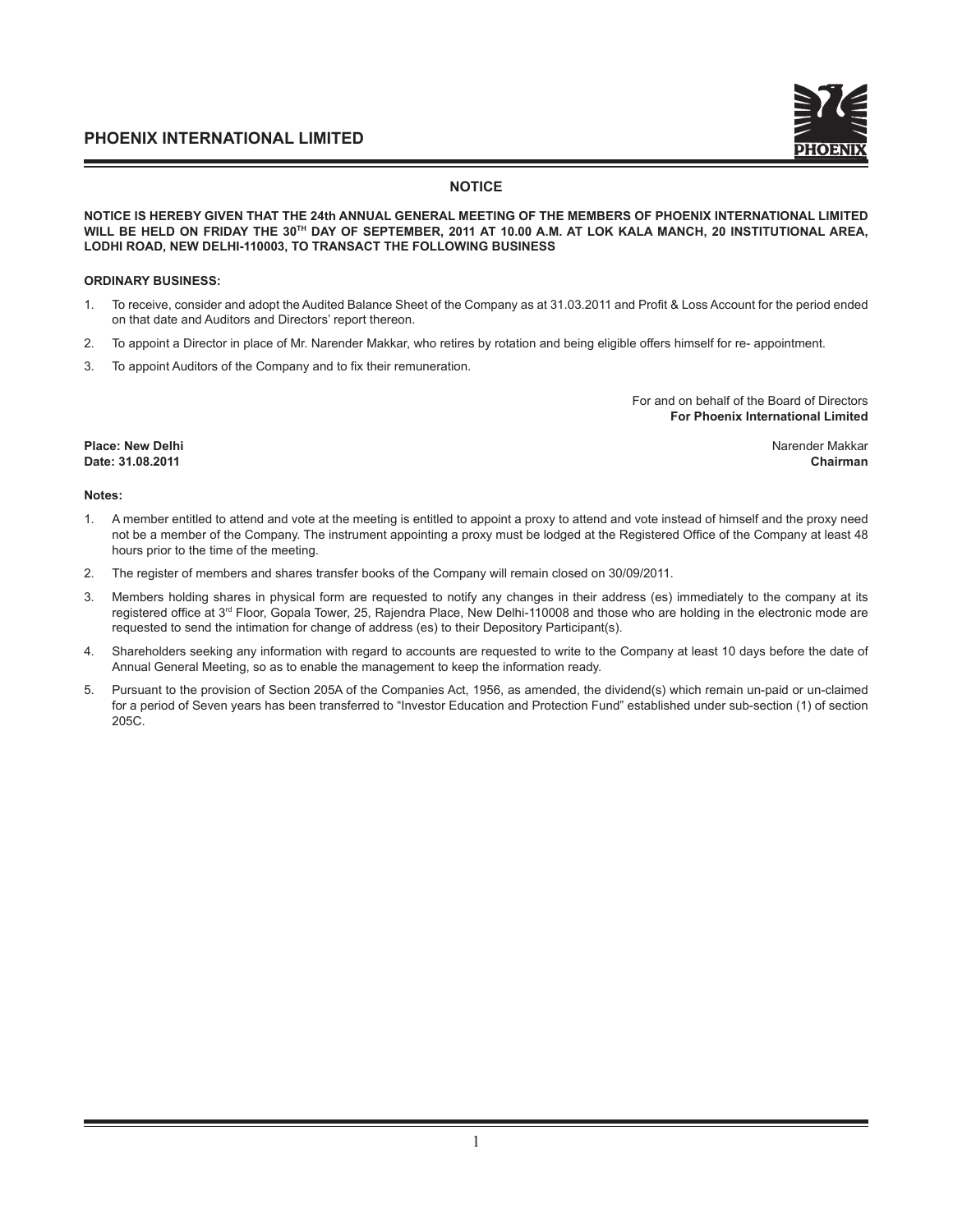

#### **INFORMATION AS PER CLAUSE 49(IV) (G) (i) OF THE LISTING AGREEMENT FOR ITEM NO. 2 OF THE NOTICE FOR RE-APPOINTMENT OF DIRECTOR OF THE COMPANY:**

| Item No.2                                                                |                   |                                 |  |  |
|--------------------------------------------------------------------------|-------------------|---------------------------------|--|--|
| Name of the Director                                                     | ÷                 | Mr. Narender Makkar             |  |  |
| Date of Birth                                                            |                   | 04.04.1962                      |  |  |
| Date of appointment                                                      |                   | 18.03.2004                      |  |  |
| Expertise in Specific Functional area                                    | <b>Controller</b> | Accounts, Finance & Secretarial |  |  |
| Qualification                                                            |                   | CA&CS                           |  |  |
| Mr. Narender Makkar is Director in the following Companies:              |                   |                                 |  |  |
| CADET INVESTMENT LTD.                                                    |                   |                                 |  |  |
| CASHKEY INVESTMENT PVT.LTD.                                              |                   |                                 |  |  |
| MULTIDOT ENTERTAINMENT LTD.                                              |                   |                                 |  |  |
| PHOENIX CAPITAL SERVICES LTD.                                            |                   |                                 |  |  |
| PHOENIX CEMENT LTD.                                                      |                   |                                 |  |  |
| PHOENIX FOOTWEAR PVT.LTD.                                                |                   |                                 |  |  |
| PHOENIX HYDROCARBONS LTD.                                                |                   |                                 |  |  |
| PHOENIX INTERNATIONAL FINANCE LTD.                                       |                   |                                 |  |  |
| PHOENIX POWER DEVELOPMENT CORP.LTD.                                      |                   |                                 |  |  |
| PHOENIX REAL TIME SERVICES LTD.                                          |                   |                                 |  |  |
| PRONTO ISERVICES PRIVAE LTD.                                             |                   |                                 |  |  |
| REDIANCE INVESTMENT PVT.LTD.                                             |                   |                                 |  |  |
| SAVARE TRADE ENTERPRISES LTD.                                            |                   |                                 |  |  |
| YELLOW VALLEY LEASING & FINANCE LTD.                                     |                   |                                 |  |  |
| Mr. Narender Makkar is a member of Committee in the following Companies: |                   |                                 |  |  |
| Phoenix Industries Limited (Audit Committee).<br>1.                      |                   |                                 |  |  |

- 2. Phoenix Real Time Services Limited (Audit Committee).
- 3. Phoenix Cement Limited (Audit Committee).

He does not hold any Share in the Company.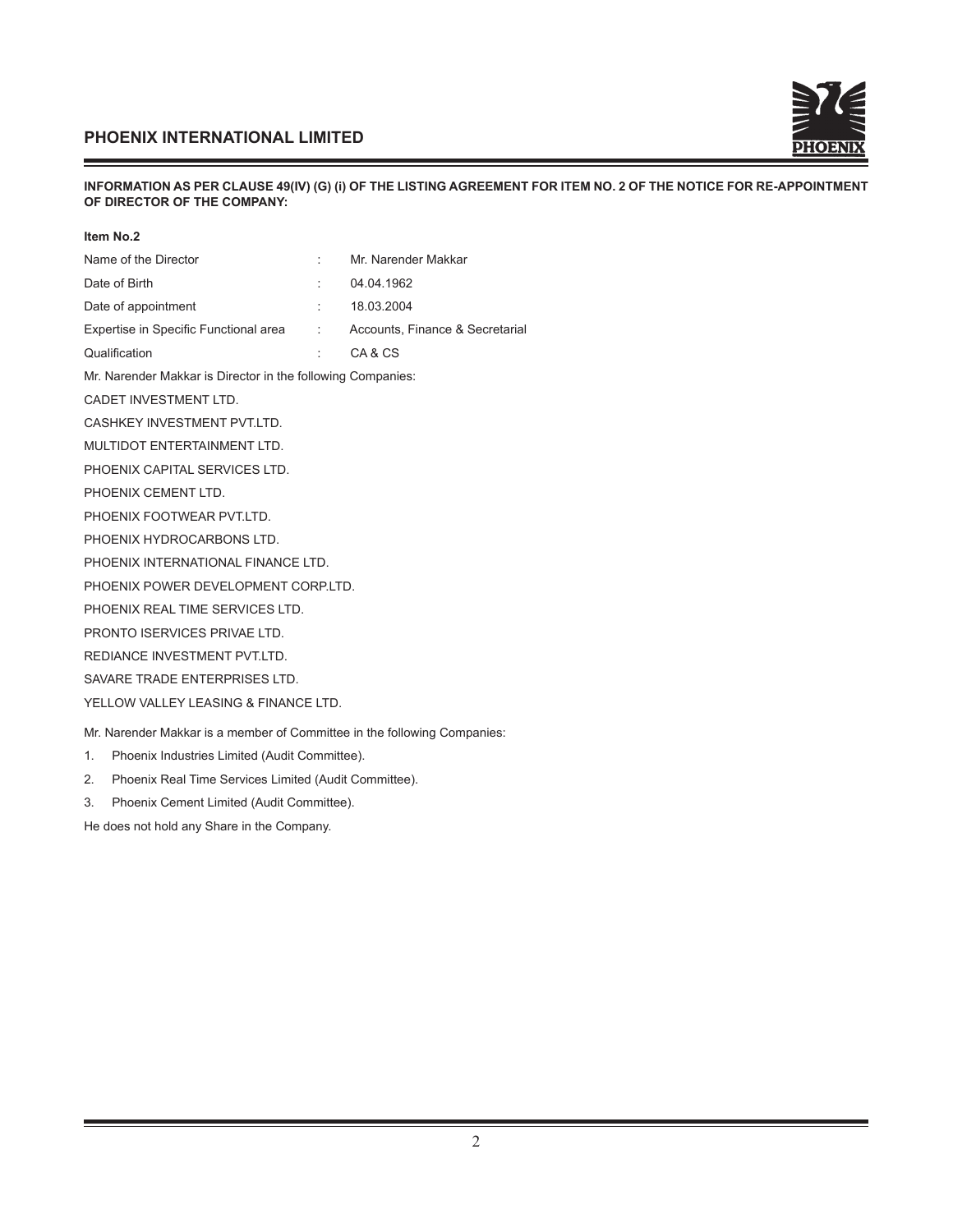#### **DIRECTOR'S REPORT**

#### **Dear Shareholder,**

The Directors of your company present the 24th Annual Report along with the Audited Statement of Accounts of the company for the year ended 31st March 2011.

#### **FINANCIAL RESULTS**

|                                                                    |                   | (Rs. In Lacs) |
|--------------------------------------------------------------------|-------------------|---------------|
|                                                                    | <b>Year Ended</b> | Year Ended    |
|                                                                    | 31.03.2011        | 31.03.2010    |
| Sales & Other Income                                               | 2846.00           | 2335.82       |
| Profit /(Loss) before depreciation                                 | 360.72            | 309.37        |
| Less: Depreciation                                                 | 221.24            | 220.26        |
| Profit / (loss) after Depreciation but before Extra Ordinary Items | 139.48            | 89.11         |
| Add: Extra Ordinary Items                                          |                   |               |
| Profit / (loss) after Extra Ordinary Items - but before Tax        | 139.48            | 89.11         |
| Less: Provision for Income Tax/Fringe benefit Tax                  | 30.00             | 15.10         |
| Profit / (Loss) After Tax                                          | 109.48            | 74.01         |

#### **OPERATIONAL PERFORMANCE / FUTURE PLANS**

The Company has carried out shoes related activities at its unit at Chennai during the financial year under review. The Company achieved turnover of Rs. 2846.00 Lacs during the current year as compared to Rs. 2335.82 Lacs during previous year.

The Company is in process of widening the base of manufacturing and export.

#### **FIXED DEPOSITS**

The Company has not accepted or invited deposits from public covered under the provision of Section 58A of the Companies Act, 1956 read with the Companies (Acceptance of Deposit) Rules 1975.

#### **DIVIDEND**

To implement the plans and to expand the business activities, your Directors do not recommend any dividend for the year ended 31.03.2011.

#### **PARTICULARS OF EMPLOYEES**

During the year under review, the Company had no employees in respect of whom information's as per Section 217(2A) of the Companies Act, 1956 is required to be given in the Director's report.

#### **DIRECTORS**

Mr. Narender Makkar, Director of the Company retires by rotation and being eligible offer himself for re-appointment.

#### **DIRECTOR'S RESPONSIBILITY**

To the best of their knowledge and belief and according to information and explanation obtained by them, your Directors make the following statement in terms of Section 217 (2AA) of the Companies Act, 1956.

- a) That in preparation of Annual Accounts for the year ended 31<sup>st</sup> March, 2011 the applicable accounting standards have been followed along with proper explanation relating to material departures, if any.
- b) That selected accounting policies were applied consistently and the Directors have made judgment and estimate that are reasonable and prudent so as to give a true and fair view of the state of affairs of the Company at the end of the financial year 31<sup>st</sup> March, 2011 and of the Profit of the Company for the year ended on that date.
- c) That proper and sufficient care has been taken for the maintenance of adequate accounting records in accordance with the provisions of the Companies Act, 1956 for safeguarding the assets of the company and for preventing and detecting fraud and other irregularities.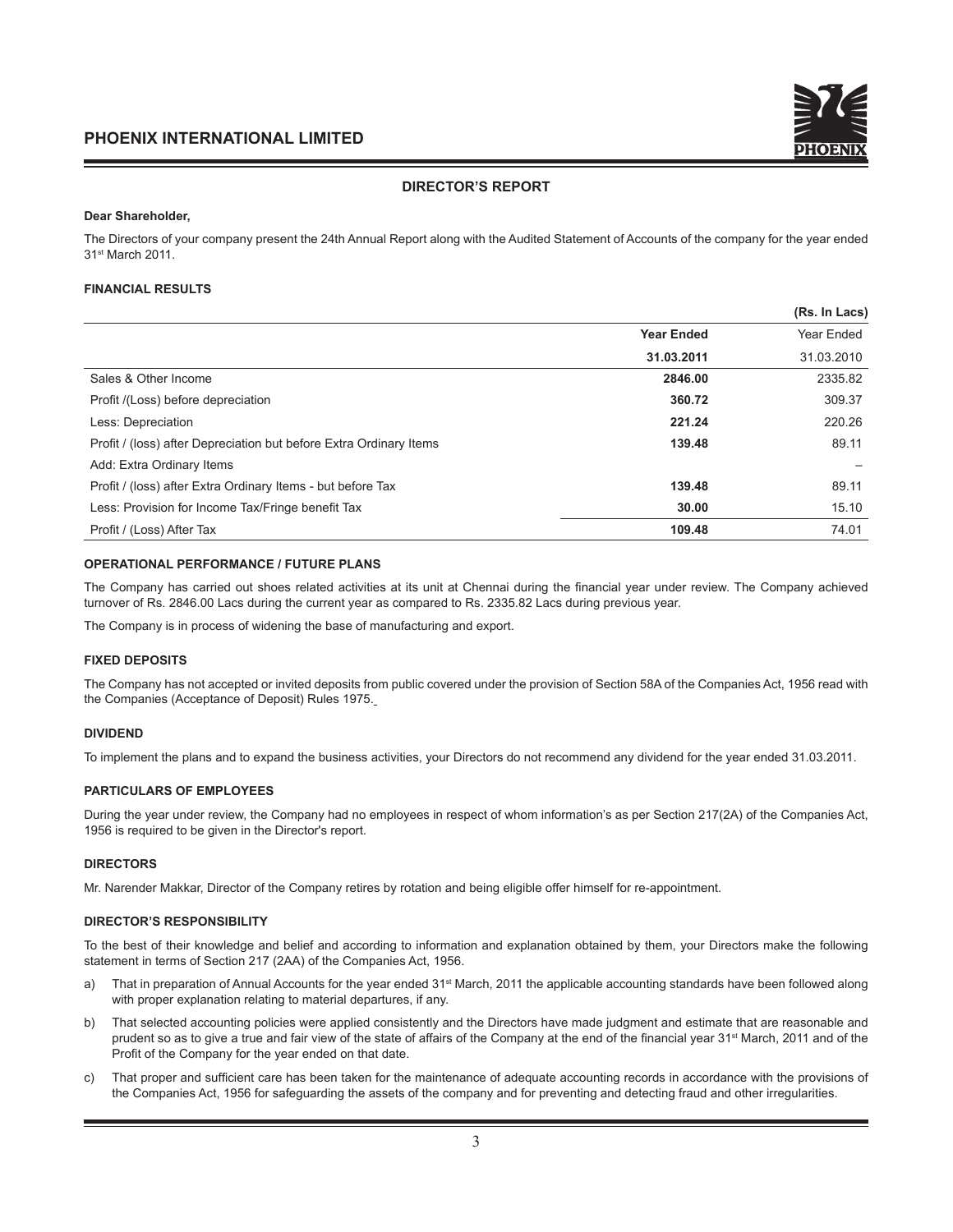

d) That the Annual Accounts for the year ended 31<sup>st</sup> March, 2011 has been prepared on a going concern basis.

#### **AUDITORS**

M/s R.K.M. & Associates, Chartered Accountants, Delhi, the Statutory Auditors have expressed their unwillingness for re-appointment as Auditors of the Company on their retirement at ensuing Annual General Meeting (AGM). Based on the recommendation of the Audit Committee, the Board of Directors of the Company proposed the appointment of M/s Pradip Bhardwaj & Co, the Chartered Accountants, as Auditors of the Company at the ensuing AGM. M/s Pradip Bhardwaj & Co, have expressed their willingness to act as Auditors of company if appointed and have further confirmed that said appointment would be in conformity with the provisions of Section 224(IB) of the Companies Act, 1956.

#### **SUBSIDIARY COMPANIES**

Statement regarding subsidiary companies pursuant to provision of Section 212 of the Companies Act, 1956 forming part of the Balance Sheet is attached.

#### **CONSERVATION OF ENERGY AND TECHNOLOGY ABSORPTION**

Annexure "A" to this report gives information in respect of Conservation of Energy, Technology Absorption and Foreign Exchange earning and outgo, required under Section 217(1)(e) of the Companies Act, 1956 read with the Companies (Disclosure of Particulars in the Report of the Board of Directors) Rules 1988 and forms a part of the Directors Report.

#### **CORPORATE GOVERNANCE**

Your company is committed to maintain the highest standards of Corporate Governance. Your Directors adhere to the requirements set out by the Securities and Exchange Board of India's Corporate Governance practices and have implemented all the stipulations prescribed. Over and above the statutory requirements, your Company has implemented several best corporate governance practices.

Report on Corporate Governance stipulated under Clause 49 of the Listing Agreements with the Stock Exchanges forms part of the Annual Report.

Certification from Chairman and Whole Time Director and Certificate from the Auditors of the Company, M/s RKM & Associates, Chartered Accountants confirming compliance of conditions of Corporate Governance as stipulated under the aforesaid Clause 49, are annexed to that Report.

#### **ACKNOWLEDGMENT**

Your Directors place on record their appreciation for the assistance and support extended by all Government Authorities, Financial Institution, Banks, Solicitors and Shareholders of the Company. Your Directors express their appreciation for the dedicated and sincere service rendered by employees of the Company.

> **For and on behalf of the Board PHOENIX INTERNATIONAL LIMITED**

**Place: New Delhi** Narender Makkar Narendra Agarwal **Director & Company Secretary**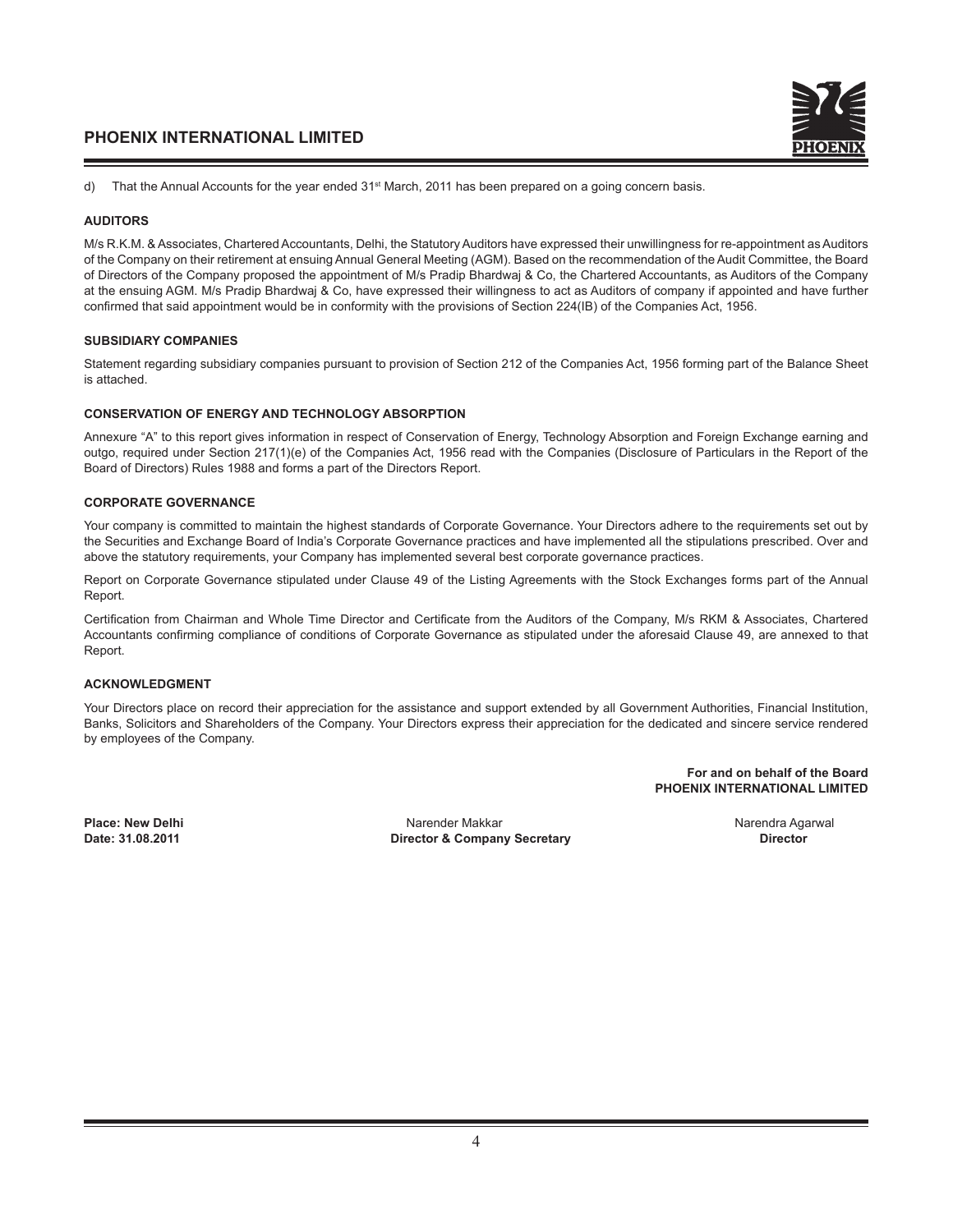

### **ANNREXURE "A" FORMING PART OF THE DIRECTOR'S REPORT**

Information pursuant to Section 217(1)(e) of the Companies Act, 1956, read with the Companies (Disclosure of Particulars in the Report of the Board of Director's) Rules 1988 in respect of Conservation of Energy, Technology Absorption and Foreign Exchange Earning and Outgo.

|           |                                                                                                                                                                                                                                                                                                                                                                                                              | <b>Current</b>             | Previous                   |
|-----------|--------------------------------------------------------------------------------------------------------------------------------------------------------------------------------------------------------------------------------------------------------------------------------------------------------------------------------------------------------------------------------------------------------------|----------------------------|----------------------------|
|           |                                                                                                                                                                                                                                                                                                                                                                                                              | Year                       | Period                     |
| А.        | <b>CONSERVATION OF ENERGY</b>                                                                                                                                                                                                                                                                                                                                                                                |                            |                            |
|           | (a) Energy conservation measures undertaken<br>1.                                                                                                                                                                                                                                                                                                                                                            | Nil                        | Nil                        |
|           | (b) Proposed energy conservation measures                                                                                                                                                                                                                                                                                                                                                                    | Nil                        | Nil                        |
|           | 2.<br>Impact of measures on reduction of energy consumption and consequent impact on                                                                                                                                                                                                                                                                                                                         |                            |                            |
|           | the cost of production of goods                                                                                                                                                                                                                                                                                                                                                                              | Nil                        | Nil                        |
|           | 3.<br>The details of energy consumption:                                                                                                                                                                                                                                                                                                                                                                     | Nil                        | Nil                        |
|           | a. Power and Fuel consumption                                                                                                                                                                                                                                                                                                                                                                                | Nil                        | Nil                        |
|           | b. Consumption per unit of production                                                                                                                                                                                                                                                                                                                                                                        |                            |                            |
| <b>B.</b> | TECHNOLOGY ABSORPTION, ADOPTION AND INNOVATION                                                                                                                                                                                                                                                                                                                                                               |                            |                            |
|           | 1. Specific area in which R & D was carried out by the Company                                                                                                                                                                                                                                                                                                                                               | Nil                        | Nil                        |
|           | Benefits derived as a result of the above R&D<br>2.                                                                                                                                                                                                                                                                                                                                                          | Nil                        | Nil                        |
|           | Future plan of Action<br>3.                                                                                                                                                                                                                                                                                                                                                                                  | Nil                        | Nil                        |
|           | 4. Expenditure on R & D                                                                                                                                                                                                                                                                                                                                                                                      | Nil                        | Nil                        |
| C.        | <b>FOREIGN EXCHANGE EARNING &amp; OUTGO</b>                                                                                                                                                                                                                                                                                                                                                                  |                            |                            |
|           | Activities relating to exports: Initiatives taken to increase exports: Development of new<br>a)<br>export methods for products and services and export plans<br>The Foreign exchange earning through exports were NIL Lacs during the year to UK. The<br>efforts to broaden the export base to other countries are continuing.<br>The foreign Exchange Earning & Outgo during the period are as under:<br>b) |                            |                            |
|           | Foreign Exchange Earning<br>Foreign Exchange Outgo                                                                                                                                                                                                                                                                                                                                                           | <b>NIL</b><br>1220.87 Lacs | 81.77 Lacs<br>1014.01 Lacs |

#### **CHAIRMAN AND WHOLE TIME DIRECTOR CERTIFICATION**

We, Narender Makkar, Chairman, and Narendra Agarwal, Director certify to the Board that:

- (a) We have reviewed financial statements and the cash flow statement for the financial year ended on 31<sup>st</sup> March, 2011, and that to the best of our knowledge and belief:
	- (i) these statements do not contain any materially untrue statement or omit any material fact or contain statements that might be misleading;
	- (ii) these statements together present a true and fair view of the company's affairs and are in compliance with existing accounting standards, applicable laws and regulations.
- (b) There are, to the best of our knowledge and belief, no transactions entered into by the company during the year which are fraudulent, illegal or violative of the company's code of conduct.
- (c) We accept responsibility for establishing and maintaining internal controls for financial reporting and we have evaluated the effectiveness of internal control systems of the Company pertaining to financial reporting and we have disclosed to the auditors and Audit Committee, deficiencies in the design or operation of such internal controls, if any, of which we are aware and the steps we have taken or propose to take to rectify these deficiencies.
- (d) We have indicated to the auditors and the Audit committee:-
	- (i) significant changes, if any, in internal control over financial reporting during the year:
	- (ii) significant changes, if any, in accounting policies during the year and that the same have been disclosed in the notes to the financial statements:
	- (iii) instances of significant fraud of which we have become aware and the involvement therein, if any, of the management or an employee having a significant role in the company's internal control system over financial reporting.

| Place: New Delhi | Narender Makkar | Narendra Agarwal |
|------------------|-----------------|------------------|
| Date: 31.08.2011 | Chairman        | <b>Director</b>  |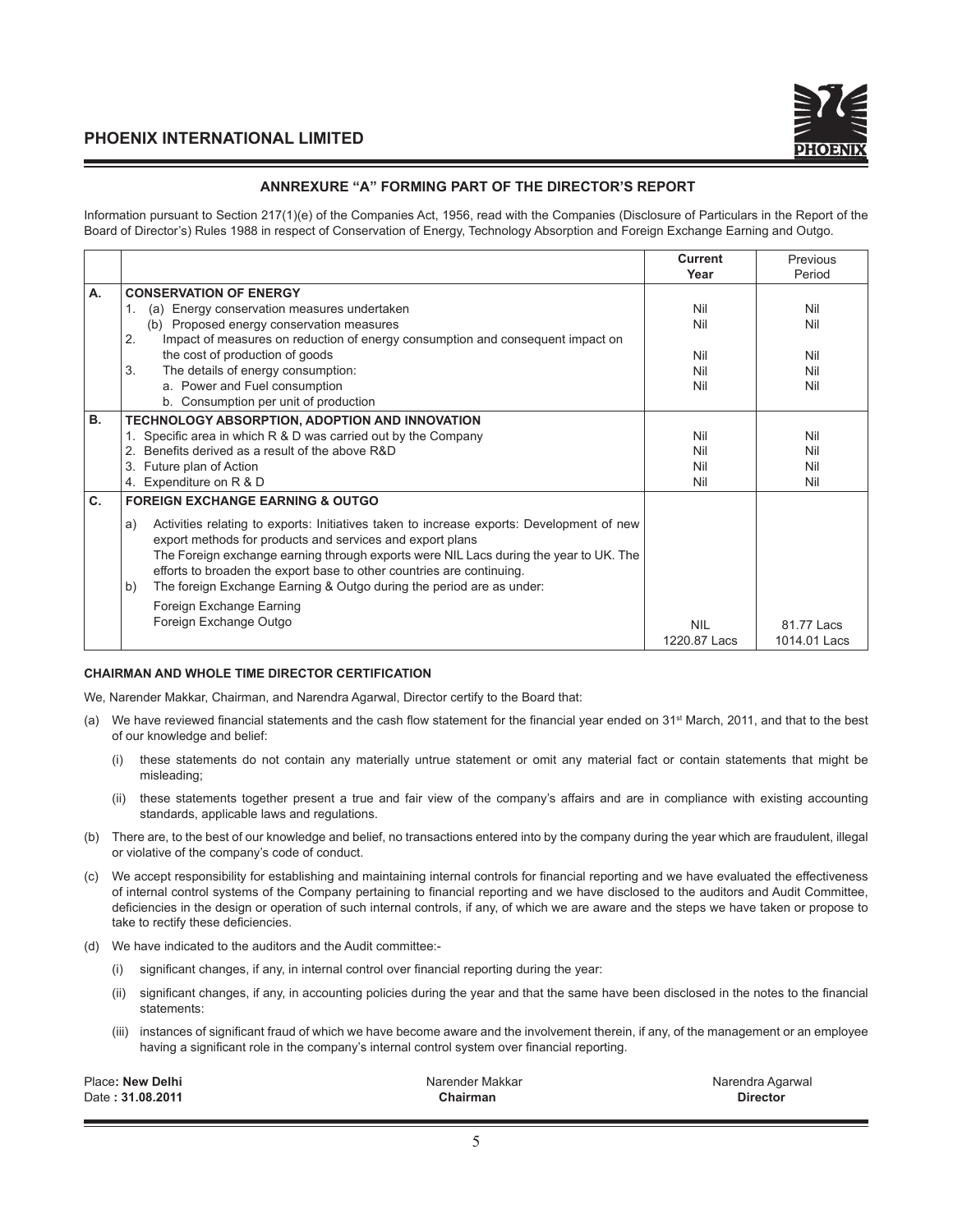

#### **REPORT ON CORPORATE GOVERNANCE**

#### **(1) CORPORATE GOVERNANCE:**

 Sound Corporate Governance practices are guided by culture, conscience and mindset of an organization and are based on principles of openness, fairness, professionalism, transparency and accountability with an aim to building confidence of its various stakeholders and paving way for its long-term success. In Phoenix International Limited, Corporate Governance is defined as a systematic process by which companies are directed and controlled keeping in mind the long-term interests of all their stakeholders. Achievement of excellence in good Corporate Governance practices requires continuous efforts and focus on its resources, strengths and strategies towards ensuring fairness and transparency in all its dealings with its stakeholders including society at large. Corporate Governance has indeed assumed greater significance as the world has moved towards closer integration and free trade.

#### **COMPANY'S PHILOSOPHY ON GOVERNANCE:**

 Your Company's philosophy on the Corporate Governance is founded upon a rich legacy of fair and transparent governance practices which are essentially aimed at ensuring transparency in all dealings and hence seeks to focus on enhancement of long-term shareholder value without compromising on integrity, social obligations and regulatory compliances. Your Company has continued its pursuit of achieving these objectives through the adoption and monitoring of corporate strategies and prudent business plans, thereby ensuring that the Company pursues policies and procedures to satisfy its legal and ethical responsibilities. The Company's comprehensive written code of conduct serves as a guide for your company and its employees on the standards of values, ethics and business principles, which should govern their conduct. Your company operates within accepted standards of propriety, fair play and justice and aims at creating a culture of openness in relationships between itself and its stakeholders. Even in a fiercely competitive business environment that the Company is operating in, the management and employees of your Company are committed to uphold the core values of transparency, integrity, honesty and accountability, which are fundamental to the Company and for achieving Corporate Excellence.

#### **CORPORATE GOVERNANCE PRACTICES:**

 The Company's Corporate Governance practices seek to go beyond the regulatory requirements and with a view to ensuring commitment to transparent, law abiding behavior and good Corporate Governance, the Company has put in place the following practices:-

#### **a) Code of Conduct:**

 The Company's Code of Conduct is based on the principle that business should be conducted in a professional manner with honesty, integrity and law abiding behavior and thereby enhancing the reputation of the Company. The Code ensures lawful and ethical conduct in all affairs and dealings of the Company.

#### **b) Business Policies:**

 The Business Policies of Company ensures transparency and accountability to its stakeholders. The policies provide motivation and support for professional development of employees, fair market practices and high level of integrity in financial reporting. The policies recognize Corporate Social Responsibility of the Company and also seek to promote health, safety and quality of environment.

#### **c) Prohibition of Insider Trading:**

The Code on prevention of Insider Trading, which applies to the Board Members and all officers and employees, seeks to prohibit trading in the securities of the Company based on unpublished price sensitive information. Trading window remains closed so long unpublished price sensitive information is not made public.

#### **d) Risk Management:**

 The Company has developed and implemented a comprehensive risk management policy for risk identification, assessment and minimization procedure. The risk management procedures are clearly defined and periodically reviewed by the Board of Directors with a view to strengthening the risk management framework and to continuously review and reassess the risk that the Company may confront with.

#### **Environment Policy:**

 The Company is committed to conducting its business in a manner that values the environment and helps to ensure the safety and health of all its employees and society at large. The policy is aimed towards strengthening pollution prevention and control measures.

#### **f) Equal Employment Opportunity:**

 The employment policy of the Company assure that there shall be no discrimination or harassment against an employee or applicant on the grounds of race, color, religion, sex, age, marital status, disability, national origin, or any other factor made unlawful by applicable laws and regulations. The policy also ensures fair and respectful treatment of all fellow employees.

A brief report on Corporate Governance for the year ended on 31<sup>st</sup> March 2011 is given below: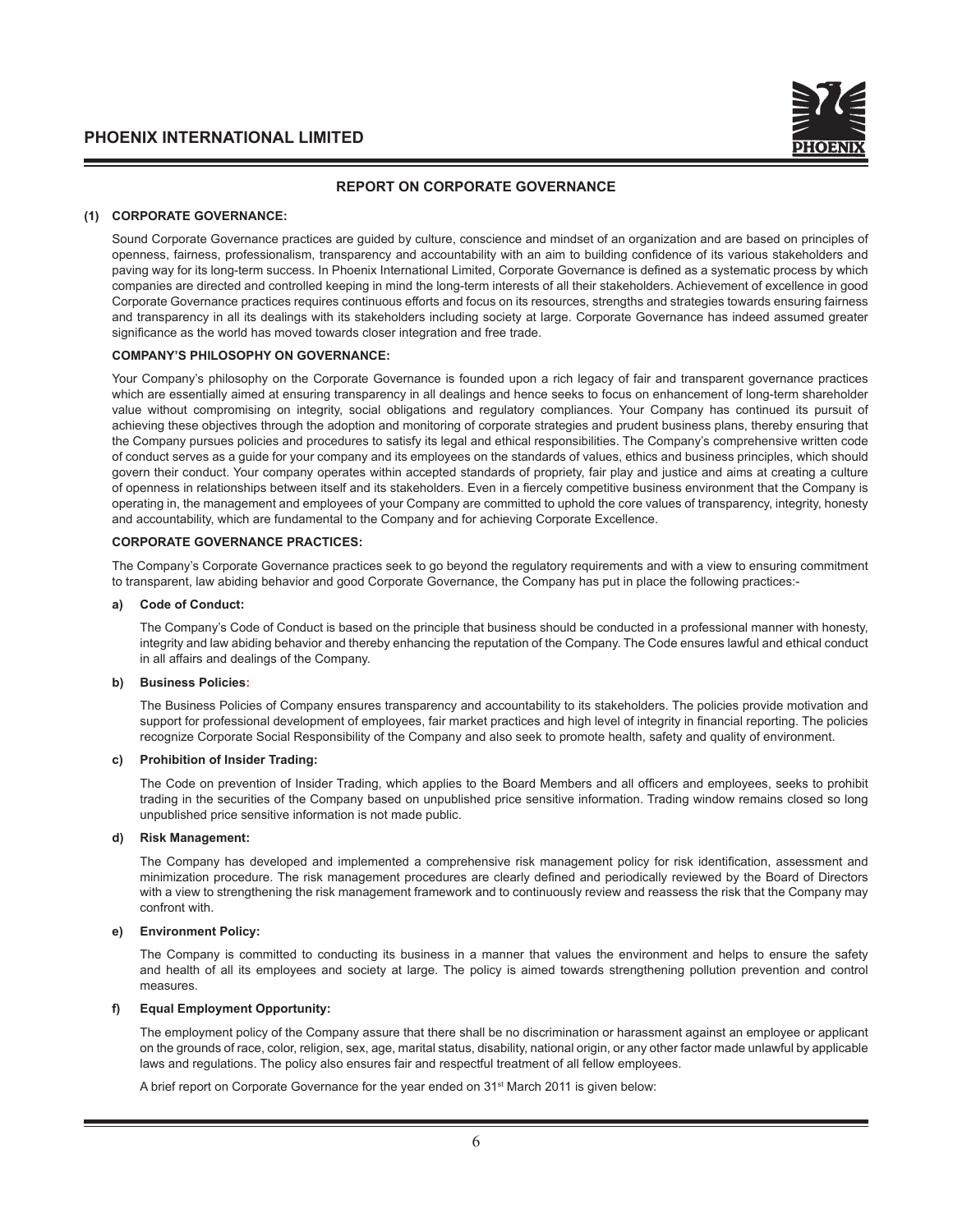#### **(2) Board of Directors**

#### **(A) Composition and Category of Directors**

The Board of Directors comprises of 4 Directors at the year end, which includes one executive director, and three non-executive directors.

The composition of Board of Directors, their attendance at Board Meetings during the year ended 31<sup>st</sup> March 2011, the last Annual General Meeting and their Directorships/Committee Memberships in other Companies as on 31<sup>st</sup> March 2011 is as follows:

#### **(B) Details of Meeting of Board of Directors held during the year ended on 31st March, 2011**

| Name of the<br><b>Directors</b> | Category                                  | No. of Board<br><b>Meeting</b><br><b>Attended</b> | Attendance at<br>last AGM | No. of other<br>Directorships in<br>other Companies | As Member in<br><b>Committees of</b><br>other Companies | <b>As Chairman</b><br>in Committees<br>of Other<br><b>Companies</b> |
|---------------------------------|-------------------------------------------|---------------------------------------------------|---------------------------|-----------------------------------------------------|---------------------------------------------------------|---------------------------------------------------------------------|
| Mr. Arun K. Sinha               | Non Executive and<br>Independent Director | 4                                                 | Yes                       | 5                                                   | 4                                                       | 3                                                                   |
| Mr. Narendra<br>Agarwal         | Non Executive and<br>Independent Director | 5                                                 | <b>No</b>                 | $15**$                                              | 3                                                       | Nil                                                                 |
| Mr. Narender<br>Makkar          | <b>Executive Director</b>                 | 5                                                 | Yes                       | $15***$                                             | 4                                                       | 2                                                                   |
| Mr. P.M.<br>Alexander           | Non Executive and<br>Independent Director | 5                                                 | <b>YES</b>                | $14***$                                             | 4                                                       | Nil                                                                 |

\*\* Out of them 6 Directorships are in Private Limited Companies

\*\*\* Out of them 5 Directorships are in Private Limited Companies

\*\*\*\* Out of them 2 Directorships are in Private Limited Companies

 None of the Directors on the Board is a member on more than 10 Committee and Chairman of more than 5 Committees (as specified in clause 49 of the Listing Agreement with the Stock Exchanges) across the Companies in which he is a Director.

#### **(C) Details of Meetings of Board of Directors held during the year**

| Date of Board Meetings | <b>No. of Directors Present</b> |
|------------------------|---------------------------------|
| 13-05-2010             |                                 |
| 12-08-2010             | 3                               |
| 31-08-2010             |                                 |
| 11-11-2010             | 4                               |
| 12-02-2011             |                                 |

The maximum time gap between any two meetings did not exceed four calendar months.

#### **Information to the Board**

The Company holds at least four board meetings in a year with at least one meeting in each quarter to review the quarterly financial results. The maximum gap between two board meetings is not more than four months. Agenda papers are circulated to the Board members well in advance. In addition to the specific matters which are taken at the Board meetings, the following information is also placed before the Board for its review:

- Annual Operating Plans and Capital budget and any updates in connection therewith.
- Minutes of the meetings of the Audit Committee and all other committees of the Board.
- Terms of reference of the Committees of the Board.
- Statutory Compliance Certificate.
- Information on appointment and resignation of senior officers of the Company.
- Show cause, demand, persecution notices and penalty notices of material importance.
- Any material default in financial obligations to and by the Company, or substantial non recovery for sale of goods by the Company.
- Non-compliance of any regulatory, statutory or listing requirements and shareholders service such as non-payment of dividend, delay in share transfer etc.
- Sale of a material nature, of investments and/or assets, which are not in the normal course of business.
- Any issue involving possible public or product liability claims of a substantial nature, including any judgment or order which may have passed strictures on the conduct of the Company.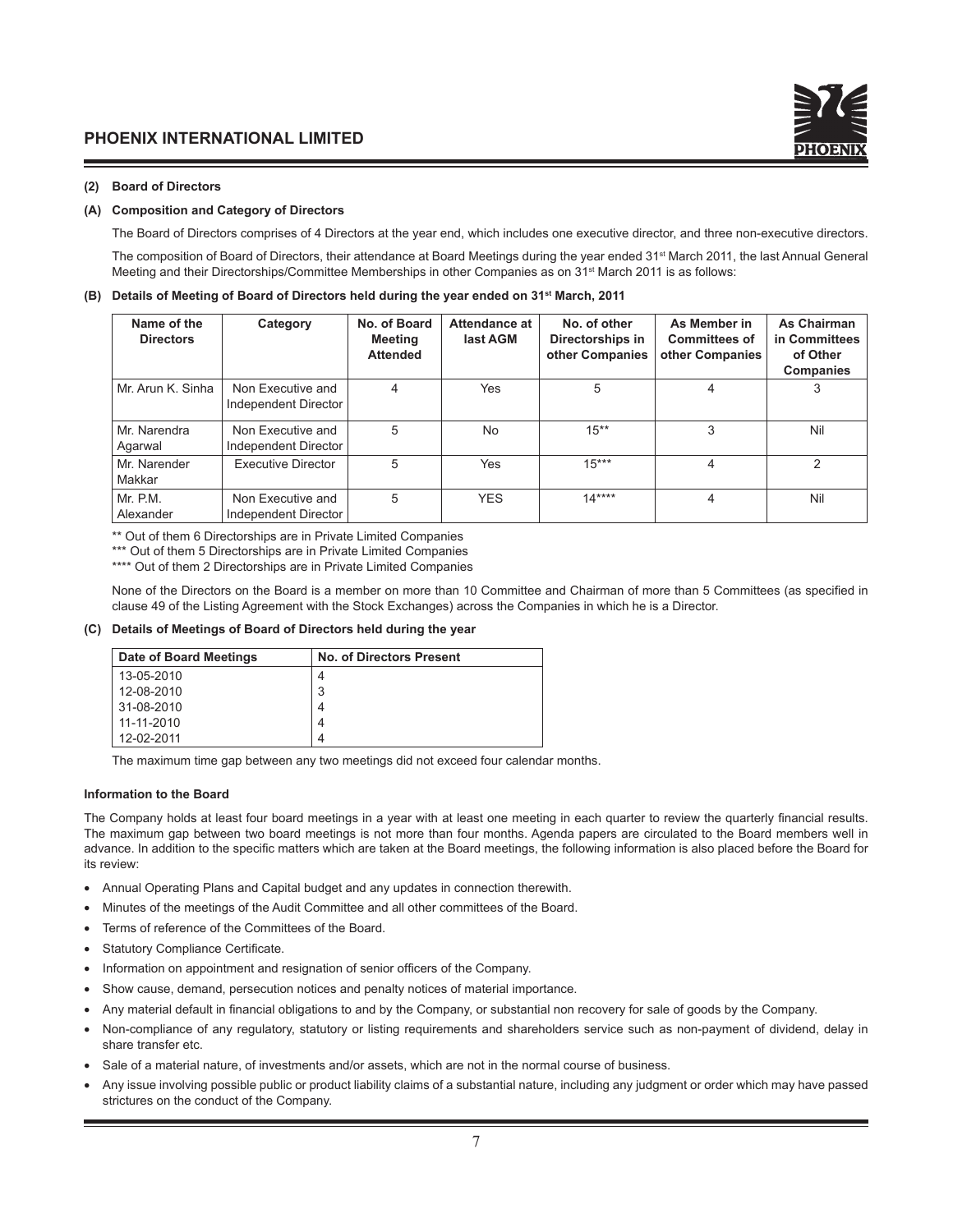#### **(D) Details of Directors seeking re-appointment at the ensuing Annual General Meeting**

In respect of Directors seeking appointment or re-appointment, the relevant information, like brief resume of the Directors, nature of their expertise in specific, functional areas and names of the Companies in which they hold Directorship and Membership of any Committee of the Board is given as annexure to this report.

#### **(3) Audit Committee**

#### **(A) Constitution**

 The Audit Committee of the Board was constituted in the year 2000-01. The following were the members of the Committee during the year 2010-2011.

| (A) | Mr. Narendra Aggarwal | Independent Director |
|-----|-----------------------|----------------------|
| (B) | Mr. Arun K. Sinha     | Independent Director |
| (C) | Mr. P. M. Alexander   | Independent Director |

Mr. Narender Makkar, Company Secretary, is the Secretary of the committee.

#### **(B) Terms of Reference**

 Keeping in view the provisions of Section 292A of the Companies Act, 1956 and matters specified under clause 49 of the Listing Agreement with stock exchanges, terms of reference are as under;

- 1. Oversight of the company's financial reporting process and the disclosure of its financial information to ensure that the financial statement is correct, sufficient and credible.
- 2. Recommending to the Board, the appointment, re-appointment and if required, the replacement or removal of the statutory auditor and the fixation of audit fees.
- 3. Approval of payment to statutory auditors for any other services rendered by the statutory auditors.
- 4. Reviewing, with the management, the annual financial statements before submission to the board for approval, with particular reference to:
	- a) Matters required to be included in the Director's Responsibility Statement to be included in the Board's report in terms of Clause (2AA) of Section 217 of the Companies Act, 1956.
	- b) Changes, if any, in accounting policies and practices and reasons for the same.
	- c) Major accounting entries involving estimates based on the exercise of judgment by management.
	- d) Significant adjustments made in the financial statements arising out of audit findings.
	- e) Compliance with listing and other legal requirements relating to financial statements.
	- f) Disclosure of any related party transactions.
	- g) Qualifications in the draft audit report.
- 5. Reviewing, with the management, the quarterly financial statements before submission to the board for approval.
- 6. Reviewing, with the management, performance of statutory and internal auditors, adequacy of the internal control systems.
- 7. Reviewing, the adequacy of internal audit function, if any, including the structure of the internal audit department, staffing and seniority of the official heading the department, reporting structure coverage and frequency of internal audit.
- 8. Discussion with internal auditors any significant findings and follow up there on.
- 9. Reviewing, the finding of any internal investigations by the internal auditors into matters where there is suspected fraud or irregularity or a failure of internal control systems of a material nature and reporting the matter to the board.
- 10. Discussion with statutory auditors before the audit commences, about the nature and scope of audit as well as post-audit discussion to ascertain any area of concern.
- 11. To look into the reasons for substantial defaults in the payment to the depositors, debenture holders, shareholders (in case of non payment of declared dividends) and creditors.
- 12. To review the functioning of the Whistle Blower mechanism, in case the same is existing.
- 13. Carrying out any other function as required.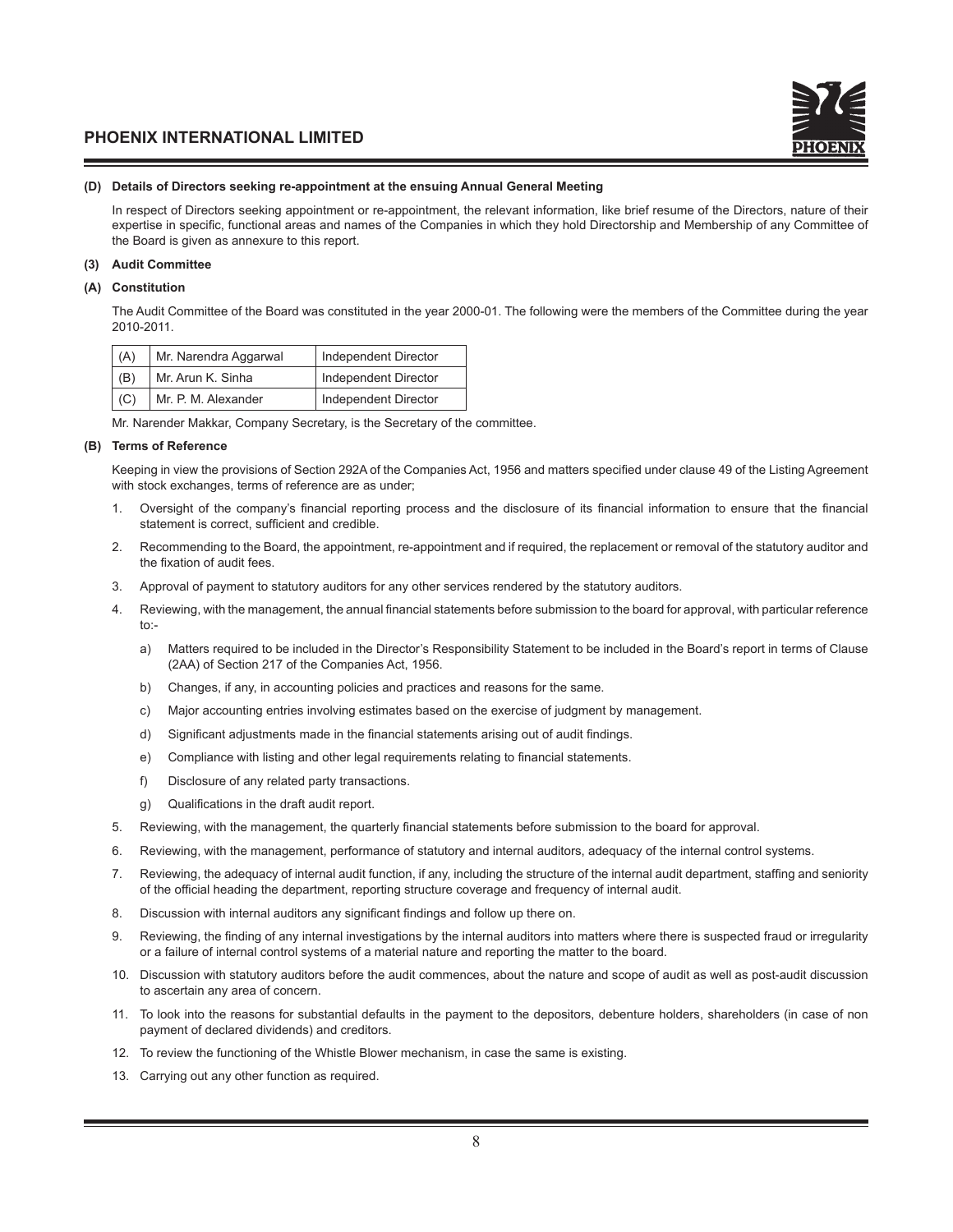#### **(C) Meeting and Attendance during the year**

 Five meetings of the Committee were held during the year on 13-05-2010, 12-08-2010, 31-08-2010, 11-11-2010 and 12-02-2011. The attendance particulars are as follows:

| Name of the Chairman /Member | <b>Meeting</b> |                 |
|------------------------------|----------------|-----------------|
|                              | Held           | <b>Attended</b> |
| Mr. Narendra Agarwal         | b              | 5               |
| Mr. Arun K. Sinha            | 5              |                 |
| Mr. P. M. Alexander          | 5              | 5               |

#### **(4) Remuneration Committee**

 The Company has a Remuneration Committee which comprises of three members. Mr. P.M. Alexander, Mr. Arun K. Sinha and Mr. Narendra Agarwal, Mr. Narender Makkar, the Company Secretary, acts as Secretary of the Committee.

 The functioning and terms of reference of the Committee are as prescribed under the Listing Agreement with the Stock Exchanges. It determines the Company's policy on all elements of remuneration packages of directors and employees of the Company.

#### **Terms of reference:**

Two meeting of the Remuneration Committee were held during the year. Attendance at meeting during the year is as under;

|               | <b>DIRECTOR</b>       | <b>NO. OF MEETINGS ATTENDED</b> |
|---------------|-----------------------|---------------------------------|
|               | Mr. P.M. Alexander    |                                 |
| $\mathcal{L}$ | Mr. Arun K. Sinha     |                                 |
| 3.            | Mr. Narendra Aggarwal |                                 |

#### **Remuneration to Directors**

Remuneration to Directors for the year 2010–2011:

| Name                | <b>Designation</b>           | All elements of Remuneration package<br>i.e. Salary benefits bonus, pension etc |
|---------------------|------------------------------|---------------------------------------------------------------------------------|
| Mr. Narender Makkar | Director & Company Secretary | 18.74.936                                                                       |
|                     |                              |                                                                                 |
| <b>Name</b>         | <b>Particulars</b>           | <b>Sitting Fees</b>                                                             |

| Mr. Arun K. Sinha | Non Executive Directors | 16.000/- |
|-------------------|-------------------------|----------|
| Total             |                         | 16.000/- |

#### **(5) Share Transfer and Shareholders' /Investors' Grievance Committee**

 The Company has structured a system of reviewing the Shareholders'/Investors' Grievance at every Board Meeting. However, a Committee was constituted in the financial year 2001 with a specific authority to look into the Investors'/ Shareholders' Grievance. The following were the members of the Committee during the year.

| (A) | Mr. Narendra Aggarwal | Independent Director |
|-----|-----------------------|----------------------|
| (B) | Mr. Arun K. Sinha     | Independent Director |
| (C) | Mr. P. M. Alexander   | Independent Director |

Mr. Narender Makkar, Company Secretary, is the Secretary of the committee and is also the Compliance Officer.

During the financial year, twenty four meetings of the committee were held on the following dates;

 15/04/2010, 30/04/2010, 15/05/2010, 31/05/2010, 16/06/2010, 30/06/2010, 15/07/2010, 30/07/2010, 30/08/2010, 15/09/2010, 30/09/2010, 15/10/2010, 30/10/2010, 15/11/2010, 29/11/2010, 15/12/2010, 31/12/2010, 15/01/2011, 31/01/2011, 16/02/2011, 28/02/2011, 16/03/2011, 31/03/2011.

 The Investors' Grievance Committee, for the purpose of Investor grievances, designated particularly the email Id as per clause 47(f) of the Listing Agreement, which is "noida@phoenixindia.com".

The number of complaints received during the year were 05 (Five) and there were one pending as at the end of the financial year.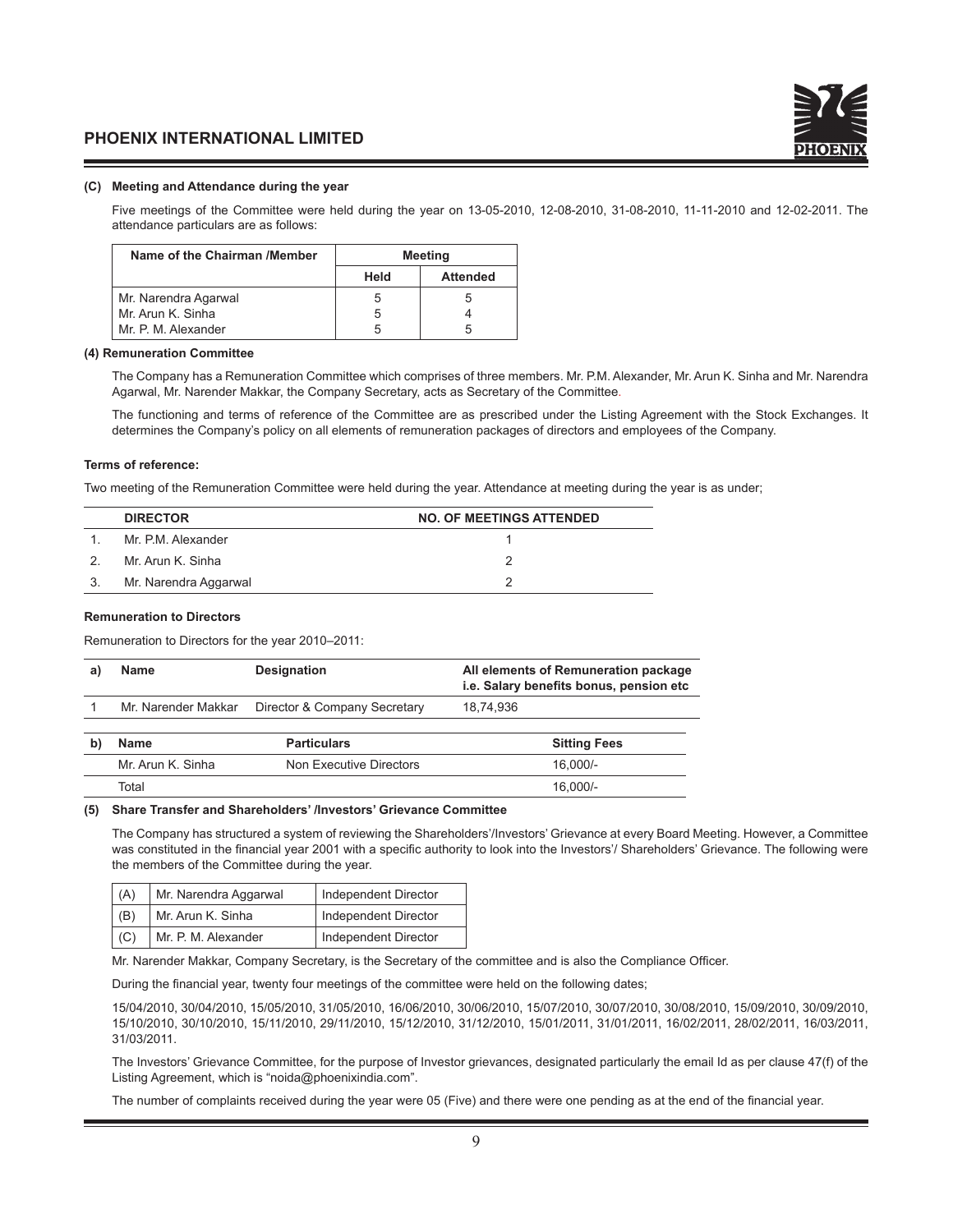

#### **(6) General Body Meeting**

**(A)** The venue date and time of the last 3 Annual General Meetings were as follows;

| Date & Time                                   | Location                                                                                           |
|-----------------------------------------------|----------------------------------------------------------------------------------------------------|
| 30 <sup>th</sup> September, 2008 at 9:30 a.m. | MPCU, Shah Auditorium, 2 Raj Niwas Marg, Delhi - 110054                                            |
| 30th September, 2009 at 9:30 a.m.             | Sri Sathya Sai International Centre, Institutional Area, Pragati Vihar, Lodhi Road, Delhi – 110003 |
| 30th September, 2010 at 09.30a.m              | Lok Kala Manch, 20 Institutional Area, Lodhi Road, New Delhi - 110003                              |

(B) No Special Resolution has been passed during the last three Annual General Meetings

(C) No Resolution has been passed / moved through postal ballot during the year.

#### **(7) Disclosure**

- The details of materially significant related party transactions are discussed in Notes to the Financial Statement.
- II. Whistle Blower Mechanism: The Company promotes ethical behavior in all its business activities and has put in place mechanism of the reporting illegal or unethical behavior. Employees are free to report violations of laws, rules, regulations or unethical conduct to their immediate supervisor/notified person. The reports received from any employee will be reviewed by the Ethics Office and the Corporate Governance and Shareholders'/Investors' Grievance Committee. The Directors and Senior Management are obliged to maintain confidentially of such report and ensure that the whistle blowers are not subjected to any discriminatory practices.
- III. There are no pecuniary relationships or transactions with the Non-Executive Directors other than sitting fees paid to them.

#### **(8) Means of Communication**

|      | <b>Quarterly Result</b>                                                                                             | Un-audited quarterly and yearly results have been published.                                                                                                                                                                         |
|------|---------------------------------------------------------------------------------------------------------------------|--------------------------------------------------------------------------------------------------------------------------------------------------------------------------------------------------------------------------------------|
| lii. | Whether the website also displays official news releases<br>and presentation to institutional investors / analysts. | Steps are being taken to display it on website at the earliest; notice of<br>Annual General Meeting along the Annual Report is being sent to each<br>shareholder, within time frame.                                                 |
|      | iii. Newspapers where Audited Financial Results, Un-<br>audited quarterly and yearly results are published          | Business Standard Delhi English & Hindi Edition                                                                                                                                                                                      |
|      | iv. Whether Management Discussion and Analysis is a part<br>of Annual Report or not.                                | <b>YFS</b>                                                                                                                                                                                                                           |
|      | v. Annual Report                                                                                                    | Annual Report containing, inter alia, Audited Annual Accounts,<br>Consolidated Financial Statements, Director's Report, Auditors' Report<br>and other important information is circulated to members and others<br>entitled thereto. |
|      | ∣vi. SEBI EDIFAR                                                                                                    | Annual Report, Quarterly Results, Shareholding Patterns etc of the company<br>are also posted on the SEBI EDIFAR website www.sebiedifar.nic.in.                                                                                      |

#### **(9) Code of Business Conduct and Ethics for Directors and Senior Management**

 The Board is committed to follow the Code of Business Conduct and Ethics for Directors and Senior Management ('the Code') as recommended by the Corporate Governance and Shareholders/Investors' Grievance Committee. This Code is a comprehensive Code applicable to all Directors, Executive as well as Non-Executive as well as members of Senior Management. The Code of ethics and compliance with the code of ethics is attached as an Annexure to this report.

#### **(10) Subsidiary Monitoring Framework**

 All the subsidiary companies of the Company are Board managed with their Boards of Directors having the rights and obligations to manage such companies in the best interest of their Shareholders. As a majority shareholder, the Company nominates its representatives on the Boards of subsidiary companies and monitors the performance of such companies inter alia, by the following means-

- a) Financial statements, in particular the investments made by the unlisted subsidiary companies, are reviewed quarterly by the Audit Committee of the Company.
- b) All minute of the meetings of subsidiary companies are placed before the Company's Board regularly.
- c) A statement containing all significant transactions and arrangements entered into by the unlisted subsidiary companies is placed before the Company's Board.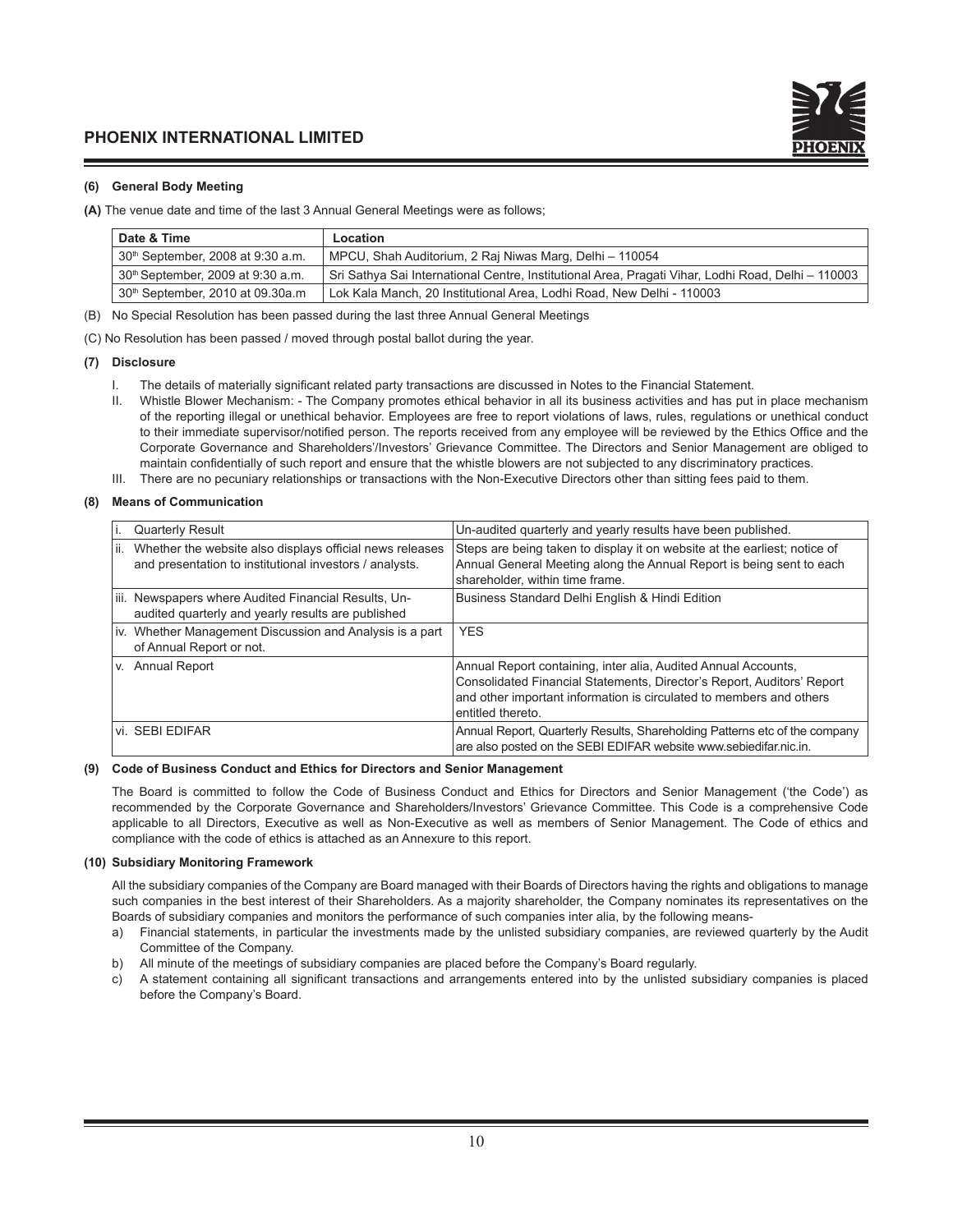#### **MANAGEMENT DISCUSSION AND ANALYSIS REPORT**

The Indian Footwear Industry has demonstrated exponential growth and continues to take advantage of the favorable current economic climate to further leverage growth opportunities. The Government has acted as an important catalyst in bringing greater investment to this sector and has granted fiscal relief and incentives to augment production and exports. Innovation continues to be the focal point in your Company's manufacturing, sales, marketing and various brand-building efforts.

During the previous year the company has started manufacturing of shoes uppers at Chennai. The company has expanded the manufacturing and export base during the current year and achieved a turn over of Rs.2846.00 Lacs during the current year as compared to Rs. 2335.82 Lacs during the previous year.

Your Company is always striving to create a favorable work environment with the available resources at its command and is doing its best to retain the available talents within the company.

The Company is having expertise in the product line in which it has been operating. The Company in the past was a continuously profit earning and dividend paying Company.

Your company is well aware of the opportunities, threats and risks involved in the business and it takes every effort to convert the threats and risks into opportunities.

Your Company annually reviews "risk maps" to help identify potential business threats. The capability of these risk mitigation plans, developed to redress identified threats, is honed to protect the interests of all Shareholders. Crisis management plans are well documented.

The Company has a proper and adequate system of internal controls to ensure that all assets are safeguarded and protected against loss from unauthorized use or disposition and that transaction are authorized and reported correctly.

#### **(11) General Shareholder Information**

#### **(a) Annual General Meeting**

| Date & Time<br>Place                  |    | 30/09/2011 at 10:00 A.M.<br>Lok Kala Manch, 20. Institutional Area, Lodhi Road, New Delhi-110003 |
|---------------------------------------|----|--------------------------------------------------------------------------------------------------|
| (b) Financial Calendar<br>(Tentative) | G. | 2011-12                                                                                          |

Financial Results for the Quarter Ended:

| 30th June, 2011                  | -                        | 12th August 2011   |
|----------------------------------|--------------------------|--------------------|
| 30 <sup>th</sup> September, 2011 | $\overline{\phantom{0}}$ | Mid November, 2011 |
| 31 <sup>st</sup> December, 2011  | $\overline{\phantom{0}}$ | Mid February, 2012 |
| 31 <sup>st</sup> March, 2012     | $-$                      | Mid May, 2012      |

Approval of Audited Results for the year ended 31.03.2012 – 31st August, 2012

**(c) Date of book Closure - 29th September, 2012** 

#### **(d) Listing on Stock Exchanges:**

The shares of the Company are listed on the following stock exchanges:

| <b>S. No.</b> | <b>STOCK EXCHANGE</b>        | <b>ADDRESS</b>                                                              |
|---------------|------------------------------|-----------------------------------------------------------------------------|
| (a)           | <b>Bombay Stock Exchange</b> | The Bombay Stock Exchange                                                   |
|               |                              | Phiroze Jeejeebhoy Tower, 25th Floor, Dalal Street, Mumabi- 400 001         |
| (b)           | Delhi Stock Exchange         | The Delhi Stock Exchange, DSE House, 3/1, Asaf Ali Road, New delhi – 110002 |

The Company has paid Annual Listing Fees to Stock Exchanges.

(e) Stock Exchange Code at BSE : 526481

 Stock Market Data: High & Low during each month in last financial year from April, 2010 to March, 2011 on Bombay Stock Exchange.

| <b>YEAR</b> | <b>MONTH</b> | <b>HIGHEST RATE (Rs.)</b> | <b>LOWEST RATE (Rs.)</b> |
|-------------|--------------|---------------------------|--------------------------|
| 2010        | April        | 8.61                      | 6.41                     |
| 2010        | May          | 12.1                      | 7.47                     |
| 2010        | June         | 17.1                      | 11.77                    |
| 2010        | July         | 12.42                     | 9.51                     |
| 2010        | August       | 13.84                     | 9.72                     |
| 2010        | September    | 16.15                     | 12.65                    |
| 2010        | October      | 22.45                     | 13.15                    |
| 2010        | November     | 21.3                      | 15.3                     |
| 2010        | December     | 24.6                      | 17.95                    |
| 2011        | January      | 22.6                      | 17                       |
| 2011        | February     | 18.7                      | 16.2                     |
| 2011        | March        | 18                        | 14.8                     |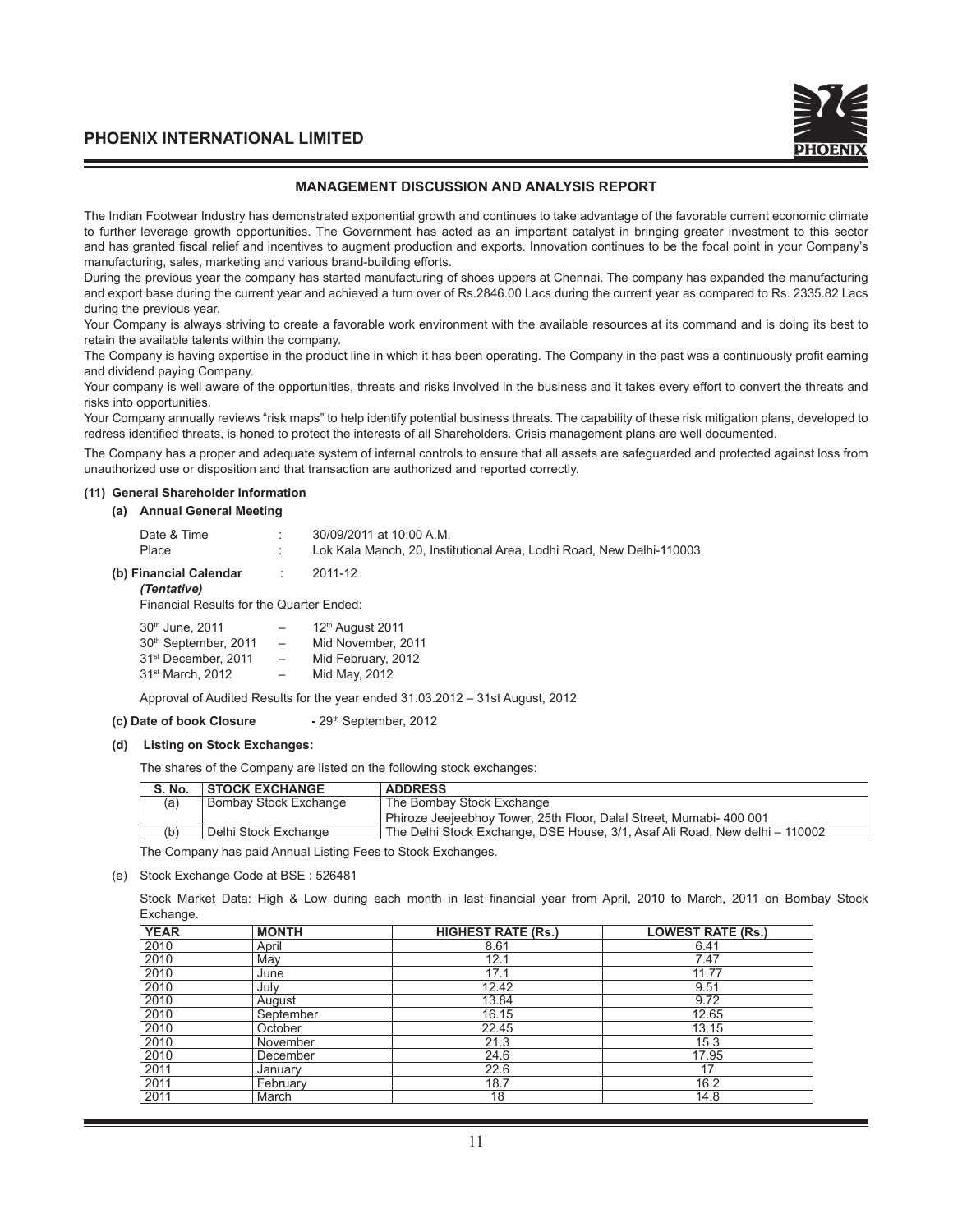#### **(f) Share Transfer System:**

 The Company has out sourced share transfer function to M/s Mas Services Limited, which is registered with SEBI as a Category-I Registrar and Transfer Agent.

#### **(g) Dematerialization of Shares:**

The Company has entered into agreement with NSDL and CDSL for the purpose. The Company ISIN No. is INE245B01011.

#### **(h) (i) Distribution of Shareholding as on 31st March, 2011**

| <b>Shareholding of Nominal Value (Rs.)</b> | <b>Shareholders</b> |            | <b>Share Amount</b> |            |
|--------------------------------------------|---------------------|------------|---------------------|------------|
|                                            | <b>Number</b>       | % to Total | In Rs.              | % to Total |
|                                            | $\overline{2}$      | 3          | 4                   | 5          |
| Up to 5000                                 | 8619                | 90.841     | 1,58,12,120         | 9.418      |
| $5001 - 10,000$                            | 486                 | 5.122      | 38,96,610           | 2.321      |
| 10,001-20,000                              | 200                 | 2.108      | 30,82,560           | 1.836      |
| 20,001-30,000                              | 64                  | 0.675      | 16,45,890           | 0.980      |
| 30,001-40,000                              | 23                  | 0.242      | 8,12,970            | 0.484      |
| 40,001-50,000                              | 29                  | 0.306      | 13,62,450           | 0.811      |
| 50,001-1,00,000                            | 28                  | 0.295      | 2077900             | 1.238      |
| 1,00,001- and above                        | 39                  | 0.411      | 13,92,05,100        | 82.912     |
|                                            | 9488                | 100.00     | 16,78,95,600        | 100.00     |

#### **(j) (ii) Shareholding Pattern as on 31st March, 2011**

| Category |                                                                            | No. of shares<br>held | Percentage of<br>shareholding |
|----------|----------------------------------------------------------------------------|-----------------------|-------------------------------|
| А.       | <b>Promoter's holding</b>                                                  |                       |                               |
| 1.       | Promoters                                                                  |                       |                               |
|          | - Indian Promoters                                                         | 27,36,000             | 16.296                        |
|          | - Foreign Promoters                                                        | Nil                   | Nil                           |
| 2.       | Persons acting in concert                                                  | 9053450               | 53.923                        |
|          | $Sub - Total:$                                                             | 11789450              | 70.219                        |
| В.       | <b>Non-Promoters Holding</b>                                               |                       |                               |
| 3.       | a. Institutional Investors                                                 |                       |                               |
|          | b. Mutual Funds and UTI Banks, Financial Institutions, Insurance Companies | Nil                   | Nil                           |
|          | (Central/Sale Govt. Institutions/Non-Government Institutions)              | Nil                   | Nil                           |
|          | Flls<br>C.                                                                 | Nil                   | Nil                           |
|          | Sub Total                                                                  | Nil                   | Nil                           |
| 4.       | <b>Others</b>                                                              |                       |                               |
|          | a. Corporate Bodies                                                        | 838286                | 4.993                         |
|          | b. Indian Public                                                           | 2669749               | 15.901                        |
|          | c. NRIs/OCBs                                                               | 1119639               | 6.669                         |
|          | d. Any other (please specify)- Clearing Members                            | 21489                 | 0.128                         |
|          | Sub-Total                                                                  | 5000110               | 29.781                        |
|          | <b>Grand Total</b>                                                         | 1,67,89,560           | 100.00                        |

#### **(h) Registrar and Transfer Agent**

Mas Services Limited, T-34,2<sup>nd</sup> Floor, Okhla Industrial Area, Phase-II, New Delhi-110 020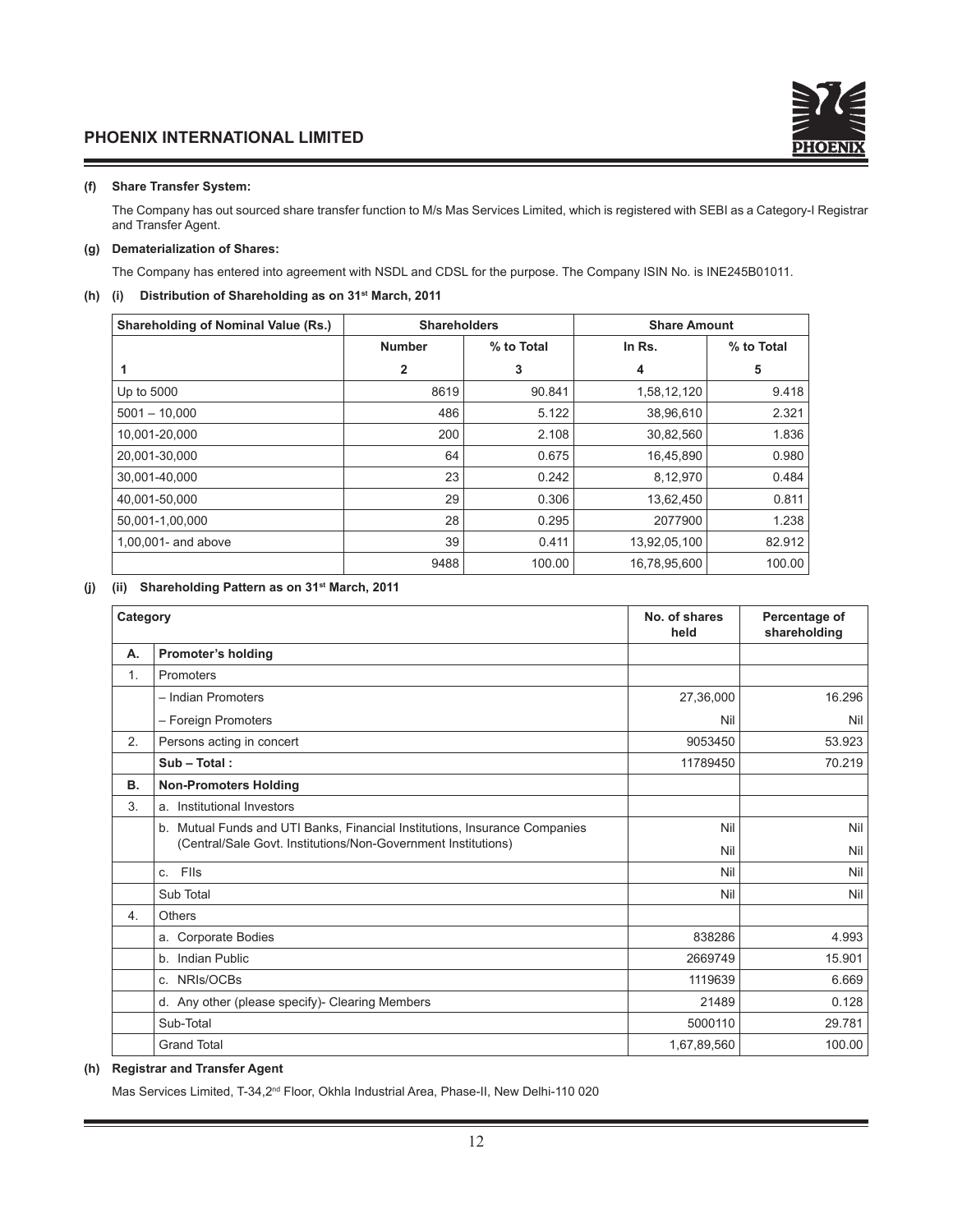

## **(i) Plant Location**

 Phoenix International Ltd. No77/70A, Thiruneermalai Main Road, Nagalkeni, Chromepet, Chennai, Tamilnadu India Pin - 600044

# **(j) Address for Correspondence**

#### **Phoenix International Limited**

 3rd Floor, Gopala Tower, 25, Rajendra Place, New Delhi – 110008 NON MANDATORY REQUIREMENT The company has not adopted non-mandatory requirement.

> For and on behalf of the Board **PHOENIX INTERNATIONAL LIMITED**

**Place: New Delhi** Narendra Makkar P.M.Alexander **Director & Company Secretary**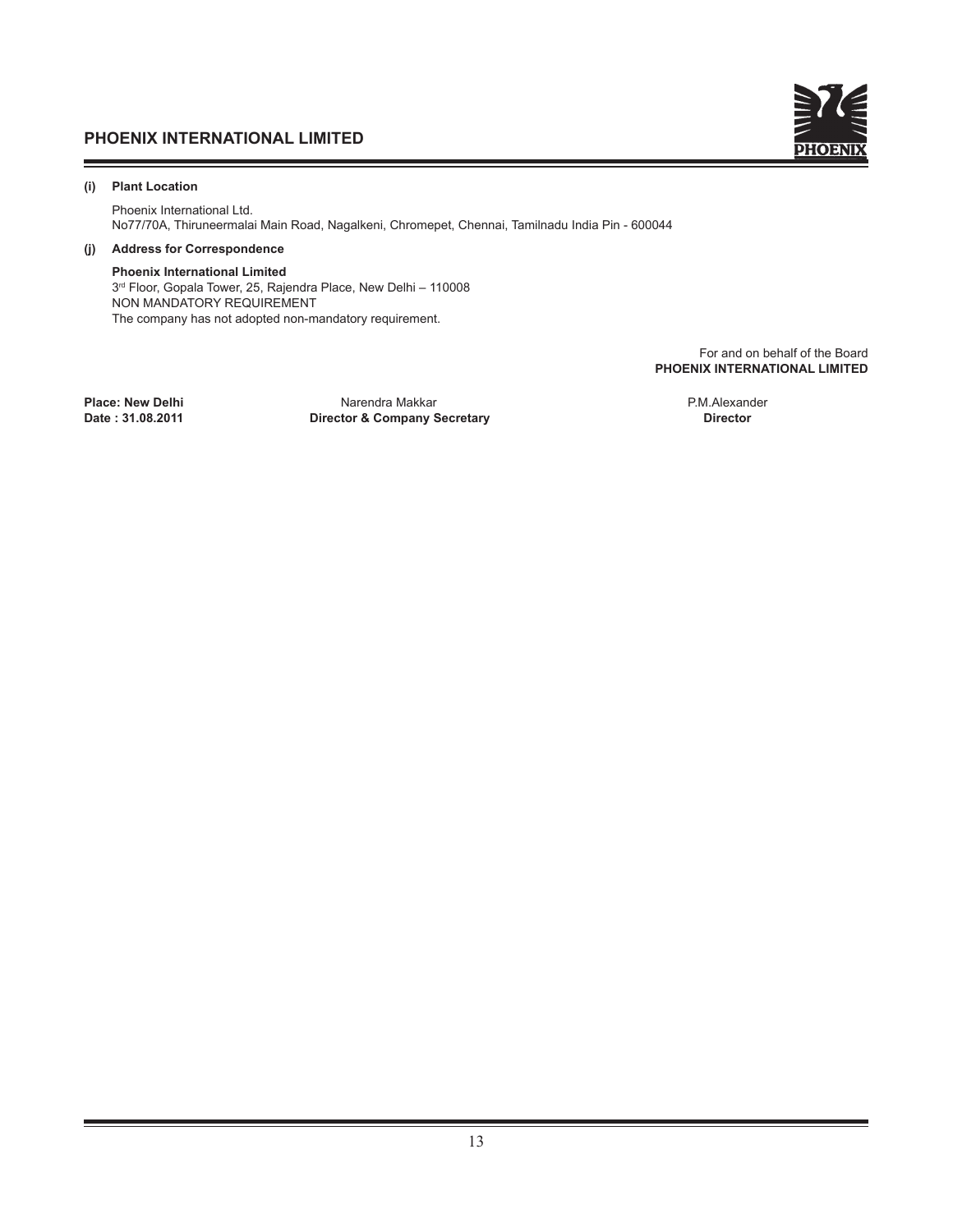

#### **ANNEXURE – 1**

INFORMATION AS PER CLAUSE 49(IV) (G) (i) OF THE LISTING AGREEMENT FOR ITEM NO. 2 OF THE NOTICE FOR RE-APPOINTMENT OF DIRECTOR OF THE COMPANY:

| Name of the Director                  | Mr. Narender Makkar             |
|---------------------------------------|---------------------------------|
| Date of Birth                         | 04.04.1962                      |
| Date of appointment                   | 18.03.2004                      |
| Expertise in Specific Functional area | Accounts, Finance & Secretarial |
| Qualification                         | CA & CS                         |

Mr. Narender Makkar is Director in the following Companies:

CADET INVESTMENT LTD. CASHKEY INVESTMENT PVT.LTD. MULTIDOT ENTERTAINMENT LTD. PHOENIX CAPITAL SERVICES LTD. PHOENIX CEMENT LTD. PHOENIX FOOTWEAR PVT.LTD. PHOENIX HYDROCARBONS LTD. PHOENIX INTERNATIONAL FINANCE LTD. PHOENIX POWER DEVELOPMENT CORP.LTD. PHOENIX REAL TIME SERVICES LTD. PRONTO ISERVICES PRIVAE LTD. REDIANCE INVESTMENT PVT.LTD. SAVARE TRADE ENTERPRISES LTD. YELLOW VALLEY LEASING & FINANCE LTD.

Mr. Narender Makkar is a member of Committee in the following Companies:

- 1. Phoenix Industries Limited (Audit Committee).
- 2. Phoenix Real Time Services Limited (Audit Committee).
- 3. Phoenix Cement Limited (Audit Committee).

He does not hold any Share in the Company.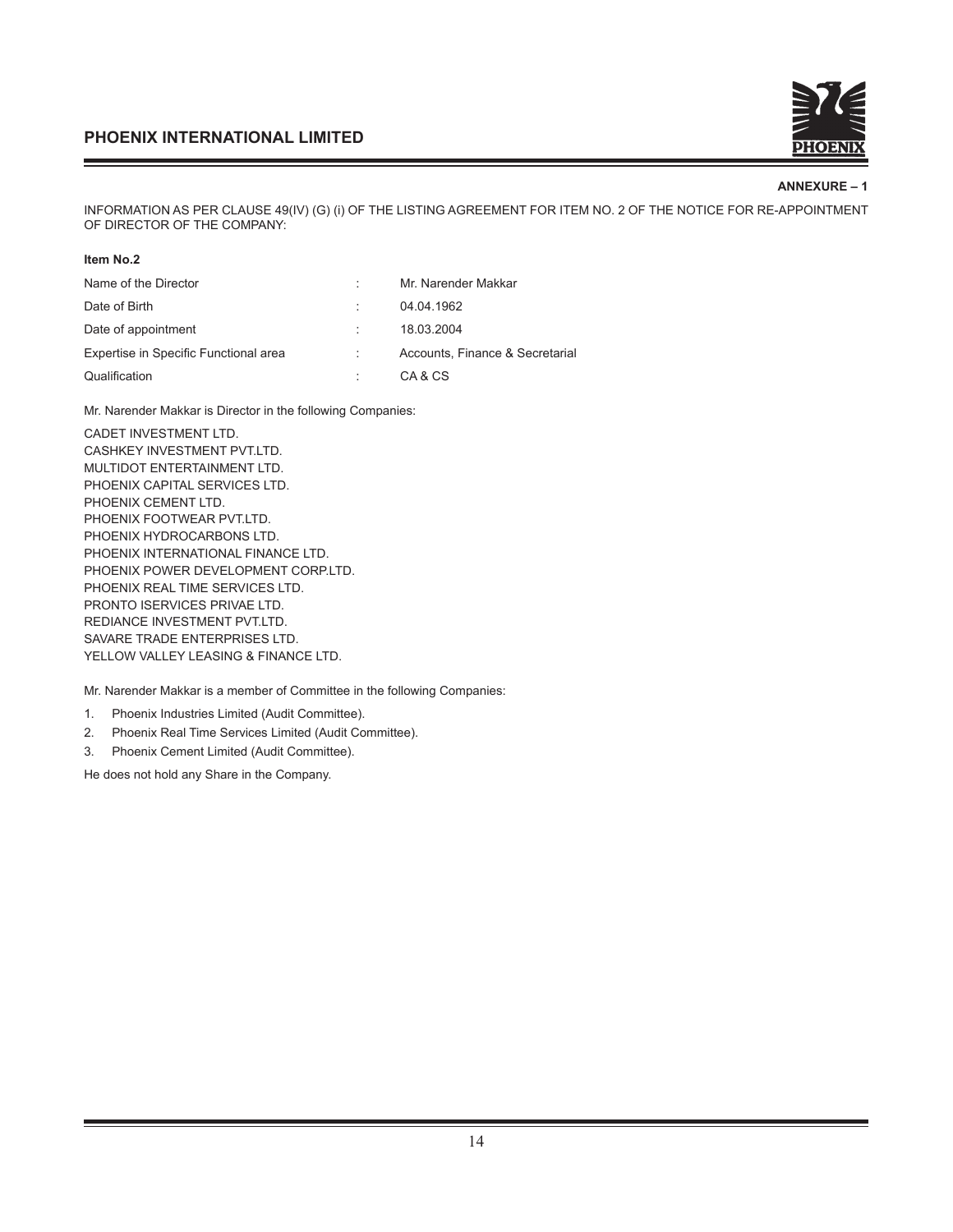

#### **ANNEXURE – 2**

#### **CODE OF CONDUCT AND COMPLIANCE WITH THE CODE OF CONDUCT**

"The Company's Board of Directors and Senior Management are responsible for and are committed to setting the standards of conduct contained in this Code and for updating these standards, as appropriate, to ensure their continuing relevance, effectiveness and responsiveness to the need of investors and all other stakeholders as also reflect corporate, legal and regulatory developments. This Code should be adhered to in letter and in sprit."

The Code has been circulated to all the members of the Board and Senior Management and the compliance of the same has been affirmed by them. A declaration signed by the Whole Time Director is given below:

I hereby confirm that:

The Company has obtained from all the members of the Board and Senior Management, affirmation that they have complied with the Code of Business Conduct and Ethics for Directors and Senior Management in respect of the financial year 2010-2011.

#### **PHOENIX INTERNATIONAL LIMITED**

Place : New Delhi Narender Makkar Narender Makkar Narender Makkar Narender Makkar Narender Makkar Narender Makkar Date : 31.08.2011 **Director & Company Secretary**

### **AUDITOR'S REPORT ON CORPORATE GOVERNANCE**

#### **To,**

#### **THE MEMBERS OF PHOENIX INTERNATIONAL LIMITED**

We have examined the compliance of conditions of Corporate Governance by Phoenix International Limited ("Company") for the year ended on 31<sup>st</sup> March, 2011 as stipulated in the Clause 49 of the Listing Agreement in respect of equity shares of the said Company with the Stock Exchanges.

The compliance of conditions of corporate governance is the responsibility of the management. Our examination was limited to review the procedures and implementation thereof, adopted by the Company for ensuring the compliance of the conditions of the Corporate Governance. It is neither an audit nor an expression of opinion on the financial statements and records of the Company.

According to the information and explanations given to us, in our opinion, the Company has complied with the conditions of Corporate Governance as stipulated in clause 49 of the Listing Agreements with the Stock Exchanges.

We state that no shareholder grievance is pending for a period exceeding one month against the Company as per the information furnished by the Registrar & Transfer Agent and records maintained by the company.

We further state that such compliance is neither an assurance as to the future viability of the Company nor the efficiency and effectiveness with which the management has conducted the affairs of the Company.

> **for R.K.M & ASSOCIATES** Chartered Accountants Firm Reg. No. 007536N

> > Rakesh Mathur **Prop. M.No.81851**

Place : Gurgaon Date: 31.08.2011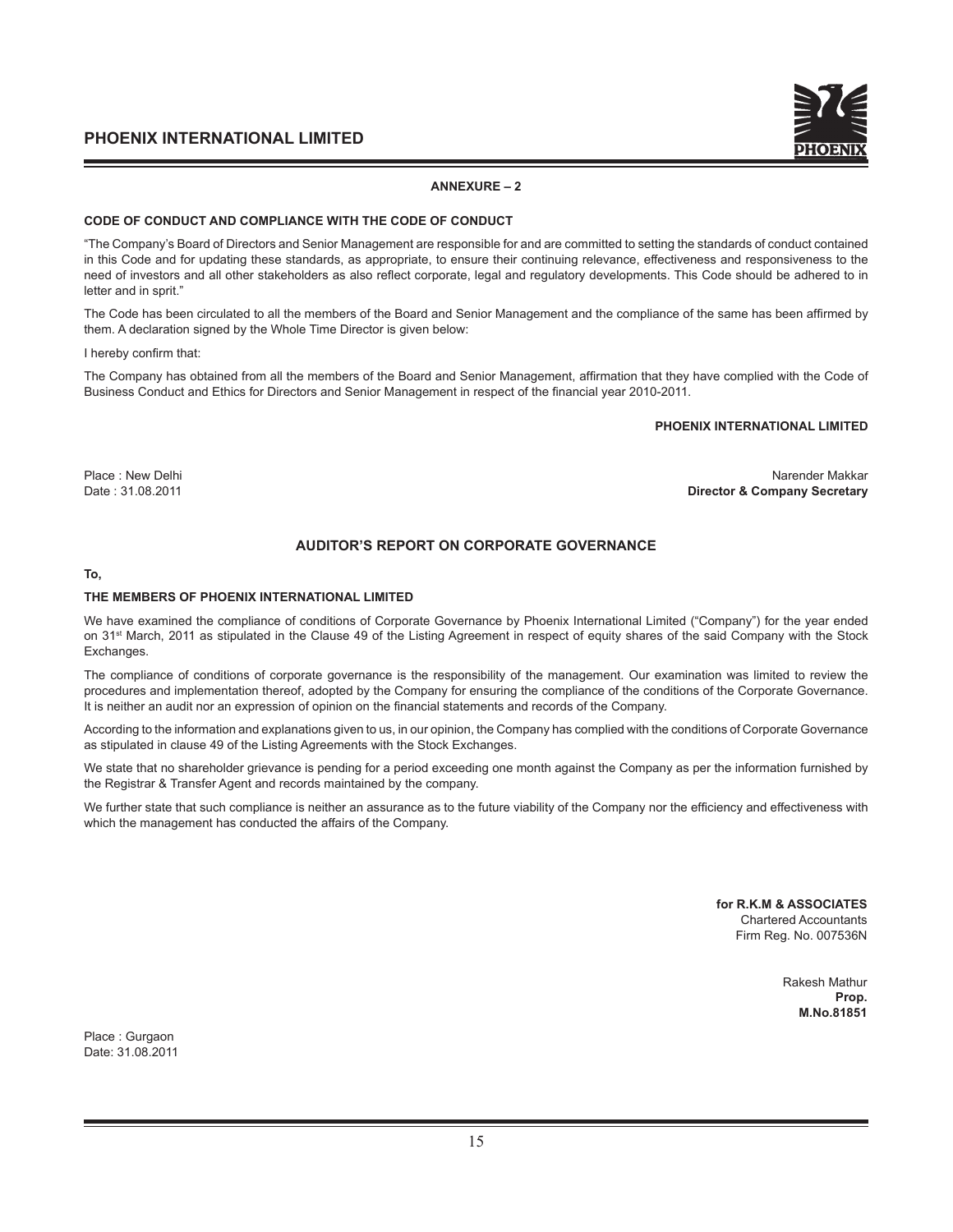

# **STATEMENT PURSUANT TO SECTION 212 OF THE COMPANIES ACT, 1956 RELATING TO SUBSIDIARY COMPANIES**

| Name of the subsidiary                                                                                                                                                     | <b>Phoenix Industries Ltd.</b>                                        | <b>Phoenix Cement Ltd.</b>                                                 |
|----------------------------------------------------------------------------------------------------------------------------------------------------------------------------|-----------------------------------------------------------------------|----------------------------------------------------------------------------|
| 1. Financial year of the Subsidiary ended on                                                                                                                               | March 31, 2011                                                        | March 31, 2011                                                             |
| 2. Holding company's Interest                                                                                                                                              |                                                                       |                                                                            |
| i) No. and Face Value of Shares                                                                                                                                            | Holding of 84,32,300 Equity Shares<br>of Rs. 10/- each fully paid-up. | Holding of 4,19,53,510 Equity<br>Shares of Rs. 10/- each fully<br>paid-up. |
| ii) Extent of holding                                                                                                                                                      | 89.40%                                                                | 50.57%                                                                     |
| 3. Net aggregate amount of Subsidiary's Profit / Loss so far as<br>they concerns the member of the Holding Company and not<br>dealt with in the Holding Company's accounts |                                                                       |                                                                            |
| i) For Subsidiary Financial Year                                                                                                                                           | (18.16) Lacs                                                          | $(1.81)$ Lacs                                                              |
| ii) For Subsidiary previous financial year since it became<br>Subsidiary                                                                                                   | (904.83) Lacs                                                         | (1156.73) Lacs                                                             |
| 4. Net aggregate amount of Subsidiary's Profits/(Loss) so far as it<br>concerns the member of the Holding Company and dealt with<br>in the Holding Company's accounts      |                                                                       |                                                                            |
| i) For subsidiary financial year                                                                                                                                           | Nil                                                                   | Nil                                                                        |
| ii) For Subsidiary previous financial year since it became<br>subsidiary                                                                                                   | Nil                                                                   | Nil                                                                        |
| 5. Change in the interest of Holding Company between the end<br>of Subsidiary financial year and the end of Holding Company's<br>financial year.                           | Not applicable                                                        | Not Applicable                                                             |
| Material change between the end of Subsidiary company<br>6.<br>financial year and the Holding Company's financial year                                                     |                                                                       |                                                                            |
| <b>Fixed Assets</b><br>i)                                                                                                                                                  | Not applicable                                                        | Not applicable                                                             |
| ii) Investments                                                                                                                                                            | Not applicable                                                        | Not applicable                                                             |
| iii) Monies lent by the subsidiary                                                                                                                                         | Not applicable                                                        | Not applicable                                                             |
| iv) Monies borrowed by the subsidiary Other than for meeting<br>current liabilities                                                                                        | Not applicable                                                        | Not applicable                                                             |

For and on behalf of Board of Directors **Phoenix International Limited**

Place : New Delhi **Narender Makkar** Arun K. Sinha Narendra Aggarwal Date : 31.08.2011 **Director & Company Secretary Director Director Director Director Director & Company Secretary**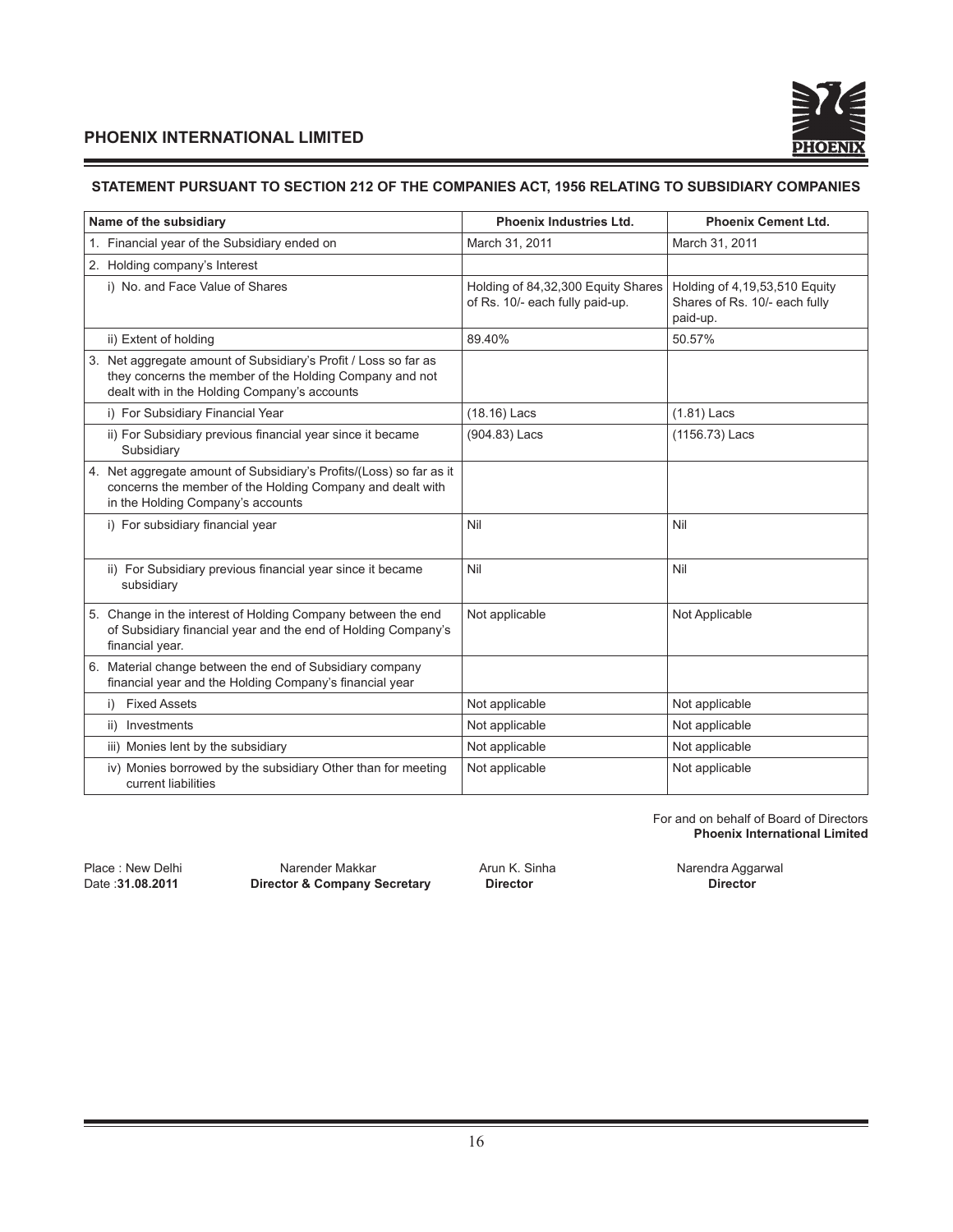#### **AUDITORS' REPORT**

#### **TO THE MEMBERS OF PHOENIX INTERNATIONAL LIMITED**

We have audited the attached Balance Sheet of PHOENIX INTERNATIONAL LIMITED as at 31st March, 2011, the Profit & Loss Account and the Cash Flow Statement for the year ended on that date annexed thereto. These financial statements are the responsibility of the Company's management. Our responsibility is to express an opinion on these financial statements based on our audit.

We conducted our audit in accordance with auditing standards generally accepted in India. Those standards require that we plan and perform the audit to obtain reasonable assurance about whether the financial statements are free of material misstatement. An audit includes examining, on a test basis, evidence supporting the amounts and disclosures in the financial statements. An audit also includes assessing the accounting principles used and significant estimates made by management, as well as evaluating the overall financial statement presentation. We believe that our audit provides a reasonable basis for our opinion.

- 1. As required by the Companies (Auditor's Report) Order, 2003 as amended by the Companies (Auditor's Report) (Amendment) Order, 2004, issued by the Central Government of India in terms of sub-section (4A) of Section 227 of the Companies Act, 1956, we give in the Annexure a statement on the matters specified in the paragraph 4 and 5 of the said Order, to the extent applicable to the Company.
- 2. Further to our comments in the Annexure referred to in paragraph '1' above, we report that:-
	- (a) we have obtained all the information and explanations, which to the best of our knowledge and belief were necessary for the purpose of our audit;
	- (b) in our opinion, proper books of account as required by law have been kept by the Company so for as appears from our examination of those books;
	- (c) the Balance Sheet, Profit & Loss Account and Cash Flow Statement dealt with by this report are in agreement with the books of account;
	- (d) in our opinion, the Balance Sheet, Profit & Loss Account and Cash Flow Statement dealt with by this report comply with the mandatory Accounting Standards referred to in sub-section (3C) of Section 211 of the Companies Act, 1956;
	- (e) on the basis of the written representations received from the Directors of the Company as on 31st March, 2011 and taken on record by the Board of Directors, we report that none of the Directors is disqualified as on 31st March, 2011 from being appointed as Director in terms of clause (g) of sub-section (1) of Section 274 of the Companies Act, 1956;
	- (f) in our opinion and to the best of our information and according to the explanations given to us, the said financial statements, read together with the Notes thereon, give the information required by the Companies Act, 1956, in the manner so required and give a true and fair view in conformity with the accounting principles generally accepted in India:-
		- in the case of the Balance Sheet, of the state of affairs of the Company as at 31st March, 2011; and
		- in the case of the Profit & Loss Account, of the profit of the Company for the year ended on that date; and
		- in the case of the Cash Flow Statement of the cash flows of the company for year ended on that date.

**for R.K.M & ASSOCIATES** Chartered Accountants Firm Reg. No. 007536N

> Rakesh Mathur **Prop. M.No.81851**

Place : Gurgaon Date: 31.08.2011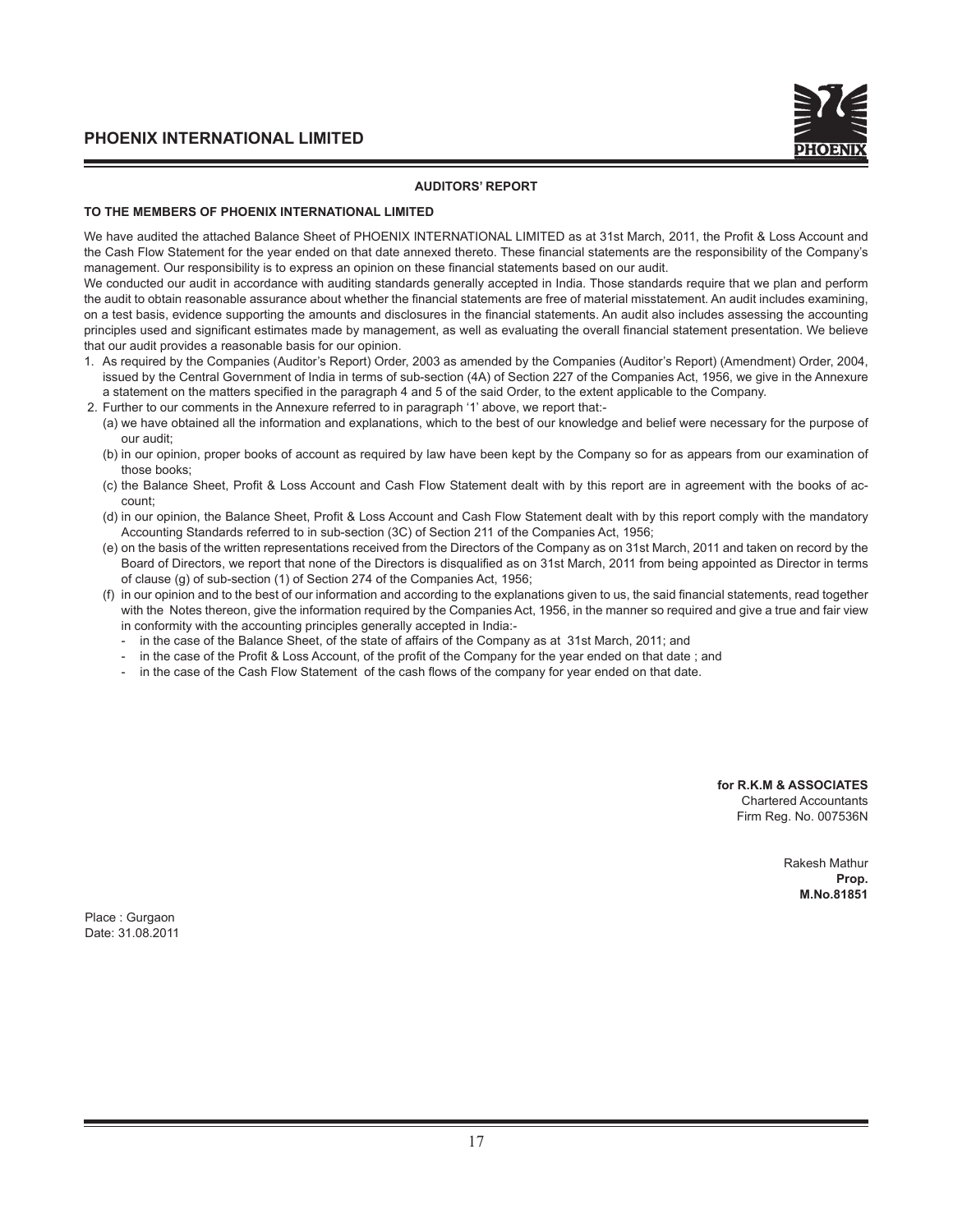

#### **ANNEXURE REFERRED TO IN PARAGRAPH '1' OF OUR REPORT OF EVEN DATE TO THE MEMBERS OF PHOENIX international LIMITED ON THE FINANCIAL STATEMENTS FOR THE YEAR ENDED 31ST MARCH' 2011**

- 1. (a) The Company has maintained proper records showing full particulars including quantitative details and situation of fixed assets. However, the records need to be updated with regard to situation of fixed assets and sufficient description to make identification of fixed assets possible.
	- (b) As explained to us, the fixed assets have been physically verified by the management at the end of the accounting year. As explained to us, no material discrepancies were noticed on comparison of physical quantities with those as per fixed assets register. In our opinion, the program of physical verification of fixed assets is reasonable having regard to the size of the company and nature of its fixed assets.
	- (c) The Company during the year has not disposed off any substantial / major part of its fixed assets.
- 2. (a) As explained to us, the inventories have been physically verified by the management at the end of the accounting year. In our opinion, the frequency of physical verification is reasonable.
	- (b) In our opinion and according to the information and explanations given to us, the procedures of physical verification of inventories followed by the management are generally reasonable and adequate in relation to the size of the Company and the nature of its business.
	- (c) The Company has maintained proper records of inventory. According to the information and explanations given to us, no material discrepancies have been noticed on physical verification of inventory as compared to the book records.
- 3. (a) According to the Information -and explanations to us, the Company during the year has not granted any loans, secured or unsecured, to companies, firms or others parties covered in the register maintained under Section 301 of the Companies Act, 1956 except an interest free loan of Rs. 340.00 lacs granted to its subsidiary company Phoenix Industries Ltd. The maximum amount involved during the year was Rs. 340.00 lacs and the year end balance of loan granted to subsidiary company was Rs. 340.00 lacs.
	- (b) The company has not charged any interest on above loan granted to its subsidiary company. Other than the above, in our opinion, the terms and conditions of above loan granted by the Company are not prima facie, prejudicial to the interest of the Company.
	- (c) The terms and conditions of the above loan granted to subsidiary company have not been stipulated in writing.
	- (d) According to the information and explanations given to us, there is no overdue amount of loan granted to subsidiary company.
	- (e) The Company has taken an interest free unsecured loans of Rs. 87.00 lacs from parties covered in the register maintained under Section 301 of the Companies Act, 1956. The opening balance of the unsecured loans taken was Rs. 87.00 lacs. The maximum amount involved during the year was Rs. 87.00 lacs and the year-end balance of the interest free unsecured loans were Rs. 87.00 lacs.
	- (f) The above stated unsecured loans taken by the company are interest free. In our opinion, the terms and conditions of the same are prima facie, not prejudicial to the interest of the Company.
	- (g) The terms of repayment of interest free unsecured loans obtained have not been stipulated in writing and as explained to us, the said unsecured loans are repayable on demand.
- 4. In our opinion and according to the information and explanations given to us, there are adequate internal control system commensurate with the size of the Company and the nature of its business. During the course of our audit, we have not observed any continuing failure to correct major weakness in the internal control system.
- 5. (a) According to the information and explanations given to us, particulars of contracts or arrangements referred to in section 301 of the Companies Act, 1956 have been entered in the register required to be maintained under that section.
	- (b) Excluding certain transactions of purchase/sale of goods and material of special nature for which alternate quotations/source of supply was not available and on the basis of technical evaluation in respect of the quality of the items and because of the special type of work involved, the transactions entered into pursuant to such contracts and arrangements, in our opinion and according to the information and explanations given to us, have been made at prices which are prima facie reasonable having regard to the prevailing market price at the relevant time.
- 6. According to the information and explanations given to us, the Company has not accepted any deposits from the public to which the provisions of Section 58A and 58AA of the Companies Act, 1956 and the Companies (Acceptance of Deposits) Rules, 1975 apply.
- 7. According to the information and explanations given to us, the Company has an internal audit system commensurate with the size of the Company and the nature of its business.
- 8. The Company has maintained Cost Accounting records as prescribed for Footwear and its components by the Central Government under Section 209(1)(d) of the Companies Act, 1956 for the products of the Company. However, we have not made detailed examination of such records with a view to determine whether they are accurate and complete.
- 9. (a) According to the records of the Company, the Company is generally regular in depositing with the appropriate authorities undisputed statutory dues including provident fund, investor education and protection fund, employees' state insurance, income tax, sales-tax, wealth tax, customs duty, excise-duty, cess and other material statutory dues as applicable to it.
	- (b) According to the information and explanations given to us, no undisputed amounts payable in respect of income-tax, wealth-tax, sales tax, customs duty, excise duty and cess were outstanding as at 31st March' 2011 for a period of more than six months from the date they became payable.
	- (c) According to the information and explanations given to us, the disputed statutory dues, which have not been deposited with appropriate authorities on account of any dispute, are as under: -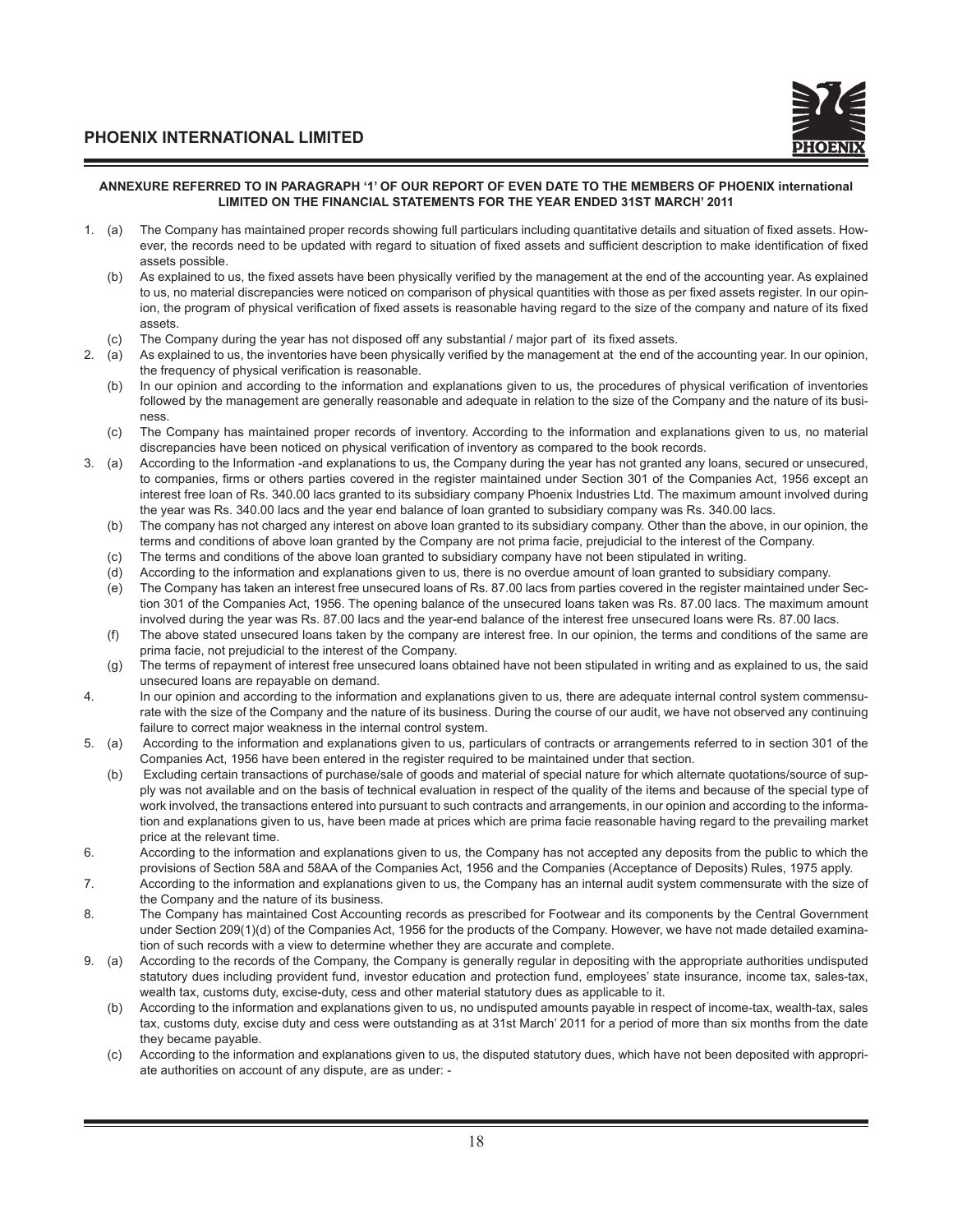| Nature of the dues | Period to which relates | Amount involved Rs. | is<br>where<br>dispute<br><b>Forum</b><br>pending |  |
|--------------------|-------------------------|---------------------|---------------------------------------------------|--|
| 1. Sales Tax       | 1994-95                 | 291,515             | Hbn'ble Allahabad High Court,<br>Allahabad        |  |
| 2. Wealth Tax      | (i) 2002-03             | 465,431             | Income Tax Appellate                              |  |
|                    | (ii) 2003-04            | 379.713             | Tribunal, New Delhi                               |  |

<sup>10.</sup> The Company does not have any accumulated losses at the end of the financial year. The company has not incurred any cash losses during the current financial year covered by our audit and also in the immediately preceding financial year.

**for R.K.M & ASSOCIATES** Chartered Accountants Firm Reg. No. 007536N

> Rakesh Mathur **Prop. M.No.81851**

Place : Gurgaon Date: 31.08.2011

<sup>11.</sup> In our opinion and according to the information and explanations given to us, the company during the year has not defaulted in repayment of dues to a financial institution, bank or debenture holders.

<sup>12.</sup> According to the information and explanations given to us, the Company has not granted any loans and advances on the basis of security by way of pledge of shares, debentures and other securities. Accordingly, the provisions of clause 4 (xii) of the Companies (Auditor's Report) Order, 2003 are not applicable to the Company.

<sup>13.</sup> According to the information and explanations given to us, the Company is not a Chit Fund or a Nidhi or a Mutual Benefit Fund / Society. Accordingly, the provisions of clause 4 (xiii) of the Companies (Auditor's Report) order, 2003 are not applicable to the Company.

<sup>14.</sup> According to the information and explanations given to us, the Company is not trading in shares, securities, debentures & other investments. Accordingly, the provisions of clause 4 (xiv) of the Companies (Auditor's Report) Order, 2003 are not applicable to the Company

<sup>15.</sup> In our opinion, the terms and conditions on which the company has given guarantees for loans taken by others from banks or financial institutions are not prima-facie prejudicial to the interest of the Company.

<sup>16.</sup> To the best of our information & according to explanations given to us, the Company has applied its terms loan for the purposes for which the said term loan was obtained.

<sup>17.</sup> According to the information and explanations given to us, no funds raised on short-term basis have been used for long term investment and vice versa.

<sup>18.</sup> The Company during the year has not made any preferential allotment of shares to parties and companies covered in the register maintained under Section 301 of the Companies Act, 1956 and the question of whether the price at which the shares have been issued is prejudicial to the interest of the Company does not arise. Accordingly, the provisions of clause 4 (xviii) of the Companies (Auditor's Report) Order, 2003 are not applicable to the Company.

<sup>19.</sup> The Company during the year has not issued any debentures. Accordingly, the provisions of clause 4 (xix) of the Companies (Auditor's Report) Order, 2003 are not applicable to the Company.

<sup>20.</sup> The Company during the year has not raised any money by way of public issues. Accordingly, the provisions of clause 4 (xx) of the Companies (Auditor's Report) Order, 2003 are not applicable to the Company.

<sup>21.</sup> During the course of our examination of the books and records of the Company,, no fraud on or by the Company has been noticed or reported during the year covered by our audit.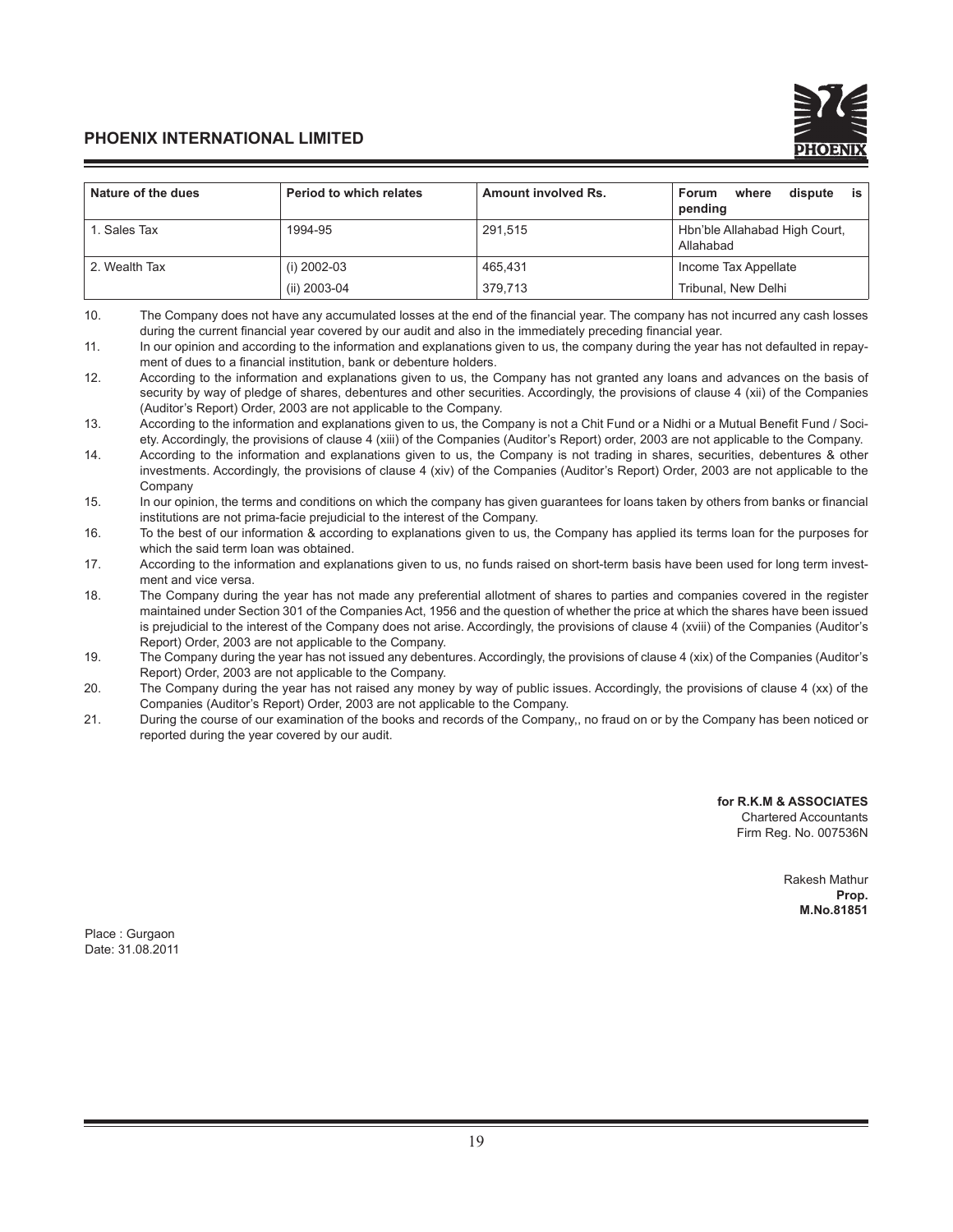

| <b>DESCRIPTION</b>                                        | <b>SCHEDULE</b>                |             | AS AT 31.03.2011 |               | AS AT<br>31.03.2010 |
|-----------------------------------------------------------|--------------------------------|-------------|------------------|---------------|---------------------|
|                                                           |                                |             | (Rs.)            |               |                     |
|                                                           |                                |             |                  |               | (Rs.)               |
|                                                           |                                |             |                  |               |                     |
| <b>SOURCES OF FUNDS</b>                                   |                                |             |                  |               |                     |
| <b>SHARE HOLDERS' FUNDS</b>                               |                                |             |                  |               |                     |
| Share Capital                                             | $\mathbf{1}$<br>$\overline{2}$ | 187,895,600 |                  | 167,895,600   |                     |
| Reserves and Surplus                                      |                                | 486,655,876 | 674,551,476      | 475,707,853   | 643,603,453         |
| <b>LOAN FUNDS</b>                                         |                                |             |                  |               |                     |
| Secured Loans                                             | 3                              |             | 596,798,104      |               | 614,949,311         |
| <b>Unsecured Loans</b>                                    |                                |             | 8,700,000        |               | 8,700,000           |
|                                                           |                                |             | 1,280,049,580    |               | 1,267,252,764       |
| <b>APPLICATION OF FUNDS</b>                               |                                |             |                  |               |                     |
| <b>FIXED ASSETS</b>                                       | 4                              |             |                  |               |                     |
| Gross Block                                               |                                | 693,054,573 |                  | 691, 187, 532 |                     |
| Less: Depreciation                                        |                                | 245,083,379 |                  | 222,958,639   |                     |
| Net Block                                                 |                                | 447,971,194 |                  | 468,228,893   |                     |
| Capital work in progress                                  |                                | 34,615,848  | 482,587,042      | 44,062,405    | 512,291,298         |
|                                                           |                                |             |                  |               |                     |
| <b>INVESTMENTS</b>                                        | 5                              |             | 159,082,580      |               | 159,082,580         |
|                                                           |                                |             |                  |               | 159,082,580         |
| <b>CURRENT ASSETS, LOANS AND ADVANCES</b>                 | 6                              |             |                  |               |                     |
| Inventories                                               |                                | 42,470,595  |                  | 42,378,104    |                     |
| <b>Sundry Debtors</b>                                     |                                | 129,265,673 |                  | 138,967,640   |                     |
| Cash and Bank Balances                                    |                                | 14,592,688  |                  | 11,306,748    |                     |
| Loans and Advances                                        |                                | 681,938,874 |                  | 991,644,855   |                     |
|                                                           |                                | 868,267,830 |                  | 1,184,297,347 |                     |
| <b>LESS: CURRENT LIABILITIES AND</b><br><b>PROVISIONS</b> | $\overline{7}$                 |             |                  |               |                     |
| Liabilities                                               |                                | 229,017,053 |                  | 578,954,990   |                     |
| Provisions                                                |                                | 12,109,766  |                  | 9,463,471     |                     |
|                                                           |                                | 241,126,819 |                  | 588,418,461   |                     |
| <b>Net Current Assets</b>                                 |                                |             | 627,141,011      |               | 595,878,886         |
|                                                           |                                |             |                  |               |                     |
| <b>MISCELLANNEOUS EXPENDITURE</b>                         | 8                              |             |                  |               |                     |
| (To the extent not written off or adjusted)               |                                |             |                  |               |                     |
| <b>Renovation Expenses</b>                                |                                |             | 11,238,947       |               |                     |
|                                                           |                                |             | 1,280,049,580    |               | 1,267,252,764       |
| Accounting Policies and Notes to the                      | 13                             |             |                  |               |                     |
| <b>Accounts</b>                                           |                                |             |                  |               |                     |

#### **BALANCE SHEET AS AT 31'st MARCH,2011**

**As per our Report of Even Date Attached**

Chartered Accountants Firm Reg. No. 007536N **M.No.81851**

Place : New Delhi Date: 31.08.2011

### **for R.K.M & ASSOCIATES For and on behalf of the Board of Directors**

Rakesh Mathur **Narender Makkar Narender Makkar** Narender Makkar Narendra Aggarwal **Prop.** Narendra Aggarwal **Prop. CONFICENT Prop. Director & Company Secretary Prop. Director Director** & Company Secretary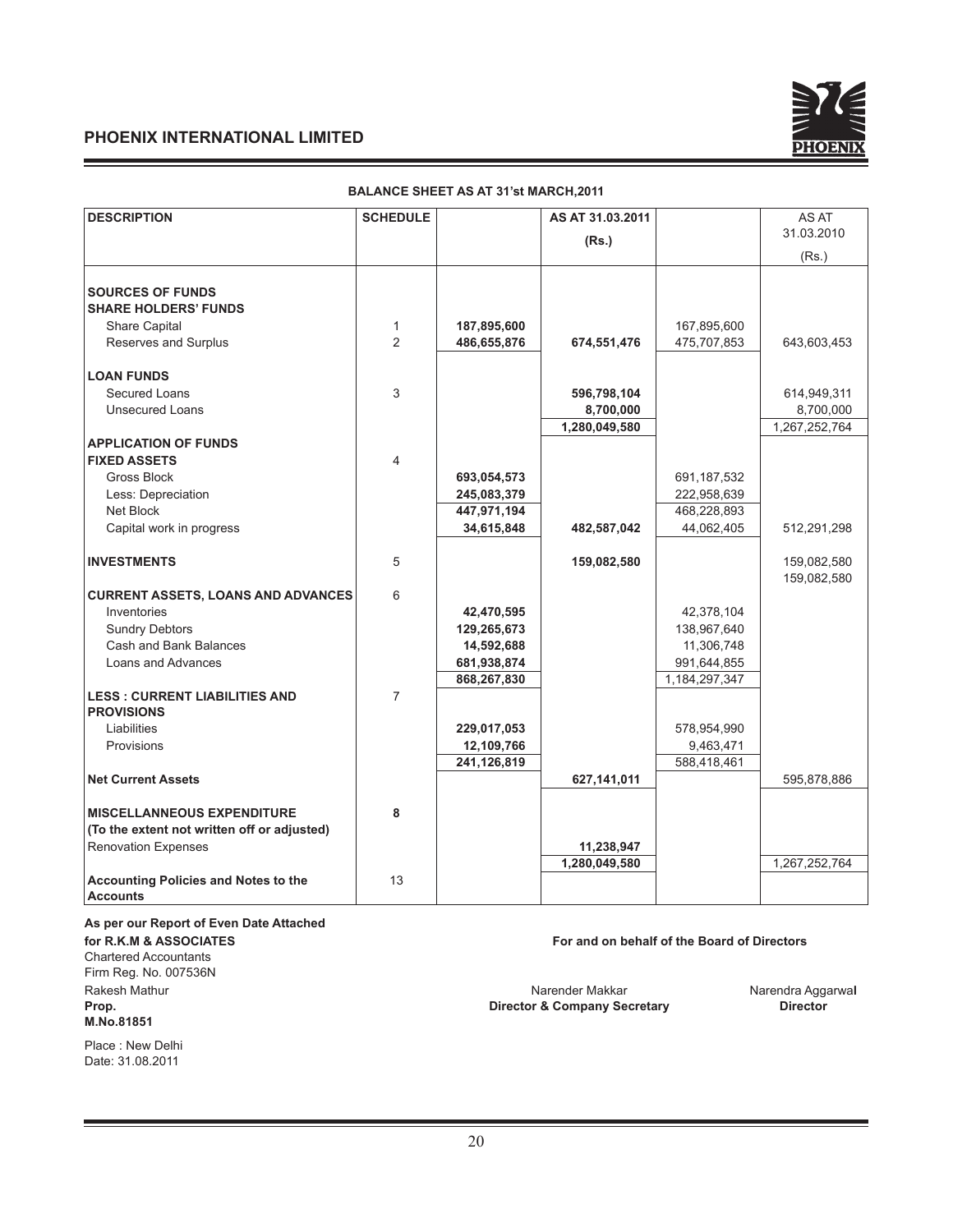

|                                                         |                 | <b>YEAR ENDED</b>           | <b>YEAR ENDED</b>           |
|---------------------------------------------------------|-----------------|-----------------------------|-----------------------------|
| <b>DESCRIPTION</b>                                      | <b>SCHEDULE</b> | 31' st MARCH, 2011<br>(Rs.) | 31' st MARCH, 2010<br>(Rs.) |
| <b>INCOME</b>                                           |                 |                             |                             |
| Sales and Services                                      | 9               | 266,058,595                 | 212,374,904                 |
| Other Income                                            | 10              | 18,542,027                  | 21,207,299                  |
|                                                         |                 | 284,600,622                 | 233,582,203                 |
| <b>EXPENDITURE</b>                                      |                 |                             |                             |
| <b>Manufacturing Expenses</b>                           | 11              | 146,245,733                 | 121,966,028                 |
| Administration and other Expenses                       | 12              | 19,440,220                  | 31,095,833                  |
| Interest                                                | 13              | 76,790,165                  | 49,583,133                  |
| Depreciation                                            |                 | 22,124,740                  | 22,026,082                  |
| Misc.Expenditure Written Off                            |                 | 6,051,740                   |                             |
|                                                         |                 | 270,652,598                 | 224,671,076                 |
| <b>PROFIT FOR THE YEAR BEFORE EXTRA ORDINARY ITEM</b>   |                 | 13,948,024                  | 8,911,127                   |
| Add Extra Ordinary Item                                 |                 |                             |                             |
| <b>PROFIT AFTER EXTRA ORDINARY ITEMS BUT BEFORE TAX</b> |                 | 13,948,024                  | 8,911,127                   |
| Less: - Provision for Income Tax                        |                 | 3,000,000                   | 1,510,000                   |
| <b>PROFIT AFTER TAXATION</b>                            |                 | 10,948,024                  | 7,401,127                   |
| Add: Profit /(Loss) Balance brought forward             |                 | 251,387,159                 | 243,986,032                 |
| <b>Balance carried to Balance Sheet</b>                 |                 | 262,335,183                 | 251,387,159                 |
| Earning per share- Basic and Diluted                    |                 | 0.65                        | 0.44                        |
| <b>Accounting Policies and Notes to the Accounts</b>    | 14              |                             |                             |

#### **PROFIT AND LOSS ACCOUNT FOR THE YEAR ENDED 31ST MARCH, 2011**

**AS PER OUR REPORT OF EVEN DATE ATTACHED**

Chartered Accountants Firm Reg. No. 007536N

**M.No. 81851**

Place : New Delhi Date: 31.08.2011

**for R.K.M & ASSOCIATES For and on behalf of the Board of Directors**

Rakesh Mathur **Narender Makkar Narender Makkar** Narender Makkar Narendra Aggarwal **Prop. Narendra Aggarwal Prop. Director & Company Secretary Director Director & Company Secretary**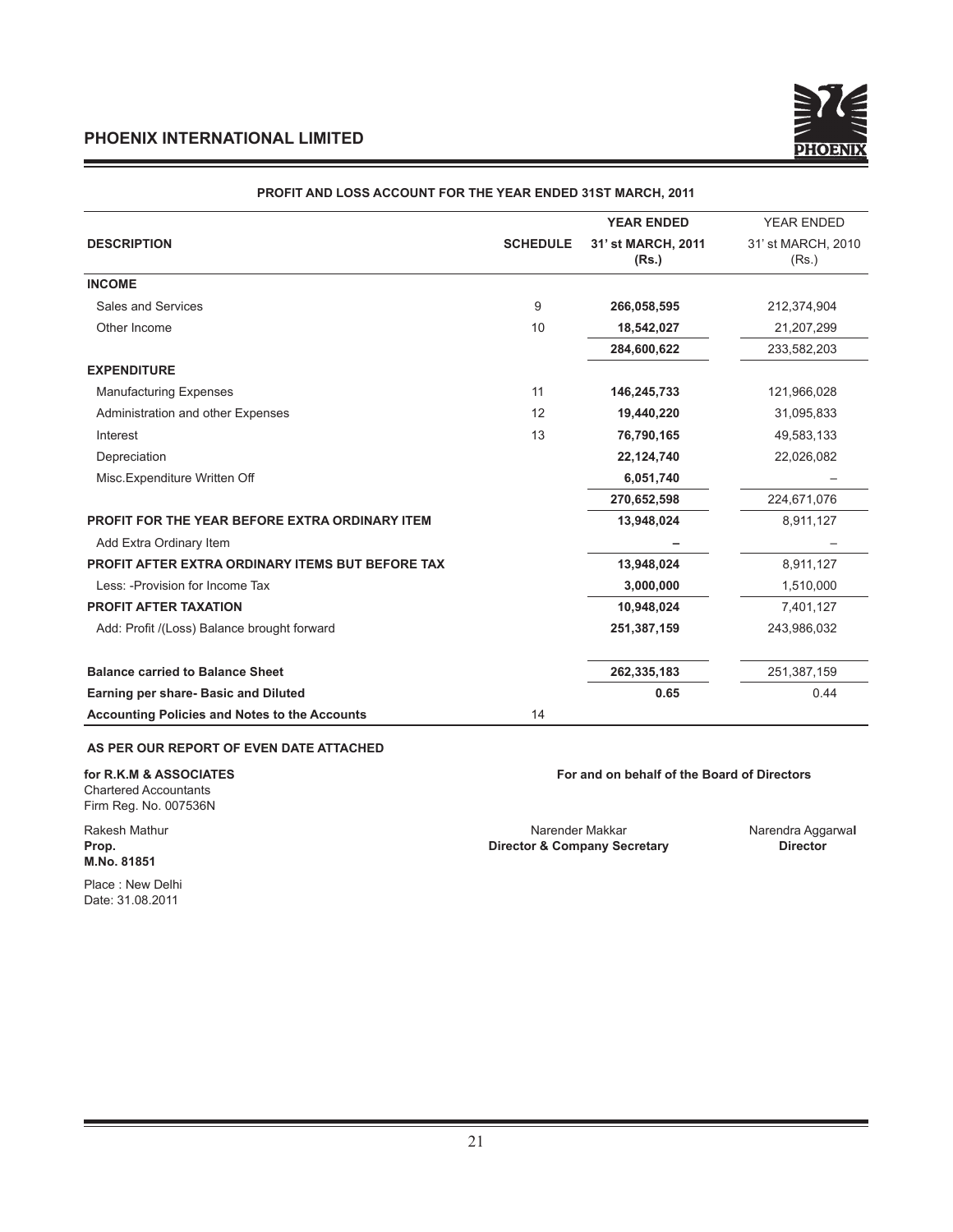

| <b>DESCRIPTION</b>                                           | As at 31.03.2011 | As at 31.03.2010 |
|--------------------------------------------------------------|------------------|------------------|
|                                                              | (RUPEES)         | (RUPEES)         |
|                                                              |                  |                  |
| <b>SCHEDULE-1</b>                                            |                  |                  |
| <b>SHARE CAPITAL</b>                                         |                  |                  |
| Authorised                                                   |                  |                  |
| 5,00,00,000 Equity Shares of Rs10/- each                     | 500,000,000      | 500,000,000      |
| 1,00,00,000 4% Cumulative Redeemale Preference               |                  |                  |
| Shares of Rs 100/- each                                      | 1,000,000,000    | 1,000,000,000    |
|                                                              | 1,500,000,000    | 1,500,000,000    |
| Issued, Subscribed and Paid up                               |                  |                  |
| 16789560 Equity Shares of Rs 10/- each fully paid up         | 167,895,600      | 167,895,600      |
| [ Of the above 14375080 Equity Shares of Rs 10/-             |                  |                  |
| each alloted as fully paid up bonus shares by capitalisation |                  |                  |
| of accumulated profits and share premium]                    |                  |                  |
| 4% Cumulative Reedemable Preference Shares Application Money | 20,000,000       |                  |
|                                                              | 187,895,600      | 167,895,600      |
| <b>SCHEDULE - 2</b>                                          |                  |                  |
| <b>RESERVE &amp; SURPLUS</b>                                 |                  |                  |
| <b>General Reserve</b>                                       |                  |                  |
| As per last Year                                             | 100,121,793      | 100,121,793      |
|                                                              | 100,121,793      | 100,121,793      |
| Share Premuum Account                                        | 124,198,900      | 124,198,900      |
| As per last year                                             |                  |                  |
| Profit & Loss Account                                        | 262,335,183      | 251,387,160      |
| (As per annexed Account)                                     |                  |                  |
|                                                              | 486,655,876      | 475,707,853      |
| <b>SCHEDULE-3</b>                                            |                  |                  |
| <b>SECURED LOANS</b>                                         |                  |                  |
| Term Loan                                                    | 596,798,104      | 614,949,311      |
| From Bank(Note a)                                            |                  |                  |
|                                                              | 596,798,104      | 614,949,311      |
| UNSECURED LOANS                                              |                  |                  |
| Loan From Promoter / Share Holder                            | 8,700,000        | 8,700,000        |
|                                                              | 8,700,000        | 8,700,000        |

# NOTES

Term Loan from Oriental Bank of Commerce of Rs.5967.98 Lacs (Previous year Rs.6149.49 Lacs ) is Secured by way of Equitable Mortagage of Land and Building measuring 61,690 Sq. Meters at A=37, Sector 60 , Noida assigned by way of security of the rights of borrower under sub lease /lease agreements including assignment of receivables of future rentals/lease money and first charge on all moveable / Fixed Assets & Inventory (existing and future ) of the company. The Loan is Repayable in 120 Equated monthly installments from the date of disbursement. Due with in a year Rs. 936.00 Lacs including interest (Previous Year Rs. 936.00 Lacs including interest)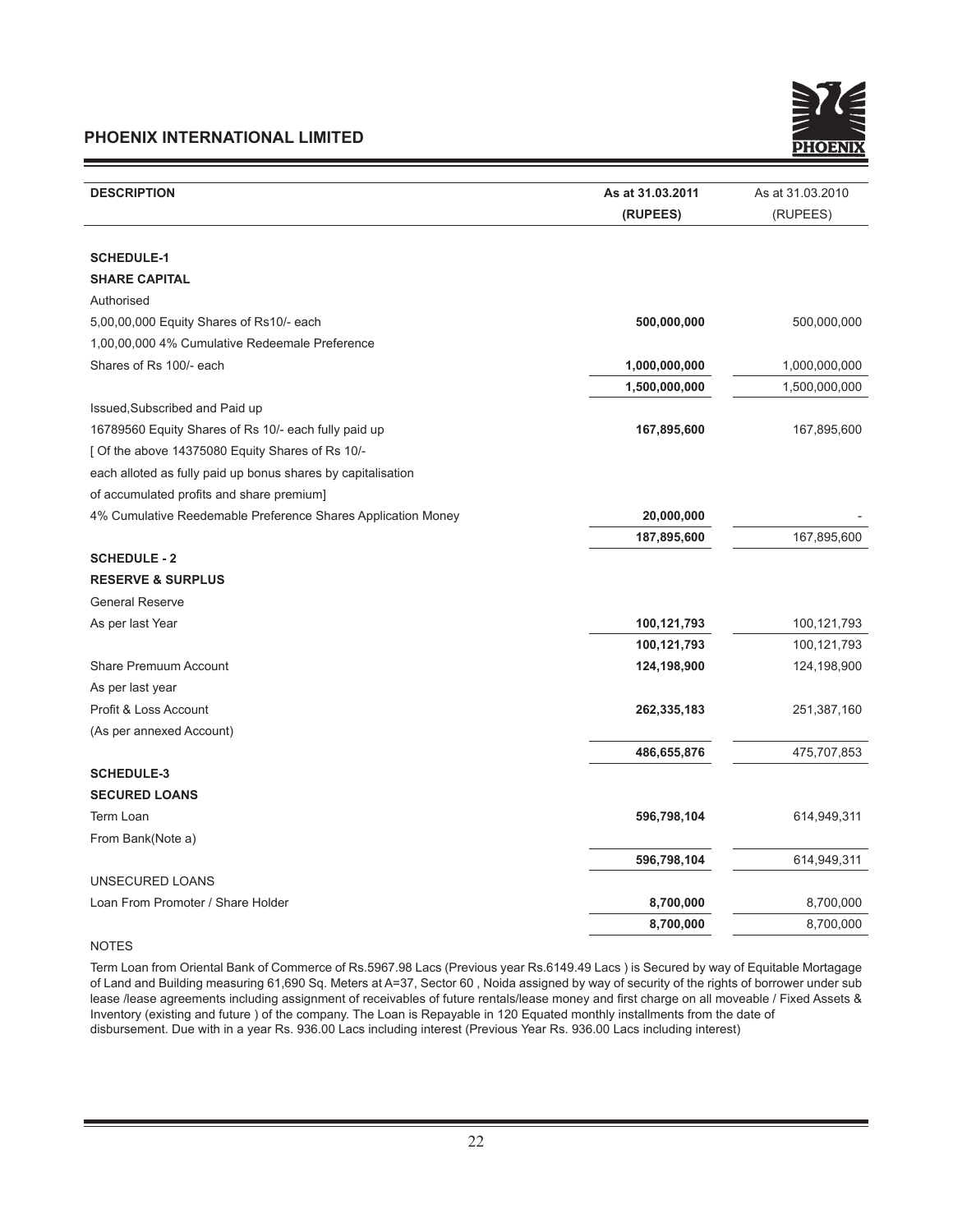

#### **SCHEDULE-4**

**FIXED ASSETS**

|                                        |              | <b>GROSS BLOCK</b> |                |             |             | <b>DEPRECIATION</b> |                          |             |             | <b>NET BLOCK</b> |
|----------------------------------------|--------------|--------------------|----------------|-------------|-------------|---------------------|--------------------------|-------------|-------------|------------------|
| <b>ASSETS</b>                          | <b>AS AT</b> | <b>ADDITIONS</b>   | SALES/         | AS AT       | <b>UPTO</b> | <b>FOR THE</b>      | SALES/                   | <b>UPTO</b> | AS AT       | AS AT            |
|                                        | 01.04.2010   | <b>DURING</b>      | <b>ADJUST-</b> | 31.03.2011  | 31.03.2010  | <b>YEAR</b>         | <b>ADJUST-</b>           | 31.03.2011  | 31.03.2011  | 31.03.2010       |
|                                        |              | <b>THE YEAR</b>    | <b>MENT</b>    |             |             |                     | <b>MENT</b>              |             |             |                  |
| Leasehold Land                         | 35,715,590   |                    |                | 35,715,590  |             |                     | $\overline{\phantom{0}}$ |             | 35,715,590  | 35,715,590       |
| Building                               | 569,554,535  | 1,226,500          |                | 570,781,035 | 165,668,035 | 18,963,956          | $\overline{\phantom{0}}$ | 184,631,991 | 386,149,044 | 403,886,500      |
| Wooden Structure                       | 2,878,972    |                    |                | 2,878,972   | 2,878,972   |                     | -                        | 2,878,972   |             |                  |
| Plant & Machinery                      | 41,316,252   | 463,393            |                | 41,779,645  | 27,582,171  | 1,630,995           | $\overline{\phantom{0}}$ | 29,213,166  | 12,566,479  | 13,734,081       |
| Office & Other Equipment               | 3,801,119    | 102,162            |                | 3,903,281   | 3,213,567   | 89,437              | $\overline{\phantom{0}}$ | 3,303,004   | 600,277     | 587,552          |
| Vechile                                | 6,229,551    |                    |                | 6,229,551   | 5,914,325   | 80,126              | -                        | 5,994,451   | 235,100     | 315,226          |
| <b>Electrical Installations</b>        | 28,915,653   |                    |                | 28,915,653  | 15,298,530  | 1,285,285           | -                        | 16,583,815  | 12,331,838  | 13,617,123       |
| Furnitue & Fixtures                    | 2,775,860    | 74,986             |                | 2,850,846   | 2,403,039   | 74,941              | $\overline{\phantom{0}}$ | 2,477,980   | 372,866     | 372,821          |
|                                        |              |                    |                |             |             |                     | -                        |             |             |                  |
| <b>TOTAL</b>                           | 91,187,532   | 1,867,041          |                | 693,054,573 | 222,958,639 | 22,124,740          | -                        | 245,083,379 | 447,971,194 | 468,228,893      |
| Capital Work-In-Progress               |              |                    |                |             |             |                     |                          |             |             |                  |
| Building under construction (B Block)* | 9,446,557    | 7,844,130          | 17,290,687     |             |             |                     | $\overline{\phantom{0}}$ |             |             | 9,446,557        |
| Machinery Pending installation         | 23,242,075   |                    |                | 23,242,075  |             |                     | -                        |             | 23,242,075  | 23,242,075       |
| Air Conditioner                        | 11,373,773   |                    |                | 11,373,773  |             |                     | -                        |             | 11,373,773  | 11,373,773       |
|                                        | 44,062,405   | 7,844,130          |                | 34,615,848  |             |                     | $\overline{\phantom{0}}$ |             | 34,615,848  | 44,062,405       |
| <b>Grand Total</b>                     | 735,249,937  | 9,711,171          |                | 727,670,421 | 222,958,639 | 22,124,740          | $\overline{\phantom{0}}$ | 245,083,379 | 482,587,042 | 512,291,298      |
| Previous Year                          | 724.650.088  | 231,119,689        | 220,519,840    | 735,249,937 | 201.066.569 | 22,026,081          | 134.011                  | 222,958,639 | 512,291,298 |                  |

\* Transferred to Deferred Revenue Expenditure

#### **SCHEDULE-5**

**INVESTMENT**

| <b>DESCRIPTION</b>                                                                    |             | AS AT<br>01.04.2010<br>(Rs.) | <b>ADDITIONS</b><br><b>DURING THE</b><br>YEAR (Rs.) | <b>SALES DURING</b><br>THE YEAR (Rs.) |             | AS AT<br>31.03.2011<br>(Rs.) |
|---------------------------------------------------------------------------------------|-------------|------------------------------|-----------------------------------------------------|---------------------------------------|-------------|------------------------------|
| <b>LONG TERM TRADE INVESTMENTS - AT COST</b>                                          |             |                              |                                                     |                                       |             |                              |
| UNQUOTED SHARES IN SUBSIDIARY COMPANIES                                               |             |                              |                                                     |                                       |             |                              |
| PHOENIX INDUSTRIES LIMITED                                                            |             |                              |                                                     |                                       |             |                              |
| 84,32,300 Equity Shares of Rs. 10/- each fully paid up (Previous year<br>84,32,300)   | 148,084,590 |                              |                                                     |                                       | 148.084.590 |                              |
| Less:- Provision for diminution in value of investments                               | 120.979.863 | 27.104.727                   |                                                     |                                       | 120.979.863 | 27,104,727                   |
| PHOENIX CEMENT LIMITED                                                                |             |                              |                                                     |                                       |             |                              |
| 419,53,510 Equity Shares of Rs. 10/- each fully paid up (previous year<br>4,19,53510) | 419,535,100 |                              |                                                     |                                       | 419,535,100 |                              |
| Less:- Provision for diminution in value of investment                                | 288,688,144 | 130,846,956                  |                                                     |                                       | 288,688,144 | 130,846,956                  |
| <b>SHARES IN OTHER COMPANIES</b>                                                      |             |                              |                                                     |                                       |             |                              |
| BLOOMSBURY TRADING PTE.LTD., SINGAPORE                                                |             |                              |                                                     |                                       |             |                              |
| 46,000 Equity Shares of Singapore Dollar 1/- each fully                               |             | 1.130.597                    |                                                     |                                       |             | 1.130.597                    |
| paid up (Previous Year 46000)                                                         |             |                              |                                                     |                                       |             |                              |
| PHOENIX HYDRO CARBONS LIMITED                                                         |             |                              |                                                     |                                       |             |                              |
| 10 Equity Shares of Rs. 10/- each fully                                               |             | 100                          |                                                     |                                       |             | 100                          |
| paid up (Previous year 10)                                                            |             |                              |                                                     |                                       |             |                              |
| PHOENIX FOOTWEAR PRIVATE LIMITED                                                      |             |                              |                                                     |                                       |             |                              |
| 10 Equity Shares of Rs. 10/- each fully                                               |             | 100                          |                                                     |                                       |             | 100                          |
| paid up (Previous Year 10)                                                            |             |                              |                                                     |                                       |             |                              |
| PHOENIX POWER DEVELOPMENT CORPN. LIMITED                                              |             |                              |                                                     |                                       |             |                              |
| 10 Equity Shares of Rs. 10/- each fully                                               |             | 100                          |                                                     |                                       |             | 100                          |
| paid up (Previous year 10)                                                            |             |                              |                                                     |                                       |             |                              |
|                                                                                       |             | 159,082,580                  |                                                     |                                       |             | 159,082,580                  |

Notes:<br>a. 100 Equity Shares of Rs. 10/- each of Phoenix industries Ltd, are held by a nominee having no beneficial interest therein.<br>b. A Provision of Rs. 1209.80 lacs had been made in the previous year for diminution in t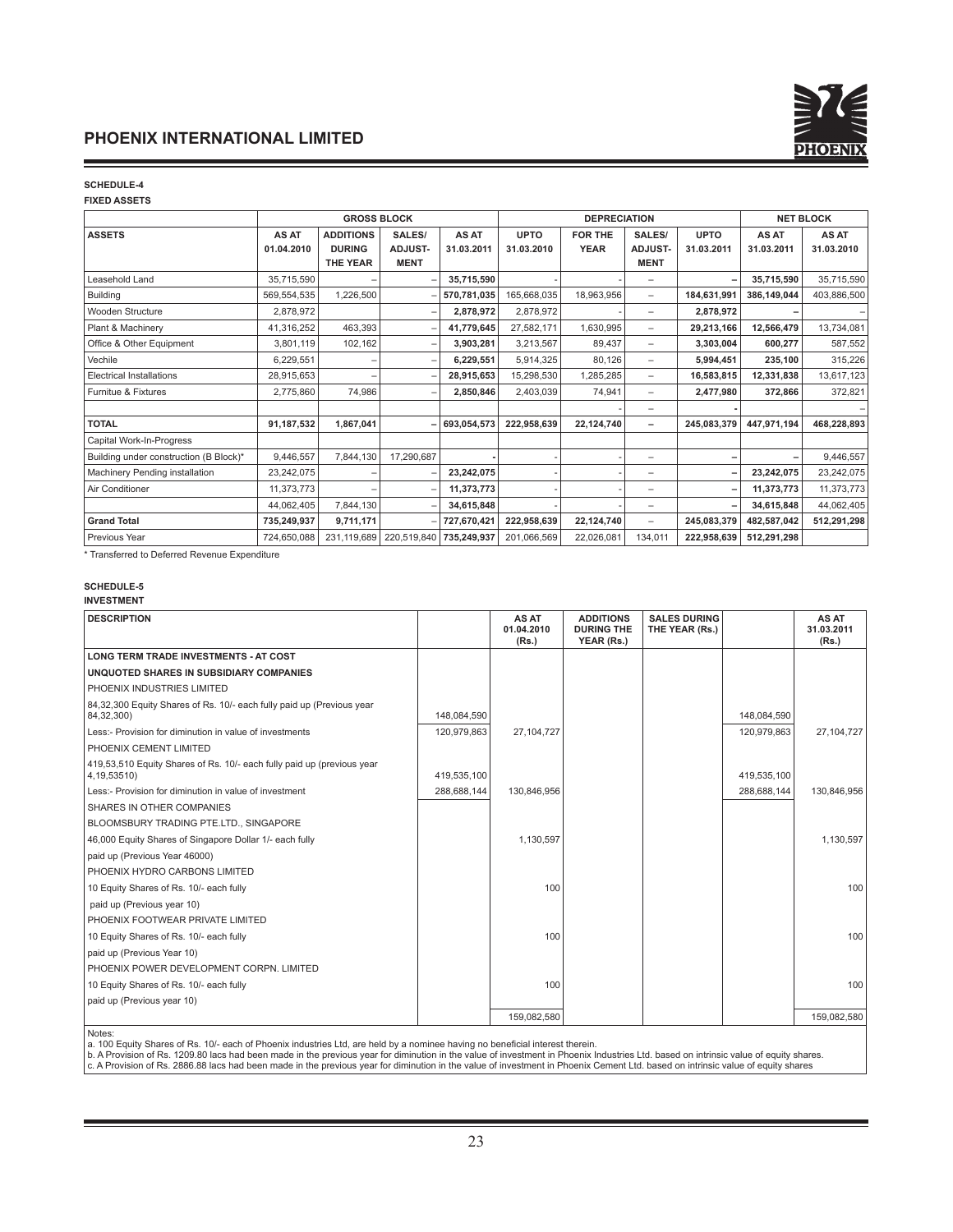and the control of the control of the control of



| <b>DESCRIPTION</b>                                                 | As at       | As at       |
|--------------------------------------------------------------------|-------------|-------------|
|                                                                    | 31.03.2011  | 31.03.2010  |
|                                                                    | (RUPEES)    | (RUPEES)    |
| <b>SCHEDULE - 6</b>                                                |             |             |
| <b>CURRENT ASSETS, LOAN AND ADVANCES</b>                           |             |             |
| <b>A. CURRENT ASSETS</b>                                           |             |             |
| <b>INVENTORIES (AS TAKEN, VALUED</b>                               |             |             |
| AND CERTIFIED BY THE MANAGEMENT)                                   |             |             |
| <b>Raw Materials</b>                                               | 36,039,736  | 36,713,988  |
| Work In Progress                                                   | 6,430,859   | 5,664,116   |
|                                                                    | 42,470,595  | 42,378,104  |
| Notes:                                                             |             |             |
| a. Valuation of Inventories as per Accounting Policy No.3          |             |             |
| b. Inventories include                                             | 1,915,836   | 3,887,680   |
| With third parties                                                 |             |             |
| <b>SUNDRY DEBTORS- UNSECURED</b>                                   |             |             |
| Debt outstanding for a period exceeding six months                 |             |             |
| - Considered Good                                                  | 120,930,532 | 72,537,084  |
| - Considered Doubtful                                              | 61,307,832  | 59,960,832  |
| <b>Other Debts</b>                                                 |             |             |
| - Considered Good                                                  | 8,335,141   | 66,430,556  |
| - Considered Doubtful                                              |             |             |
|                                                                    | 190,573,505 | 198,928,472 |
| Less: Provision for Doubtful Debts                                 | 61,307,832  | 59,960,832  |
|                                                                    | 129,265,673 | 138,967,640 |
| <b>CASH AND BANK BALANCES</b>                                      |             |             |
| a) Cash in hand                                                    | 3,356,520   | 823,365     |
| b) Balance With Scheduled Banks in                                 |             |             |
| - Current Accounts                                                 | 2,542,744   | 1,457,123   |
| - Fixed Deposits                                                   | 8,693,424   | 9,026,260   |
|                                                                    | 14,592,688  | 11,306,748  |
| <b>NOTE</b>                                                        |             |             |
| a) Balance in Current Account includes                             |             |             |
| - Uncashed Dividend warrents                                       | 213,670     | 213,670     |
| * Balance in Fixed Deposits includes Pledged with Banks, Sales Tax | 193,424     | 278,538     |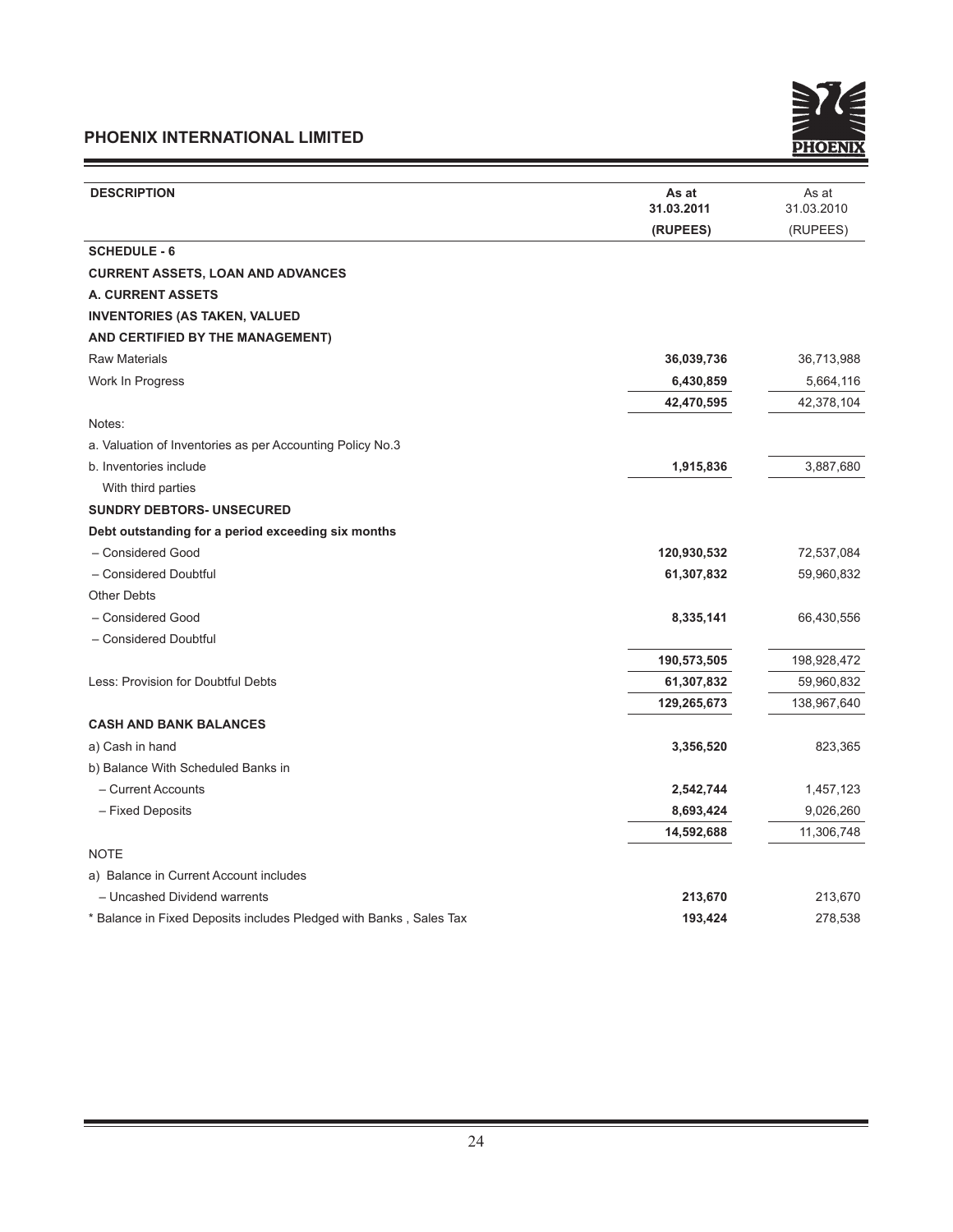Ξ



| 31.03.2011<br>31.03.2010<br>(RUPEES)<br>(RUPEES)<br><b>LOANS AND ADVANCES (UNSECURED)</b><br>(CONSIDERED GOODS UNLESS OTHER WISE STATED)<br>Loans<br>- Cosidered Good<br>622,966,880<br>468,042,337<br>Advances recoverable in cash or in kind or for value to be received<br>- Considered Good<br>19,169,390<br>489,021,123<br>- Considered Doubtful<br>456,206<br>642,136,270<br>957,519,666<br>Less: Provision for Doubtful Advances<br>456,206<br>957,063,460<br>642,136,270<br>16,496,544<br>16,478,069<br>Due from subsidiary Companies<br>Advance Tax / Tax Deducted at Source<br>20,473,525<br>15,626,428<br>Deposties - Considered Good<br>2,476,898<br>2,832,535<br>681,938,874<br>991,644,855<br><b>SCHEDULE-7</b><br><b>CURRENT LIABILITIES AND PROVISIONS</b><br><b>CURRENT LIABILITIES</b><br><b>Sundry Creditors</b><br>162,535,864<br>288,203,659<br><b>Security Deposits</b><br>262,083,337<br>62,333,337<br><b>Unclaimed Dividend</b><br>210,350<br>210,350<br><b>Other Liabilities</b><br>28,034,768<br>3,937,502<br>Book overdraft<br>422,876<br>229,017,053<br>578,954,990<br><b>PROVISIONS</b><br>Grauity<br>2,104,026<br>2,104,026<br>Leave Encashment<br>1,203,341<br>1,203,341<br>Taxation- Income Tax / Wealth Tax<br>6,156,104<br>8,802,399<br>12,109,766<br>9,463,471<br>NOTE:- Due to SSI Unit Nil( Previous Year Nil) Refer Note. 3 of<br>Schedule 14<br><b>SCHEDULE-8</b><br>Deferred Revenue Expenditure<br>(To the extent not written off or adjusted)<br><b>Renovation Expenses</b><br>17,290,687<br>Less:- Adjusted during the year<br>6,051,740<br>11,238,947<br><b>SCHEDULE-9</b><br><b>SALES AND SERVICES</b><br>Sales and Services<br>178,456,087<br>136,336,807<br><b>Rent Received</b><br>76,038,097<br>87,602,508<br>266,058,595<br>212,374,904<br><b>SCHEDULE-10</b><br><b>OTHER INCOME</b><br>Interest Received (Gross)(TDS Rs.60077/- Previous Year 1441730/-)<br>14,258,678<br>333,715<br>Loss & Gain Exchange Fluctuation(Net)<br>675,929<br>12,348,390<br>Profit on Sale of Fixed Assets<br>4,921 | <b>DESCRIPTION</b>   | As at     | As at     |
|---------------------------------------------------------------------------------------------------------------------------------------------------------------------------------------------------------------------------------------------------------------------------------------------------------------------------------------------------------------------------------------------------------------------------------------------------------------------------------------------------------------------------------------------------------------------------------------------------------------------------------------------------------------------------------------------------------------------------------------------------------------------------------------------------------------------------------------------------------------------------------------------------------------------------------------------------------------------------------------------------------------------------------------------------------------------------------------------------------------------------------------------------------------------------------------------------------------------------------------------------------------------------------------------------------------------------------------------------------------------------------------------------------------------------------------------------------------------------------------------------------------------------------------------------------------------------------------------------------------------------------------------------------------------------------------------------------------------------------------------------------------------------------------------------------------------------------------------------------------------------------------------------------------------------------------------------------------------------------------------------------------------------------------------------|----------------------|-----------|-----------|
|                                                                                                                                                                                                                                                                                                                                                                                                                                                                                                                                                                                                                                                                                                                                                                                                                                                                                                                                                                                                                                                                                                                                                                                                                                                                                                                                                                                                                                                                                                                                                                                                                                                                                                                                                                                                                                                                                                                                                                                                                                                   |                      |           |           |
|                                                                                                                                                                                                                                                                                                                                                                                                                                                                                                                                                                                                                                                                                                                                                                                                                                                                                                                                                                                                                                                                                                                                                                                                                                                                                                                                                                                                                                                                                                                                                                                                                                                                                                                                                                                                                                                                                                                                                                                                                                                   |                      |           |           |
|                                                                                                                                                                                                                                                                                                                                                                                                                                                                                                                                                                                                                                                                                                                                                                                                                                                                                                                                                                                                                                                                                                                                                                                                                                                                                                                                                                                                                                                                                                                                                                                                                                                                                                                                                                                                                                                                                                                                                                                                                                                   |                      |           |           |
|                                                                                                                                                                                                                                                                                                                                                                                                                                                                                                                                                                                                                                                                                                                                                                                                                                                                                                                                                                                                                                                                                                                                                                                                                                                                                                                                                                                                                                                                                                                                                                                                                                                                                                                                                                                                                                                                                                                                                                                                                                                   |                      |           |           |
|                                                                                                                                                                                                                                                                                                                                                                                                                                                                                                                                                                                                                                                                                                                                                                                                                                                                                                                                                                                                                                                                                                                                                                                                                                                                                                                                                                                                                                                                                                                                                                                                                                                                                                                                                                                                                                                                                                                                                                                                                                                   |                      |           |           |
|                                                                                                                                                                                                                                                                                                                                                                                                                                                                                                                                                                                                                                                                                                                                                                                                                                                                                                                                                                                                                                                                                                                                                                                                                                                                                                                                                                                                                                                                                                                                                                                                                                                                                                                                                                                                                                                                                                                                                                                                                                                   |                      |           |           |
|                                                                                                                                                                                                                                                                                                                                                                                                                                                                                                                                                                                                                                                                                                                                                                                                                                                                                                                                                                                                                                                                                                                                                                                                                                                                                                                                                                                                                                                                                                                                                                                                                                                                                                                                                                                                                                                                                                                                                                                                                                                   |                      |           |           |
|                                                                                                                                                                                                                                                                                                                                                                                                                                                                                                                                                                                                                                                                                                                                                                                                                                                                                                                                                                                                                                                                                                                                                                                                                                                                                                                                                                                                                                                                                                                                                                                                                                                                                                                                                                                                                                                                                                                                                                                                                                                   |                      |           |           |
|                                                                                                                                                                                                                                                                                                                                                                                                                                                                                                                                                                                                                                                                                                                                                                                                                                                                                                                                                                                                                                                                                                                                                                                                                                                                                                                                                                                                                                                                                                                                                                                                                                                                                                                                                                                                                                                                                                                                                                                                                                                   |                      |           |           |
|                                                                                                                                                                                                                                                                                                                                                                                                                                                                                                                                                                                                                                                                                                                                                                                                                                                                                                                                                                                                                                                                                                                                                                                                                                                                                                                                                                                                                                                                                                                                                                                                                                                                                                                                                                                                                                                                                                                                                                                                                                                   |                      |           |           |
|                                                                                                                                                                                                                                                                                                                                                                                                                                                                                                                                                                                                                                                                                                                                                                                                                                                                                                                                                                                                                                                                                                                                                                                                                                                                                                                                                                                                                                                                                                                                                                                                                                                                                                                                                                                                                                                                                                                                                                                                                                                   |                      |           |           |
|                                                                                                                                                                                                                                                                                                                                                                                                                                                                                                                                                                                                                                                                                                                                                                                                                                                                                                                                                                                                                                                                                                                                                                                                                                                                                                                                                                                                                                                                                                                                                                                                                                                                                                                                                                                                                                                                                                                                                                                                                                                   |                      |           |           |
|                                                                                                                                                                                                                                                                                                                                                                                                                                                                                                                                                                                                                                                                                                                                                                                                                                                                                                                                                                                                                                                                                                                                                                                                                                                                                                                                                                                                                                                                                                                                                                                                                                                                                                                                                                                                                                                                                                                                                                                                                                                   |                      |           |           |
|                                                                                                                                                                                                                                                                                                                                                                                                                                                                                                                                                                                                                                                                                                                                                                                                                                                                                                                                                                                                                                                                                                                                                                                                                                                                                                                                                                                                                                                                                                                                                                                                                                                                                                                                                                                                                                                                                                                                                                                                                                                   |                      |           |           |
|                                                                                                                                                                                                                                                                                                                                                                                                                                                                                                                                                                                                                                                                                                                                                                                                                                                                                                                                                                                                                                                                                                                                                                                                                                                                                                                                                                                                                                                                                                                                                                                                                                                                                                                                                                                                                                                                                                                                                                                                                                                   |                      |           |           |
|                                                                                                                                                                                                                                                                                                                                                                                                                                                                                                                                                                                                                                                                                                                                                                                                                                                                                                                                                                                                                                                                                                                                                                                                                                                                                                                                                                                                                                                                                                                                                                                                                                                                                                                                                                                                                                                                                                                                                                                                                                                   |                      |           |           |
|                                                                                                                                                                                                                                                                                                                                                                                                                                                                                                                                                                                                                                                                                                                                                                                                                                                                                                                                                                                                                                                                                                                                                                                                                                                                                                                                                                                                                                                                                                                                                                                                                                                                                                                                                                                                                                                                                                                                                                                                                                                   |                      |           |           |
|                                                                                                                                                                                                                                                                                                                                                                                                                                                                                                                                                                                                                                                                                                                                                                                                                                                                                                                                                                                                                                                                                                                                                                                                                                                                                                                                                                                                                                                                                                                                                                                                                                                                                                                                                                                                                                                                                                                                                                                                                                                   |                      |           |           |
|                                                                                                                                                                                                                                                                                                                                                                                                                                                                                                                                                                                                                                                                                                                                                                                                                                                                                                                                                                                                                                                                                                                                                                                                                                                                                                                                                                                                                                                                                                                                                                                                                                                                                                                                                                                                                                                                                                                                                                                                                                                   |                      |           |           |
|                                                                                                                                                                                                                                                                                                                                                                                                                                                                                                                                                                                                                                                                                                                                                                                                                                                                                                                                                                                                                                                                                                                                                                                                                                                                                                                                                                                                                                                                                                                                                                                                                                                                                                                                                                                                                                                                                                                                                                                                                                                   |                      |           |           |
|                                                                                                                                                                                                                                                                                                                                                                                                                                                                                                                                                                                                                                                                                                                                                                                                                                                                                                                                                                                                                                                                                                                                                                                                                                                                                                                                                                                                                                                                                                                                                                                                                                                                                                                                                                                                                                                                                                                                                                                                                                                   |                      |           |           |
|                                                                                                                                                                                                                                                                                                                                                                                                                                                                                                                                                                                                                                                                                                                                                                                                                                                                                                                                                                                                                                                                                                                                                                                                                                                                                                                                                                                                                                                                                                                                                                                                                                                                                                                                                                                                                                                                                                                                                                                                                                                   |                      |           |           |
|                                                                                                                                                                                                                                                                                                                                                                                                                                                                                                                                                                                                                                                                                                                                                                                                                                                                                                                                                                                                                                                                                                                                                                                                                                                                                                                                                                                                                                                                                                                                                                                                                                                                                                                                                                                                                                                                                                                                                                                                                                                   |                      |           |           |
|                                                                                                                                                                                                                                                                                                                                                                                                                                                                                                                                                                                                                                                                                                                                                                                                                                                                                                                                                                                                                                                                                                                                                                                                                                                                                                                                                                                                                                                                                                                                                                                                                                                                                                                                                                                                                                                                                                                                                                                                                                                   |                      |           |           |
|                                                                                                                                                                                                                                                                                                                                                                                                                                                                                                                                                                                                                                                                                                                                                                                                                                                                                                                                                                                                                                                                                                                                                                                                                                                                                                                                                                                                                                                                                                                                                                                                                                                                                                                                                                                                                                                                                                                                                                                                                                                   |                      |           |           |
|                                                                                                                                                                                                                                                                                                                                                                                                                                                                                                                                                                                                                                                                                                                                                                                                                                                                                                                                                                                                                                                                                                                                                                                                                                                                                                                                                                                                                                                                                                                                                                                                                                                                                                                                                                                                                                                                                                                                                                                                                                                   |                      |           |           |
|                                                                                                                                                                                                                                                                                                                                                                                                                                                                                                                                                                                                                                                                                                                                                                                                                                                                                                                                                                                                                                                                                                                                                                                                                                                                                                                                                                                                                                                                                                                                                                                                                                                                                                                                                                                                                                                                                                                                                                                                                                                   |                      |           |           |
|                                                                                                                                                                                                                                                                                                                                                                                                                                                                                                                                                                                                                                                                                                                                                                                                                                                                                                                                                                                                                                                                                                                                                                                                                                                                                                                                                                                                                                                                                                                                                                                                                                                                                                                                                                                                                                                                                                                                                                                                                                                   |                      |           |           |
|                                                                                                                                                                                                                                                                                                                                                                                                                                                                                                                                                                                                                                                                                                                                                                                                                                                                                                                                                                                                                                                                                                                                                                                                                                                                                                                                                                                                                                                                                                                                                                                                                                                                                                                                                                                                                                                                                                                                                                                                                                                   |                      |           |           |
|                                                                                                                                                                                                                                                                                                                                                                                                                                                                                                                                                                                                                                                                                                                                                                                                                                                                                                                                                                                                                                                                                                                                                                                                                                                                                                                                                                                                                                                                                                                                                                                                                                                                                                                                                                                                                                                                                                                                                                                                                                                   |                      |           |           |
|                                                                                                                                                                                                                                                                                                                                                                                                                                                                                                                                                                                                                                                                                                                                                                                                                                                                                                                                                                                                                                                                                                                                                                                                                                                                                                                                                                                                                                                                                                                                                                                                                                                                                                                                                                                                                                                                                                                                                                                                                                                   |                      |           |           |
|                                                                                                                                                                                                                                                                                                                                                                                                                                                                                                                                                                                                                                                                                                                                                                                                                                                                                                                                                                                                                                                                                                                                                                                                                                                                                                                                                                                                                                                                                                                                                                                                                                                                                                                                                                                                                                                                                                                                                                                                                                                   |                      |           |           |
|                                                                                                                                                                                                                                                                                                                                                                                                                                                                                                                                                                                                                                                                                                                                                                                                                                                                                                                                                                                                                                                                                                                                                                                                                                                                                                                                                                                                                                                                                                                                                                                                                                                                                                                                                                                                                                                                                                                                                                                                                                                   |                      |           |           |
|                                                                                                                                                                                                                                                                                                                                                                                                                                                                                                                                                                                                                                                                                                                                                                                                                                                                                                                                                                                                                                                                                                                                                                                                                                                                                                                                                                                                                                                                                                                                                                                                                                                                                                                                                                                                                                                                                                                                                                                                                                                   |                      |           |           |
|                                                                                                                                                                                                                                                                                                                                                                                                                                                                                                                                                                                                                                                                                                                                                                                                                                                                                                                                                                                                                                                                                                                                                                                                                                                                                                                                                                                                                                                                                                                                                                                                                                                                                                                                                                                                                                                                                                                                                                                                                                                   |                      |           |           |
|                                                                                                                                                                                                                                                                                                                                                                                                                                                                                                                                                                                                                                                                                                                                                                                                                                                                                                                                                                                                                                                                                                                                                                                                                                                                                                                                                                                                                                                                                                                                                                                                                                                                                                                                                                                                                                                                                                                                                                                                                                                   |                      |           |           |
|                                                                                                                                                                                                                                                                                                                                                                                                                                                                                                                                                                                                                                                                                                                                                                                                                                                                                                                                                                                                                                                                                                                                                                                                                                                                                                                                                                                                                                                                                                                                                                                                                                                                                                                                                                                                                                                                                                                                                                                                                                                   |                      |           |           |
|                                                                                                                                                                                                                                                                                                                                                                                                                                                                                                                                                                                                                                                                                                                                                                                                                                                                                                                                                                                                                                                                                                                                                                                                                                                                                                                                                                                                                                                                                                                                                                                                                                                                                                                                                                                                                                                                                                                                                                                                                                                   |                      |           |           |
|                                                                                                                                                                                                                                                                                                                                                                                                                                                                                                                                                                                                                                                                                                                                                                                                                                                                                                                                                                                                                                                                                                                                                                                                                                                                                                                                                                                                                                                                                                                                                                                                                                                                                                                                                                                                                                                                                                                                                                                                                                                   |                      |           |           |
|                                                                                                                                                                                                                                                                                                                                                                                                                                                                                                                                                                                                                                                                                                                                                                                                                                                                                                                                                                                                                                                                                                                                                                                                                                                                                                                                                                                                                                                                                                                                                                                                                                                                                                                                                                                                                                                                                                                                                                                                                                                   |                      |           |           |
|                                                                                                                                                                                                                                                                                                                                                                                                                                                                                                                                                                                                                                                                                                                                                                                                                                                                                                                                                                                                                                                                                                                                                                                                                                                                                                                                                                                                                                                                                                                                                                                                                                                                                                                                                                                                                                                                                                                                                                                                                                                   |                      |           |           |
|                                                                                                                                                                                                                                                                                                                                                                                                                                                                                                                                                                                                                                                                                                                                                                                                                                                                                                                                                                                                                                                                                                                                                                                                                                                                                                                                                                                                                                                                                                                                                                                                                                                                                                                                                                                                                                                                                                                                                                                                                                                   |                      |           |           |
|                                                                                                                                                                                                                                                                                                                                                                                                                                                                                                                                                                                                                                                                                                                                                                                                                                                                                                                                                                                                                                                                                                                                                                                                                                                                                                                                                                                                                                                                                                                                                                                                                                                                                                                                                                                                                                                                                                                                                                                                                                                   |                      |           |           |
|                                                                                                                                                                                                                                                                                                                                                                                                                                                                                                                                                                                                                                                                                                                                                                                                                                                                                                                                                                                                                                                                                                                                                                                                                                                                                                                                                                                                                                                                                                                                                                                                                                                                                                                                                                                                                                                                                                                                                                                                                                                   |                      |           |           |
|                                                                                                                                                                                                                                                                                                                                                                                                                                                                                                                                                                                                                                                                                                                                                                                                                                                                                                                                                                                                                                                                                                                                                                                                                                                                                                                                                                                                                                                                                                                                                                                                                                                                                                                                                                                                                                                                                                                                                                                                                                                   |                      |           |           |
|                                                                                                                                                                                                                                                                                                                                                                                                                                                                                                                                                                                                                                                                                                                                                                                                                                                                                                                                                                                                                                                                                                                                                                                                                                                                                                                                                                                                                                                                                                                                                                                                                                                                                                                                                                                                                                                                                                                                                                                                                                                   | <b>Other Receipt</b> | 5,859,922 | 6,267,771 |
| 18,542,027<br>21,207,299                                                                                                                                                                                                                                                                                                                                                                                                                                                                                                                                                                                                                                                                                                                                                                                                                                                                                                                                                                                                                                                                                                                                                                                                                                                                                                                                                                                                                                                                                                                                                                                                                                                                                                                                                                                                                                                                                                                                                                                                                          |                      |           |           |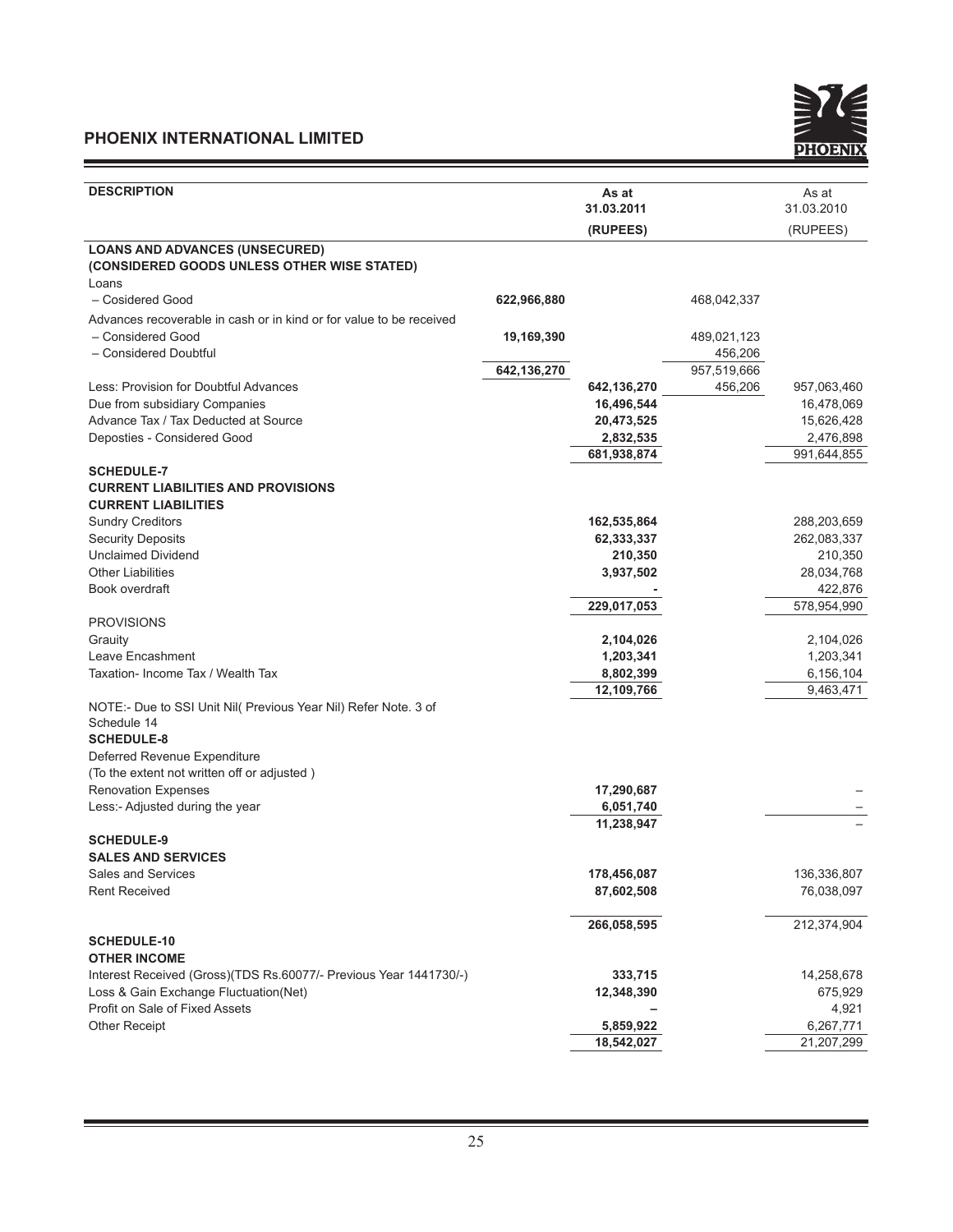and the control of the control of the control of



| <b>DESCRIPTION</b>                               |             | As at       |             | As at       |
|--------------------------------------------------|-------------|-------------|-------------|-------------|
|                                                  |             | 31.03.2011  |             | 31.03.2010  |
|                                                  |             | (RUPEES)    |             | (RUPEES)    |
| <b>SCHEDULE -11</b>                              |             |             |             |             |
| <b>MANUFACTURING EXPENSES</b>                    |             |             |             |             |
| Raw Material Consumed                            |             |             |             |             |
| <b>Opening Stock</b>                             | 36,713,988  |             | 26,494,367  |             |
| Add:- Purchase                                   | 122,087,012 |             | 109,703,793 |             |
|                                                  | 158,801,000 |             | 136,198,160 |             |
| Less:- Closing Stocks                            | 36,039,736  | 122,761,264 | 36,713,988  | 99,484,172  |
| (Increase)/Decrease in stocks                    |             |             |             |             |
| <b>Opening Stocks</b>                            |             |             |             |             |
| <b>Finished Goods</b>                            |             |             |             |             |
| Work in Progress                                 | 5,664,116   |             | 7,581,347   |             |
|                                                  | 5,664,116   |             | 7,581,347   |             |
| Less:- Closing Stocks                            |             |             |             |             |
| <b>Finished Goods</b>                            |             |             |             |             |
| Work in Progress                                 | 6,430,859   |             | 5,664,116   |             |
|                                                  |             | (766, 743)  |             | 1,917,231   |
| <b>Fabrication Charges</b>                       |             | 6,787,909   |             | 7,244,518   |
| Power and Fuel                                   |             | 447,254     |             | 346,389     |
| Repairs & Maintenace:-                           |             |             |             |             |
| - Building                                       | 14,000      |             |             | 127,620     |
| $-$ Others                                       | 1,123,126   | 1,137,126   |             | 1,058,661   |
| Salaries, Wages, Allowance, Bonus, Exgratia etc. |             | 13,971,656  |             | 10,246,420  |
| Contibution to Provident Fund, Esic, etc.        |             | 1,263,021   |             | 916,683     |
| <b>Staff Welfare</b>                             |             | 644,246     |             | 624,334     |
|                                                  |             | 146,245,733 |             | 121,966,028 |
| <b>SCHEDULE - 12</b>                             |             |             |             |             |
| <b>ADMINISTRATIVE AND OTHER EXPENSES</b>         |             |             |             |             |
| Insurance exp.                                   | 172,878     |             |             | 196,331     |
| Rent, rates & Taxes                              | 6,038,422   |             |             | 3,175,732   |
| Auditors Remuneration:                           |             |             |             |             |
| - Audit Fee                                      | 66,180      |             |             | 66,180      |
| - Tax Audit Fee                                  | 16,545      |             |             | 16,545      |
| Directors Sitting Fee                            |             |             |             | 16,000      |
| Amount Written Off                               | 3,068,712   |             |             |             |
| Sale Tax Paid                                    | 375,158     |             |             |             |
| Advertisement & Publicity & Business Promotion   | 311,300     |             |             | 193,259     |
| <b>Brokerages Charges</b>                        |             |             |             | 11,032,034  |
| Vechile Maintenace                               | 52,580      |             |             | 337,750     |
| <b>Bank &amp; Financial Charges</b>              | 92,516      |             |             | 7,863,316   |
| Freight Outward, handling and cleaning exp       | 3,879,100   |             |             | 1,758,164   |
| Travelling Exp. & Convenyance Exp.               | 759,918     |             |             | 543,767     |
| Legal & Professional Fees                        | 1,451,131   |             |             | 2,383,858   |
| Misc. Exp.                                       | 779,213     |             |             | 2,669,153   |
| Provision for Doubtful Debts                     | 1,347,000   |             |             |             |
| Watch & Ward Exp.                                | 727,666     |             |             | 534,316     |
| Telephone & Telex Charges                        | 301,901     |             |             | 309,428     |
|                                                  | 19,440,220  |             |             | 31,095,833  |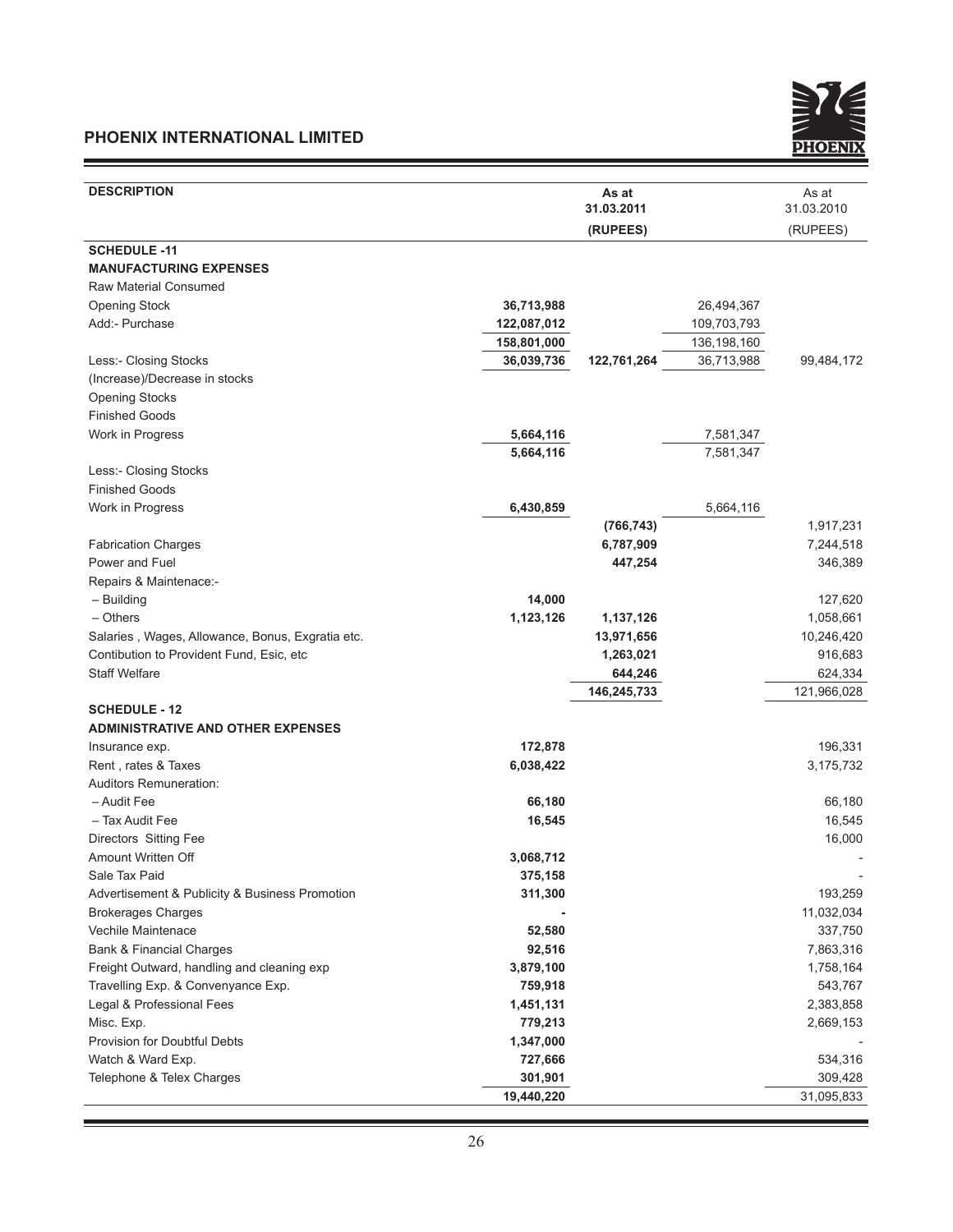| <b>DESCRIPTION</b> | As at      | As at      |
|--------------------|------------|------------|
|                    | 31.03.2011 | 31.03.2010 |
|                    | (RUPEES)   | (RUPEES)   |
| <b>SCHEDULE-13</b> |            |            |
| <b>INTEREST</b>    |            |            |
| Term loan          | 76,324,142 | 46,178,365 |
| Other              | 466,023    | 3,404,768  |
|                    | 76,790,165 | 49,583,133 |

#### **ACCOUNTING POLICIES AND NOTES TO ACCOUNTS**

#### **A) SIGNIFICANT ACCOUNTING POLICIES**

#### **1. a) Basis of Preparation of Financial Statements**

The Financial Statements have been prepared under the historical cost convention, on accrual basis, in accordance with Generally Accepted Accounting Principles (GAAP) and comply in all respect with the mandatory applicable accounting standards and relevant provisions and presentational requirements of the Companies Act, 1956.

#### **b) Use of Estimates**

The preparation of financial statements in conformity with generally accepted accounting principles (GAAP) requires Management to make estimates and assumption that affect the reported amounts of assets and liabilities and the disclosures of contingent liabilities on the date of financial statements and reported amounts of revenue and expenses for that year. Actual results could differ from these estimates. Any revision to accounting estimates is recognized prospectively in current and future periods.

#### **2. Fixed Assets**

 Fixed Assets are stated at cost of acquisition or construction less accumulated depreciation. All costs relating to the acquisition and installation of Fixed Assets are capitalized and include financing costs relating to borrowed funds attributable to construction or acquisition of fixed asset up to the asset is put to use. Capital work in progress is stated at amount expended up to the date of Balance Sheet.

#### **3. Valuation of Inventories**

- a) Raw materials, stores and spares are valued at lower of cost or net realizable value.
- b) Work in progress is valued at lower of cost or net realizable value and includes cost of raw material, direct labour and proportionate overheads including fabrication charges.
- c) Finished goods and traded goods are valued at lower of cost or net realizable value. Finished Goods lying in the factory-bonded premises are valued inclusive of excise duty.
- d) Goods in transit are valued at lower cost or net realizable value.
- e) Cost is determined on FIFO basis for all categories of inventories.

#### **4. Depreciation**

- a) Depreciation on fixed assets has been provided on prorate basis on Straight Line Method at the rates and in the manner prescribed under Schedule XIV to the Companies Act,1956. Fixed Assets shifted from erstwhile two units, H.O and Chennai are depreciated at written Down Value Method as per past practice.
- b) No write off is made in respect of long term leasehold land.

#### **5. Foreign Exchange Transactions**

 Transaction in foreign currency is recorded at the exchange rates existing at the time of the transaction. All current Assets and liabilities are converted at the exchange rates prevailing on the last working day of the accounting year and loss or gain on conversion, if any has been charged to the Profit and Loss Account. Foreign Exchange differences relating to acquisition of fixed assets are adjusted to the carrying cost of the relevant fixed assets.

#### **6. Sales**

 Export sales are accounted for on the basis of the date of Bill of Lading. Domestic sales are accounted for on the basis of ex-factory/godown dispatches. Sales include excise duty but exclude discounts, sales tax and all other charges.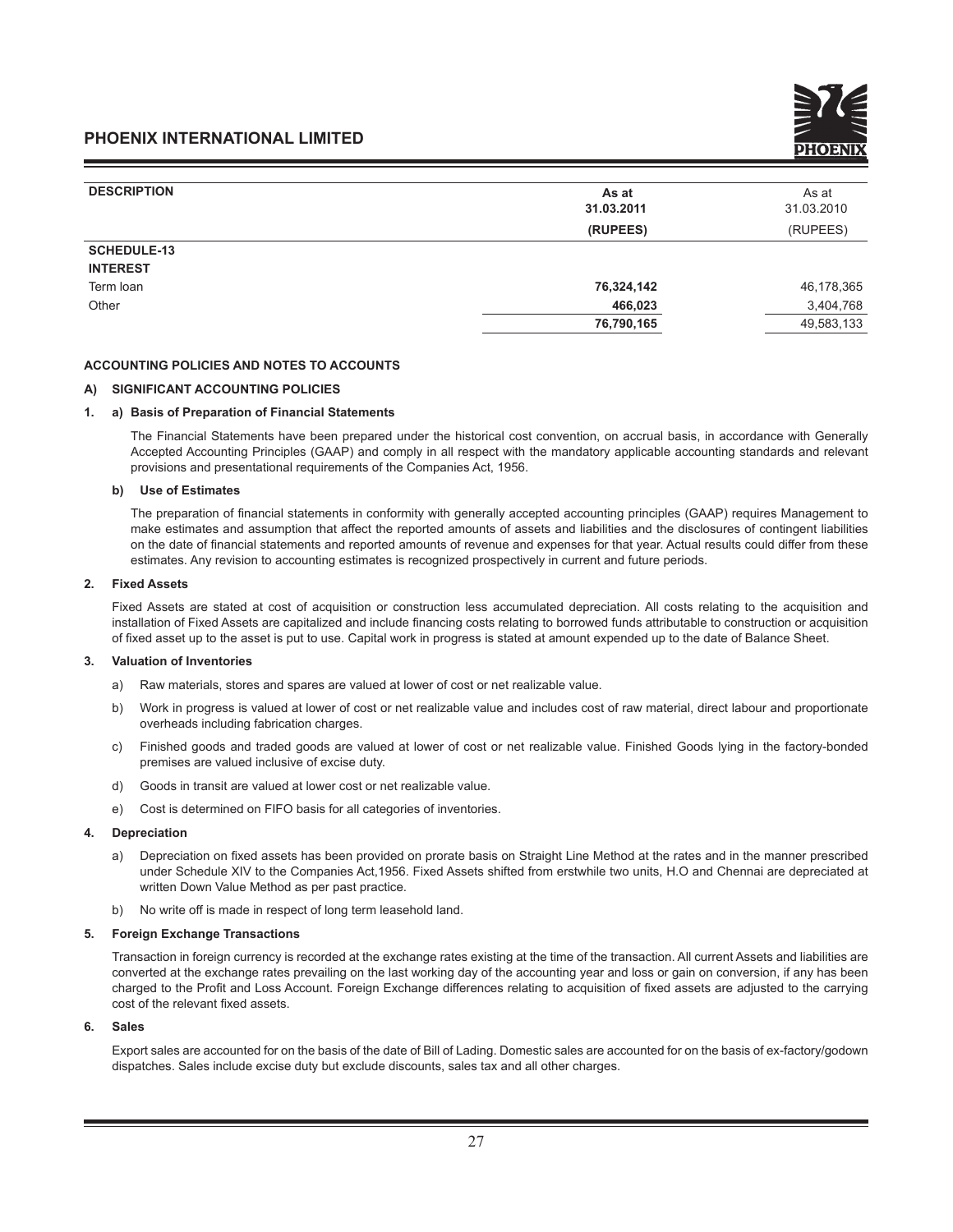#### **7. Export Benefits**

 Sale of advance licenses is accounted for on realization basis. Duty Drawbacks and Duty Entitlement Pass Book benefits are accounted for on accrual basis.

#### **8. Employee Benefits.**

Employee Benefits are recognized / accounted for on the basis of revised AS-15 detailed as under:-

- a) Short Term Employee benefits are recognized as expense at the undiscounted amount in the Profit & Loss account of the year in which they incurred.
- b) Employee benefits under defined contribution plans comprise of contribution to Provident Fund. Contribution to Provident Fund are deposited with appropriate authorities and charged to Profit & Loss Account.
- c) Employee Benefits under defined benefit plans comprise of gratuity which are accounted for as at the year end based on actuarial valuation by following the Projected Unit Credit (PUC) method.
- d) Termination benefits are recognized as an Expense as and when incurred.
- e) The actuarial gains and losses arising during the year are recognized in the Profit & Loss account of the year without resorting to any amortization.

#### **9. Investments**

 Investment in subsidiary and other companies are treated as long-term investment and are stated at cost. Provision for diminution in the market value of long-term investment is made only if such decline is considered permanent by the management.

#### **10. Impairment of Fixed Assets**

 Consideration is given at each balance sheet date to determine whether there is any indication of impairment of the carrying amount of the Company's Fixed Assets. If any indication exists, an asset's recoverable amount is estimated. An impairment loss is recognized whenever the carrying amount of an asset exceeds its recoverable amount. The recoverable amount is the greater of the net selling price and value in use. In assessing value in use, the estimated future cash flows are discounted to their present value based on an appropriate discount factor

Reversal of impairment losses recognized in prior years is recorded when there is an indication that the impairment losses recognized for the asset no longer exist or have decreased. However, the increase in carrying amount of an asset due to reversal of an impairment loss is recognized to the extent it does not exceed the carrying amount that would have been determined (net of depreciation ) had no impairment loss been recognized for the assets in prior year.

#### **11. Renovation Expenses**

Renovation Expenses on building have been amortized over a period of 3 years.

#### **12. Contingencies**

 The company creates a provision when there is present obligation as a result of a past event that probably requires an outflow of resources and a reliable estimate can be made of the amount of the obligation. A disclosure for a contingent liability is made when there is a possible obligation or a present obligation that may, but probably will not, require an outflow of resources. When there is a possible obligation or a present obligation, in respect of which the likelihood of outflow of resources, is remote, provision or disclosure will be made.

#### **B) NOTES TO THE ACCOUNTS**

#### **1. Contingent Liabilities not provided for**

|     |                                                                          | As at 31.03.2011<br>(Rs. In Lacs) | As at 31.03.2010<br>(Rs. In Lacs) |
|-----|--------------------------------------------------------------------------|-----------------------------------|-----------------------------------|
| (a) | Income Tax, Sales Tax, Excise Duty and Custom Duty demands under Appeals | 11.37                             | 11.37                             |
| (b) | Corporate Guarantee for loans availed by Focus Energy Limited            | 19700                             | 19700                             |

2. The accounts of the Company have been prepared on going concern basis.

- 3. No Creditor has intimated about their status being of small scale industrial undertaking.
- 4. As the Company has unabsorbed depreciation and unabsorbed losses to the tune of Rs. 4629.13 lacs which are to be carried forward as per the provision of the Income Tax Act, 1961, in the opinion of the management there is no certainty that sufficient future taxable income will be available, the Company has not recorded cumulative Deferred Tax Assets/ Liabilities on account of timing differences as stipulated in Accounting Standard (AS-22)" Accounting for Taxes of Income"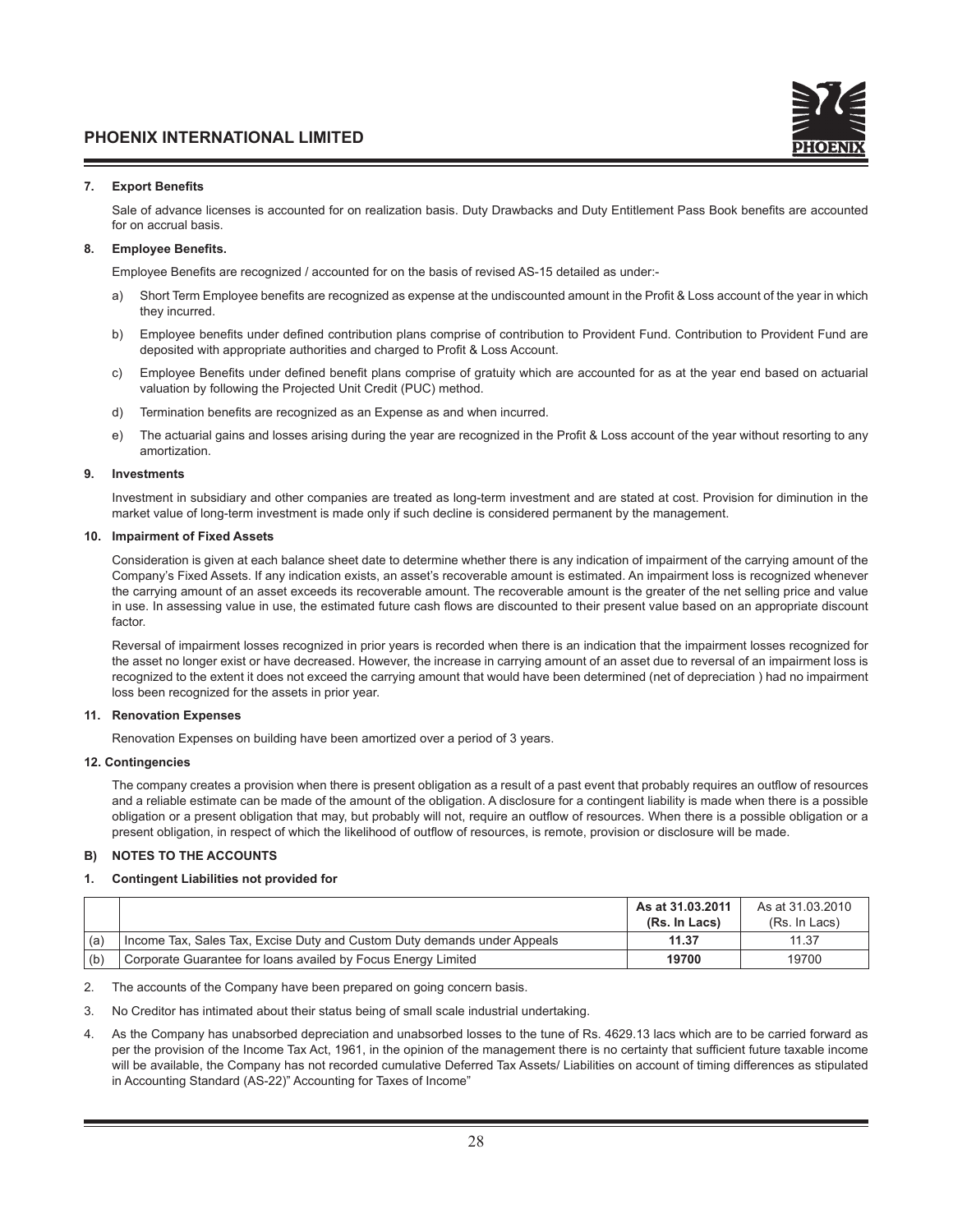#### **5. Disclosure pursuant to Accounting Standard -15**

a) Consequent upon the adoption of Accounting Standard -15 (Revised )- Employee Benefits, in accordance with the stipulations contained therein, the company has adjusted Rs. 6,78,205/- towards the transitional effect of defined benefit obligation in respect of employee benefits up-to 31st March,2007 to the balance of General Reserve as on 1st April ,2007.

#### b) Defined Contribution Plan

Amount recognized as expense for defined contribution plans are as under:-

| Particulars                      | Amount (in Rs.) | Head under which shown in P& L Account |
|----------------------------------|-----------------|----------------------------------------|
| ' Contribution of Provident Fund | 8.97.692        | Contribution to Provident Fund         |

#### c) Retirement Benefits

 No provision for gratuity has been made in the accounts as the management feels that the provision already made is sufficient to meet the liability as on 31.03.2011

#### **6. Segment Reporting:-**

Based on the guiding principles given in Accounting Standard (AS-17)"Segment Reporting ", there are no separate reportable segments.

#### **7. Related Party Transactions:-**

- In accordance with the requirements of Accounting Standard (AS-18) on Related Party Disclosures, the name of the related parties where control exists and / or with whom transactions have taken place during the year and description of relationships, as identified and certified by the management are:
	- a) Key Managerial Personnel
		- Mr. Narender Kumar Makkar
		- Mr. Narender Aggarwal
		- Mr. Arun K. Sinha
		- Mr. P.M Alexander
	- b) Subsidiary Companies
		- Phoenix Cement Limited

Phoenix Industries Limited

- c) Enterprises under direct/indirect common control:
- Focus Energy Limited
- ii) The following transactions were carried out with related parties in the ordinary course of business:

|                                 |                   | <b>YEAR ENDED 31.03.2011</b> |                   | PERIOD ENDED 31.03.2010 |             |               |  |
|---------------------------------|-------------------|------------------------------|-------------------|-------------------------|-------------|---------------|--|
| <b>Particulars</b>              | Key               | <b>Subsidiary</b>            | <b>Associates</b> | Key                     | Subsidiary  | Associates    |  |
|                                 | <b>Management</b> |                              |                   | Management              |             |               |  |
|                                 | <b>Personnel</b>  |                              |                   | Personnel               |             |               |  |
| Purchase of goods               |                   |                              |                   |                         |             |               |  |
| Sales of Goods                  |                   |                              | 160,055,250       |                         |             | 115, 192, 671 |  |
| Directors Remuneration and      | 1,874,936         |                              |                   | 15,33,174               |             |               |  |
| contribution to provident fund  |                   |                              |                   |                         |             |               |  |
| <b>Directors Sitting Fees</b>   | 16,000            |                              |                   | 16,000                  |             |               |  |
| Outstanding as at the year end: |                   |                              |                   |                         |             |               |  |
| <b>Unsecured Loans</b>          | 8,700,000         |                              |                   | 8,700,000               |             |               |  |
| Investments (net of provisions) |                   | 157,951,683                  |                   |                         | 157,951,683 |               |  |
| <b>Current Liabilities</b>      |                   |                              |                   |                         |             |               |  |
| <b>Sundry Debtors</b>           |                   |                              | 129,265,673       |                         |             | 66,430,556    |  |
| Loans granted                   |                   | 34,000,000                   |                   |                         | 34,000,000  | 434,042,337   |  |
| Advances recoverable in cash    |                   | 16,496,543                   | 459,701,206       |                         | 16,478,069  | 451,752,986   |  |
| or in kind or for value to be   |                   |                              |                   |                         |             |               |  |
| received                        |                   |                              |                   |                         |             |               |  |
| <b>Guarantee Given</b>          |                   |                              | 1970,000,000      |                         |             | 1,970,00,000  |  |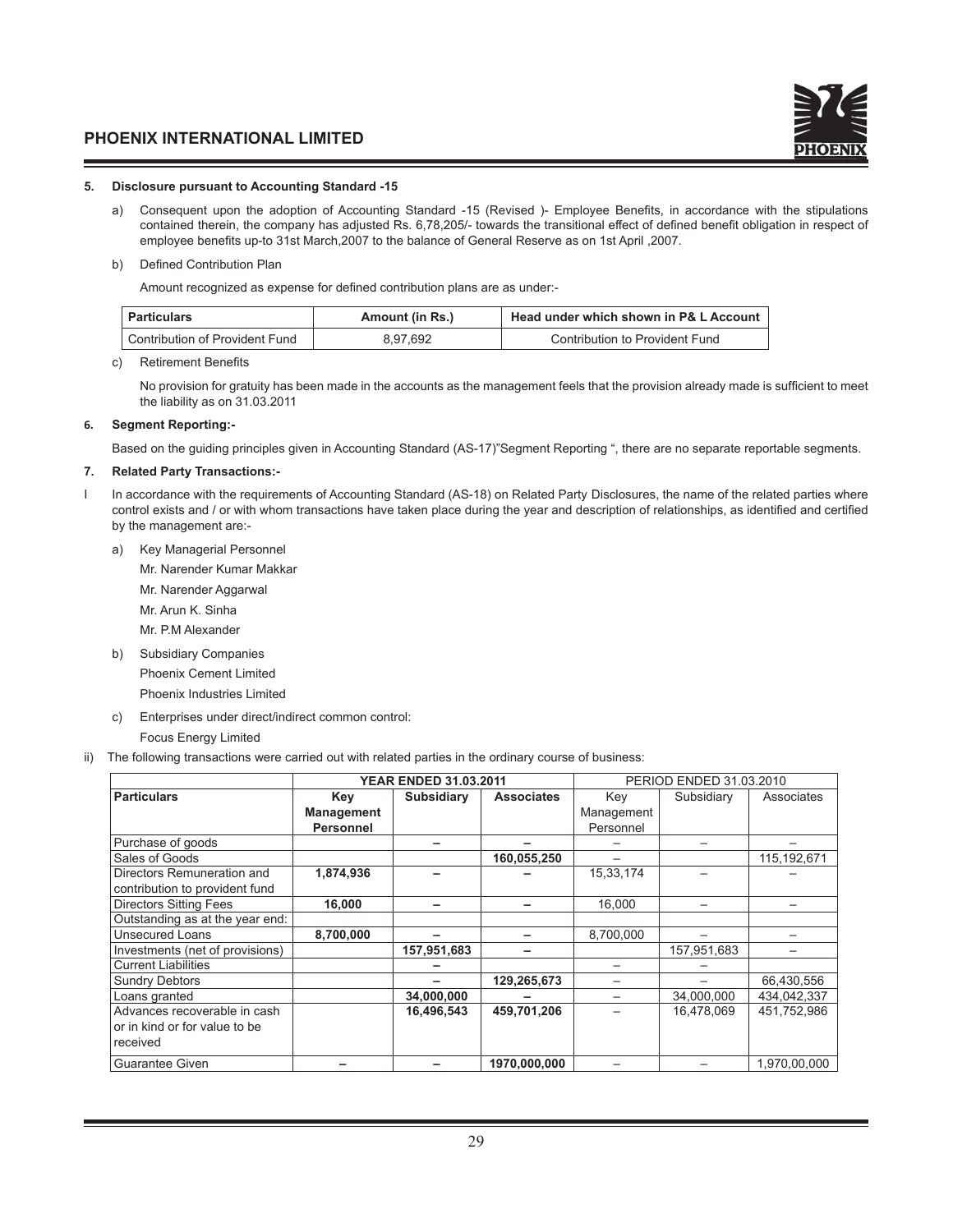

#### 8. Particulars of Earning per Share pursuant to Accounting Standard AS-20

|                                                 | <b>Year Ended 31.03.2011</b> | Year Ended 31.03.2010 |
|-------------------------------------------------|------------------------------|-----------------------|
| <b>Net Loss/Profit</b>                          | Rs.10,948,024                | Rs.74.01.128          |
| Number of Equity Shares                         | 1,67,89,560                  | 1,67,89,560           |
| Nominal Value of the share                      | <b>Rs.10</b>                 | Rs.10                 |
| Earnings / (Loss) per share (Basic and Diluted) | <b>Rs.0.65</b>               | Rs 044                |

9. The Company generally enters into cancelable operating leases for office premises, factory premises and residence of the employees, normally renewable on expiry. Lease payments amounting to Rs.8.26 lacs (Previous Year Rs. 9.49 Lacs) made under operating lease have been recognized as an expense in the profit and loss account.

10. Prior Period expenditure have been included under normal head of expenses.

11. Auditors Remuneration is as under:-

|                   | <b>YEAR ENDED 31.03.2011</b> | YEAR ENDED 31.03.2010 |
|-------------------|------------------------------|-----------------------|
| <b>Audit Fees</b> | 66.180                       | 66.180                |
| Tax Audit Fees    | 16.545                       | 16.545                |

12. Debit / Credit balances as on 31st March, 2011 in Debtors, Creditors, Loans & Advances and other Parties accounts are subject to confirmations.

- 13. In the opinion of the management, the value on realization of Current Assets and Loans & Advances in the ordinary course of business would be at least equal to the amount at which they are stated in the Balance Sheet and provision for all known liabilities is adequate.
- 14. Disclosure of Loans/ Advances and Investment in its own shares by the listed companies, their subsidiaries, associated etc.(as Certified by the management )

|        | <b>Particulars</b>                                                                                                                                                          | Outstanding<br>Balance as on<br>31.03.2011 (Rs.) | Max Balance<br>outstanding during<br>the year (Rs.) |
|--------|-----------------------------------------------------------------------------------------------------------------------------------------------------------------------------|--------------------------------------------------|-----------------------------------------------------|
|        | Loans & Advances in the nature of loans to Subsidiaries                                                                                                                     | 3,40,00,000 (Nil)                                | 3,40,00,000 (Nil)                                   |
| H.     | Loans & Advances in the nature of loans to Associates                                                                                                                       | Nil                                              | Nil                                                 |
| l III. | Loans & Advances in the nature of loans where there is no repayment schedule, no<br>interest or interest below section 372(A) of Companies Act, 1956.                       | Nil                                              | Nil                                                 |
| IV.    | Loans & Advances in the nature of loans to firms / Companies to which directors are<br>interested                                                                           | <b>Nil</b>                                       | Nil                                                 |
| IV.    | Investment by loane in the shares of parent company and subsidiary company when the<br>company has made loan or advance In the nature of loan; - Phoenix Industries Limited | No. Shares<br>84,32,300<br>(84, 32, 300)         | No. Shares 84, 32, 300<br>(84, 32, 300)             |

15. Previous period figures have been regrouped / rearranged wherever considered necessary to conform to the classification adopted in the current year.

16. Information pursuant to part IV of Schedule VI to the Companies Act, 1956 is attached.

17. Director's Remuneration

| <b>PARTICULARS</b> |                                           | <b>CURRENT YEAR ENDED</b><br>31.03.2011 (Rs.) | <b>PREVIOUS YEAR</b><br>ENDED 31.03.2010 (Rs.) |
|--------------------|-------------------------------------------|-----------------------------------------------|------------------------------------------------|
|                    | Whole Time Director                       |                                               |                                                |
|                    | - Salaries and Allowances                 | 17,60,000                                     | 14.29.800                                      |
|                    | - Contribution to Provident & Other Funds | 1.14.936                                      | 1.03.374                                       |
|                    |                                           | 18,74,936                                     | 15,33,174                                      |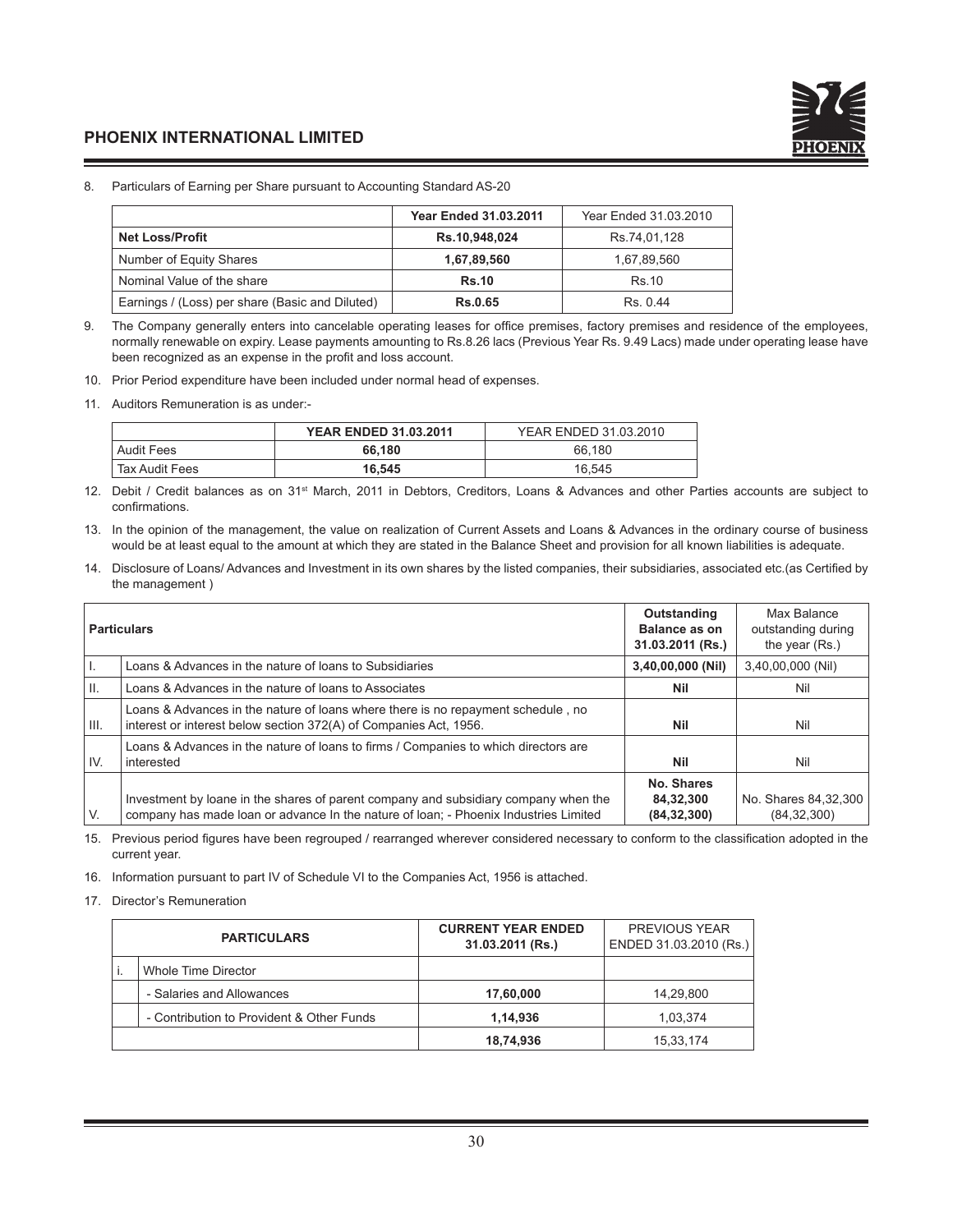

## **18. STATEMENT OF ADDITIONAL INFORMATION**

# **I) PARTICULARS OF CAPACITY AND PRODUCTION**

|                    |              | <b>INSTALLED CAPACITY</b>       |            | <b>PRODUCTION</b> |            |
|--------------------|--------------|---------------------------------|------------|-------------------|------------|
| <b>DESCRIPTION</b> | <b>UNIT</b>  | YEAR ENDED<br><b>YEAR ENDED</b> |            | <b>YEAR ENDED</b> | YEAR ENDED |
|                    |              | 31.03.2011                      | 31.03.2010 | 31.03.2011        | 31.03.2010 |
| <b>SHOE UPPER</b>  | <b>PAIRS</b> | Refer note 1 below              |            | 1.22.212          | 1,01,984   |
| <b>FOOTWEAR</b>    | <b>PAIRS</b> | Refer note 1 below              |            | ۰                 |            |
| <b>TOTAL</b>       |              |                                 |            | 1.22.212          | 1,01,984   |

#### **NOTE:-**

1. The installed capacity has not been assessed / ascertained by the management.

#### **ii) PARTICULARS OF RAW MATERIAL CONSUMED**

| <b>PARTICULARS</b>          | <b>CURRENT YEAR</b> | <b>PREVIOUS YEAR</b> |
|-----------------------------|---------------------|----------------------|
|                             | IN RS.              | IN RS.               |
| Leather/ other Raw material | 12,27,61,264        | 9,94,84,172          |

iii) PARTICULARS OF PURCHASES- FINSIHED GOODS

| <b>DESCRIPTION</b> | <b>UNIT</b>  | <b>YEAR ENDED</b>             |                                          |                     | <b>YEAR ENDED</b>                 |
|--------------------|--------------|-------------------------------|------------------------------------------|---------------------|-----------------------------------|
|                    |              | <b>QUANTITY</b><br>31.03.2011 | <b>VALUE (RS. IN LACS)</b><br>31.03.2011 | QUANTITY 31.03.2010 | VALUE (Rs. IN LACS)<br>31.03.2010 |
| SHOE UPPER         | <b>PAIRS</b> |                               |                                          |                     |                                   |
|                    |              | -                             |                                          |                     | —                                 |

#### **IV) OTHER ADDITIONAL INFORMATION**

| <b>DESCRIPTION</b>                  | <b>YEAR ENDED 31.03.2011</b><br>(Rs. In Lacs) | <b>PERCENTAGE</b> | YEAR ENDED 31.03.2010<br>(Rs. In Lacs) | <b>PERCENTAGE</b> |
|-------------------------------------|-----------------------------------------------|-------------------|----------------------------------------|-------------------|
| A) Value of imports on C.I. F Basis | 955.00                                        |                   | 870.71                                 |                   |
| B) Expenditure in Foreign Currency  |                                               |                   |                                        |                   |
| Interest                            | <b>NIL</b>                                    |                   | <b>NIL</b>                             |                   |
| C) Earnings in foreign Currency     |                                               |                   |                                        |                   |
| Export on FOB basis                 |                                               |                   | 81.77                                  |                   |
| D) Value of imported / Indigenous   |                                               |                   |                                        |                   |
| Raw Material, stores, Spares and    |                                               |                   |                                        |                   |
| components consumed                 | 1220.87                                       |                   | 1014.01                                |                   |

#### **For RKM & Associates for and on behalf of the Board of Directors Chartered Accountants Firm Reg. No. 007536N**

M.No. 81851

Place: - New Delhi Date:- 31.08.2011

Rakesh Mathur **Narender Makkar** Narender Makkar Narender Aggarwal Narender Aggarwal<br>Prop. Narender Aggarwal Director & Company Secretary Narender Aggarwal Director Prop. **Director & Company Secretary**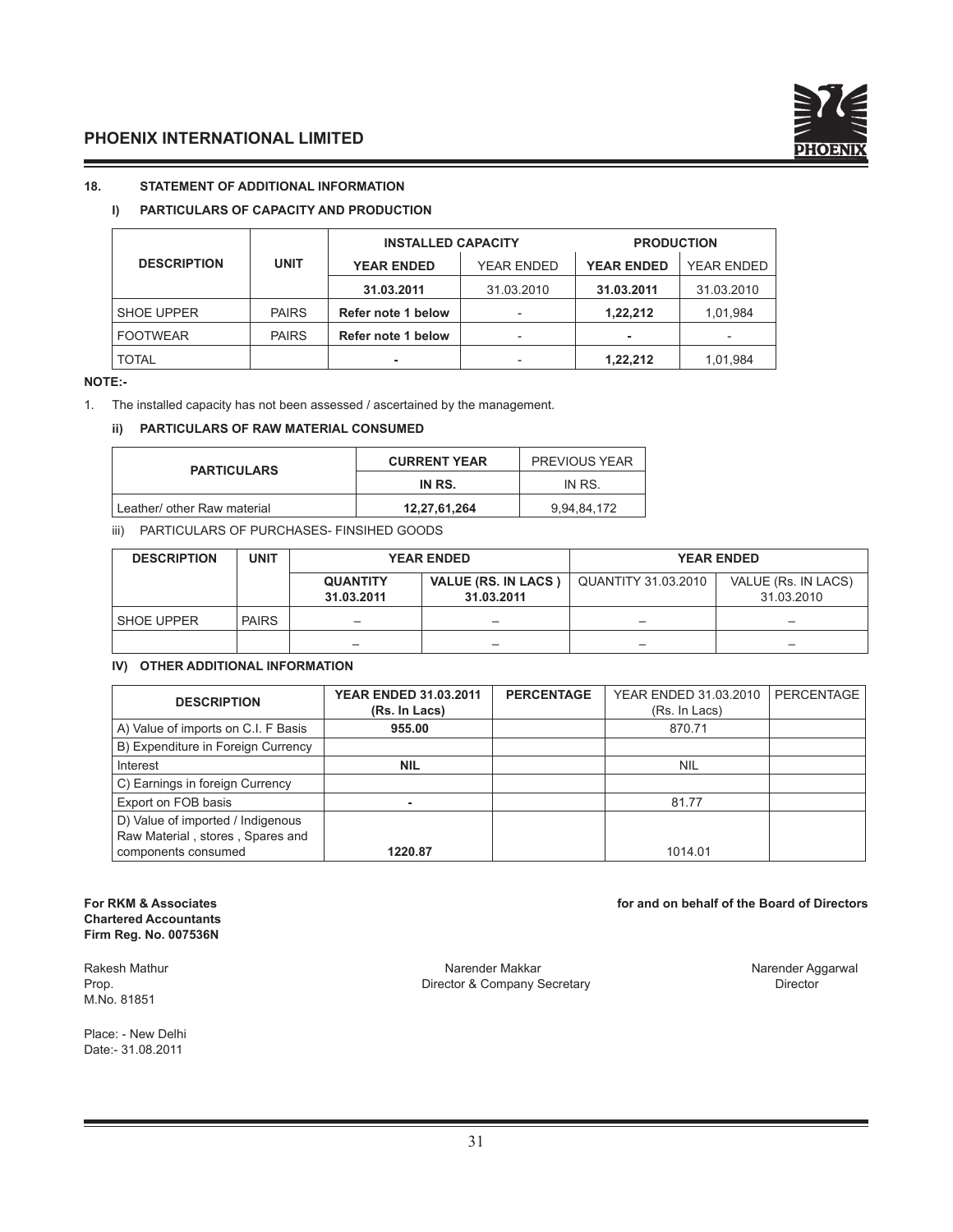

|    |                                                              | <b>YEAR ENDING</b> | <b>YEAR ENDING</b>       |
|----|--------------------------------------------------------------|--------------------|--------------------------|
|    |                                                              | 31.03.2011         | 31.03.2010               |
|    | <b>CASH FLOW FROM OPERATING ACTIVITIES</b>                   |                    |                          |
| А. | Net Profit \(Loss) Before Tax & Extraordinary Items          | 139.48             | 89.11                    |
|    | Add:- Extra Ordinary Items                                   |                    |                          |
|    | Net Profit \(Loss) Before Tax & Extraordinary Items          | 139.48             | 89.11                    |
|    | Adjusted for other Items                                     |                    |                          |
|    | Depreciation                                                 | 221.25             | 220.26                   |
|    | Foreign Exchange (Net)                                       | 123.48             | 6.76                     |
|    | Interest (Net)                                               | 764.56             | 353.24                   |
|    | Profit on Sale of Investment                                 | 91.21              |                          |
|    | Loss on Sale of Investment                                   | 13.47              | $\overline{\phantom{0}}$ |
|    | Adjustement for gratuity and leave encashment AS-15          |                    | $\qquad \qquad -$        |
|    | Loss on Sale of Fixed Asset (Net)                            |                    |                          |
|    | Profit on Sale of Fixed Asset(Net)                           | -                  | 0.05                     |
|    | Loss on sale of Assets held for sale                         |                    | $\qquad \qquad -$        |
|    | Provision for Discount and Doubtfule Debts\Advances          |                    | $=$                      |
|    | provision for Inventory Written Down                         |                    |                          |
|    | Operative Profit\(Loss) Before working Capital Changes       | 1.353.45           | 669.42                   |
|    | Adjusted For:                                                |                    |                          |
|    | Trade Recivables & Other Current Assets                      | 97.02              | (764.12)                 |
|    | <b>Other Current Assets</b>                                  | 3,097.06           | (3,681.95)               |
|    | Inventories                                                  | (0.92)             | (83.02)                  |
|    | Trade & Other Payables                                       | (3,499.38)         | 1,574.53                 |
|    | Cash Generated from Operations                               | 1,047.23           | (2,270.00)               |
|    | Direct Tax Receipts (Net)                                    | (47.71)            | (57.50)                  |
|    | Net Cash from Operatives Activities                          | 999.52             | (2,327.50)               |
| B  | <b>CASH FLOW FROM INVESTING ACTIVITIES</b>                   |                    |                          |
|    | Purchase of Fixed Assets\Capital WIP                         | (97.11)            | (109.57)                 |
|    | Sale of Fixed Assets                                         |                    |                          |
|    | Purchase of Investment                                       |                    |                          |
|    | Foreign Exchange (Net)                                       | (123.48)           | $\overline{\phantom{0}}$ |
|    | Sale of Investment                                           |                    |                          |
|    | <b>Interest Received</b>                                     | 3.34               | 142.59                   |
|    | Net Cash from Investing Activities                           | (217.25)           | 33.02                    |
| C. | <b>CASH FLOW FROM FINANCING ACTIVITIES</b>                   |                    |                          |
|    | Proceeds from Unsecured                                      | 200.00             | $\qquad \qquad -$        |
|    | Proceeds form Secured Loan                                   |                    |                          |
|    | Repayment of Long Term Borrowings (Net)                      | (181.51)           | 2,795.09                 |
|    | Repayment of Unsecured Loan                                  |                    |                          |
|    | <b>Interest Paid</b>                                         | (767.90)           | (495.83)                 |
|    | Net Cash from Financing Activities                           | (749.41)           | 2.299.26                 |
|    | Net Increases (Decreases) In cash and Cash Equivalents       | 32.86              | (8.13)                   |
|    | Cash and Cash Equivalents as at 01.04.2010 (Opening Balance) | 113.07             | 121.20                   |
|    | Cash and Cash Equivalents as at 31.03.2011 (Closing Balance) | 145.93             | 113.07                   |

# **CASH FLOW STATEMENT FOR THE YEAR ENDED 31.03.2011**

Company Secretary

Nareder Makkar Narender Aggarwal (Narender Aggarwal Narender Aggarwal Narender Aggarwal Narender Aggarwal Narender Aggarwal (Narender Aggarwal Narender Aggarwal Director Company Secretary (Narender Aggarwal Director Compan

## **AUDITOR'S CERTIFICATE**

We have examined the above cash flow statement of Phoenix International Limited for the Period ended 31.03.2011. The statement has been prepared by the management in accordance with the listing requirements of the stock exchange in india and is based on and derived from teh audited financial statements of the Company for the year ended 31.03.2011

> **for R.K.M & ASSOCIATES** Chartered Accountants Firm Reg. No. 007536N

> > Rakesh Mathur **Prop. M.No.81851**

Place : New Delhi Date: 31.08.2011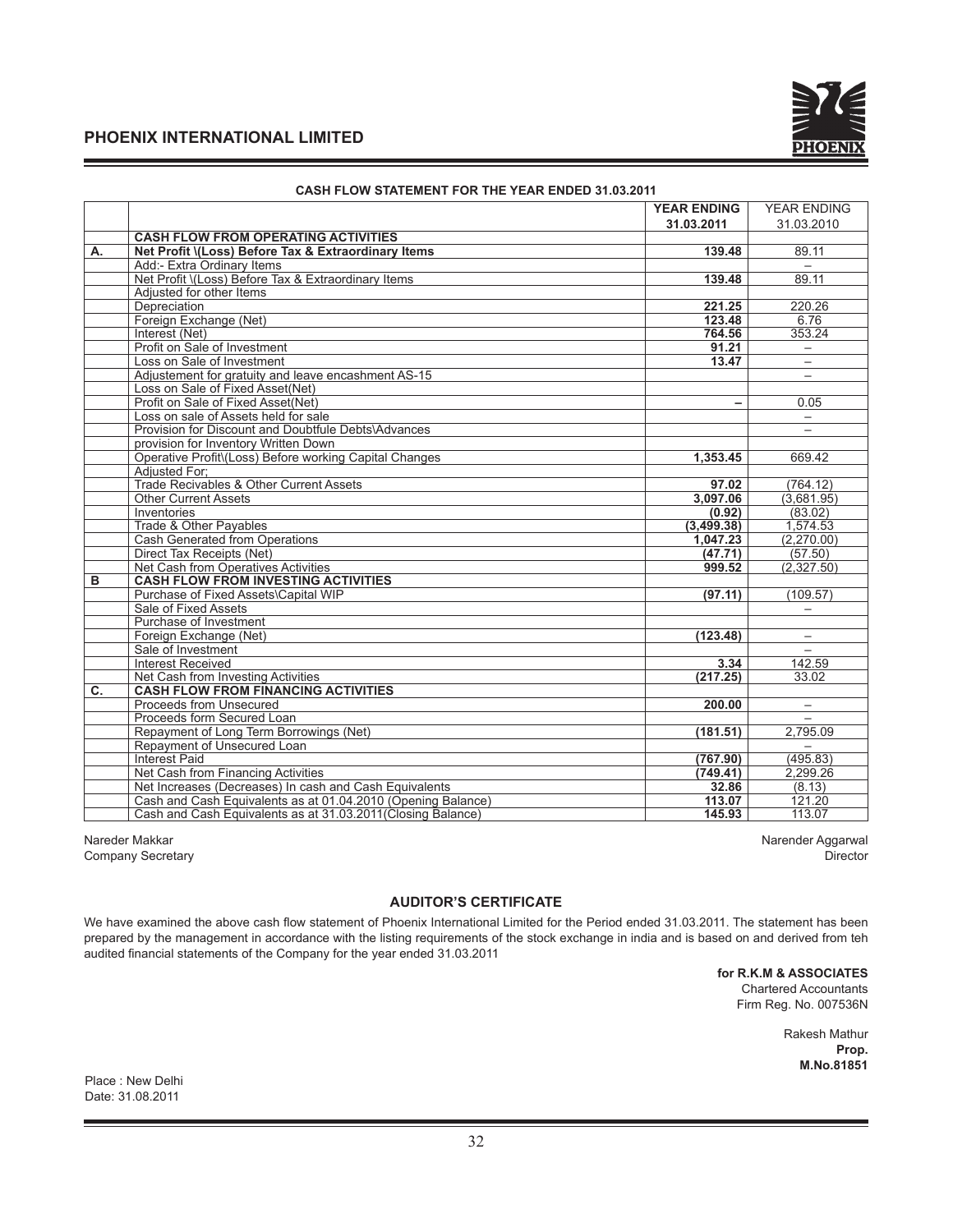Date : 31.08.2011



|         |                                                                     | <b>PART - IV</b>                                                                      |                           |                                         |
|---------|---------------------------------------------------------------------|---------------------------------------------------------------------------------------|---------------------------|-----------------------------------------|
|         |                                                                     | <b>BALANCE SHEET ABSTRACT AND COMPANY'S GENERAL BUSINESS PROFILE</b>                  |                           |                                         |
| j.      | <b>Registration Details</b>                                         |                                                                                       |                           |                                         |
|         | Registration No.                                                    | $\boxed{0}$ 5 5<br>30092<br>$\qquad \qquad -$                                         | State Code                | 5 5                                     |
|         | <b>Balance Sheet Date</b>                                           | 03<br>2011<br>31                                                                      |                           |                                         |
|         |                                                                     | Date<br>Month<br>Year                                                                 |                           |                                         |
| ii.     | Capital raised During the year                                      |                                                                                       |                           |                                         |
|         | <b>Public Issue</b>                                                 | L<br>N<br>$\mathbf{I}$                                                                | <b>Right Issue</b>        | L<br>N<br>$\mathbf{I}$                  |
|         | Bonus Issue                                                         | N<br>$\mathbf{I}$<br>L                                                                | <b>Private Placement</b>  | N<br>L<br>$\mathbf{I}$                  |
| iii.    | Position of Mobilisation and Development of Funds (Rs. in Thousand) |                                                                                       |                           |                                         |
|         | <b>Total Liabilities</b>                                            | Г<br>N<br>$\mathbf{I}$                                                                | <b>Total Assets</b>       | N<br>L<br>$\perp$                       |
|         | <b>Source of Fund</b>                                               |                                                                                       |                           |                                         |
|         | Paid-up Capital                                                     | N<br>$\mathbf{I}$<br>L                                                                | Reserve & Surplus         | N<br>L                                  |
|         | Secured Loans                                                       | N<br>$\mathbf{I}$<br>L                                                                | <b>Unsecured Loans</b>    | N<br>L                                  |
|         | <b>Application Funds</b>                                            |                                                                                       |                           |                                         |
|         | <b>Net Fixed Assets</b>                                             | L<br>N<br>$\mathbf{I}$                                                                | Investments               | N<br>L                                  |
|         | Net Current Assets *                                                | N<br>L<br>$\mathbf{I}$                                                                | Misc. Expenditure         | N<br>ΙL<br>Т.                           |
|         | <b>Accumulated Losses</b>                                           |                                                                                       |                           |                                         |
| iv      | <b>Performance of Company</b>                                       |                                                                                       |                           |                                         |
|         | Turnover                                                            | N<br>$\mathbf{I}$<br>L                                                                | <b>Total Expenditure</b>  | ${\sf N}$<br>L<br>J.                    |
|         | Profit / (Loss) Before Tax                                          | N<br>$\mathbf{I}$                                                                     | Profit / (Loss) After Tax | N<br>L                                  |
|         | Earning Per Shares                                                  | N<br>$\mathbf{I}$<br>L                                                                | Dividend Rate %           | N<br>L<br>J.                            |
| v       |                                                                     | Generic Names of Three principal products/Services of the Company (As monetary terms) |                           |                                         |
|         | Item Code No. (ITC Code)                                            | 4 0 <br>$\vert$ 2<br>6                                                                | Production<br>Description | F O O T W E A R                         |
|         | Item Code No. (ITC Code)                                            | 2 3 0 4 0 3                                                                           | Production<br>Description | S O Y A                                 |
|         | Item Code No. (ITC Code)                                            | 6 4 0 3 9 1 0 2                                                                       | Production<br>Description | S H O E U P P E R                       |
|         | * Net of Current Liabilities & Provisions                           |                                                                                       |                           |                                         |
|         | <b>For RKM &amp; ASSOCIATES</b><br><b>Chartered Accountants</b>     |                                                                                       |                           | FOR AND ON BEHALF OF BOARD OF DIRECTORS |
|         | Firm Reg. No. 007536N                                               |                                                                                       |                           |                                         |
| (Prop.) | <b>RAKESH MATHUR</b>                                                |                                                                                       | <b>DIRECTOR</b>           | <b>DIRECTOR</b>                         |
|         | M.No. 81851                                                         |                                                                                       |                           |                                         |
|         | Place: New Delhi                                                    |                                                                                       |                           |                                         |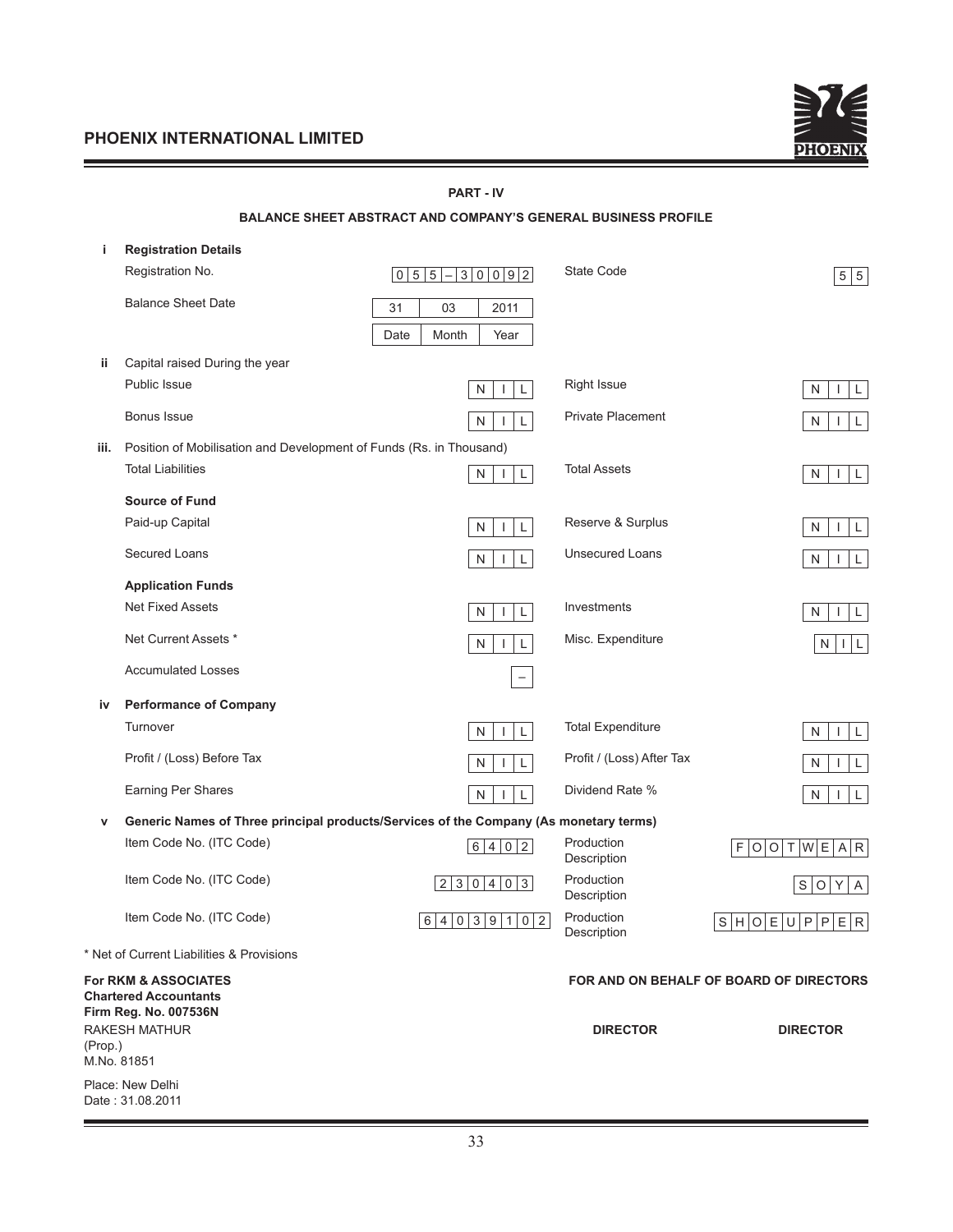

#### **AUDITOR'S REPORT**

#### **TO THE MEMBERS OF PHOENIX INDUSTRIES LIMITED**

We have audited the attached Balance Sheet of PHOENIX INDUSTRIES LIMITED as at 31st March, 2011, the Profit & Loss Account and the Cash Flow Statement for the year ended on that date annexed thereto. These financial statements are the responsibility of the Company's management. Our responsibility is to express an opinion on these financial statements based on our audit.

We conducted our audit in accordance with auditing standards generally accepted in India. Those standards require that we plan and perform the audit to obtain reasonable assurance about whether the financial statements are free of material misstatement. An audit includes examining, on a test basis, evidence supporting the amounts and disclosures in the financial statements. An audit also includes assessing the accounting principles used and significant estimates made by management, as well as evaluating the overall financial statement presentation. We believe that our audit provides a reasonable basis for our opinion.

- 1. As required by the Companies (Auditor's Report) Order, 2003 as amended by the Companies (Auditor's Report) (Amendment) Order, 2004, issued by the Central Government of India in terms of sub-section (4A) of Section 227 of the Companies Act, 1956, we give in the Annexure a statement on the matters specified in the paragraph 4 and 5 of the said Order, to the extent applicable to the Company.
- 2. Further to our comments in the Annexure referred to in paragraph '1' above, we report that:-
	- (a) we have obtained all the information and explanations, which to the best of our knowledge and belief were necessary for the purpose of our audit ;
	- (b) in our opinion, proper books of account as required by law have been kept by the Company so for as appears from our examination of those books ;
	- (c) the Balance Sheet, Profit & Loss Account and Cash Flow Statement dealt with by this report are in agreement with the books of account ;
	- (d) in our opinion, the Balance Sheet, Profit & Loss Account and Cash Flow Statement dealt with by this report comply with the mandatory Accounting Standards referred to in sub-section (3C) of Section 211 of the Companies Act, 1956 ;
	- (e) on the basis of the written representations received from the Directors of the Company as on 31st March, 2011 and taken on record by the Board of Directors, we report that none of the Directors is disqualified as on 31st March, 2011 from being appointed as Director in terms of clause (g) of sub-section (1) of Section 274 of the Companies Act, 1956;
	- (f) in our opinion and to the best of our information and according to the explanations given to us, the said financial statements, **subject to non-inclusion of Financial Statement of "Pelle Fine Leather Inc., USA", a foreign subsidiary of the company** and read with other Notes thereon, give the information required by the Companies Act, 1956, in the manner so required and give a true and fair view in conformity with the accounting principles generally accepted in India:-
		- in the case of the Balance Sheet, of the state of affairs of the Company as at 31st March, 2011; and
		- in the case of the Profit & Loss Account, of the loss of the Company for the year ended on that date; and
		- in the case of the Cash Flow Statement of the cash flows of the company for year ended on that date.

**for R.K.M & ASSOCIATES**

Chartered Accountants Firm Reg. No. 007536N

> **Rakesh Mathur Prop. M.No.81851**

Place : New Delhi Date: 31.08.2011

**ANNEXURE REFERRED TO IN PARAGRAPH '1' OF OUR REPORT OF EVEN DATE TO THE MEMBERS OF PHOENIX INDUSTRIES LIMITED ON THE FINANCIAL STATEMENTS FOR THE YEAR ENDED 31ST MARCH' 2011**

- 1. (a) The Company has maintained proper records showing full particulars including quantitative details and situation of fixed assets. However, the records need to be updated with regard to situation of fixed assets and sufficient description to make identification of fixed assets possible.
	- (b) As explained to us, the fixed assets have been physically verified by the management at the end of the accounting year. As explained to us, no material discrepancies were noticed on comparison of physical quantities with those as per fixed assets register have been adjusted in the books of account.
	- (c) The Company during the year has not disposed off any substantial / major part of its fixed assets.
- 2. (a) As explained to us, the inventories have been physically verified by the management at the end of the accounting year. In our opinion, the frequency of physical verification is reasonable.
	- (b) In our opinion and according to the information and explanations given to us, the procedures of physical verification of inventories followed by the management are generally reasonable and adequate in relation to the size of the Company and the nature of its business.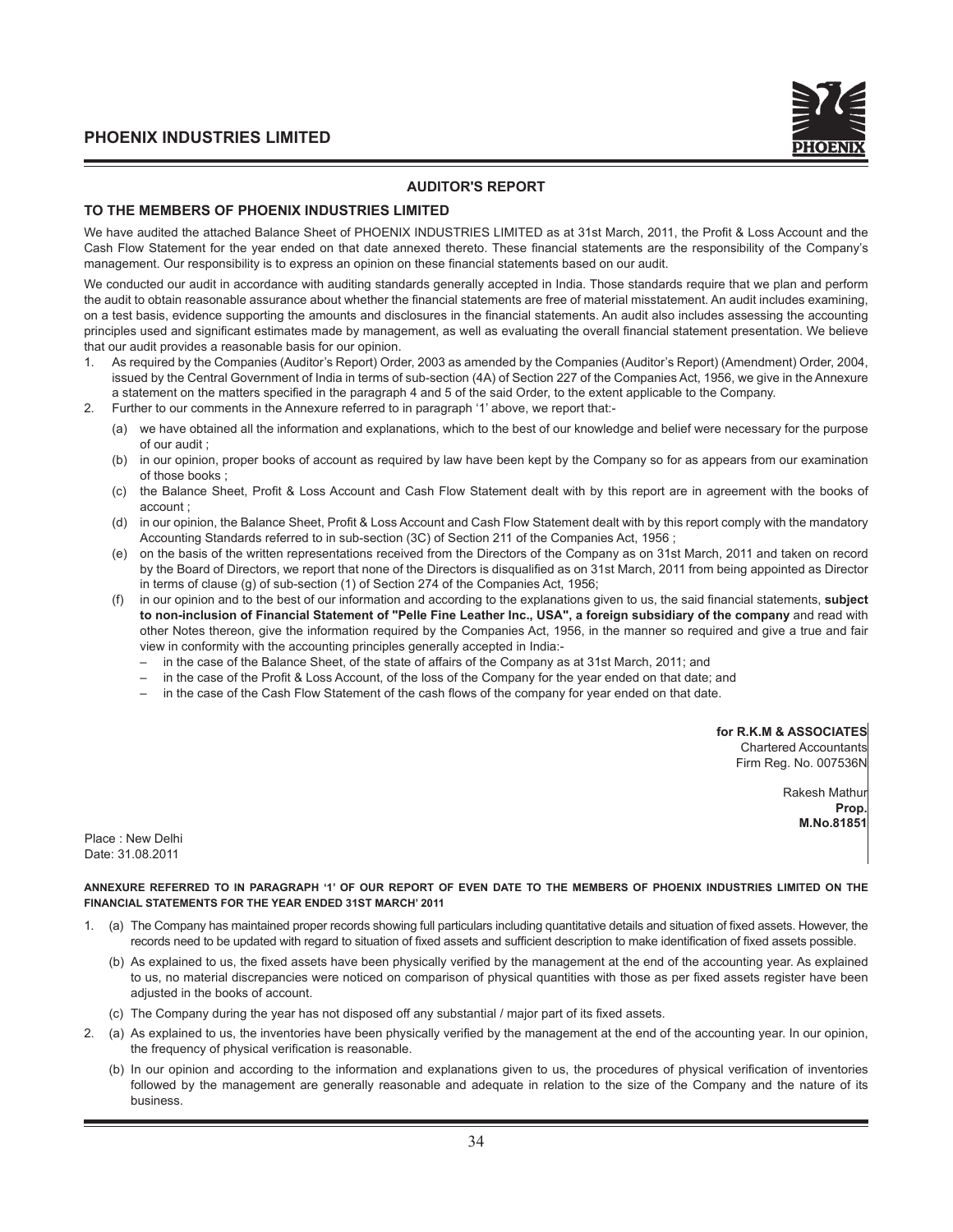- (c) The Company has maintained proper records of inventory. According to the information and explanations given to us, no material discrepancies have been noticed on physical verification of inventory as compared to the book records.
- 3. (a) According to the information and explanations given to us, the Company during the year has not granted any loans, secured or unsecured, to companies, firms or other parties covered in the register maintained under Section 301 of the Companies Act, 1956, therefore, provisions of Clause 4(iii) (a), 4(iii)(b), 4(iii)(c) and 4(iii)(d) of Companies (Auditor's Report) Order, 2003 (as amended) are not applicable to the Company.
	- (e) The Company has taken an interest free unsecured loans of Rs.2232.60 lacs from three parties / companies covered in the register maintained under Section 301 of the Companies Act, 1956. The maximum amount involved during the year was Rs.2269.40 lacs and the year-end balance of interest free unsecured loans taken were Rs. 2232.60 lacs.
	- (f) The above stated unsecured loans taken by the company are interest free. In our opinion, the terms and conditions of the same are prima facie, not prejudicial to the interest of the Company.
	- (g) The terms of repayment of interest free unsecured loans obtained have not been stipulated in writing and as explained to us, the said unsecured loans are repayable on demand.
- 4. In our opinion and according to the information and explanations given to us, there are adequate internal control system commensurate with the size of the Company and the nature of its business. During the course of our audit, we have not observed any continuing failure to correct major weakness in the internal control system.
- 5. (a) According to the information and explanations given to us, particulars of contracts or arrangements referred to in section 301 of the Companies Act, 1956 have been entered in the register required to be maintained under that section.
	- (b) Excluding certain transactions of purchase/sale of goods and material of special nature for which alternate quotations/source of supply was not available and on the basis of technical evaluation in respect of the quality of the items and because of the special type of work involved, the transactions entered into pursuant to such contracts and arrangements, in our opinion and according to the information and explanations given to us, have been made at prices which are prima facie reasonable having regard to the prevailing market price at the relevant time.
- 6. According to the information and explanations given to us, the Company has not accepted any deposits from the public to which the provisions of Section 58A and 58AA of the Companies Act, 1956 and the Companies (Acceptance of Deposits) Rules, 1975 apply.
- 7. In our opinion and according to the information and explanations given to us, the Company has an internal audit system commensurate with the size of the Company and the nature of its business.
- 8. The Company has maintained Cost Accounting records as prescribed for Footwear and its components by the Central Government under Section 209 (1) (d) of the Companies Act, 1956 for the products of the company. However, we have not made detailed examination of such records with a view to determine whether they are accurate and complete. As explained to us, the audit of the cost records shall be carried out by an independent firm of Cost Accountants.
- 9. (a) The Company is generally regular in depositing with the appropriate authorities the undisputed statutory dues including provident fund, investor education and protection fund, employees' state insurance, income tax, sales tax, wealth tax, customs duty, excise duty, cess and other material statutory dues as applicable to it.
	- (b) According to the information and explanations given to us, no undisputed amounts payable in respect of income tax, sales tax, wealth tax, customs duty, excise duty and cess were outstanding as at 31st March 2011 for a period of more than six months from the date they became payable.
	- (c) According to the information and explanations given to us, the disputed statutory dues, which have not been deposited with appropriate Authorities on account of any dispute, are as under :-
- 10 As at 31st March, 2011, the accumulated losses of the company are more than its net worth. The Company has not incurred cash losses during the current financial year covered by our audit as well as in the immediately preceding financial year.
- 11. There are no outstanding dues of the Banks/ Financial Institution at the end of the current financial year as the Company has repaid all the outstanding dues to financial institution and banks. The Company has not issued any debentures.
- 12. According to the information and explanations given to us, the Company has not granted any loans and advances on the basis of security by way of pledge of shares, debentures and other securities. Accordingly, the provisions of clause 4 (xii) of the Companies (Auditor's Report) Order, 2003 are not applicable to the Company.
- 13. According to the information and explanations given to us, the Company is not a Chit Fund or a Nidhi or a Mutual Benefit Fund / Society. Accordingly, the provisions of clause 4 (xiii) of the Companies (Auditor's Report) Order, 2003 are not applicable to the Company.
- 14. According to the information and explanations given to us, the Company is not trading in shares, securities, debentures & other investments. Accordingly, the provisions of clause 4 (xiv) of the Companies (Auditor's Report) Order, 2003 are not applicable to the Company.
- 15. According to the information and explanations given to us, the Company during the year has not given any guarantees for loans taken by others from banks or financial institutions. Accordingly, the provisions of clause 4 (xv) of the Companies (Auditor's Report) Order, 2003 are not applicable to the Company.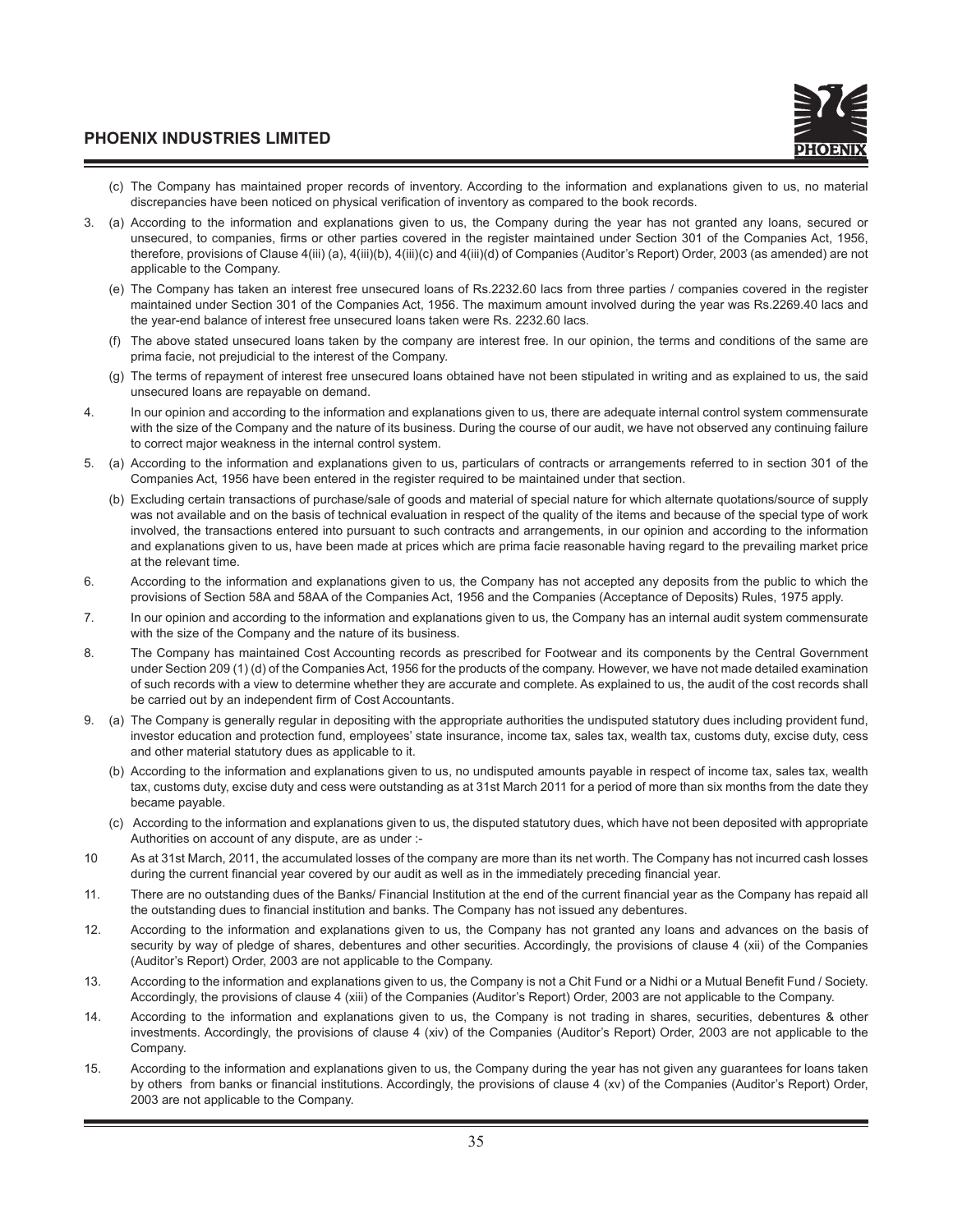

- 16. The Company during the year has not availed any term loans. Accordingly, the provisions of clause 4 (xvi) of the Companies (Auditor's Report) Order, 2003 are not applicable to the Company.
- 17. According to the information and explanations given to us, no funds raised on short term basis have been used for long terms investment and vice versa.
- 18. The Company during the year has not made any preferential allotment of shares to parties and companies covered in the register maintained under Section 301 of the Companies Act, 1956, and the question of whether the price at which the shares have been issued is prejudicial to the interest of the Company does not arise. Accordingly, the provisions of clause 4 (xviii) of the Companies (Auditor's Report) Order, 2003 are not applicable to the Company.
- 19. The Company during the year has not issued any debentures. Accordingly, the provisions of clause 4 (xix) of the Companies (Auditor's Report) Order, 2003 are not applicable to the Company.
- 20. The Company during the year has not raised any money by way of public issues. Accordingly, the provisions of clause 4 (xx) of the Companies (Auditor's Report) Order, 2003 are not applicable to the Company.
- 21. During the course of our examination of the books and records of the Company, no fraud on or by the Company has been noticed or reported during the year covered by our audit.

**for R.K.M & ASSOCIATES** Chartered Accountants Firm Reg. No. 007536N

> Rakesh Mathur **Prop. M.No.81851**

Place : Gurgaon Date: 31.08.2011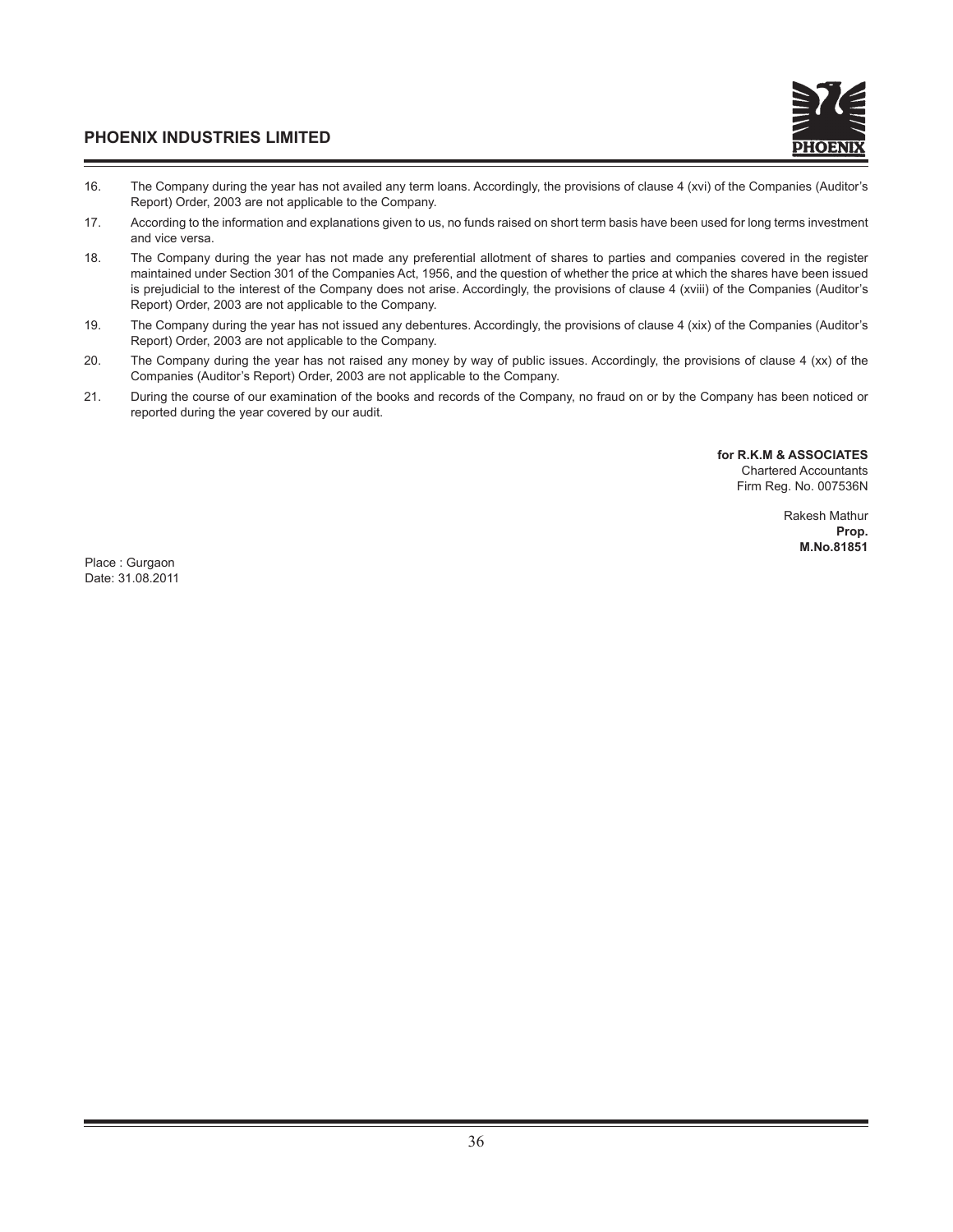Ξ



|                                                                                          |                           |             | <b>BALANCE SHEET AS AT 31 ST, MARCH, 2011</b> |                                         |                                 |
|------------------------------------------------------------------------------------------|---------------------------|-------------|-----------------------------------------------|-----------------------------------------|---------------------------------|
| <b>DESCRIPTION</b>                                                                       | <b>SCHEDULE</b>           |             | AS AS 31ST<br><b>MARCH, 2011(Rs)</b>          |                                         | AS AS 31ST<br>MARCH, 2010(Rs)   |
| <b>SOURCES OF FUNDS</b>                                                                  |                           |             |                                               |                                         |                                 |
| <b>SHARE HOLDER'S FUNDS</b>                                                              |                           |             |                                               |                                         |                                 |
| <b>Share Capital</b>                                                                     | $\mathbf{1}$              | 94,323,000  |                                               | 94,323,000                              |                                 |
| Reserves and Surplus                                                                     | $\overline{c}$            | 100,442,744 | 194,765,744                                   | 100,442,744                             | 194,765,744                     |
| <b>LOAN FUNDS</b>                                                                        |                           |             |                                               |                                         |                                 |
| <b>Unsecured Loans</b>                                                                   | $\ensuremath{\mathsf{3}}$ | 232,660,000 | 232,660,000                                   | 226,940,000                             | 226,940,000                     |
|                                                                                          |                           |             | 427,425,744                                   |                                         | 421,705,744                     |
| <b>APPLICATION OF FUNDS</b>                                                              |                           |             |                                               |                                         |                                 |
| <b>FIXED ASSETS</b>                                                                      | 4                         |             |                                               |                                         |                                 |
| Gross Block                                                                              |                           | 38,696,506  |                                               | 38,696,506                              |                                 |
| Less:- Depreciation                                                                      |                           | 32,318,715  |                                               | 30,936,074                              |                                 |
| Net Block                                                                                |                           |             | 6,377,791                                     |                                         | 7,760,432                       |
| <b>INVESTMENT</b>                                                                        | 5                         |             | 98,178,505                                    |                                         | 98,178,505                      |
| <b>CURRENT ASSETS, LOANS &amp; ADVANCES</b>                                              | 6                         |             |                                               |                                         |                                 |
| Inventories                                                                              |                           | 2,846,957   |                                               | 2,846,957                               |                                 |
| <b>Sundry Debtors</b>                                                                    |                           | 4,859,632   |                                               | 2,166,818                               |                                 |
| Cash and Bank Balances                                                                   |                           | 4,919,906   |                                               | 2,156,929                               |                                 |
| Loan and Advances                                                                        |                           | 4,162,050   |                                               | 6,336,166                               |                                 |
|                                                                                          |                           | 16,788,545  |                                               | 13,506,870                              |                                 |
| <b>LESS:- CURRENT LIABILITIES &amp; PROVI-</b><br><b>SIONS</b>                           |                           |             |                                               |                                         |                                 |
|                                                                                          | $\overline{7}$            |             |                                               |                                         |                                 |
| Liabilities                                                                              |                           | 10,028,565  |                                               | 12,032,684                              |                                 |
| Provisions                                                                               |                           | 159,038     |                                               | 159,038                                 |                                 |
|                                                                                          |                           | 10,187,603  |                                               | 12,191,722                              |                                 |
| <b>Net Current Assets</b>                                                                |                           |             | 6,600,942                                     |                                         | 1,315,148                       |
| <b>PROFIT &amp; LOSS ACCOUNT</b>                                                         |                           |             | 316,268,506                                   |                                         | 314,451,659                     |
|                                                                                          |                           |             | 427,425,744                                   |                                         | 421,705,744                     |
| <b>ACCOUNTING POLICIES AND NOTES TO</b><br><b>ACCOUNTS</b>                               | 14                        |             |                                               |                                         |                                 |
| AS PER OUR REPORT OF EVEN DATE ATTACHED                                                  |                           |             |                                               |                                         |                                 |
| <b>FOR RKM &amp; Associates</b><br><b>Chartered Accountants</b><br>Firm Reg. No.-007536N |                           |             |                                               | For and on behalf of Board of Directors |                                 |
| Rakesh Mathur<br>Prop.<br>Mem. No. 81851<br>Place: New Delhi<br>Date: 31.08.2011         |                           |             | Narender Aggarwal                             | <b>Director</b>                         | P.M Alexnder<br><b>Director</b> |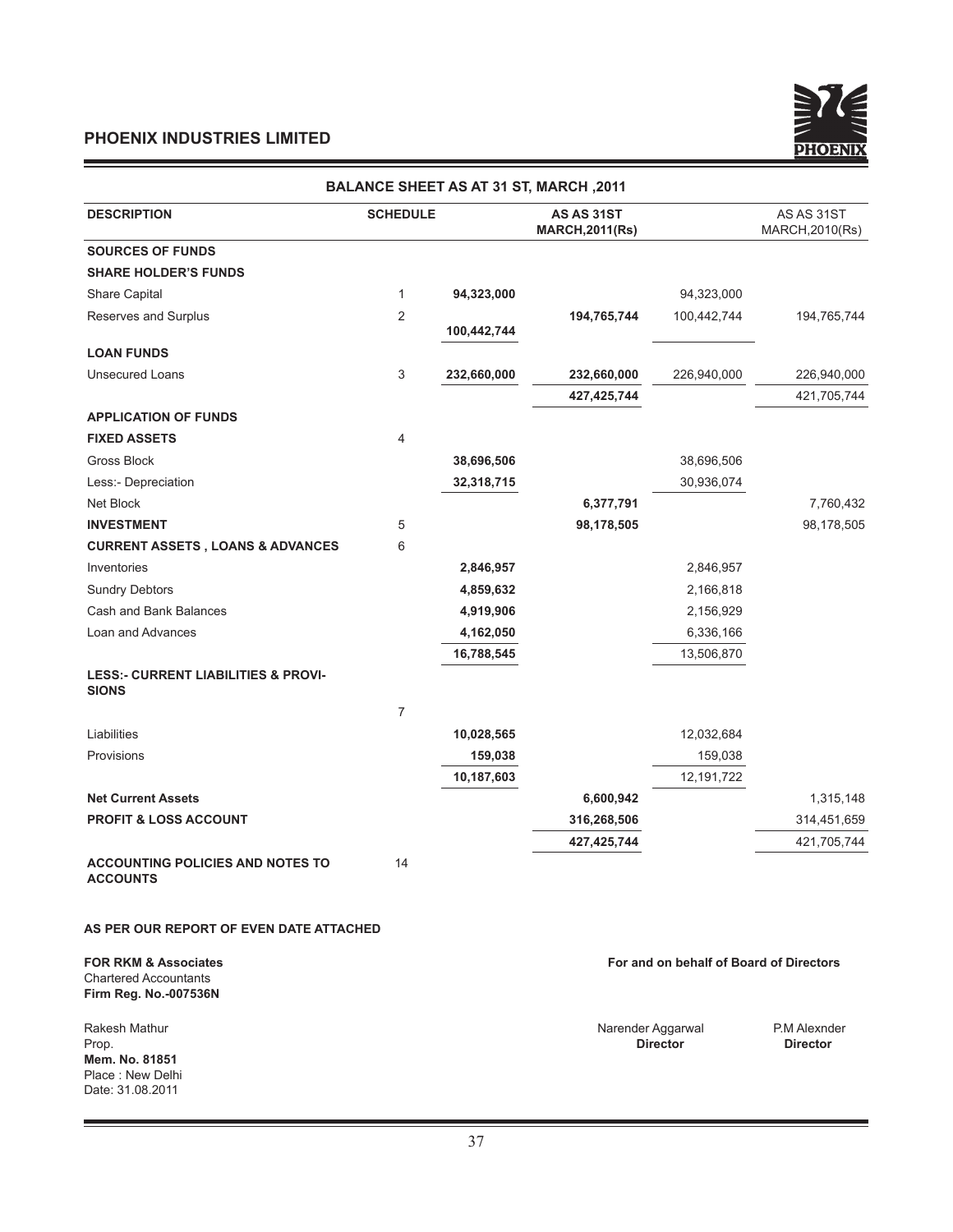

| <b>DESCRIPTION</b>                               | <b>SCHEDULE</b> | <b>AS AT</b><br>31.03.2011 (Rs.) | AS AT<br>31.03.2010 (Rs.) |
|--------------------------------------------------|-----------------|----------------------------------|---------------------------|
| <b>INCOME</b>                                    |                 |                                  |                           |
| Sales and Services                               | 8               |                                  | 23,474                    |
| Other Income                                     | 9               | 51,755                           | 2,310,000                 |
|                                                  |                 | 51,755                           | 2,333,474                 |
| <b>EXPENDITURE</b>                               |                 |                                  |                           |
| <b>Manufacturing Expenses</b>                    | 10              | 436,728                          | 902,873                   |
| <b>Administrative Expenses</b>                   | 11              | 49,233                           | 351,069                   |
| Other Expenses                                   | 12              |                                  | 1,000                     |
| Interest                                         | 13              |                                  | 162,840                   |
| Depreciation                                     |                 | 1,382,641                        | 1,382,641                 |
|                                                  |                 | 1,868,602                        | 2,800,423                 |
| <b>PROFIT /(LOSS) FOR THE YEAR</b>               |                 | 18,16,847                        | (466, 949)                |
| <b>PROFIT /(LOSS) AFTER TAXATION</b>             |                 | 18,16,847                        | (466, 949)                |
| Add Balance brought forward                      |                 | (314, 451, 659)                  | (313,984,710)             |
| Less Adjusted Reserve & Surplus as per contra    |                 |                                  |                           |
| <b>Loss carried to Balance Sheet</b>             |                 | (316, 268, 506)                  | (314, 451, 659)           |
| Earning per share- Basic and Diluted             |                 |                                  |                           |
| <b>Accounting Policies and Notes to Accounts</b> |                 |                                  |                           |

#### **PROFIT AND LOSS ACCOUNT FOR THE YEAR ENDED 31st MARCH, 2011**

# **AS PER OUR REPORT OF EVEN DATE ATTACHED**

Chartered Accountants Firm Reg. No.-007536N

Rakesh Mathur **Narender Aggarwal P.M Alexnder** P.M Alexnder Prop.<br>Prop. **Director Director Mem. No. 81851** Place : New Delhi Date: 31.08.2011

**FOR RKM & Associates FOR RKM & Associates For and on behalf of Board of Directors** 

Prop. **Director Director**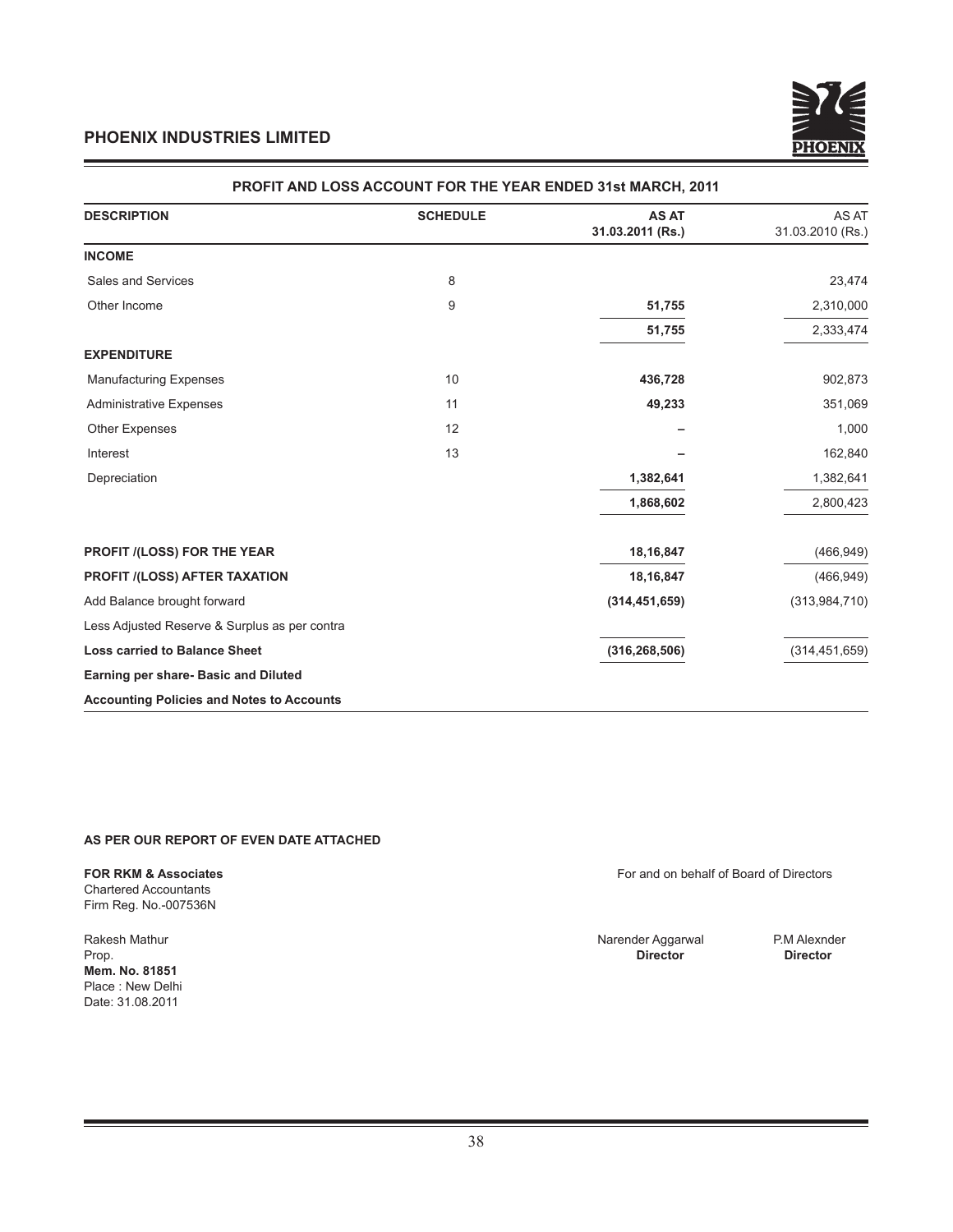<u> 1989 - Johann Barnett, mars et al. 1989 - Anna anno 1989 - Anna anno 1989 - Anna anno 1989 - Anna anno 1989 -</u>

 $\equiv$ 



| <b>DESCRIPTION</b>                                            | <b>AS AT</b><br>31ST, MARCH, 2011<br>(Rs) | AS AT<br>31ST, MARCH, 2010<br>(Rs) |
|---------------------------------------------------------------|-------------------------------------------|------------------------------------|
| <b>SCHEDULE-1</b>                                             |                                           |                                    |
| <b>SHARE CAPITAL</b>                                          |                                           |                                    |
| <b>AUTHORISED</b>                                             |                                           |                                    |
| 1,000,000,000 Equity Shares of 10/- each.                     | 100,000,000                               | 100,000,000                        |
|                                                               | 100,000,000                               | 100,000,000                        |
| <b>ISSUED, SUBSCRIBED AND PAID UP</b>                         |                                           |                                    |
| 94,32,300 Equity shares of Rs. 10/- each fully paid up        | 94,323,000                                | 94,323,000                         |
| (Out of above 84,32,300 Equity shares are held by Holding Co. |                                           |                                    |
| " Phoenix International Ltd." and balance share are held by   |                                           |                                    |
| Phoenix Cement Ltd. Subsidiary of Phoenix International Ltd)  |                                           |                                    |
|                                                               | 94,323,000                                | 94,323,000                         |
| <b>SCHEDULE-2</b>                                             |                                           |                                    |
| <b>RESERVES AND SURPLUS GENERAL RESERVE</b>                   |                                           |                                    |
| As per last Balance Sheet                                     | 91,210,013                                | 91,210,013                         |
| Less: Adjusted as per Contra P & L A/c                        | 91,210,013                                | 91,210,013                         |
|                                                               |                                           |                                    |
| <b>Share Premium Account</b>                                  | 100,000,000                               | 100,000,000                        |
| <b>Investment Allowance Reserve</b>                           | 442,744                                   | 442,744                            |
|                                                               | 100,442,744                               | 100,442,744                        |
| <b>SCHEDULE-3</b>                                             |                                           |                                    |
| <b>UNSCURED LOANS</b>                                         |                                           |                                    |
| (interest free)                                               |                                           |                                    |
| Loan from Holding Company                                     | 34,000,000                                | 34,000,000                         |
| Loan from Body Corporates                                     | 198,660,000                               | 192,940,000                        |
|                                                               | 232,660,000                               | 226,940,000                        |

#### **SCHEDULE-4 FIXED ASSETS**

|                              |                    |             |             |            |                     |             |                |            |                  | (Rs.)      |
|------------------------------|--------------------|-------------|-------------|------------|---------------------|-------------|----------------|------------|------------------|------------|
|                              | <b>GROSS BLOCK</b> |             |             |            | <b>DEPRECIATION</b> |             |                |            | <b>NET BLOCK</b> |            |
| <b>ASSETS</b>                | AS AT              | ADDI-       | SALE/       | AS AT      | UP TO               | FOR THE     | SALE/          | UP TO      | <b>AS AT</b>     | AS AT      |
|                              | 01.04.2010         | <b>TION</b> | ADJUST-     | 31.03.2011 | 31.03.2010          | <b>YEAR</b> | <b>ADJUST-</b> | 31.03.2011 | 31.03.2011       | 31.03.2010 |
|                              |                    |             | <b>MENT</b> |            |                     |             | <b>MENT</b>    |            |                  |            |
| PLANT AND MACHINERY          |                    |             |             | 28,084,849 | 20,347,122          | 1,378,961   |                | 21,726,083 | 6,358,766        | 7,737,727  |
|                              | 28,084,849         |             |             |            |                     |             |                |            |                  |            |
| <b>FURNITURE AND FIX-</b>    | 3,054,779          |             |             | 3,054,779  | 3,051,021           | 408         |                | 3,051,429  | 3,350            | 3,758      |
| <b>TURES</b>                 |                    |             |             |            |                     |             |                |            |                  |            |
| TEMPORARY- WOODEN            | 2,210,664          |             | ۰.          | 2,210,664  | 2,210,664           |             |                | 2,210,664  |                  |            |
| <b>STRUCTURE</b>             |                    |             |             |            |                     |             |                |            |                  |            |
| ELECTRICAL INSTALLA-         | 1,931,545          |             | ۰           | 1,931,545  | 1,922,259           | 1,532       |                | 1,923,791  | 7,754            | 9,286      |
| <b>TIONS &amp; EQUIPMENT</b> |                    |             |             |            |                     |             |                |            |                  |            |
| <b>VEHICLES</b>              | 1,541,755          |             |             | 1,541,755  | 1,541,755           |             |                | 1,541,755  |                  |            |
| OFFICE AND OTHER             | 1,872,914          |             |             | 1,872,914  | 1,863,253           | 1,740       |                | 1,864,993  | 7,921            | 9,661      |
| <b>EQUIPMENT</b>             |                    |             |             |            |                     |             |                |            |                  |            |
|                              |                    |             |             |            |                     |             |                |            |                  |            |
| <b>TOTAL</b>                 | 38,696,506         |             |             | 38,696,506 | 30,936,074          | 1,382,641   |                | 32,318,715 | 6,377,791        | 7,760,432  |
| PREVIOUS YEAR                | 38,696,506         |             |             | 38,696,506 | 29,553,433          | 1,382,641   |                | 30,936,074 | 7,760,432        |            |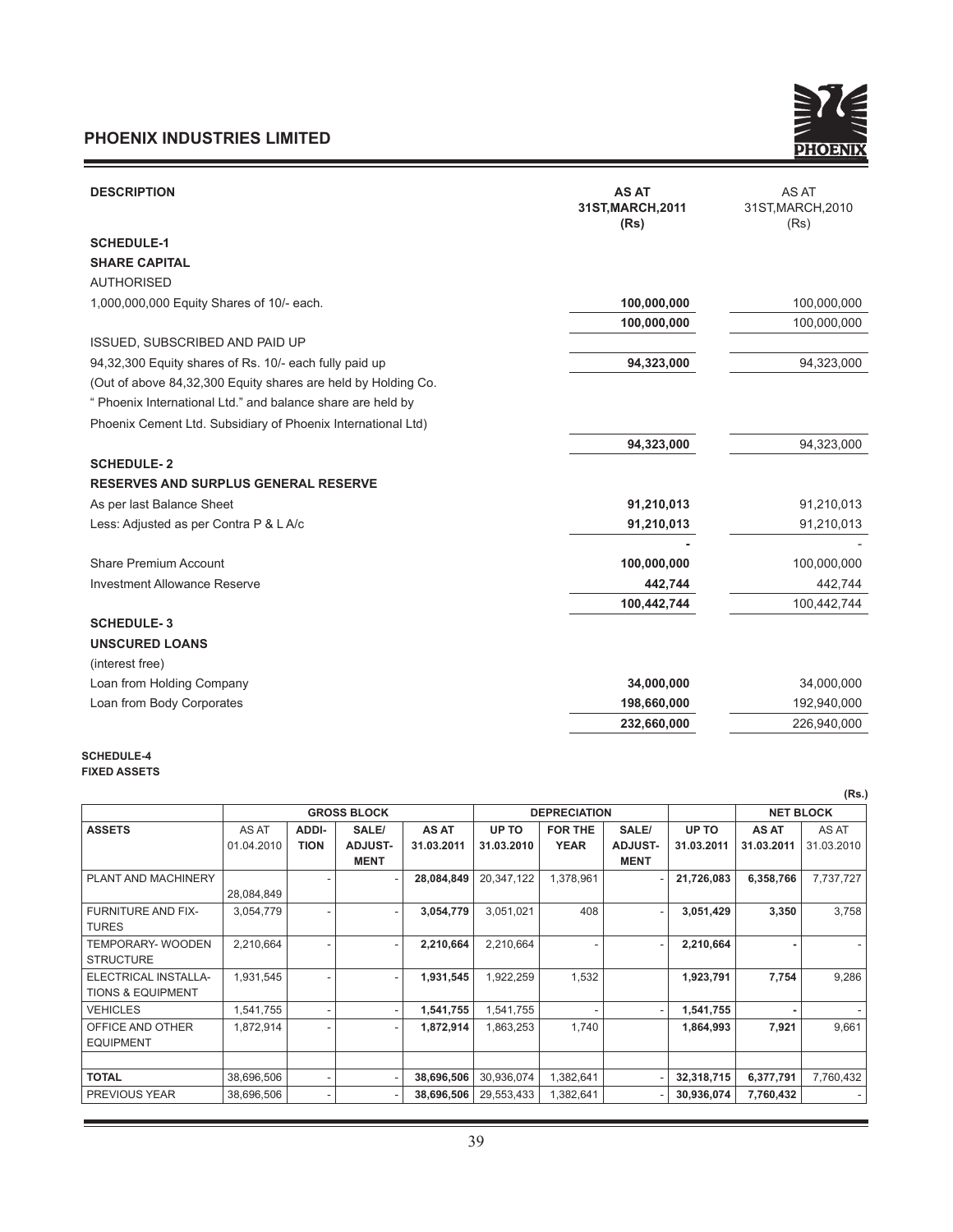

| <b>DESCRIPTION</b>                                                        | <b>AS AT</b><br>31.03.2011 (Rs) | AS AT<br>31.03.2010 (Rs) |
|---------------------------------------------------------------------------|---------------------------------|--------------------------|
| <b>SCHEDULE-5</b>                                                         |                                 |                          |
| <b>INVESTMENTS</b>                                                        |                                 |                          |
| LONG TERM INVESTMENT - AT COST                                            |                                 |                          |
| <b>TRADE</b>                                                              |                                 |                          |
| <b>UNQUOTED</b>                                                           |                                 |                          |
| 1,000 (Previous year 1,000) Equity shares of M/s Super Bazaar             |                                 |                          |
| Co-Operative Store Ltd. Of Rs. 10/- each fully paid up.                   | 10,010                          | 10,010                   |
| <b>NON TRADE</b>                                                          |                                 |                          |
| <b>Unquoted</b>                                                           |                                 |                          |
| <b>Shares in Subsidiary company</b>                                       |                                 |                          |
| 12,46,000(previous year12,46,000) Equity shares of                        | 58,837,618                      | 58,837,618               |
| Pelle Fine Leather Inc. (Foreign Company) of US \$ 1 each fully paid up   |                                 |                          |
| Shares in Subsidiary of Holding Company                                   |                                 |                          |
| 2,10,00,000 (previous year 2,10,00,000) Equity shares of                  |                                 |                          |
| Phoenix Cement Limited of Rs 10/- each fully paid up                      | 37,894,500                      | 37,894,500               |
| <b>Shares in Other Company</b>                                            |                                 |                          |
| 10 (Previous year 10) Equity shares of Phoenix Power                      |                                 |                          |
| Development Corporation Limited of Rs. 10/- each fully paid up.           | 100                             | 100                      |
| <b>QUOTED</b>                                                             |                                 |                          |
| <b>Shares in Other Companies</b>                                          |                                 |                          |
| 24,600 (Previous year 24,600) Equity shares of                            |                                 |                          |
| Yellow Valley Leasing and Finance Limited of Rs. 10/- each fully paid up. | 344,400                         | 344,400                  |
| 72,200(Previous year 72,200) Equity shares of                             | 1,091,877                       | 1,091,877                |
| Savare Trade Enterprises Ltd. Of Rs. 10/- each fully paid up.             |                                 |                          |
|                                                                           | 98,178,505                      | 98,178,505               |
| <b>NOTE:</b>                                                              |                                 |                          |
| Aggregate cost of Quoted investment                                       | <b>14.36 LACS</b>               | 14.36 LACS               |
| Aggregate Market Value of Quoter Investment                               | <b>18.14 LACS</b>               | <b>18.14 LACS</b>        |
| Aggregate Cost of Unquoted Investment                                     | 967.42 Lacs                     | 967.42 Lacs              |

The Market value of Shares of Yellow Valley Leasing and Finance Ltd. Has been takent on the basis of last traded rate of RS 26/80 per share as per Delhi Stock Exchange quotation The Market Value of Shares of Savare Trade Enterprises Ltd. has been taken on the basis of last traded rate of Rs 16/- per share as per Delhi Stock Exchange quotation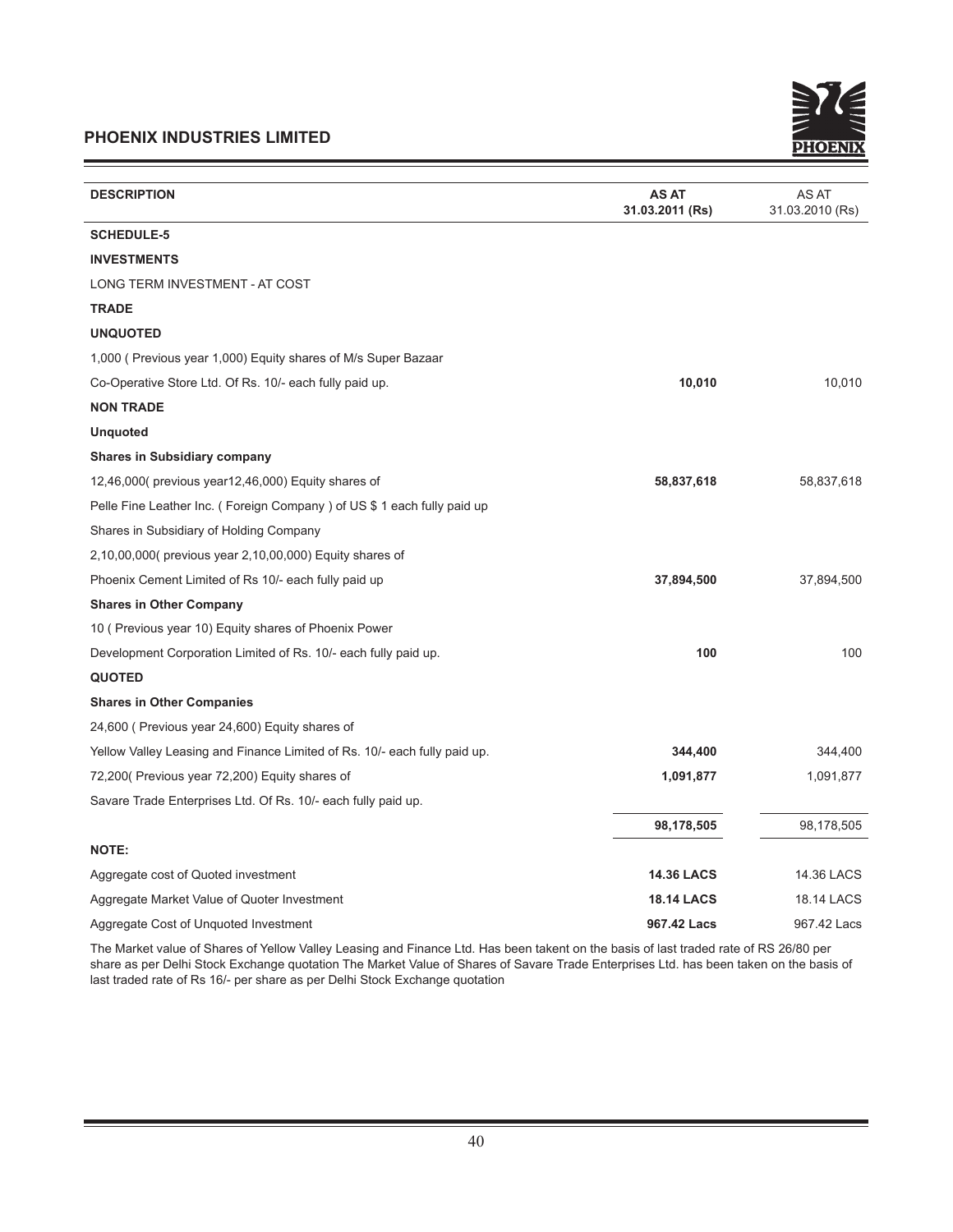

| <b>DESCRIPTION</b>                                                                                                                             | <b>AS AT</b><br>31ST, MARCH, 2011<br>(Rs) | AS AT<br>31ST, MARCH, 2010<br>(Rs) |
|------------------------------------------------------------------------------------------------------------------------------------------------|-------------------------------------------|------------------------------------|
| <b>SCHEDULE-6</b>                                                                                                                              |                                           |                                    |
| <b>INVENTORIES</b>                                                                                                                             |                                           |                                    |
| (As taken, valued and certified by the Management)                                                                                             |                                           |                                    |
| (Raw Materials                                                                                                                                 | 2,171,275                                 | 2,171,275                          |
| <b>Finished Goods</b>                                                                                                                          | 675,682                                   | 675,682                            |
|                                                                                                                                                | 2,846,957                                 | 2,846,957                          |
| Sundry Debtors (Unsecured)                                                                                                                     |                                           |                                    |
| Debts Outstanding for a period exceeding six months                                                                                            |                                           |                                    |
| - Considered Good                                                                                                                              | 22,059,106                                | 19,366,292                         |
| - Considered Doubtful                                                                                                                          |                                           |                                    |
| <b>Other Debts</b>                                                                                                                             |                                           |                                    |
| - Considered Good                                                                                                                              |                                           |                                    |
| - Considered Doubtful                                                                                                                          |                                           |                                    |
|                                                                                                                                                | 22,059,106                                | 19,366,292                         |
| Less: Provision for Doubtful Debts                                                                                                             | 17,199,474                                | 17,199,474                         |
|                                                                                                                                                | 4,859,632                                 | 2,166,818                          |
| Cash and Bank Balances                                                                                                                         |                                           |                                    |
| Cash in hand                                                                                                                                   | 2,567,283                                 | 67,283                             |
| <b>Balance with Scheduled Banks</b>                                                                                                            |                                           |                                    |
| - in Current Accounts                                                                                                                          | 968,975                                   | 757,085                            |
| - In Fixed Deposits/ Margin Money                                                                                                              | 1,264,249                                 | 1,264,249                          |
| - Interest accured on deposits                                                                                                                 | 119,399                                   | 68,312                             |
|                                                                                                                                                | 49,19,906                                 | 2,156,929                          |
| * Balance in Fixed deposits includes deposits pledged with banks sales Tax authorities etc.<br>Loan and Advances (Unsecured) (Considered good) | 1,264,249                                 | 1,264,249                          |
| Advances recoverable in Cash or in Kind or for value to be received                                                                            | 3,802,037                                 | 5,959,321                          |
| Advances Income tax/ Tax deducted at Sources                                                                                                   | 37,576                                    | 54,408                             |
| Deposits                                                                                                                                       | 322,437                                   | 322,437                            |
|                                                                                                                                                | 4,162,050                                 | 6,336,166                          |
| <b>SCHEDULE -7</b>                                                                                                                             |                                           |                                    |
| <b>CURRENT LIABILITIES &amp; PROVISIONS</b>                                                                                                    |                                           |                                    |
| A) CURRENT LIABILITIES                                                                                                                         |                                           |                                    |
| Sundry Creditors*                                                                                                                              | 2,183,633                                 | 2,183,633                          |
| <b>Other Liabilites</b>                                                                                                                        | 7,844,932                                 | 9,849,051                          |
|                                                                                                                                                | 10,028,565                                | 12,032,684                         |
| <b>B) PROVISIONS</b>                                                                                                                           |                                           |                                    |
| For Leave Encashment                                                                                                                           | 76,615                                    | 76,615                             |
| For Gratuity                                                                                                                                   | 82,423                                    | 82,423                             |
| Fringe Benefit Tax                                                                                                                             |                                           |                                    |
|                                                                                                                                                | 159,038                                   | 159,038                            |

\* Include due to SSI units Nil( Previous Year Nil) refer note no 9 of Schedule 14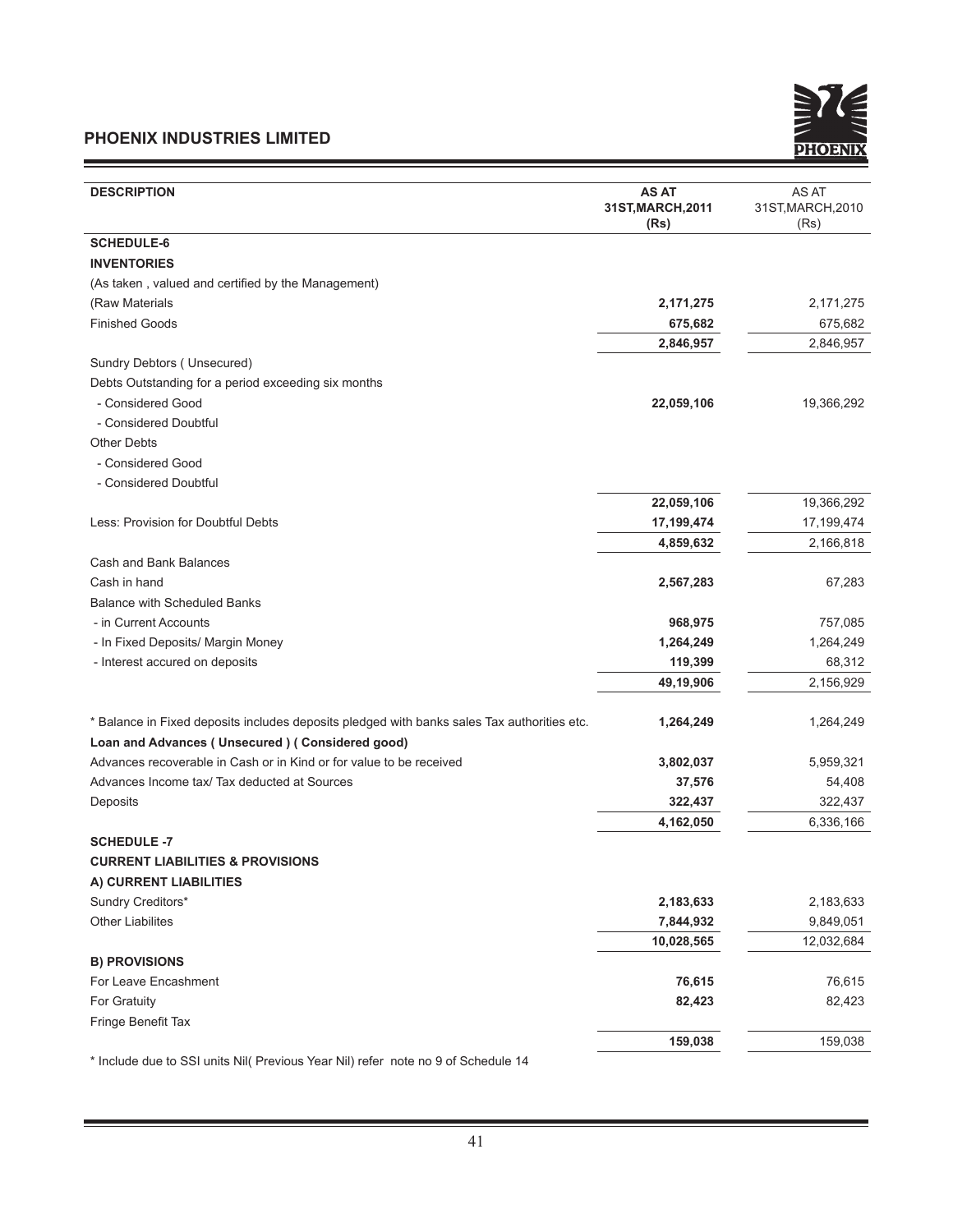<u> Andrew Maria (1989)</u>



|                                                           |           | <b>AS AT</b><br>31ST, MARCH, 2011<br>(Rs) |           | AS AT<br>31ST, MARCH, 2010<br>(Rs) |
|-----------------------------------------------------------|-----------|-------------------------------------------|-----------|------------------------------------|
| <b>SCHEDULE-8</b>                                         |           |                                           |           |                                    |
| <b>SALE &amp; SERVICES</b>                                |           |                                           |           |                                    |
| Sales                                                     |           |                                           |           | 23,474                             |
|                                                           |           |                                           |           | 23,474                             |
| <b>SCHEDULE-9</b>                                         |           |                                           |           |                                    |
| Other Income                                              |           | 51087                                     |           |                                    |
| Excess Provision / Unclaimed Credit balances Written back |           | 668                                       |           | 2,310,000                          |
|                                                           |           | 51,755                                    |           | 2,310,000                          |
| <b>SCHEDULE-10</b>                                        |           |                                           |           |                                    |
| <b>Manufacturing Expenses</b>                             |           |                                           |           |                                    |
| Increase / Decreases In Stocks Raw Material               |           |                                           |           |                                    |
| <b>Opening Stocks</b>                                     | 2,171,275 |                                           | 2,256,286 |                                    |
| Less:- cost of Raw Material Sold                          |           |                                           | 85,011    |                                    |
|                                                           | 2,171,275 |                                           | 2,171,275 |                                    |
| Less:- Closing Stock                                      | 2,171,275 |                                           | 2,171,275 |                                    |
| Cost of Raw Material Sold                                 |           |                                           |           | 85,011                             |
| Increase / Decrease in Stocks                             |           |                                           |           |                                    |
| <b>Opening Stocks</b>                                     |           |                                           |           |                                    |
| Work in Process                                           | 675,682   |                                           | 675,682   |                                    |
| <b>Finished Goods</b>                                     | 675,682   |                                           | 675,682   |                                    |
| <b>Closing Stock</b>                                      |           |                                           |           |                                    |
| Work in Process                                           |           |                                           |           |                                    |
| <b>Finished Goods</b>                                     | 675,682   |                                           | 675,682   |                                    |
| Decrease in Stocks                                        |           |                                           |           |                                    |
| Salaries, Wages, Allowances and Bonus etc,                |           | 413,066                                   |           | 802,538                            |
| Contribution to Provident Fund, E. S. I. C etc.           |           | 23,662                                    |           | 15,324                             |
|                                                           |           | 436,728                                   |           | 902,873                            |
| SCHEDULE-11                                               |           |                                           |           |                                    |
| <b>Administrative Expenses</b>                            |           |                                           |           |                                    |
| Rent, Rates & Taxes                                       |           | 20,262                                    |           | 26,500                             |
| Travelling and Conveyance                                 |           |                                           |           | 12,205                             |
| Insurance                                                 |           |                                           |           | 5,872                              |
| <b>Auditors Remuneration</b>                              |           |                                           |           |                                    |
| - Audit Fee                                               |           | 12,685                                    |           | 12,685                             |
| Legal and Professional Charges                            |           | 16,176                                    |           | 275,399                            |
| <b>Bank Charges</b>                                       |           | 110                                       |           | 1,949                              |
| Miscellaneous Expenses                                    |           |                                           |           | 16,459                             |
|                                                           |           | 49,233                                    |           | 351,069                            |

and the control of the control of the control of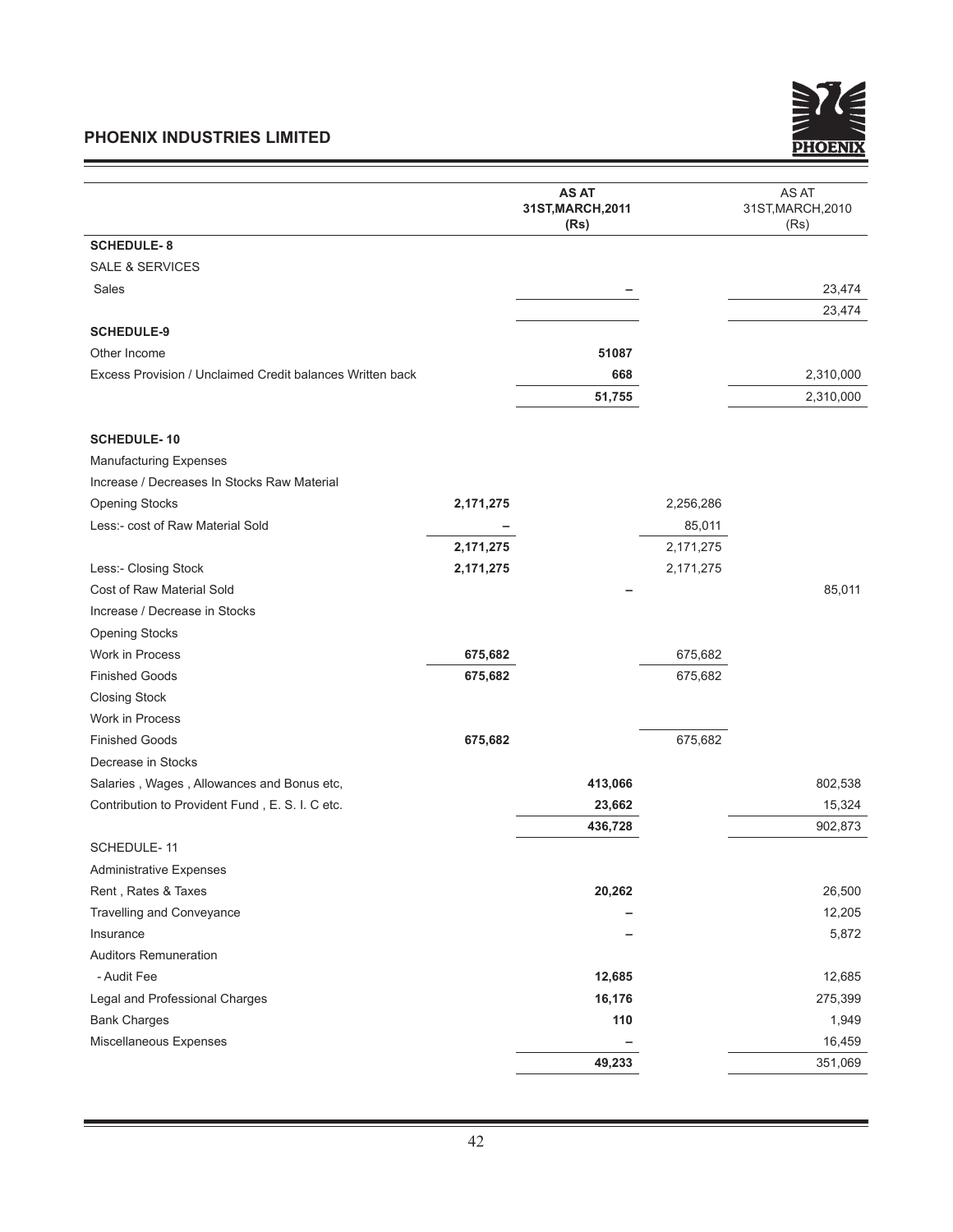| <b>DESCRIPTION</b>         | <b>AS AT</b><br>31ST, MARCH, 2011<br>(Rs) | AS AT<br>31ST, MARCH, 2010<br>(Rs) |
|----------------------------|-------------------------------------------|------------------------------------|
| <b>SCHEDULE - 12</b>       |                                           |                                    |
| <b>Other Expenses</b>      |                                           |                                    |
| Assets/ Amount Written off |                                           | 1,000                              |
|                            |                                           | 1,000                              |
| <b>SCHEDULE-13</b>         |                                           |                                    |
| Interest                   |                                           |                                    |
| <b>Others</b>              |                                           | 162,840                            |
|                            |                                           | 162,840                            |
|                            |                                           |                                    |

#### **SCHEDULE-14**

#### **ACCOUNTING POLICIES AND NOTES TO ACCOUNTS**

#### **(A) SIGNIFICANT ACCOUNTING POLICIES**

1. a) Basis of Preparation of Financial Statements

The Financial Statements have been prepared under the historical cost convention, on accrual basis, in accordance with Generally Accepted Accounting Principles (GAAP) and comply in all respect with the mandatory applicable accounting standards and relevant provisions and presentational requirements of the Companies Act, 1956.

#### b) Use of Estimates

The preparation of financial statements in conformity with Generally Accepted Accounting Principles (GAAP) require Management to make estimates and assumptions that effect the reported amounts of assets and liabilities and the disclosures of contingent liabilities on the date of financial statements and reported amounts of revenue and expenses for that year. Actual results could differ from these estimates. Any revision to accounting estimates is recognized prospectively in current and future periods.

#### **2. Fixed Assets**

 Fixed Assets are stated at cost of acquisition or construction less accumulated depreciation. All costs relating to the acquisition and installation of Fixed Assets are capitalized and include financing costs relating to borrowed funds attributable to construction or acquisition to fixed assets up to the asset is put to use.

#### **3. Valuation of Inventories**

- a) Raw materials, stores and spares are valued at lower of cost or net realizable value.
- b) Works in progress are valued at lower of cost or net realizable value and includes cost of raw material, direct labor and proportionate overheads including fabrication charges.
- c) Finished goods are valued at lower of cost or net realizable value. Finished Goods lying in the factory bonded premises are valued inclusive of excise duty.
- d) Goods in transit are valued at lower of cost or net realizable value.
- e) Cost is determined on FIFO basis for all categories of inventories.

#### **4. Depreciation**

 Depreciation on fixed assets has been provided on prorate basis on Straight Line Method at the rates and in the manner prescribed under Schedule XIV to the Companies Act, 1956.

#### **5. FOREIGH EXCHANGE TRANSACTION**

 Transactions In foreign currency are recorded at the exchange rates existing at the time of the transaction. All current assets and liabilities are converted at the exchange rates prevailing on the last working day of the accounting year and loss or gain on conversion, if any has been charged to the Profit and Loss Account. Foreign Exchange differences relating to acquisition of fixed assets are adjusted to the carrying cost of the relevant fixed assets.

#### **6. Sales**

 Export sales are accounted for on the basis of the date of Bill of Lading, Domestic sales are accounted for on the basis of ex-factory/ godown dispatches. Sales include excise duty but exclude discounts, sales tax and all other charges.

#### **7. Export Benefits**

 Sale of advance licenses is accounted for on realization basis. Duty Drawbacks and Duty entitlement Pass Book benefits are accounted for on accrual basis.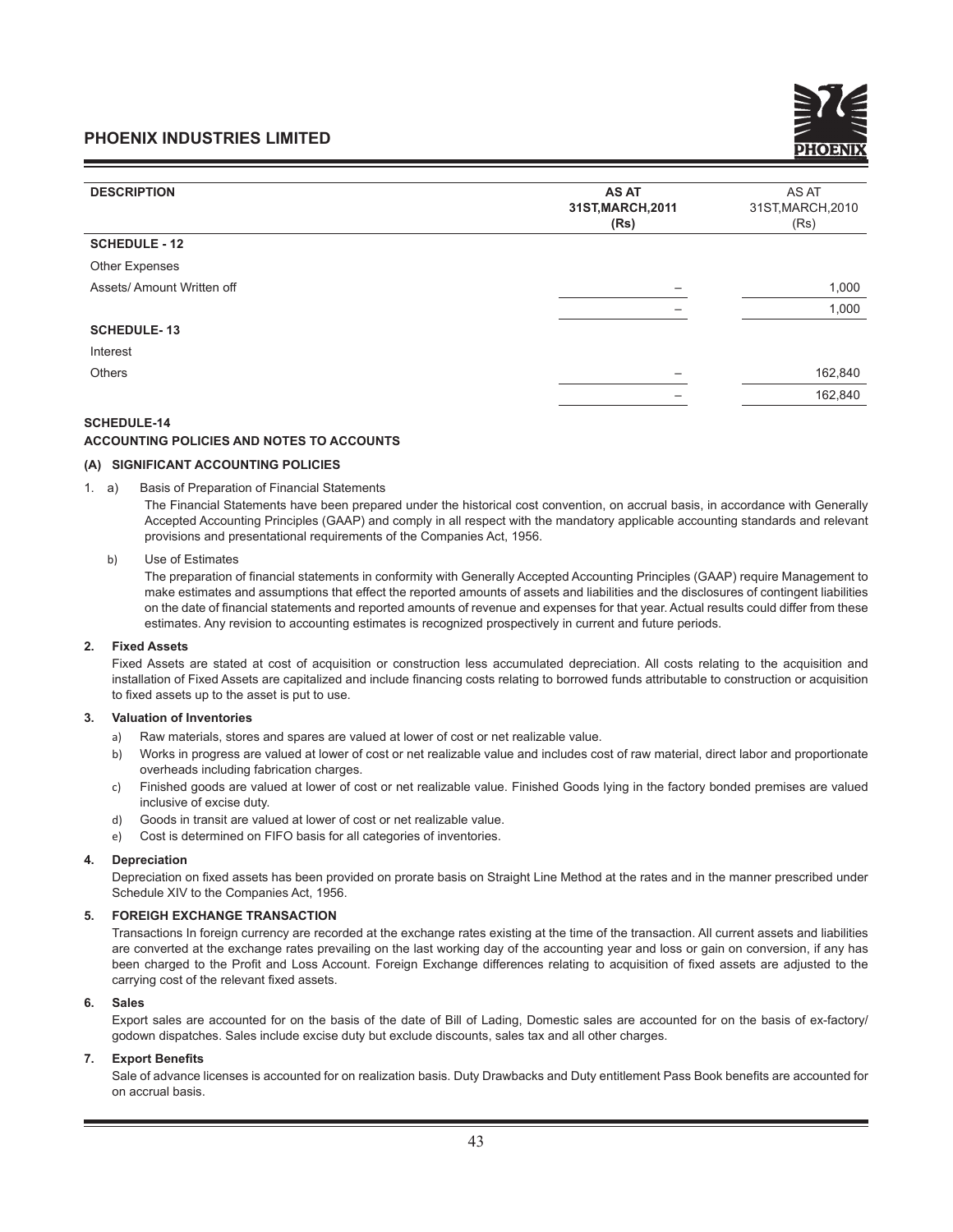#### **8. Retirement Benefits**

- a) Contributions to Provident fund are made at the prescribed rates in the recognized funds and charged to the Profit and Loss account
- b) Provision for Gratuity and Leave Encashment is made on the basis of actuarial valuation.

#### **9. Investments**

 Investment in subsidiary and other companies are treated as long-term investments and are stated at cost. Provision for diminution in the market value of long- term investments is made only if such decline is considered permanent by the management. Dividend is accounted for as and when received.

#### **10. Impairment of Fixed Assets**

 Consideration is given at each balance sheet date to determine whether there is any indication of impairment of the carrying amount of the Company's fixed assets. If any indication exists, an asset's recoverable amount is estimated. An impairment loss is recognized whenever the carrying amount of an asset exceeds its recoverable amount. The recoverable amount is the greater of the net selling price and value in use. In assessing value in use, the estimated future cash flows are discounted to their present value based on an appropriate discount factor. Reversal of impairment losses recognized in prior years is recorded when there is an indication that the impairment losses recognized for the asset no longer exist or have decreased. However , the increase in carrying amount of an asset due to reversal of an impairment loss is recognized to the extent it does not exceed the carrying amount that would have been determined (net of depreciation ) had no impairment loss been recognized for the assets in prior year.

#### **11. Contingencies**

 The company creates a provision when there is present obligation as a result of a past event that probably requires an outflow of resources and a reliable estimate cab be made of the amount of the obligation. A disclosure for a contingent liability is made when there is a possible obligation or a present obligation that may, but probably will not, require an outflow of resources. When there is a possible obligation or a present obligation in respect of which the likelihood of outflow of resources is remote, no provision or disclosure is made.

#### **B) NOTES TO THE ACCUNTS**

#### **1. CONTINGENT LIABILITIES NOT PROVIDED FOR**

|    | <b>DESCRIPTION</b>                                                            | As At<br>31.03.2011<br>(Rs. In lacs) | As at<br>31.03.2010<br>(Rs. In lacs) |
|----|-------------------------------------------------------------------------------|--------------------------------------|--------------------------------------|
| a) | Guarantee given by the bankers on behalf of the Company (net of margin Money) | 20.41                                | 20.41                                |

#### **2. STATEMENT OF ADDITIONAL INFORMATION**

#### **I) PARTICULARS OF CAPACITY AND PRODUCTION**

|                   | <b>LICENSED CAPACITY</b> |                   | <b>INSTALLED CAPACITY</b> |              | <b>PRODUCTION</b> |              |              |
|-------------------|--------------------------|-------------------|---------------------------|--------------|-------------------|--------------|--------------|
|                   |                          |                   | <b>YEAR</b>               | <b>YEAR</b>  | <b>YEAR</b>       | <b>YEAR</b>  | <b>YFAR</b>  |
|                   |                          | <b>YEAR ENDED</b> | <b>FNDFD</b>              | <b>ENDED</b> | <b>FNDFD</b>      | <b>ENDED</b> | <b>FNDFD</b> |
| <b>DISCRETION</b> | <b>UNIT</b>              | 31.03.2011        | 31.03.2010                | 31.03.2011   | 31.03.2010        | 31.03.2011   | 31.03.2010   |
| SHOE UPPER        | <b>PAIRS</b>             | N.A               |                           |              |                   |              |              |
| <b>FOOTWEAR</b>   | <b>PAIRS</b>             | N.A               |                           |              |                   |              |              |

 **Notes:-**

Installed capacity is as certified by the management and relied upon by the auditors being a technical matter

#### **II) PARTICULARS OF STOCKS AND SALES & SERVICE**

| <b>STOCK</b>       |                      |         |         |                  |                  |                      |         |                  |  |
|--------------------|----------------------|---------|---------|------------------|------------------|----------------------|---------|------------------|--|
|                    | <b>Opening Stock</b> |         |         |                  |                  | <b>Closing Stock</b> |         |                  |  |
|                    | As At 01.04.2011     |         |         | As At 01.04.2010 | As At 31.03.2011 |                      |         | As At 31.03.2010 |  |
| <b>Units</b>       | Qty Rs.              | value   | Qty Rs. | Value            | Qty Rs.          | value                | Qty Rs. | Value            |  |
|                    |                      |         |         |                  |                  |                      |         |                  |  |
| Sports shoes pairs | 36282                | 647088  | 36282   | 647088           | 36282            | 647088               | 36282   | 647088           |  |
| Shoe upper pairs   | 137                  | 788594  | 137     | 788594           | 137              | 788594               | 137     | 788594           |  |
| Other              |                      |         |         |                  |                  |                      |         |                  |  |
| Total              | 36419                | 1435682 | 36419   | 1435682          | 36419            | 1435682              | 36419   | 1435682          |  |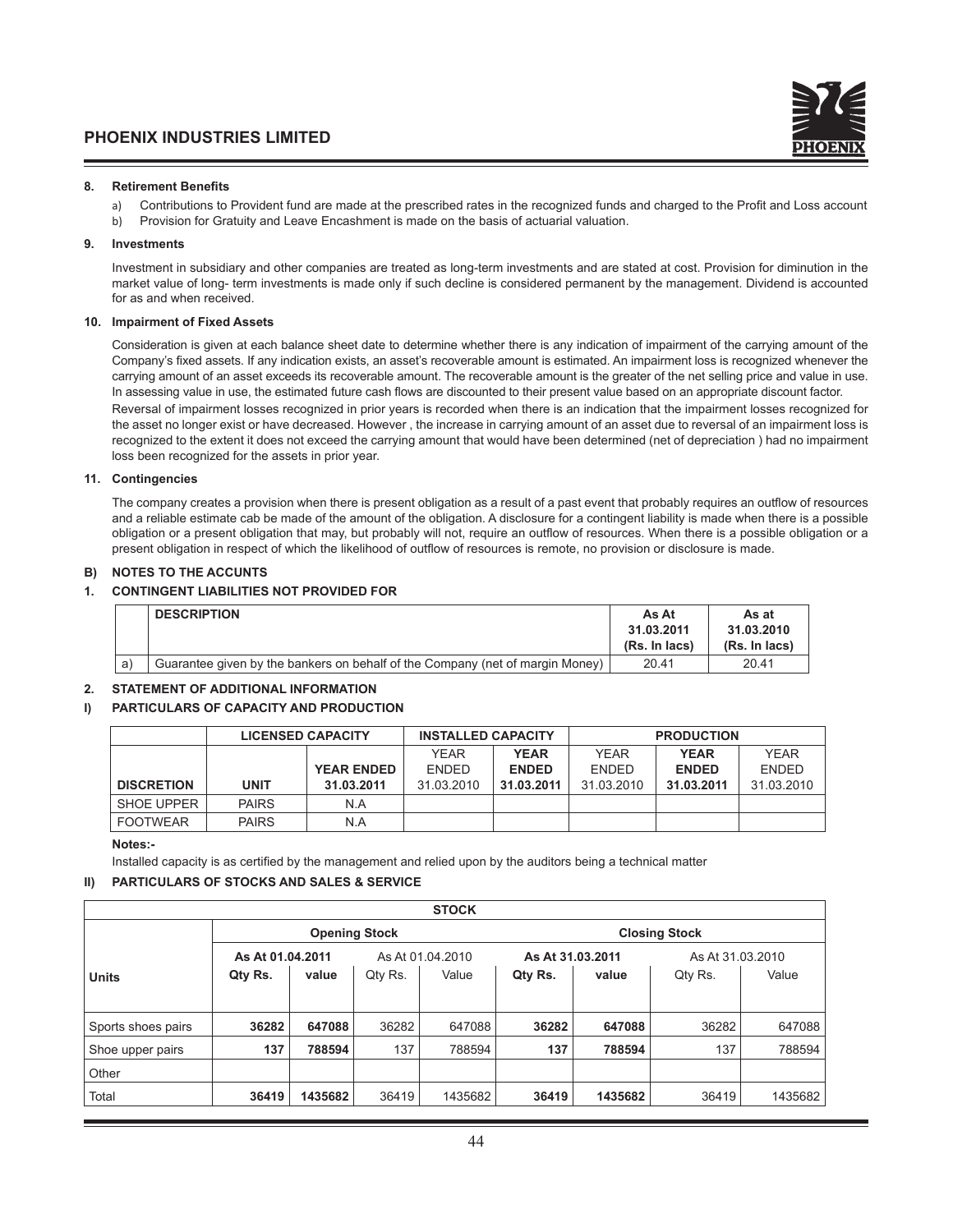

#### **III) PARICULARS OF MATERIALS CONSUMED**

| <b>DESCRIPTION</b> | <b>UNIT</b> |     | <b>YEAR ENDED 31.03.2011</b> | YEAR ENDED 31.03.2010 |             |  |
|--------------------|-------------|-----|------------------------------|-----------------------|-------------|--|
|                    |             | QTY | <b>VALUE (Rs.)</b>           | QTY                   | VALUE (Rs.) |  |
| <b>FINISHED</b>    |             |     |                              |                       |             |  |
| <b>LEATHER</b>     | SQ.DM       |     | <b>NIL</b>                   |                       |             |  |
| <b>CHEMICAL</b>    |             |     | <b>NIL</b>                   |                       |             |  |
| <b>OTHERS</b>      |             |     | <b>NIL</b>                   |                       | 85011       |  |
| <b>TOTAL</b>       |             |     | <b>NIL</b>                   |                       | 85011       |  |

#### **IV) VALUE OF IMPORTED / INDIGENOUS RAW MATERIAL, STORE SPARES AND COMPONENTS CONSUUMED**

|                    | <b>YEAR ENDED 31.03.2011</b>      |        | YEAR ENDED 31.03.2010     |        |  |
|--------------------|-----------------------------------|--------|---------------------------|--------|--|
| <b>DESCRIPTION</b> | Value (Rs.)<br><b>Consumption</b> | $%$ of | Value (Rs)<br>Consumption | $%$ of |  |
| <b>IMPORTED</b>    |                                   |        |                           |        |  |
| <b>INDIGENOUS</b>  |                                   |        |                           |        |  |
| <b>TOTAL</b>       |                                   |        |                           |        |  |

#### **V) VALUE OF IMPORTS OF C.I.F BASIS**

| <b>DESCRIPTION</b>                         | <b>YEAR ENDED</b><br>31.03.2011 | YEAR ENDED<br>31.03.2010 |
|--------------------------------------------|---------------------------------|--------------------------|
| RAW MATERIAL STORES & SPARES AND COPONENTS |                                 |                          |
| CAPITAL GOODS                              | _                               |                          |

#### **VI) EARNING/ EXPENDITURE IN FOREIGN CURRENCY**

| <b>EARNING IN FOREIGN CURRENCY</b>   | <b>NIL</b> | <b>NIL</b> |
|--------------------------------------|------------|------------|
| <b>REMITANCE IN FOREIGN CURRENCY</b> | <b>NIL</b> | <b>NIL</b> |
| EXPENDITURE IN FOREIGN CURRENCY      | <b>NIL</b> | <b>NIL</b> |

3. The accounts of the Company have been prepared on going concern basis.

- 4. As per accounting policy of the Company, the valuation of closing stock of Finished Goods has been done by including Excise duty. In the current year, the excise duty payable on finished goods lying at factory (Bonded Store room) amounting to Rs. 2.04 lacs ( Previous year Rs. 7.17 lacs) has been included in the value of finished goods stock. It does not have any impact on the Profit and Loss Account of the Company.
- 5. Particulars of Earning per Share pursuant to Accounting Standard (As20) issued by the Institute of Chartered Accountants of India:-

|                                     | <b>YEAR ENDED</b><br>31.03.2011 | <b>YEAR ENDED</b><br>31.03.2010 |
|-------------------------------------|---------------------------------|---------------------------------|
| Net Loss                            | <b>Rs. 18.68 Lacs</b>           | <b>Rs. 4.67 Lacs</b>            |
| No. of Equity Shares                | 94,32,300                       | 94,32,300                       |
| Nominal Value of the Share          | <b>Rs. 10</b>                   | <b>Rs 10</b>                    |
| Earning / (Loss) per Share (Basic)* | (0.19)                          | (0.05)                          |

\*The Company has not shown diluted earnings per share because the company has not issued any potential equity shares.

6. in view of the losses and uncertainty of future taxable income, the Company has not recorded Cumulative Deferred Tax Asset/ Liability on account of timing differences as stipulated in Accounting Standards (AS-22)-" Accounting for Taxes on Income"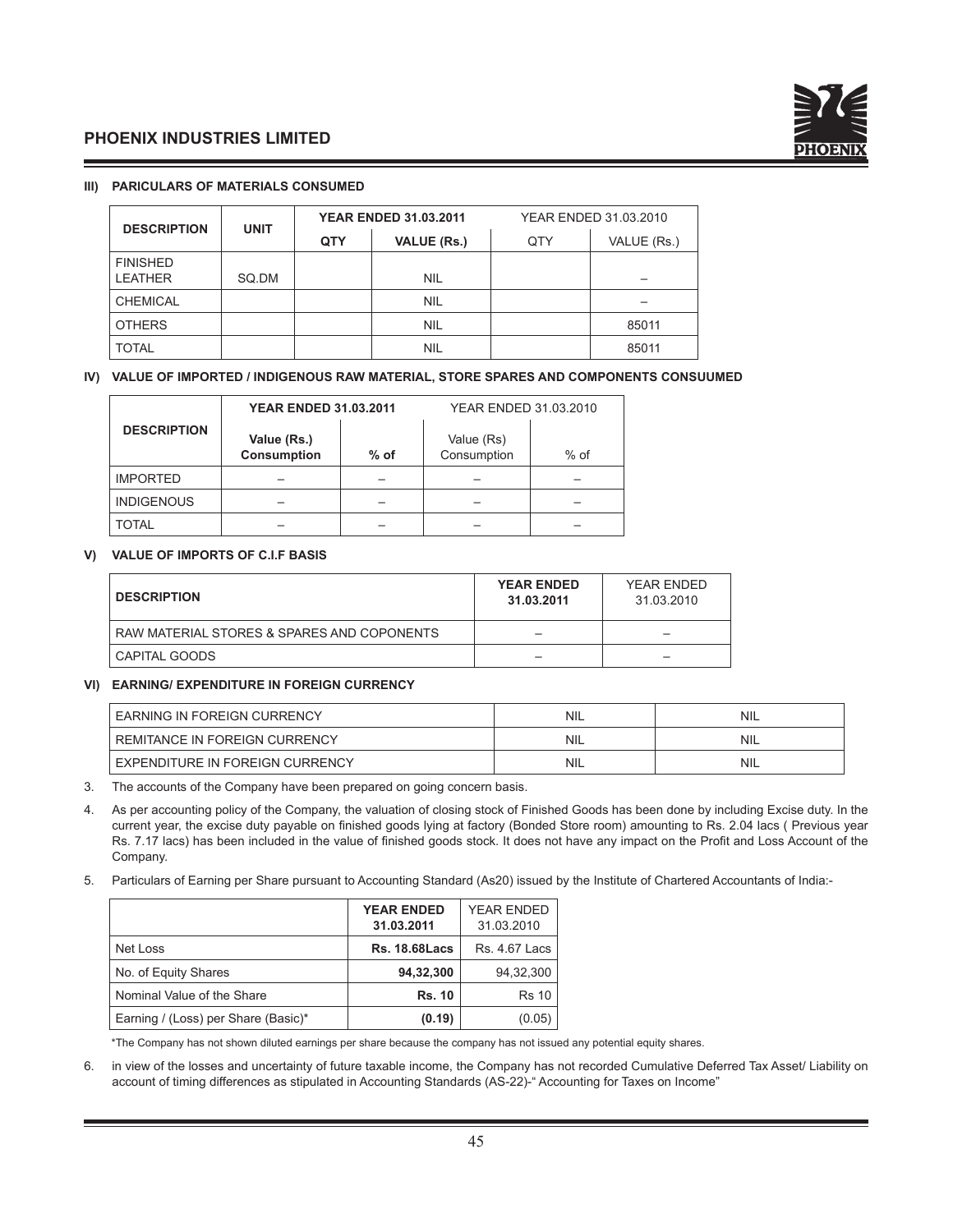

#### **7. Auditors Remuneration is as under.**

|     | <b>YEAR ENDED 31.03.2011</b> | $\sim$<br>2010<br>$\cap$<br>ENDED 31<br>YEAR .<br>.u.o.zu iu |
|-----|------------------------------|--------------------------------------------------------------|
| ees | 12685                        | 12685<br>.                                                   |

8. Debit/ Credit balances as on 31<sup>st</sup> March, 2011 in Debtors, Creditors, Loans, Advances and other parties account are subject to confirmations.

- 9. In the opinion of the management, the value on realization of Current Assets and Loans & Advances in the ordinary course of business would be at least equal to the amount at which they are stated in the Balance Sheet and provision for all known liabilities is adequate.
- 10. No Creditor has intimated about their status being of small scale industrial undertaking.
- 11. Prior period expenditure have been included under normal heads of expenses.
- 12. Previous year figures have been regrouped / rearranged wherever considered necessary to conform to the classification adopted in the current year.
- 13. Schedule 1 to 14 form integral parts of the Balance Sheet and Profit & Loss account and are duly authenticated.
- 14. Information pursuant to part IV of Schedule VI to the Companies Act, 1956 is attached.

For RKM & Associates Chartered Accountants Firm Reg. No.007536N

M.No.- 81851 Place: New Delhi Date: 31.08.2011

Rakesh Mathur Narender Aggarwal Narender Aggarwal Narender Aggarwal Narender Aggarwal P.M Alexnder Prop. **Director Director**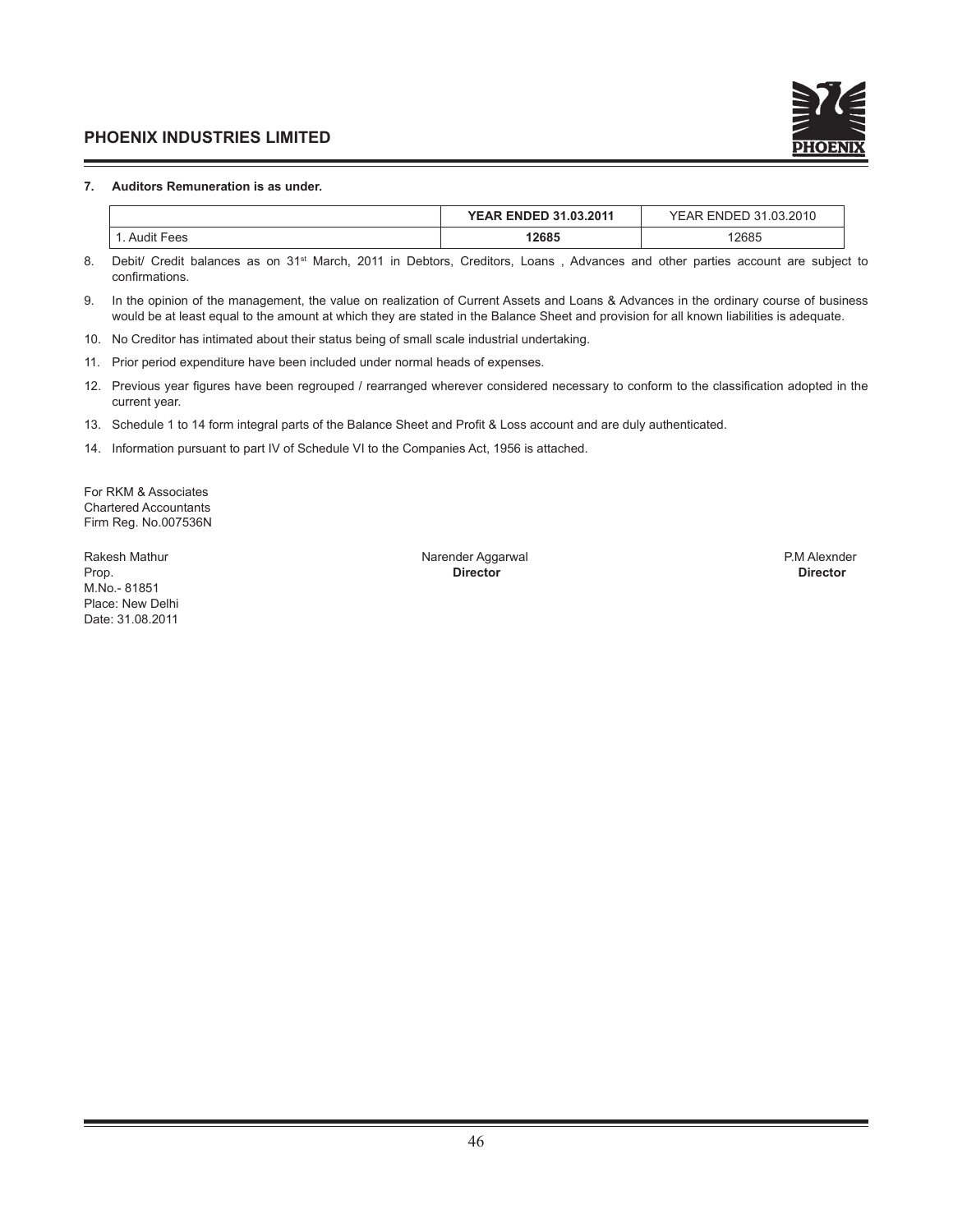

|   |                                                              | <b>YEAR ENDED</b> | <b>YEAR ENDED</b>        |
|---|--------------------------------------------------------------|-------------------|--------------------------|
|   |                                                              | 31.03.2011 (Rs.)  | 31.03.2010               |
|   |                                                              |                   | (Rs.)                    |
| A | <b>CASH FLOW FROM OPERATING ACTIVITIES</b>                   |                   |                          |
|   | Net Profit\(Loss) Before Tax Adjusted for                    |                   |                          |
|   | Adjusted for other items:-                                   | (18.17)           | (4.67)                   |
|   | Dpreciation                                                  | 13.83             | 13.83                    |
|   | Foreign Exchange (Net)                                       |                   |                          |
|   | Interest(Net)                                                | 0.51              | 1.63                     |
|   | Profit on Sale of Fixed Assets                               |                   |                          |
|   | Loss on Sale of Investment                                   |                   |                          |
|   | Provision for subsidiary Advances / Loan                     |                   |                          |
|   | Loss on Sale of Fixed Assets (Net)                           |                   |                          |
|   | Provision for Discount & Doubtful Debts                      |                   |                          |
|   | Operating Profit/(Loss) Before Working Capital Changes       | (3.83)            | 10.79                    |
|   | Adjusted for;                                                |                   |                          |
|   | Trade & Other Recivables                                     | (26.92)           | $\overline{\phantom{0}}$ |
|   | Other Current Assets/ Loans and Advances                     | 21.23             | 6.79                     |
|   | Inventories                                                  |                   | 0.85                     |
|   | Trade Creditors & Other Liabilities                          | (19.54)           | (32.80)                  |
|   | Cash Generated from Operations                               | (29.06)           | (14.37)                  |
|   | Direct Tax Receipts (Net)                                    |                   |                          |
|   | Net Cash from Operating Activities                           | (29.06)           | (14.37)                  |
| в | <b>CASH FLOW FROM INVESTING ACTIVITIES</b>                   |                   |                          |
|   | Sale of Fixed Assets                                         |                   |                          |
|   | Sale of Investment                                           |                   |                          |
|   | Purchase of Investment                                       |                   |                          |
|   | <b>Interest Received</b>                                     | (0.51)            |                          |
|   | Net Cash from Investing Activities                           |                   |                          |
| C | <b>CASH FLOW FROM FINANCING ACTIVITIES</b>                   |                   |                          |
|   | Proceeds from Unsecured Loans                                | 57.20             | 10.00                    |
|   | Repayment of Long Term Borrowings (Net)                      | ۰                 |                          |
|   | <b>Interest Paid</b>                                         |                   | (1.63)                   |
|   | Net Cash from Financing Activities                           | 57.20             | 8.37                     |
|   | Net Increases (Decrease) in cash and Cash Equivalents        | 27.63             | (6.00)                   |
|   | Cash and Cash Equivalents as at 01.04.2010 (Opening Balance) | 21.56             | 27.56                    |
|   | Cash and Cash Equivalents as at 31.03.2010 (Closing Balance) | 49.19             | 21.56                    |

#### **CASH FLOW STATEMENT FOR THE YEAR ENDED 31.03.2011**

**For R.K.M & Associates CHARTERED ACCONTANTS Firm Reg.No. 007536N**

RAKESH MATHUR **Narender Aggarwal** Narender Aggarwal **Properties Aggarwal Properties Aggarwal** Properties and the Director Chronic Chronic Chronic Director Director Director Director Director Director Director Director Dire **Prop. Director Director M.NO.- 81851**

Place - New Delhi Date:-31.08.2011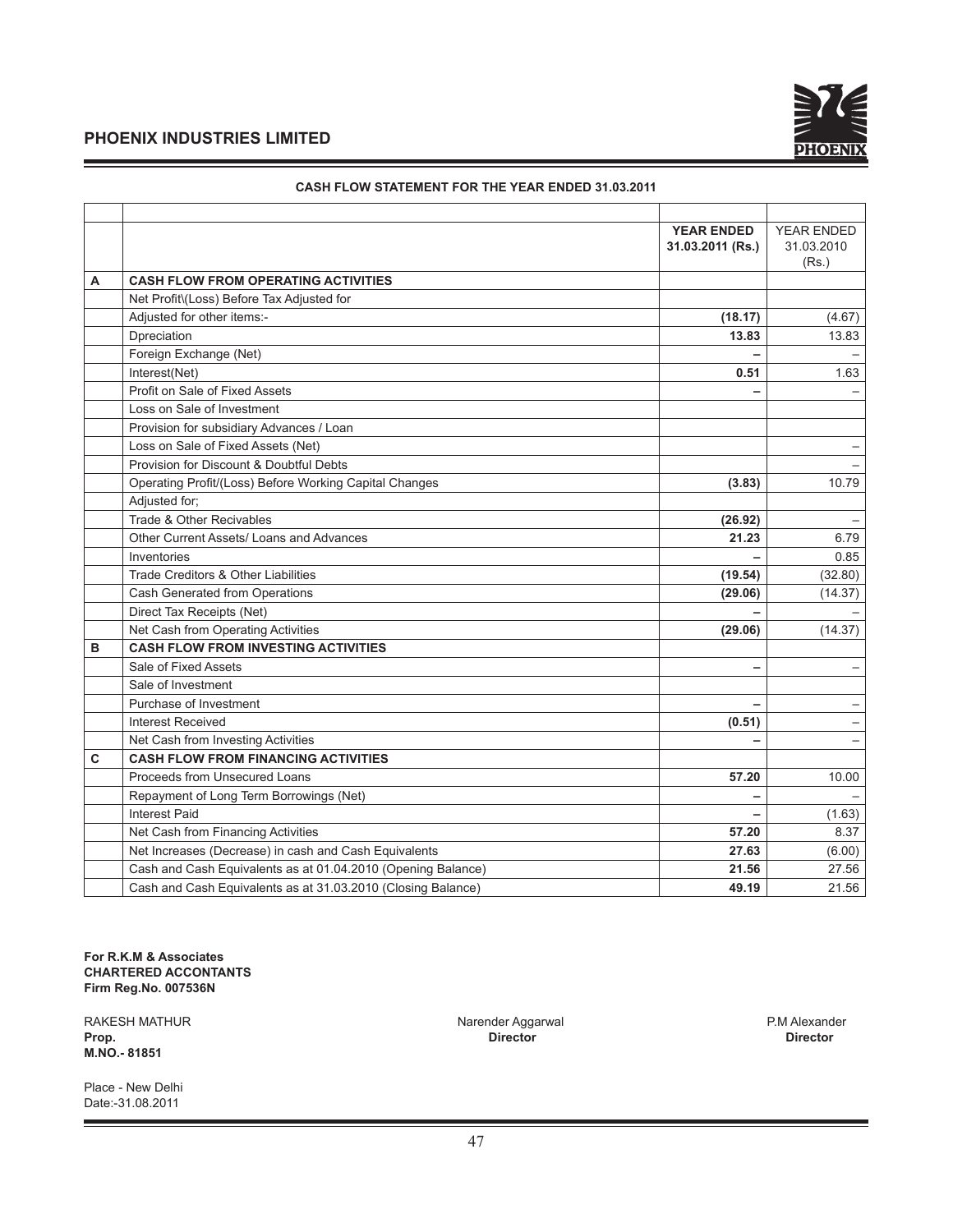

|      |                                                                                       | <b>PART - IV</b>                                                     |                                                          |                           |
|------|---------------------------------------------------------------------------------------|----------------------------------------------------------------------|----------------------------------------------------------|---------------------------|
|      |                                                                                       | <b>BALANCE SHEET ABSTRACT AND COMPANY'S GENERAL BUSINESS PROFILE</b> |                                                          |                           |
| j.   | <b>Registration Details</b>                                                           |                                                                      |                                                          |                           |
|      | Registration No.                                                                      | 0 5 5 1 0 1 5 9 3                                                    | State Code                                               | 5 5                       |
|      |                                                                                       |                                                                      |                                                          |                           |
|      | <b>Balance Sheet Date</b>                                                             | 03<br>2011<br>31                                                     |                                                          |                           |
|      |                                                                                       | Date<br>Month<br>Year                                                |                                                          |                           |
| ii.  | Capital raised During the year (Amount Rs. in Thousand)                               |                                                                      |                                                          |                           |
|      | Public Issue                                                                          |                                                                      | <b>Right Issue</b>                                       |                           |
|      | $\vert \vert \vert$ $\vert$ $\vert$ $\vert$<br>N                                      |                                                                      | N<br>$\mathsf{L}$<br>$\mathbf{I}$                        |                           |
|      | Bonus Issue                                                                           |                                                                      | <b>Private Placement</b>                                 |                           |
|      | $\mathsf{L}$<br>N<br>$\vert \ \ \vert$                                                |                                                                      | L<br>N<br>$\perp$                                        |                           |
| iii. | Position of Mobilisation and Development of Funds (Rs. in Thousand)                   |                                                                      |                                                          |                           |
|      | <b>Total Liabilities</b>                                                              |                                                                      | <b>Total Assets</b>                                      |                           |
|      | 2 7 <br>4 <br>2 6<br>4                                                                |                                                                      | 2 <br>$\overline{4}$<br>$2 \mid 7$<br>4                  | 6                         |
|      | <b>Source of Fund</b>                                                                 |                                                                      |                                                          |                           |
|      | Paid-up Capital                                                                       |                                                                      | Reserve & Surplus                                        |                           |
|      | $4 \mid 3 \mid 2 \mid 3$<br>9 <sup>1</sup>                                            |                                                                      | 0 0 4 4 3<br>$\mathbf{1}$                                |                           |
|      | Secured Loans                                                                         |                                                                      | <b>Unsecured Loans</b>                                   |                           |
|      | $\overline{\phantom{a}}$                                                              |                                                                      | 2 <br>$3 \mid 2 \mid 6$<br>6                             | $\mathsf{O}$              |
|      | <b>Application Funds</b>                                                              |                                                                      |                                                          |                           |
|      | <b>Net Fixed Assets</b>                                                               |                                                                      | Investments                                              |                           |
|      | 6 3 7 8                                                                               |                                                                      | 9<br>$8 \mid 1 \mid 7$<br>9                              |                           |
|      | Net Current Assets *                                                                  |                                                                      | Misc. Expenditure                                        |                           |
|      | 6 5 5 0                                                                               |                                                                      | $N$ $ $ $ $ $ $ $ $                                      |                           |
|      | <b>Accumulated Losses</b>                                                             |                                                                      |                                                          |                           |
|      | 3 1 6 3 1 9                                                                           |                                                                      |                                                          |                           |
| iv   | <b>Performance of Company</b><br>Turn Over                                            |                                                                      |                                                          |                           |
|      | N<br>L<br>Ι.                                                                          |                                                                      | <b>Total Expenditure</b><br>8 6 8 6<br>$\mathbf{1}$<br>0 |                           |
|      | Profit / (Loss) Before Tax                                                            |                                                                      |                                                          |                           |
|      | (1 8 1 6 8 5)                                                                         |                                                                      | Profit / (Loss) After Tax<br>(1 8 1)<br>6<br> 8 5        |                           |
|      | Earning Per Shares (in Rs.)                                                           |                                                                      | Dividend Rate %                                          |                           |
|      | $N$   L                                                                               |                                                                      | $N$   L                                                  |                           |
|      |                                                                                       |                                                                      |                                                          |                           |
| v    | Generic Names of Three principal products/Services of the Company (As monetary terms) |                                                                      |                                                          |                           |
|      | Item Code No. (ITC Code) $\boxed{6 4 0 4 1 0}$ 0                                      | 63022100                                                             |                                                          | 6 4 0 3 9 1 0 2           |
|      | <b>Product Description</b><br>S P O R T  S H O E S                                    | <b>BED SHEET</b>                                                     | C[O]V E R                                                | L E A T H E R   S H O E S |
|      | * Net of Current Liabilities & Provisions                                             |                                                                      |                                                          |                           |
|      |                                                                                       |                                                                      |                                                          |                           |
|      | Place: New Delhi                                                                      | NARENDRA AGGARWAL                                                    |                                                          | P.M. ALEXANDER            |
|      | Date: 31.08.2011                                                                      | <b>Director</b>                                                      |                                                          | <b>Director</b>           |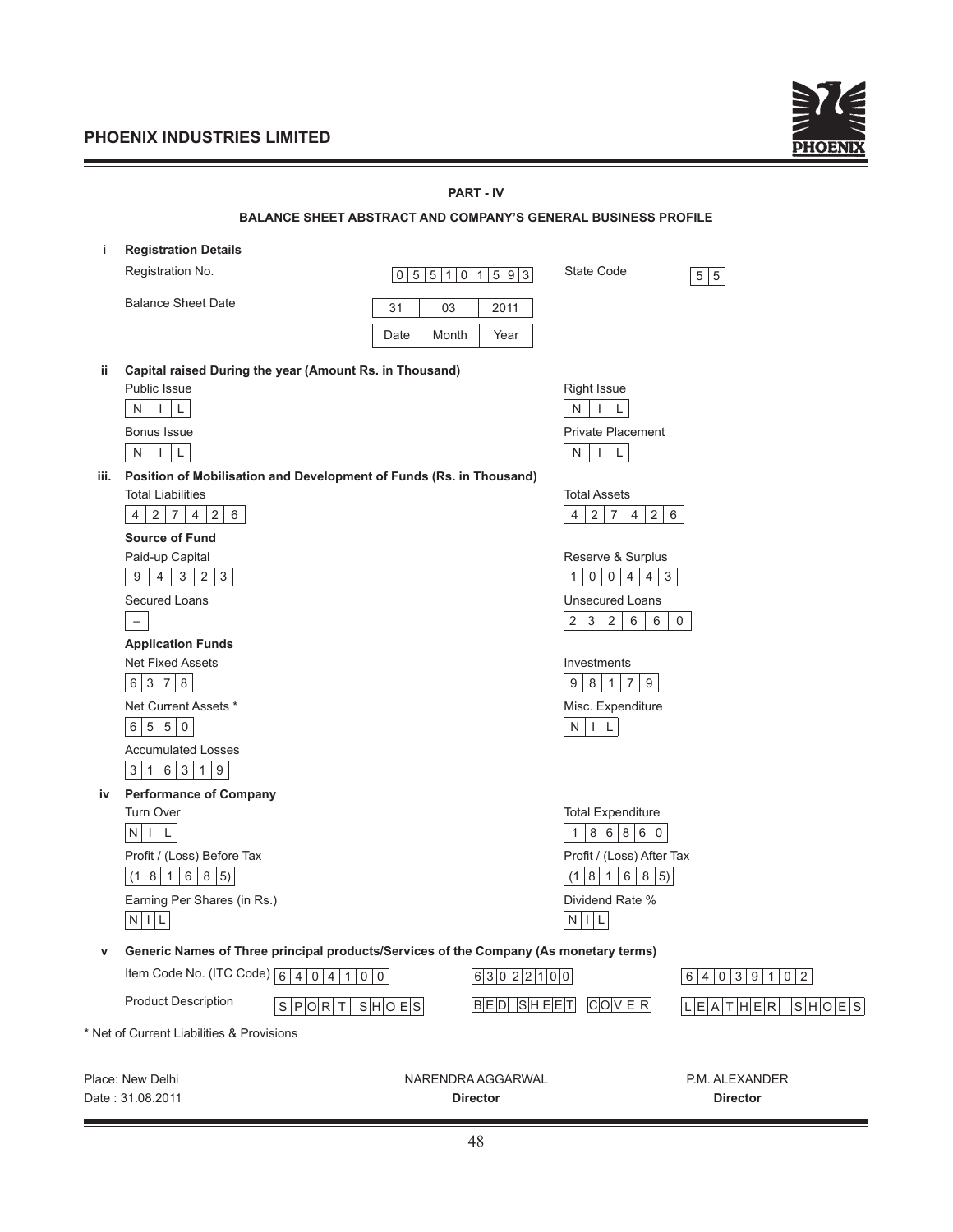

#### **AUDITOR'S REPORT**

#### **TO**

#### **THE MEMBERS OF PHOENIX CEMENT LIMITED**

We have audited the attached Balance Sheet of **PHOENIX CEMENT LIMITED** as at 31st March 2011, the Profit & Loss Account and the Cash Flow Statement for the year ended on that date annexed thereto. These financial statements are the responsibility of the Company's management. Our responsibility is to express an opinion on these financial statements based on our audit.

We conducted our audit in accordance with auditing standards generally accepted in India. Those standards require that we plan and perform the audit to obtain reasonable assurance about whether the financial statements are free of material misstatement. An audit includes examining, on a test basis, evidence supporting the amounts and disclosures in the financial statements. An audit also includes assessing the accounting principles used and significant estimates made by management, as well as evaluating the overall financial statement presentation. We believe that our audit provides a reasonable basis for our opinion.

- 1. As required by the Companies (Auditor's Report) Order, 2003 as amended by the Companies (Auditor's Report) (Amendment) Order, 2004, issued by the Central Government of India in terms of sub-section (4A) of Section 227 of the Companies Act, 1956, we give in the Annexure a statement on the matters specified in the paragraph 4 and 5 of the said Order, to the extent applicable to the Company.
- Further to our comments in the Annexure referred to in paragraph '1' above, we report that:-
- (a) we have obtained all the information and explanations, which to the best of our knowledge and belief were necessary for the purpose of our audit;
- (b) in our opinion, proper books of account as required by law have been kept by the Company so for as appears from our examination of those books;
- (c) the Balance Sheet, Profit & Loss Account and Cash Flow Statement dealt with by this report are in agreement with the books of account;
- (d) in our opinion, the Balance Sheet, Profit & Loss Account and Cash Flow Statement dealt with by this report comply with the mandatory Accounting Standards referred to in sub-section (3C) of Section 211 of the Companies Act, 1956;
- (e) on the basis of written representations received from the Directors of the Company as on 31st March, 2011 and taken on record by the Board of Directors, we report that none of the Directors is disqualified as on 31st March, 2011 from being appointed as Director in terms of clause (g) of sub-section (1) of Section 274 of the Companies Act, 1956;
- (f) In our opinion and to the best of our information and according to the explanations given to us, the said financial statements, **subject to non-inclusion of Financial Statement of Buildwell Cement Ltd, a foreign subsidiary of the company** and read with other Notes thereon, give the information required by the Companies Act, 1956, in the manner so required and give a true and fair view in conformity with the accounting principles generally accepted in India:-
	- in the case of the Balance Sheet, of the state of affairs of the Company as at 31st March, 2011 and;
	- in the case of the Profit and Loss Account, of the loss of the Company for the year ended on that date; and
	- in the case of the Cash Flow Statement, of the cash flows of the Company for the year ended on that date.

**for R.K.M & ASSOCIATES** Chartered Accountants Firm Reg. No. 007536N

> Rakesh Mathur **Prop. M.No.81851**

Place : Gurgaon Date: 31.08.2011

#### **ANNEXURE REFERRED TO IN PARAGRAPH '1' OF OUR REPORT OF EVEN DATE TO THE MEMBERS OF PHOENIX CEMENT LIMITED ON THE FINANCIAL STATEMENTS FOR THE YEAR ENDED 31ST MARCH' 2011**

- 1. (a) The Company has maintained proper records showing full particulars including quantitative details and situation of fixed assets.
	- (b) As explained to us, the fixed assets have been physically verified by the management at the end of the accounting year except Capital Assets lying in the Customs bonded Warehouse. As explained to us, no material discrepancies were noticed on comparisons of physical quantities with those as per fixed assets register.

The Company during the year has not disposed off any substantial / major part of its fixed assets.

- 2. (a) The Company does not have any inventories. Accordingly, the provisions of clause 4 (ii) (b) and 4 (ii) (c) of the Companies (Auditor's Report) Order, 2003 (as amended) are not applicable to the Company.
- 3. (a) According to the information and explanations given to us, the Company during the year has not granted/ taken any loans, secured or unsecured, to / from companies,, firms or other parties covered in the register maintained under Section 301 of the Companies Act, 1956. Accordingly, the provisions of Clause 4(iii) (b), 4(iii) (c) and 4(iii) (d), 4(iii) (e), 4(iii) (f) ,4(iii) (g) of the Companies (Auditor's Report) Order, 2003 (as amended) are not applicable to the Company.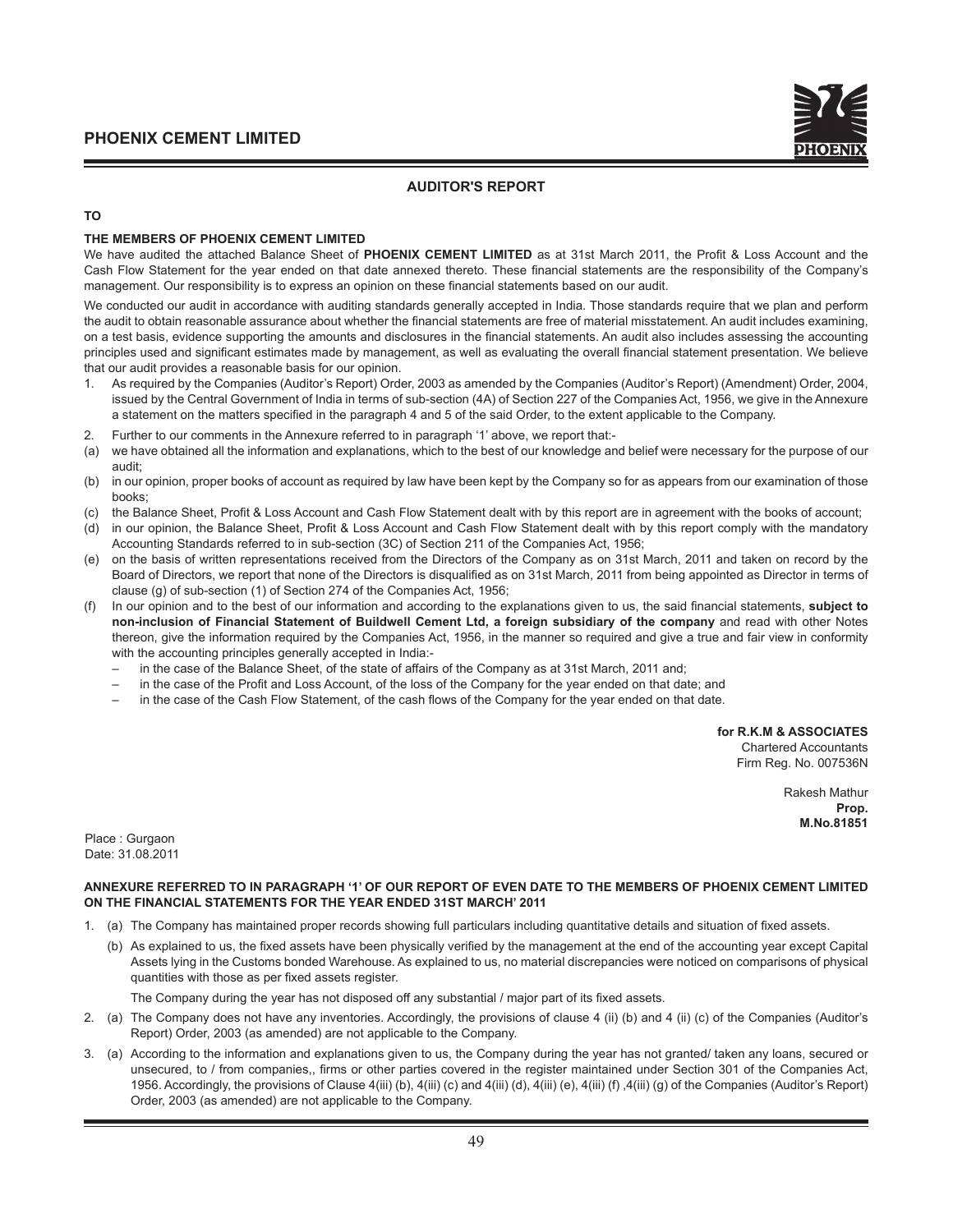- 4. In our opinion and according to the information and explanations given to us, there are adequate internal control system commensurate with the size of the Company and the nature of its business. During the course of our audit, we have not observed any continuing failure to correct major weaknesses in the internal control system.
- 5. a) According to the information and explanations given to us, particulars of contracts or arrangements referred to in section 301 of the Companies Act, 1956 have been entered in the register required to be maintained under that section and
	- b) There are no transactions of purchase of goods, materials and services & sale of goods, materials and services made in pursuance of contracts or arrangement required to be entered in the register maintained under Section 301 of the Companies Act, 1956 and exceeding the value of Rs 5 lacs in respect of any party during the year.
- 6. According to the information and explanations given to us, the Company has not accepted any deposits from the public to which the provisions of Section 58A and 58AA of the Companies Act, 1956 and the Companies (Acceptance of Deposits) Rules, 1975 apply.
- 7. In our opinion and according to the information and explanations given to us, the Company has an internal audit system commensurate with the size of the Company and the nature of its business.
- 8. The Central Government has not prescribed for the maintenance of cost records under section 209 (1) (d) of the Companies Act, 1956.
- 9. (a) The Company is regular in depositing with the appropriate authorities the undisputed statutory dues including provident fund, investor education protection fund, employees' state insurance, income tax, sales tax, service tax, wealth tax, customs duty, excise duty, cess and other material statutory dues as applicable to it.
	- (b) According to the information and explanations given to us, no undisputed amounts payable in respect of income tax, wealth tax, service tax, sales tax, customs duty and excise duty were outstanding as at 31st March 2010 for a period of more than six months from the date they became payable.
	- (c) According to the information and explanations given to us, there are no amounts in respect of sales tax, income tax, customs duty, service tax, wealth tax, excise duty and cess which have not been deposited with the appropriate authorities on account of any dispute.
- 10. As at 31st March, 2011, the accumulated losses of the Company are more than fifty percent of its net worth. The Company has incurred cash losses during the current financial year and also in the immediately preceding financial year.
- 11. The Company has not borrowed any loan from banks and / or financial Institution and the company have not issued any debentures.
- 12. According to the information and explanations given to us, the Company has not granted any loans and advances on the basis of security by way of pledge of shares, debentures and other securities.
- 13. According to information and explanations given to us, the Company is not a Chit Fund, a Nidhi or a Mutual Benefit Fund / Society. Accordingly, the provisions of clause 4 (xiii) of the Companies (Auditor's Report) Order 2003 are not applicable to the Company.
- 14. According to the information and explanations given to us, the Company is not trading in shares, securities, debentures and other investments. Accordingly, the provisions of clause 4 (xiv) of the Companies (Auditor's Report) Order 2003 are not applicable to the Company.
- 15. According to the information and explanations given to us, the Company during the year has not given any guarantee for loans taken by others from banks or financial institutions. Accordingly, the provisions of clause 4 (xv) of the Companies (Auditor's Report) Order 2003 are not applicable to the Company.
- 16. The Company during the year has not availed any term loans. Accordingly, the provisions of clause 4 (xvi) of the Companies (Auditor's Report) Order 2003 are not applicable to the Company.
- 17. According to the information and explanations given to us, no funds raised on short term basis have been used for long term investment and vice versa.
- 18. The Company has not made any preferential allotment of shares to any company or other parties covered in the register maintained under Section 301 of the Companies Act, 1956. Accordingly, the provisions of clause 4 (xviii) of the Companies (Auditor's Report) Order 2003 are not applicable to the Company.
- 19. The Company has not issued any debentures. Accordingly, the provisions of clause 4 (xix) of the Companies (Auditor's Report) Order 2003 are not applicable to the Company.
- 20. The Company during the year has not raised any money by way of public issues. Accordingly, the provisions of clause 4 (xx) of the Companies (Auditor's Report) Order 2003 are not applicable to the Company.
- 21. During the course of our examination of the books and records of the Company, no fraud on or by the Company has been noticed or reported during the year covered by our audit.

**for R.K.M & ASSOCIATES** Chartered Accountants Firm Reg. No. 007536N

> Rakesh Mathur **Prop. M.No.81851**

Place : Gurgaon Date: 31.08.2011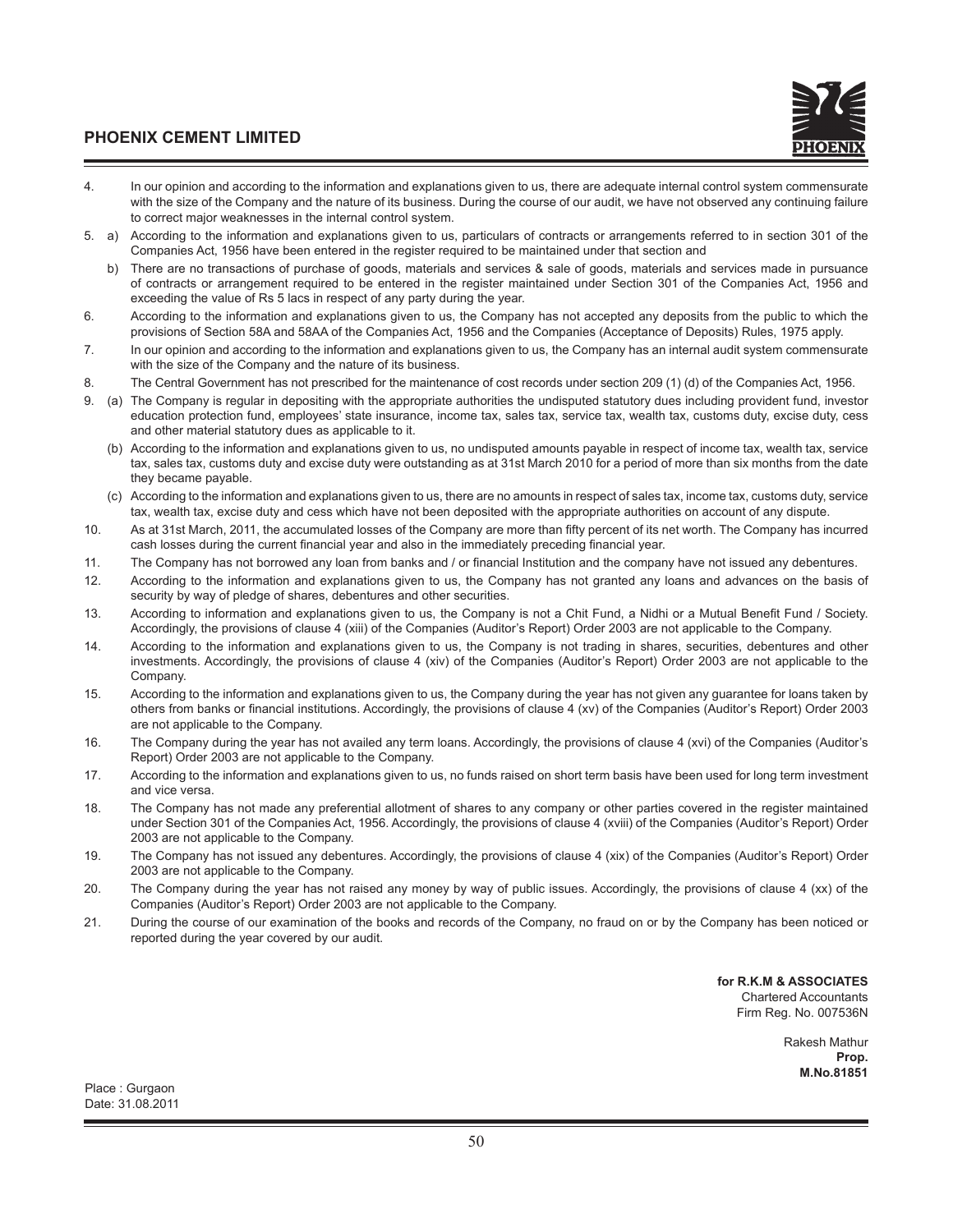

| <b>BALANCE SHEET AS AT 31st, MARCH, 2011</b>       |                 |            |                                      |            |                               |  |
|----------------------------------------------------|-----------------|------------|--------------------------------------|------------|-------------------------------|--|
| <b>DESCRIPTION</b>                                 | <b>SCHEDULE</b> |            | AS AS 31ST<br><b>MARCH, 2011(Rs)</b> |            | AS AS 31ST<br>MARCH, 2010(Rs) |  |
| <b>SOURCES OF FUNDS</b>                            |                 |            |                                      |            |                               |  |
| <b>Share Capital</b>                               | 1               |            | 829,535,700                          |            | 829,535,700                   |  |
|                                                    |                 |            | 829,535,700                          |            | 829,535,700                   |  |
| <b>APPLICATION OF FUNDS</b>                        |                 |            |                                      |            |                               |  |
| <b>FIXED ASSETS</b>                                | $\overline{2}$  |            |                                      |            |                               |  |
| <b>Gross Block</b>                                 |                 | 201,388    |                                      | 201,388    |                               |  |
| Less:- Depreciation                                |                 | 201,388    |                                      | 201,388    |                               |  |
| Net Block                                          |                 |            |                                      |            |                               |  |
| Plant & Machinery for Re-export                    |                 | 22,874,720 | 22,874,720                           | 22,874,720 | 22,874,720                    |  |
| <b>INVESTMENT</b>                                  | 3               |            | 199,612,500                          |            | 199,612,500                   |  |
| <b>CURRENT ASSETS, LOANS &amp; ADVANCES</b>        | 4               |            |                                      |            |                               |  |
| Cash and Bank Balances                             |                 | 146,996    |                                      | 146,996    |                               |  |
| Loan and Advances                                  |                 | 95,121,208 |                                      | 95,121,208 |                               |  |
|                                                    |                 | 95,268,204 |                                      | 95,268,204 |                               |  |
| <b>LESS:- CURRENT LIABILITIES &amp; PROVISIONS</b> |                 |            |                                      |            |                               |  |
|                                                    | 5               |            |                                      |            |                               |  |
| Liabilities                                        |                 |            |                                      | 43,855,156 |                               |  |
|                                                    |                 | 44,036,198 |                                      |            |                               |  |
| Provisions                                         |                 |            |                                      |            |                               |  |
|                                                    |                 | 44,036,198 |                                      | 43,855,156 | 51,413,048                    |  |
| <b>Net Current Assets</b>                          |                 |            | 51,232,006                           |            |                               |  |
| <b>PROFIT &amp; LOSS ACCOUNT</b>                   |                 |            | 555,816,474                          |            | 555,635,432                   |  |
|                                                    |                 |            | 829,535,700                          |            | 829,535,700                   |  |
| <b>ACCOUNTING POLICIES AND NOTES TO ACCOUNTS</b>   | 6               |            |                                      |            |                               |  |
| AS PER OUR REPORT OF EVEN DATE ATTACHED            |                 |            |                                      |            |                               |  |

**FOR RKM & Associates For and on behalf of Board of Directors Chartered Accountants Firm Reg. No. - 007536N**

**M.No. 81851**

Rakesh Mathur Narender Makkar Narender Aggarwal **Prop. Director Director**

Place :- New Delhi Date: 31.08.2011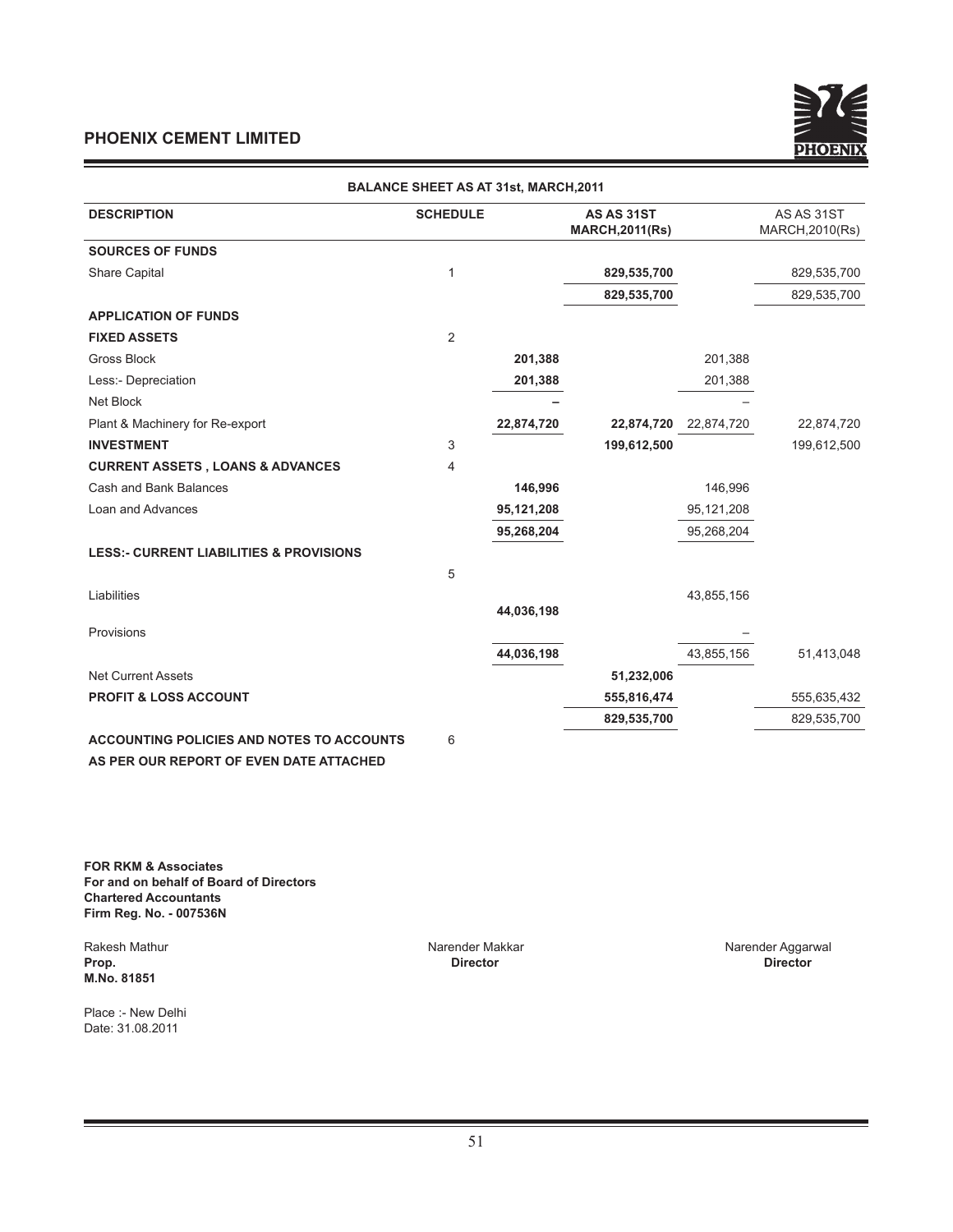

|                                                    |                 | <u>FINDI II AND LOOO AGGOONTI UR TIIL TEAR LINDLD 9131, MAROITZUTI</u> |                        |
|----------------------------------------------------|-----------------|------------------------------------------------------------------------|------------------------|
| <b>DESCRIPTION</b>                                 | <b>SCHEDULE</b> | <b>YEAR ENDED</b>                                                      | <b>YEAR ENDED</b>      |
|                                                    |                 | 31ST, MARCH, 2011 (Rs)                                                 | 31ST, MARCH, 2010 (Rs) |
| <b>INCOME</b>                                      |                 |                                                                        |                        |
| Excess Provision / Unclaimed Balances Written Back |                 |                                                                        |                        |
|                                                    |                 |                                                                        |                        |
| <b>EXPENDITURE</b>                                 |                 |                                                                        |                        |
| Rent, Rates & Taxes                                |                 |                                                                        | 4,000                  |
| Insurance                                          |                 | 14,129                                                                 | 14,151                 |
| <b>Professional Charges</b>                        |                 | 158,640                                                                | 16,382                 |
| <b>Audit Fees</b>                                  |                 | 8,273                                                                  | 8,273                  |
| <b>Bank Charges</b>                                |                 |                                                                        | 2,963                  |
| Watch & Ward                                       |                 |                                                                        | 202,320                |
| Sundry Expenses(Net)                               |                 |                                                                        | 90                     |
| <b>Travelling Expenses</b>                         |                 |                                                                        | 500                    |
|                                                    |                 | 181,042                                                                | 248,679                |
| PROFIT/ (LOSS) FOR THE YEAR                        |                 | (181, 042)                                                             | (248, 679)             |
| Add: Profit/ (Loss) brought Forward                |                 | (555, 635, 432)                                                        | (555, 386, 753)        |
| Balance Carried to Balance Sheet                   |                 | (555, 816, 474)                                                        | (555, 635, 432)        |
| Earning Per Share - Basic and Dilluted             |                 |                                                                        |                        |

#### **PROFIT AND LOSS ACCOUNT FOR THE YEAR ENDED 31st, MARCH 2011**

**ACCOUNTING POLICIES AND NOTES TO ACCOUNTS AS PER OUR REPORT OF EVEN DATE ATTACHED**

**FOR RKM & Associates For and on behalf of Board of Directors Chartered Accountants Firm Reg. No. - 007536N**

**M.No. 81851**

Place :- New Delhi Date: 31.08.2011

**Prop. Director Director**

Rakesh Mathur **Narender Makkar Narender Aggarwal** Narender Aggarwal Narender Aggarwal Narender Aggarwal Director Channel Channel Channel Director Director Director Director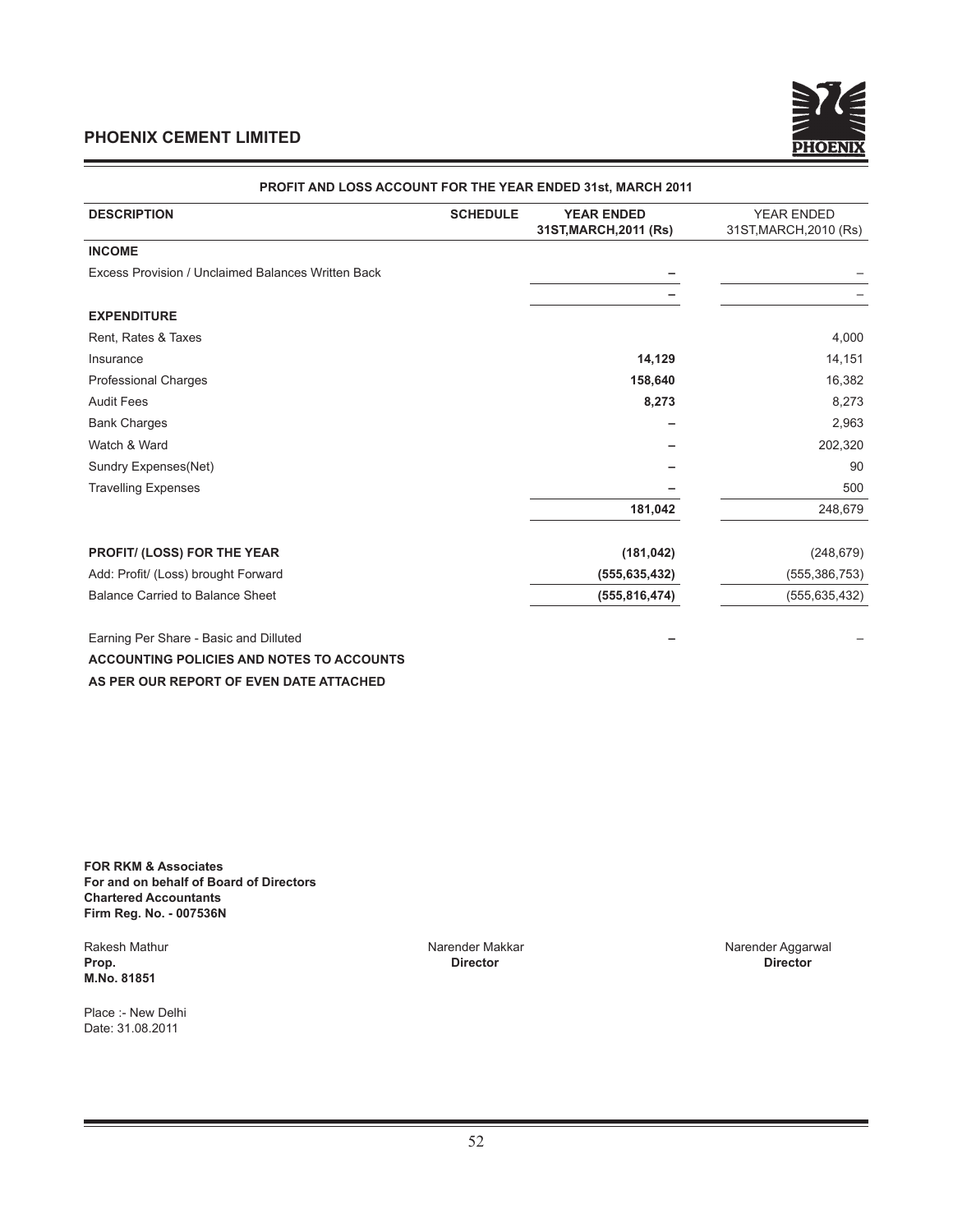

## **SCHEDULES FORMING PART OF ALANCE SHEET AND PROFIT & LOSS ACCOUNT**

| <b>DESCRIPTION</b>                                       | <b>AS AT</b><br>31ST, MARCH, 2011<br>(Rs) | AS AT<br>31ST, MARCH, 2010<br>(Rs) |
|----------------------------------------------------------|-------------------------------------------|------------------------------------|
| <b>SCHEDULE-1</b>                                        |                                           |                                    |
| <b>SHARE CAPITAL</b>                                     |                                           |                                    |
| <b>AUTHORISED</b>                                        |                                           |                                    |
| 1,000,000,000 Equity Shares of 10/- each.                | 10,000,000,000                            | 10,000,000,000                     |
|                                                          | 10,000,000,000                            | 10,000,000,000                     |
| <b>ISSUED, SUBSCRIBED AND PAID UP</b>                    |                                           |                                    |
| 8,29,53,570 Equity shares of Rs. 10/- each fully paid up | 829,535,700                               | 829,535,700                        |
|                                                          | 829,535,700                               | 829,535,700                        |
|                                                          |                                           |                                    |

NOTES: Out of the total paid up Share Capital

1) 58,200,000 Equity shares allotted pursuant to a contract without payment in Cash.

2) 41,953,510 Equity shares are held by the holding Company Phoenix International Limited

3) 21,000,000 Equity shares are held by one of the subsidiary of the holding company

namely Phoenix Industries Limited.

| <b>SCHEDULE-2</b><br><b>FIXED ASSETS</b> |            |                 |                    |            |            |                     |                   |            |                  |            |
|------------------------------------------|------------|-----------------|--------------------|------------|------------|---------------------|-------------------|------------|------------------|------------|
|                                          |            |                 |                    |            |            |                     |                   |            |                  | (Rs.)      |
|                                          |            |                 | <b>GROSS BLOCK</b> |            |            | <b>DEPRECIATION</b> |                   |            | <b>NET BLOCK</b> |            |
| <b>ASSETS</b>                            | AS AT      | <b>ADDITION</b> | SALE/              | AS AT      | UP TO      | <b>FOR THE</b>      | SALE/             | UP TO      | AS AT            | AS AT      |
|                                          | 01.04.2010 |                 | <b>ADJUSTMENT</b>  | 31.03.2011 | 31.03.2010 | <b>YEAR</b>         | <b>ADJUSTMENT</b> | 31.03.2011 | 31.03.2011       | 31.03.2010 |
| <b>FURNITURE &amp;</b>                   | 51,342     |                 |                    | 51,342     | 51,342     |                     |                   | 51,342     |                  |            |
| <b>FIXTURES</b>                          |            |                 |                    |            |            |                     |                   |            |                  |            |
| <b>OFFICE &amp; OTHER</b>                | 150,046    |                 |                    | 150,046    | 150,046    |                     |                   | 150,046    |                  |            |
| <b>EQUIPMENTS</b>                        |            |                 |                    |            |            |                     |                   |            |                  |            |
|                                          | 201,388    |                 |                    | 201,388    | 201,388    |                     |                   | 201,388    |                  |            |
| <b>PLANT &amp;</b>                       | 22,874,720 |                 |                    | 22,874,720 |            |                     |                   |            | 22,874,720       | 22,874,720 |
| <b>MACHINERGY FOR</b>                    |            |                 |                    |            |            |                     |                   |            |                  |            |
| <b>RE-EXPORT</b>                         |            |                 |                    |            |            |                     |                   |            |                  |            |
| <b>CURRENT YEAR</b>                      | 23,076,108 |                 |                    | 23,076,108 | 201,388    |                     |                   | 201,388    | 22,874,720       | 22,874,720 |
| <b>PREVIOUS YEAR</b>                     | 23,076,108 |                 |                    | 23,076,108 | 201,388    |                     |                   | 201,388    | 22,874,720       | 22,874,720 |

| <b>SCHEDULE-3</b>                                                         |                          |                     |                  |                          |
|---------------------------------------------------------------------------|--------------------------|---------------------|------------------|--------------------------|
| <b>INVESTMENTS</b>                                                        |                          |                     |                  |                          |
| <b>DESCRIPTION</b>                                                        | AS AT 01.04.2010<br>(Rs) | <b>ADDITION(Rs)</b> | <b>SALE (Rs)</b> | AS AT 31.03.2011<br>(Rs) |
| LONG TERM INVESTMENT - AT COST                                            |                          |                     |                  |                          |
| (NON TRADE)                                                               |                          |                     |                  |                          |
| <b>UNQUOTED</b>                                                           |                          |                     |                  |                          |
| Shares in Subsidiary Company                                              |                          |                     |                  |                          |
| 40,00,000 Previous year 40,00,000) Equity Shares of                       | 176,440,000              |                     |                  | 176,440,000              |
| Build Well Cement Ltd( Foreign Company ) of US \$ 1 each fully<br>paid up |                          |                     |                  |                          |
| Shares in Other Company                                                   |                          |                     |                  |                          |
| 10,00,000 (Previous year 10,00,000) Equity Shares of                      | 23,172,500               |                     |                  | 23,172,500               |
| Phoenix Industries Ltd of Rs. 10/- each fully paid up                     |                          |                     |                  |                          |
|                                                                           | 199,612,500              |                     |                  | 199,612,500              |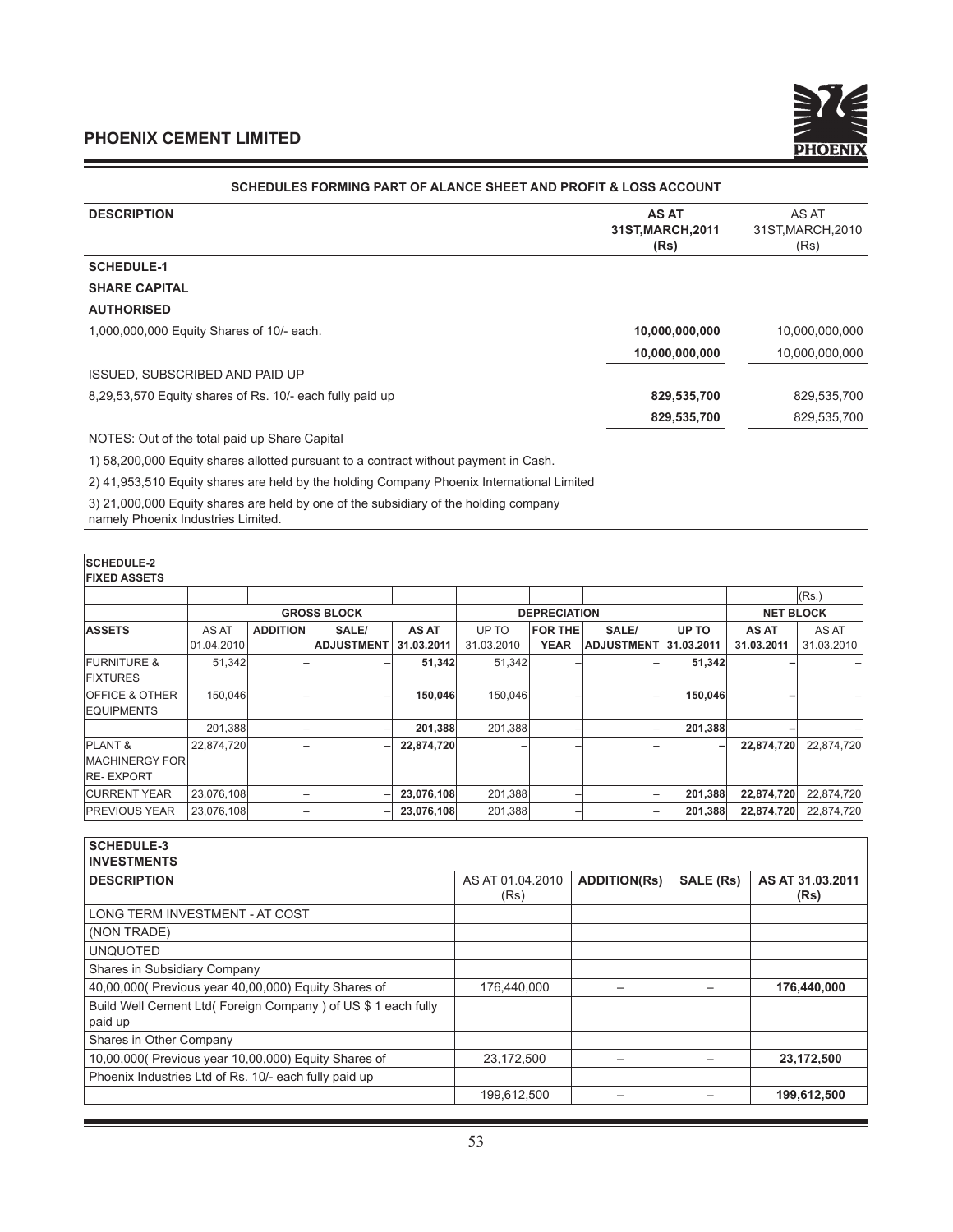

| <b>DESCRIPTION</b>                                                          | <b>AS AT</b><br>31ST, MARCH, 2011<br>(Rs) | AS AT<br>31ST, MARCH, 2010<br>(Rs) |
|-----------------------------------------------------------------------------|-------------------------------------------|------------------------------------|
| <b>SCHEDULE-4</b>                                                           |                                           |                                    |
| <b>CURRENT ASSETS, LOANS &amp; ADVANCES</b>                                 |                                           |                                    |
| A) CURRENT ASSETS                                                           |                                           |                                    |
| Cash and Bank Balances                                                      | 27500                                     | 27,500                             |
| Cash in Hand                                                                |                                           |                                    |
| <b>Balance with Scheduled Banks:</b>                                        |                                           |                                    |
| - In current account                                                        | 119,496                                   | 119,496                            |
|                                                                             | 146,996                                   | 146,996                            |
| <b>B) LOANS AND ADVANCES</b>                                                |                                           |                                    |
| (Unsecured - Considered Good)                                               |                                           |                                    |
| <b>Share Application Money Pending Allotments</b>                           | 83,000,000                                | 83,000,000                         |
| Advances for allotment of Land                                              | 7,064,100                                 | 7,064,100                          |
| Deposits with Customs Authorities                                           | 5,044,179                                 | 5,044,179                          |
| <b>Prepaid Expenses</b>                                                     | 12,929                                    | 12,929                             |
|                                                                             | 95,121,208                                | 95,121,208                         |
| <b>SCHEDULE -5</b>                                                          |                                           |                                    |
| <b>CURRENT LIABILITIES &amp; PROVISIONS</b>                                 |                                           |                                    |
| A) CURRENT LIABILITIES                                                      |                                           |                                    |
| Focus Energy (Inter corporate)                                              | 1,223,331                                 | 1,039,895                          |
| Advance against Plant & Machinery                                           | 24,010,074                                | 24,010,074                         |
| Other Liabilites *                                                          | 18,802,793                                | 18,805,187                         |
|                                                                             | 44,036,198                                | 43,855,156                         |
| <b>B) PROVISIONS</b>                                                        |                                           |                                    |
|                                                                             | 44,036,198                                | 43,855,156                         |
| * Includes Rs. 16425744/- Due to Holding Company Phoenix International Ltd. |                                           |                                    |

# **SCHEDULE-6**

#### **ACCOUNTNG POLICIES AND NOTES TO ACCOUNTS**

#### **A. SIGNIFIACANT ACCOUNTING POLICIES**

#### **1. a) BASIS OF PREPARATION OF FINANCIAL STATEMENTS**

The financial statements have been prepared under the historical cost convention on accrual basis, in accordance with Generally Accepted Accounting Principles (GAAP) and comply in all material respect with the mandatory applicable accounting standards and relevant provisions and presentational requirements of the Companies Act, 1956.

#### **b) USE OF ESTIMATES**

The preparations of financial statements in conformity with Generally Accepted Accounting Principles (GAAP) requires Management to make estimates and assumptions that affect the reported amounts of assets and liabilities and disclosure of contingent liabilities on the date of financial statements and reported amounts of revenue and expenses for that year. Actual results could differ from these estimates. Any revision to accounting estimates is recognized prospectively in current and future periods.

#### **2. FIXED ASSETS**

 Fixed assets are stated at cost of acquisition or construction less accumulated depreciation. All cost relating to the acquisition and installation of Fixed Assets are capitalized and include financing costs relating to the borrowed funds attributable to construction or acquisition of fixed asset up to the assets is put to use. Capital Work in Progress is stated at amount expended up to the date of Balance Sheet.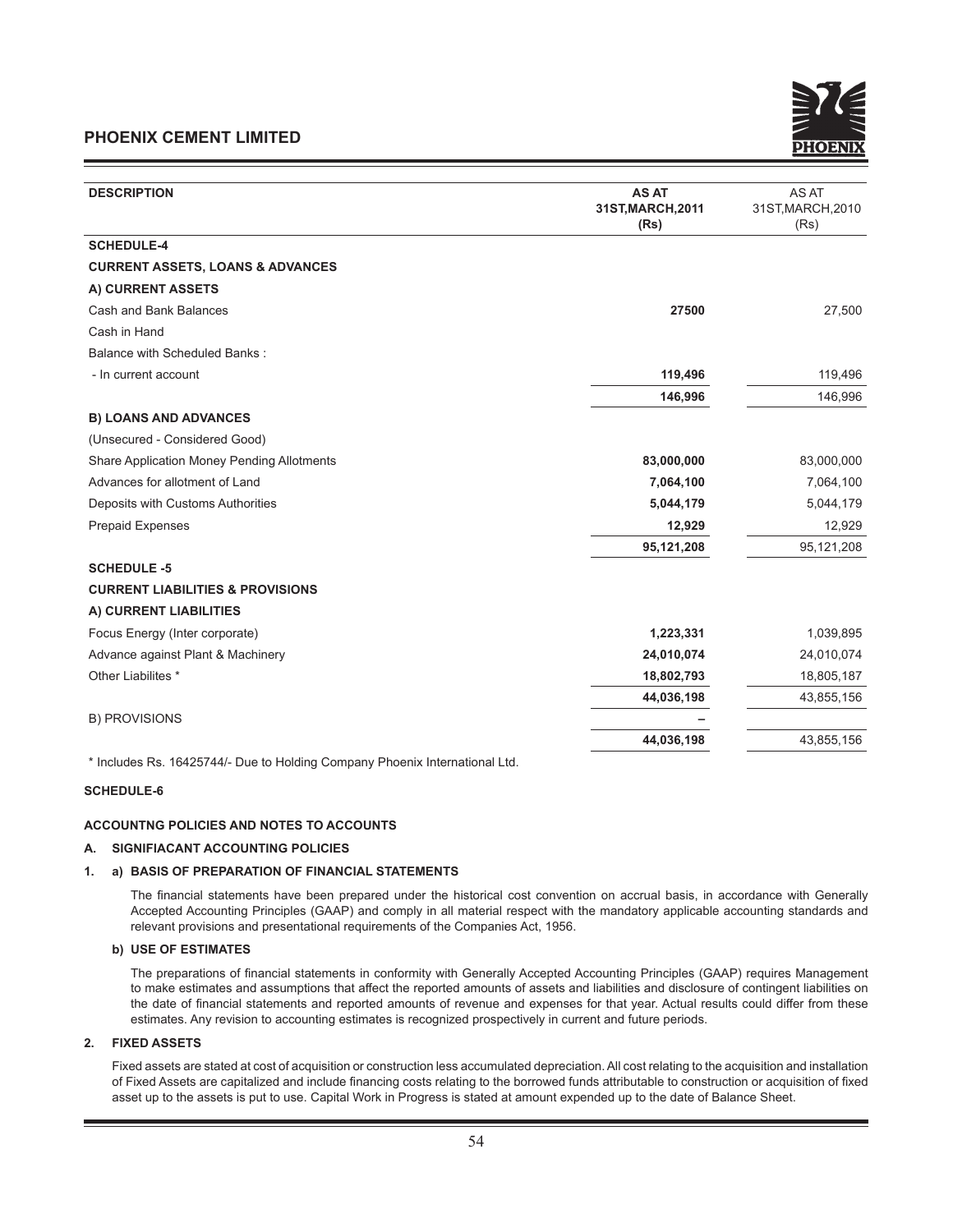#### **3. DEPRECIATION**

 Depreciation on fixed assets has been provided on prorate basis on the straight – line method at the rates and in the manner prescribed under Schedule XIV of the Companies Act, 1956.

#### **4. FOREIGN EXCHANGE TRANSACTION**

 Transactions in foreign currency are recorded at the exchange rates existing at the time of the transaction. All current assets and liabilities are converted at exchange rates prevailing on the last working day of the accounting year and loss or gain on conversion, if any has been charged to the Profit & Loss Account. Foreign Exchange differences relating to acquisition of fixed assets are adjusted to the carrying cost of the relevant fixed assets.

#### **5. INVESTMENTS**

 Investments in subsidiary and other companies are treated as long term investments and are stated at cost. Provision of diminution in the market value of long- term investments is made only if such decline is considered permanent by the Management.

#### **6. IMPAIRMENT OF FIXED ASSETS**

 Consideration is given at each balance sheet date to determine whether there is any indication of impairment of the carrying amount of the company's Fixed Assets. If any indication exists, an asset's recoverable amount is estimated. An impairment loss is recognized whenever the carrying amount of an asset exceeds its recoverable amount. The recoverable amount is the greater of the net selling price and value in use. In assessing value in use, the estimated future cash flows are discounted to their present value based on an appropriate discount factor.

 Reversal of impairment losses recognized in prior years is recorded when there is an indication that impairment losses recognized for the assets no longer exist or have decreased. However, the increases in carrying amount of an asset due to reversal of an impairment loss is recognized to the extent it does not exceed the carrying amount that would have been determined (net of depreciation ) had no impairment loss been recognized for the assets in prior year.

#### **7. CONTINGENCIES**

 The company creates a provision when there is present obligation as a result of a past event that probably requires an outflow of resources and a reliable estimate can be made of the amount of the obligation. A disclosure for a contingent liability is made when there is possible obligation or a present obligation that may, but probably will not; require an out flow of resources. When there is a possible obligation or a present obligation in respect of which the likelihood of outflow of resources is remote, no provision or disclosure is made.

#### **B. NOTES TO THE ACCOUNTS**

#### **1. CONTINGENT LIABILITIES NOT PORVIDED FOR:**

|                                                                                                                                                                                                                                                                                                                                                            | <b>YEAR ENDED</b><br>31.03.2011<br>(Rs. In lacs) | YEAR ENDED<br>31.03.2010<br>(Rs. In lacs) |
|------------------------------------------------------------------------------------------------------------------------------------------------------------------------------------------------------------------------------------------------------------------------------------------------------------------------------------------------------------|--------------------------------------------------|-------------------------------------------|
| Appeal against Draw back Refund claim by Customs with Commissioner of Customs Appeal, Mumbai.<br>The matter has been decided in the favour of the Company. The show cause notice and order in original<br>of Commissioner of Customs (appeal Mumbai) has been set aside. The department has filed appeal with<br>Mumbai High Court which is still pending. |                                                  | 234.90                                    |

- 2. The accounts of the Company have been prepared on going concern basis.
- 3. The Company had paid a deposit of Rs. 70.64 Lacs in earlier years to the Madhya Pradesh Audhyogic Kendra Vikas Nigam (Gwalior) Limited for acquisition of land in District Satna, Maqdhya Pradesh for setting up of cement plant in that area . The project for setting up of the Cement Plant has been abandoned. The land owners had filed a petition against the notification for acquisition of land by the Government in the High Court, which has been decided in the favour of landowners. The company has requested the authorities for refund of the amount, which has been considerably delayed. The Government is likely to issue de- notification in the near future and the deposit will be refunded in due course.
- 4. Loans and advances include custom duty paid in earlier years amounting to Rs. 50.44 lacs which is refundable by the custom department. The company is making efforts for refund of this amount form custom Authorities.
- 5. In view of losses and uncertainty of future taxable income, the Company has not recorded cumulative Deferred Tax Assets / Liabilities on account of timing differences as stipulated in Accounting Standard ( AS-22)"Accounting for Taxes on income"
- 6. Particulars of earning per share pursuant to Accounting Standard (AS-20)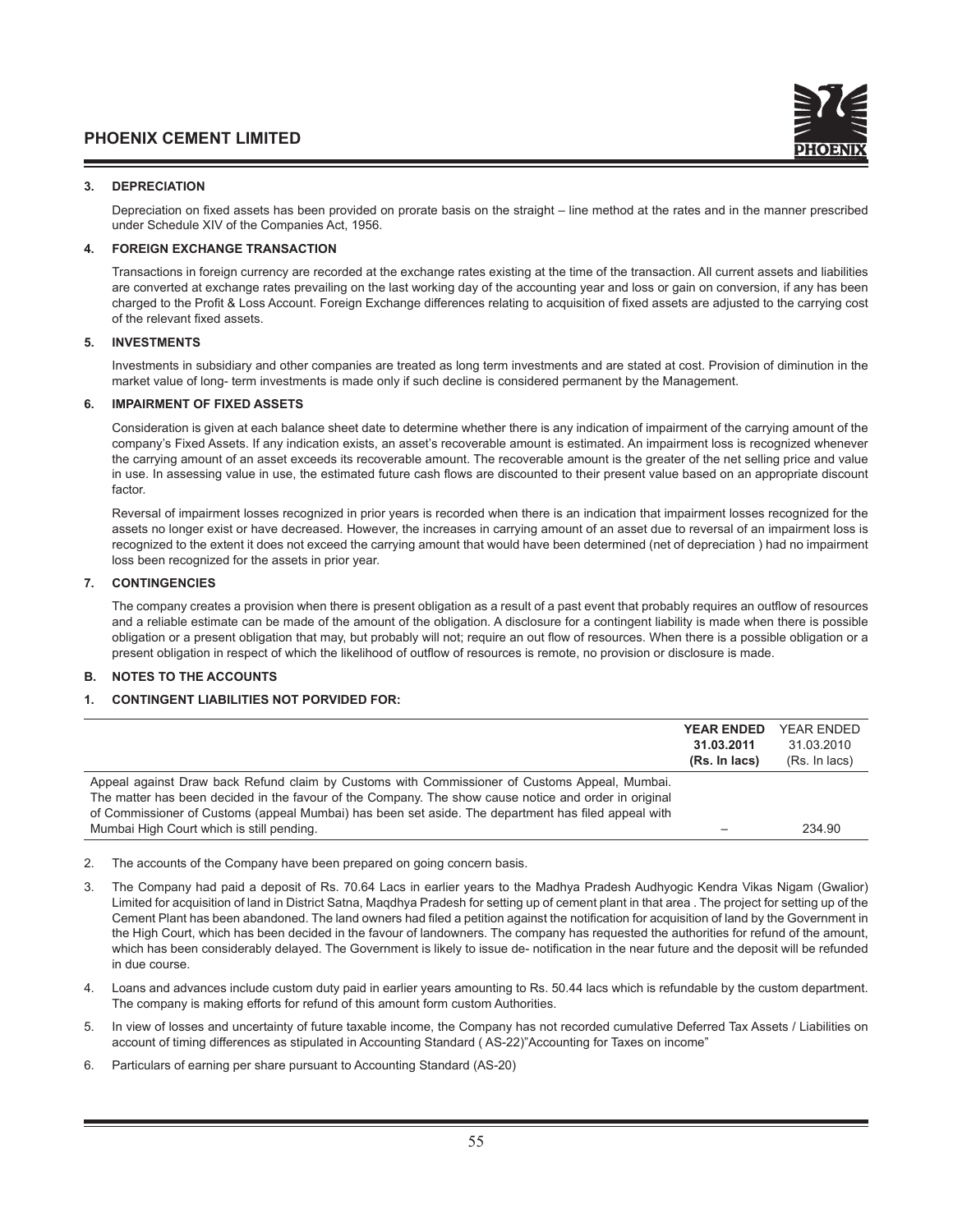

|                                             | <b>YEAR ENDED</b> | YEAR ENDED               |
|---------------------------------------------|-------------------|--------------------------|
|                                             | 31.03.2011        | 31.03.2010               |
|                                             | (Rs.)             | (Rs.)                    |
| Net Profit / (Loss)                         | (181, 042)        | (248, 679)               |
| Number of Equity shares                     | 82,953,570        | 82,953,570               |
| Normal Value of the share (Rs.)             | 10                | 10                       |
| Earning per share (Rs.) (Basic and Diluted) | -                 | $\overline{\phantom{0}}$ |

7. Additional information pursuant to Part- II of Schedule VI of the Companies Act, 1956:-

| I- Earnings in foreign Currency     |  |
|-------------------------------------|--|
| II- Expenditure in foreign Currency |  |
| III- Remittance in Foreign Currency |  |
| Iv-Value of Imports on CIF Basis    |  |
| V-Directors Remunerations           |  |

8. Auditors remuneration is as under :

|                   | <b>YEAR ENDED 31.03.2011</b> |                                                |
|-------------------|------------------------------|------------------------------------------------|
|                   | (Rs.,                        | 2010/Bc<br>$\mathcal{L}$<br>റദ<br>.u. zu<br>10 |
| <b>Audit Fees</b> | 272<br>0.ZI J                | 0.27c<br>0.ZIJ                                 |

9. Debit/Credit Balances as on 31st March, 2011 in Loans & Advances and other parties' accounts are subject to confirmations.

10. In the opinion of the management, the value on realization of current assets, loans and advances in the ordinary course of business would be at least equal to the amount at which they are stated in the Balance Sheet and provision for all known liabilities is adequate.

- 11. Figures for the previous year have been regrouped / rearranged wherever necessary to confirm to the classification adopted in the current year.
- 12. Information Pursuant to part IV of Schedule VI of the Companies Act, 1956 is attached.
- 13. Schedule 1 to 6 form integral part of the Balance Sheet and Profit & Loss Account and are duly authenticated.

**For and on behalf of Board of Directors**

**For RKM & Associates** Chartered Accountants Firm Reg. No. 007536N

**M.No. 81851**

Place: New Delhi Date: 31.08.2011

**Porp. Director Director**

Rakesh Mathur **Narender Makkar Narender Makkar Narender Aggarwal** Narender Aggarwal<br> **Porp.** Director Director Director Director Director Director Director Director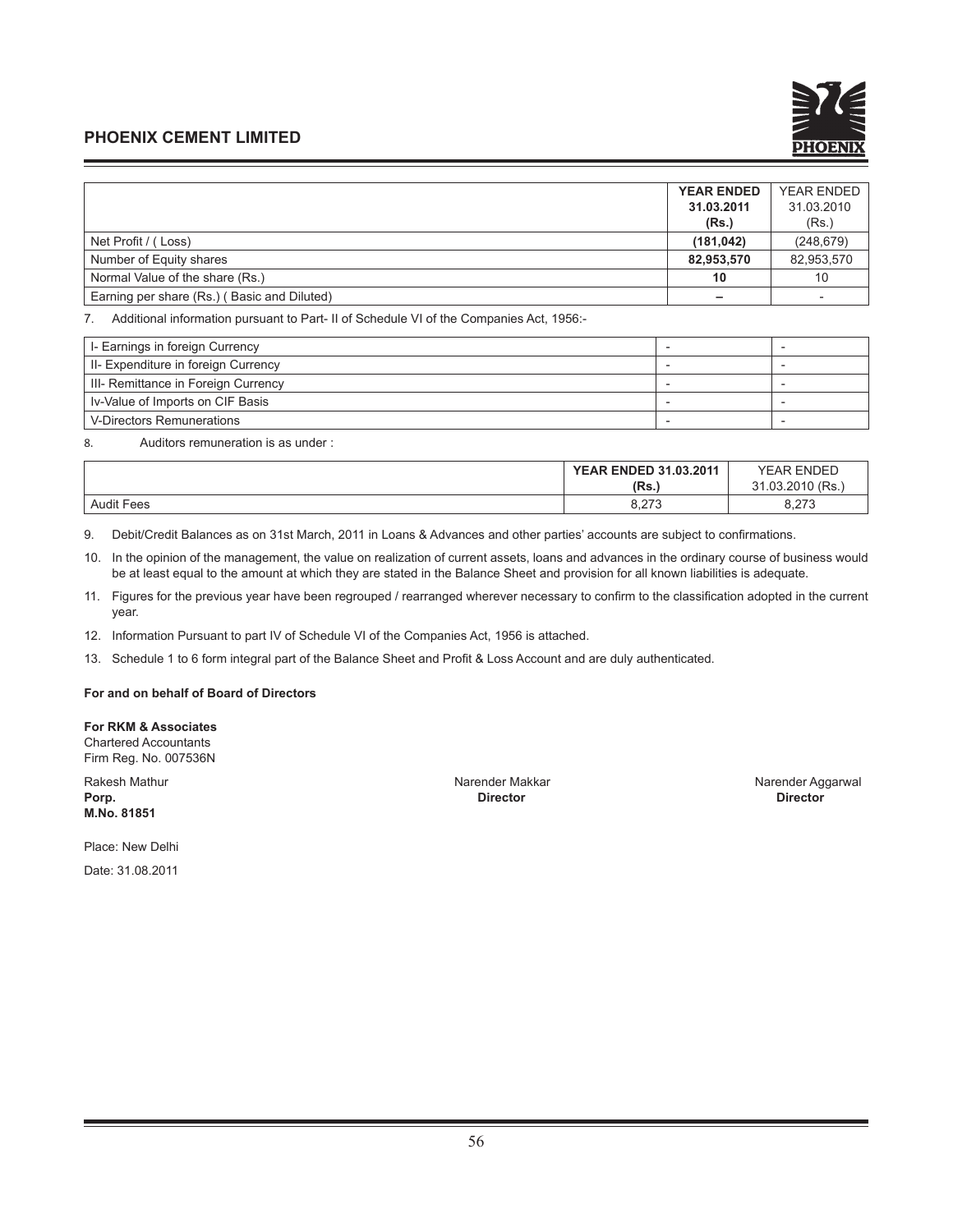

|   |                                                              |                                           | (Rs. In Lacs)                             |
|---|--------------------------------------------------------------|-------------------------------------------|-------------------------------------------|
|   |                                                              | <b>YEAR</b><br><b>ENDED</b><br>31.03.2011 | <b>YEAR</b><br><b>ENDED</b><br>31.03.2010 |
| A | <b>CASH FLOW FROM OPERATING ACTIVITIES</b>                   |                                           |                                           |
|   | Net Profit/ (Loss) Befor Tax Adjusted For                    | (1.81)                                    | (2.48)                                    |
|   | Operating Proft/ (Loss) Before Working Capital Changes       | (1.81)                                    | (2.48)                                    |
|   | Adjusted for;                                                |                                           |                                           |
|   | Other Current Assets / Loans and Advances                    | ٠                                         | $\overline{\phantom{a}}$                  |
|   | Trade Creditors & Other Liabilities                          | 1.81                                      | 2.60                                      |
|   | Net Cash from Operating Activities                           |                                           | 0.12                                      |
| в | <b>CASH FLOW FROM INVESTING ACTIVITIES</b>                   |                                           |                                           |
|   | Purchase Investment                                          | ۰                                         |                                           |
|   | Net Cash from Investing Activities                           |                                           |                                           |
| C | <b>CASH FLOW FROM FINANCING ACTIVITIES</b>                   |                                           |                                           |
|   | Net Increase (Decrease) In cash and Cash Equivalents         |                                           | 0.12                                      |
|   | Cash and Cash Equivalents as at 01.04.2010 (Opening Balance) | 1.47                                      | 1.35                                      |
|   | Cash and Cash Equivalents as at 31.03.2011 (Closing Balance) | 1.47                                      | 1.47                                      |
|   |                                                              |                                           |                                           |

#### **CASH FLOW STATEMENT FOR THE YEAR ENDED 31.03.2011**

#### **For and on behalf of Board of Directors**

**for RKM & Associates** Chartered Accountants Firm Reg. No-007536N

Rakesh Mathur Narender Aggarwal Narender Makkar Narender Aggarwal Narender Aggarwal Narender Aggarwal Narender Aggarwal Narender Aggarwal Narender Aggarwal Narender Aggarwal Narender Aggarwal Narender Aggarwal Narender Agg **Porp. Director Director M.No 81851** Place : New Delhi Date: 31.08.2011